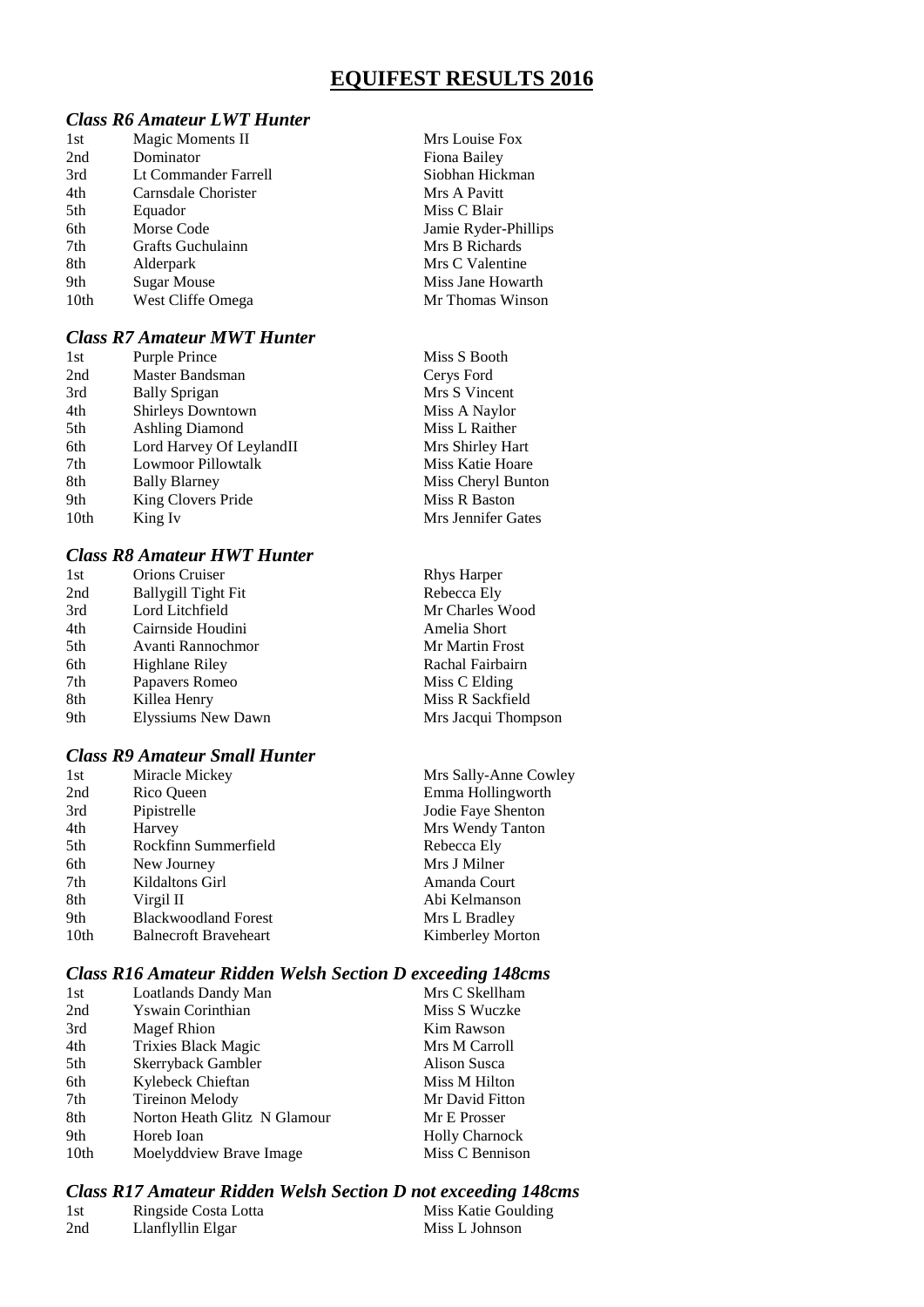| 3rd  | Annod Alpacino                 | Mrs L Mason          |
|------|--------------------------------|----------------------|
| 4th  | <b>Durkar Amazing Grace</b>    | Mr A Jackson         |
| 5th  | Sheavills Tia-maria            | Miss J Oates         |
| 6th  | Gobell Idwal                   | Miss Ella Smith      |
| 7th  | Acresdale Halle-berry          | Miss Melissa McEwing |
| 8th  | Dwyfor Simba                   | Mr G Sandison        |
| 9th  | Renvarg Flyte                  | Miss S Postlethwaite |
| 10th | <b>Bessalone Burleys Pride</b> | Mrs H Roddis         |
|      |                                |                      |

## *Class R18 Amateur Ridden Welsh C*

| 1st  | Rivervalley Step-on         | Miss L Shuttleworth      |
|------|-----------------------------|--------------------------|
| 2nd  | Dabernon Boyce              | Miss Mikileigh Batchelor |
| 3rd  | <b>Brilyn Harryette</b>     | Miss J Saint             |
| 4th  | Glynwyn Charlie Brown       | Miss L Jackson           |
| 5th  | Carregybryn Owain Ap Brenin | Mrs D Shaw               |
| 6th  | Godebog Issac               | <b>Bethany Ellis</b>     |
| 7th  | Cwmcylla Brenin             | Mrs H Roddis             |
| 8th  | Springfieldpark Replica     | Mr T Hall                |
| 9th  | Keeshen Hywell              | Miss M Halsall           |
| 10th | Horeb Boycee                | Miss F Wilson            |

#### *Class R19 Amateur Ridden Welsh Section B*

| Laithehill Flute              | Chloe Chubb              |
|-------------------------------|--------------------------|
| Rhoson Mandolin               | Polly Anne Robinson      |
| <b>Farchynys Vallant</b>      | Mrs G Wardrobe           |
| Gigman Bobby Dazzler          | Mr Mark Lawrence         |
| Mynach Master Chef            | Mrs J Cox                |
| Laithehill Tango              | Miss Jessica Reed        |
| Monalaw Malcolm               | <b>Charlotte Edwards</b> |
| <b>Thornberry Masterpeice</b> | Alison Duval             |
| Cadlanvalley Orpheus          | Mrs G A Neve             |
| Milford Fair Honeysuckle      | Mrs N Stewart            |
|                               |                          |

# *Class R20 Amateur Ridden Welsh Section A*

| 1st | Coffeepot Champagne Charlie | <b>Alison Duval</b> |
|-----|-----------------------------|---------------------|
| 2nd | Thistledown Fun Fair        | Indiana Kirby       |
| 3rd | Heniarth Ouasar             | Liam Kirby          |
| 4th | <b>Wintersend Nimbus</b>    | Abigail Marshall    |
| 5th | Glebe Dale Side Lined       | Ms J Rylah          |
| 6th | Thistledown Spring Time     | Sara Kershaw        |
| 7th | Glanerch Paddy              | Miss M Eyers        |
| 8th | Nantdywyll Caramel          | Miss Natasha Archer |
| 9th | Arad Christopher            | Miss K Dowker       |

## *Class R21 Amateur Ridden Highlands*

| 1st              | <b>Healdtown Bonny</b>      | Miss C Stirzaker       |
|------------------|-----------------------------|------------------------|
| 2nd              | Grace Of Dalmore            | Mrs C Wheelhouse       |
| 3rd              | Holmedown Emerald Isle      | Miss J Rose            |
| 4th              | Josiedene                   | Mrs D Brereton         |
| 5th              | Chapelhill Harry            | Miss R Williams        |
| 6th              | Dunedin Mathew              | Miss Laura King        |
| 7th              | Ben Macdhui Of Heatherglen  | Libby Sheffield        |
| 8th              | Carlung Peregrine           | Ms Claire Kinsley      |
| 9th              | Major General Of Whitefiled | Mrs G Fitzpatrick      |
| 10 <sub>th</sub> | Rory Of Alltnacailleach     | <b>Holly Donaldson</b> |
|                  |                             |                        |

#### *Class R22 Amateur Ridden Dales & Fell*

| 1st | Hardendale Ray              | Katherine Marks   |
|-----|-----------------------------|-------------------|
| 2nd | <b>Manorian Marshall</b>    | Samantha Hamilton |
| 3rd | <b>Akehurst Black Bobby</b> | Mrs L Rice        |
| 4th | <b>Burnhead Henry</b>       | Miss Loretta Bell |
| 5th | Carrock King Kenny          | Ms B Bowers       |
| 6th | Foalskye Little Topper      | Hope Fisher       |
| 7th | Cringlemire Sonny           | Mrs A Careford    |
|     |                             |                   |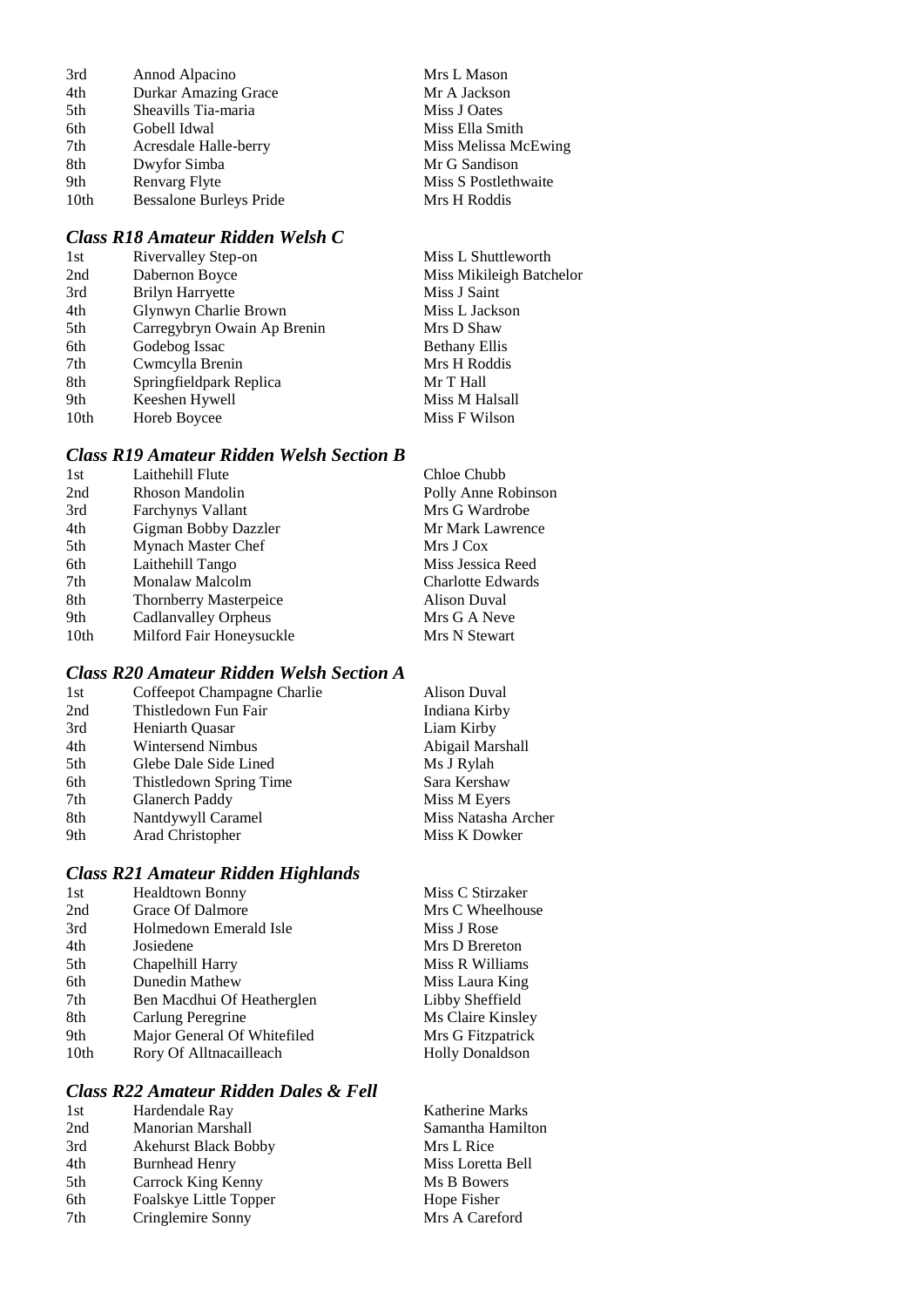| -8th | Bybeck Kingfisher    | Miss Lauren Nichols |
|------|----------------------|---------------------|
| -9th | Castle Hill Duke 11  | Mrs Julie Pirie     |
| 10th | Lowhouses Jessica II | Mrs L Hallam        |

# *Class R23 Amateur Ridden Connemara / New Forest*

| 1st  | <b>Blackthorn Patience</b> | Mrs Pamela Teasdale       |
|------|----------------------------|---------------------------|
| 2nd  | Springvale Bowley Finn     | Mr Dominic Welch          |
| 3rd  | Eastlands Clover           | Mrs Heidi Wheater         |
| 4th  | Misty Blue                 | Miss L Bowden             |
| 5th  | Sals Girl                  | Miss Anneliese Stonehouse |
| 6th  | Lickeen Oisin              | Miss Michelle Jacques     |
| 7th  | Chilham Night Hawk         | Miss J Rose               |
| 8th  | Castleside Fionn           | Mrs Y Teagle              |
| 9th  | <b>Furry Boy</b>           | Miss D Marratt            |
| 10th | Abbeyside Danny            | Miss E Billington         |
|      |                            |                           |

# *Class R24 Amateur Ridden Shetland*

| 1st  | <b>Lotuspoint Cassius</b> | Miss E Stobbart    |
|------|---------------------------|--------------------|
| 2nd  | <b>Briar Snowman</b>      | Grace Litherland   |
| 3rd  | Coppice Beltane           | Alice Spink        |
| 4th  | Waulkmill Redstart        | Anna Chaplin       |
| 5th  | <b>Broadspring Tango</b>  | Miss M Halsall     |
| 6th  | Serenteifi Morgan Llwyd   | Verity Checkley    |
| 7th  | <b>Briar Piccolo</b>      | Mrs Vivien Hampton |
| 8th  | Dryknowl Ennar            | Mrs L Turner       |
| 9th  | Rough Forest Of Dryknowl  | Danielle Cawte     |
| 10th | <b>Butterby Nutmeg</b>    | Louise Eyres       |

## *Class R25 Amateur Dartmoor / Exmoor*

| Mrs J Parker          |
|-----------------------|
| Rachelle Tomlinson    |
| Mrs Julie Pirie       |
| Grace Michaelides     |
| Mrs C Casey           |
| Patrica Hannah        |
| Hope Fisher           |
| Mrs H Shave           |
| Mrs G Clifford Graham |
| Miss J Ford           |
|                       |

# *Class R31 Open Show Hunter Pony not exceeding 133cms*

| 1st  | Superted II                   | Grace Michaelides  |
|------|-------------------------------|--------------------|
| 2nd  | <b>Bevois Crusader</b>        | Samantha Jakes     |
| 3rd  | May Day Lad                   | Mrs E Wilmot       |
| 4th  | Superted II                   | Grace Michaelides  |
| 5th  | Rockyview Remus               | Mrs Lisa Speight   |
| 6th  | <b>Wrentnall Golden Crest</b> | Mrs C Bell         |
| 7th  | Newoak Hot Gossip             | Mrs J Doherty      |
| 8th  | <b>Yerbeston Darwin</b>       | <b>Holly Sykes</b> |
| 9th  | Beckside Chocolate Soldier    | Mrs G M Olphert    |
| 10th | Kellythorpes Fan Dabi Dozi    | Mrs J Park-Ross    |

# *Class R32 Open Show Hunter Pony not exceeding 143cms*

|     | 1st & res Rotherwood Mr Motivator | Emma Peel      |
|-----|-----------------------------------|----------------|
| 2nd | Pebbly Silver Fox                 | Tim Gibson     |
| 3rd | Woodvean Wonderland               | Charlotte Just |
| 4th | <b>Country Sensation</b>          | Eleanor Gibson |
| 5th | Lord Rodney                       | Mrs V Martin   |
| 6th | Pendle Arctic Monkey              | Mrs S Campbell |

# *Class R33 Open Show Hunter Pony not exceeding 153cms*

|     | 1st & ch Rumworth One Look | Miss Joanne Rowley |
|-----|----------------------------|--------------------|
| 2nd | Mosstown Lord              | Miss O Minihane    |
| 3rd | Hello Juno                 | Mrs Diane Mulhern  |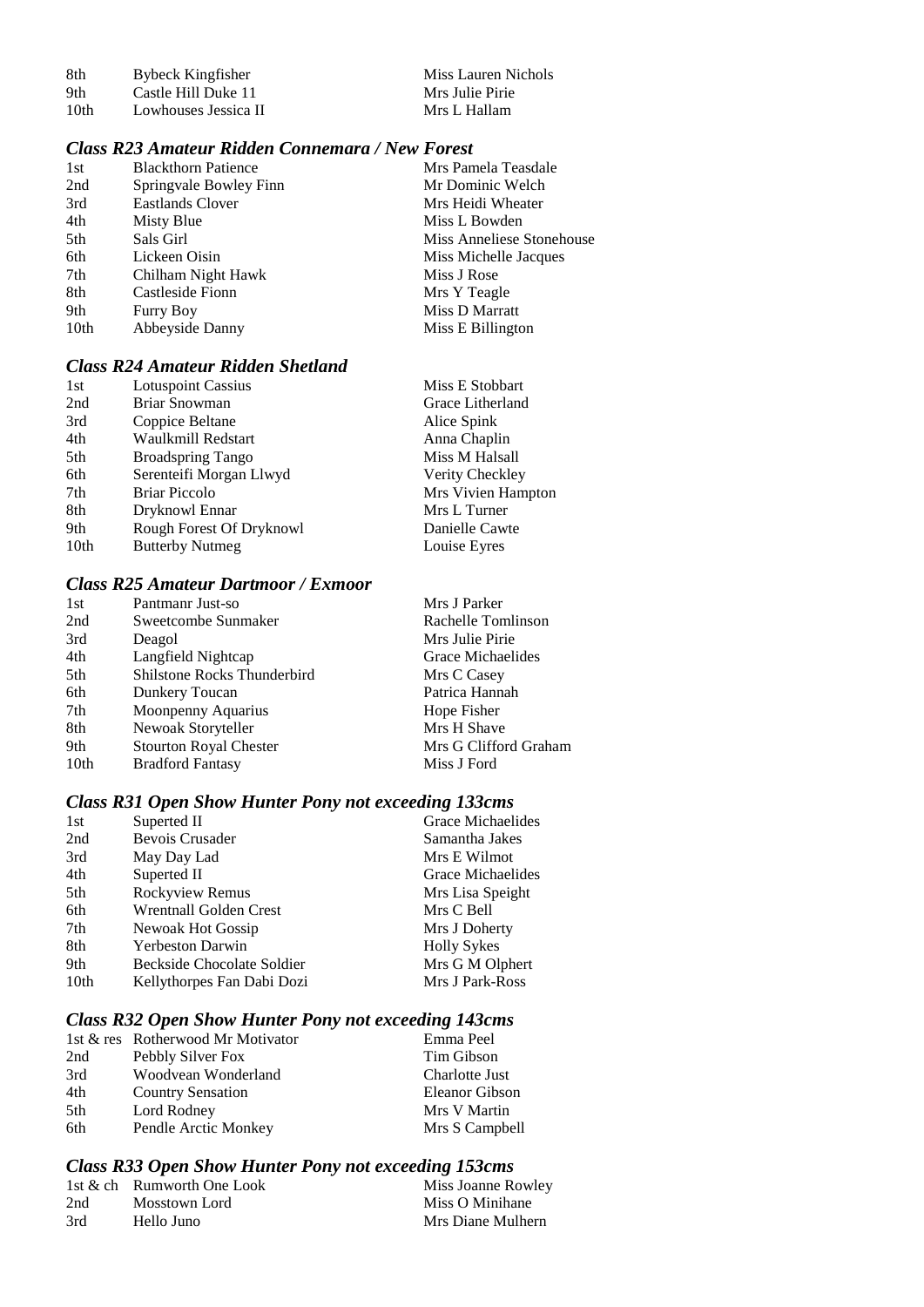| 4th  | New Dimension               | Ellie Just     |
|------|-----------------------------|----------------|
| .5th | Silvermines Irish Ruby      | Paige Thompson |
| 6th  | Carnsdale Escley Side Carol | Mr C Parling   |

#### *Class R34 Open Show Pony not exceeding 138cms*

|     | 1st & ch Mount Pleasant Jack Flash | Mrs Janet Crabtree    |
|-----|------------------------------------|-----------------------|
|     | 2nd $\&$ res Popalbee Temptation   | Ms Angelina McCaffrey |
| 3rd | Courtvale Show Girl                | Macey Baxandall       |
| 4th | Chagford Starry Night              | Miss K Towns          |
| 5th | Millpond One And Only              | Beth Walsh            |
| 6th | <b>Thornsett Royal Romance</b>     | Miss M Taylor         |
|     |                                    |                       |

## *Class R35 Open Show Pony not exceeding 148cms*

| 1st | Rotherwood Peeping Star | Mr L Burton       |
|-----|-------------------------|-------------------|
| 2nd | Raemoir Masterplan      | Mrs D Conway      |
| 3rd | Encore                  | Mrs Helen Stowell |

# *Class R36 Amateur Ridden Thoroughbred*

| 1st | Raphaeleyen             | <b>Charlotte Porter</b> |
|-----|-------------------------|-------------------------|
| 2nd | Bee-j-gee               | Mrs J Parker            |
| 3rd | Threeoseven             | Miss Ellie Hayes        |
| 4th | Achromatic              | Rebecca Marshall        |
| 5th | <b>Batwink</b>          | Miss Alison Shepherd    |
| 6th | Trireme                 | Miss D Murrell          |
| 7th | <b>Miss Kinky Boots</b> | Grace Richards          |

## *Class R37 Amateur Maxi Cobs*

| 1st  | Clantara Shadow Play   | <b>Avril Bartolomy</b> |
|------|------------------------|------------------------|
| 2nd  | Kingswill              | Mrs P Aldcroft         |
| 3rd  | Geoff                  | Mr Roy Hart            |
| 4th  | <b>Jimmy Choo</b>      | Miss A White           |
| 5th  | Cavalier Jack          | Miss Laraine Taylor    |
| 6th  | Lowmoor Purple Heather | Miss Emma Morrell      |
| 7th  | <b>Heathroy Hugo</b>   | <b>Heather Young</b>   |
| 8th  | Bunree                 | Mrs Sue Burns          |
| 9th  | Crossfire              | Mrs K Gillam           |
| 10th | Cock O The North       | Miss Katie Moulds      |

#### *Class R38 BSPA Members Restricted Piebald/Skewbald Horse/Pony*

| 1st | Annaghmore Bella      | Mrs G Harrold     |
|-----|-----------------------|-------------------|
| 2nd | Littlebyrom Allsorts  | Miss E Stobbart   |
| 3rd | <b>Barbara</b>        | Mrs K Talbot      |
| 4th | <b>Vantastc Venus</b> | Mrs Marie Boasman |
| 5th | Hermits Zorro         | Miss Z Bennett    |
| 6th | Piebald Jacko         | Mr S Britcliffe   |
| 7th | <b>His Archness</b>   | Mrs A Bird        |
| 8th | Carillon              | Karen Walsh       |
| 9th | Cocky Lad             | Liam Kirby        |

### *Class R39 BSPA Members Ridden Piebald/Skewbald Plaited Horse/Pony*

| 1st & ch Don Caspian      | Grace Michaelides   |
|---------------------------|---------------------|
| <b>Cathmor Opposition</b> | Mrs Amanda Gaughran |
| Sorrelcourt Take A Bow    | Mrs Marie Boasman   |
| Scallywag Scandal         | Mrs Ann Rogers      |
| Prestwood Dolly Mixture   | Mrs Emily Whalley   |
| Greenforth Lilly          | Mrs Tessa Nelson    |
| Hykos Apollo              | Mrs G Richardson    |
| A Remarkable Quest        | Miss A Tweedale     |
| Plasucha Maximus          | Mr D Williams       |
| Oso Crosby                | Mrs Carole Dagless  |
|                           |                     |

# *Class R40 BSPA Members Ridden Piebald/Skewbald Native Horse / Pony*

|     | 1st & res Wulfstan Bubbleicious | Mrs Annette Magnus |
|-----|---------------------------------|--------------------|
| 2nd | Spellbound                      | Miss L Campion     |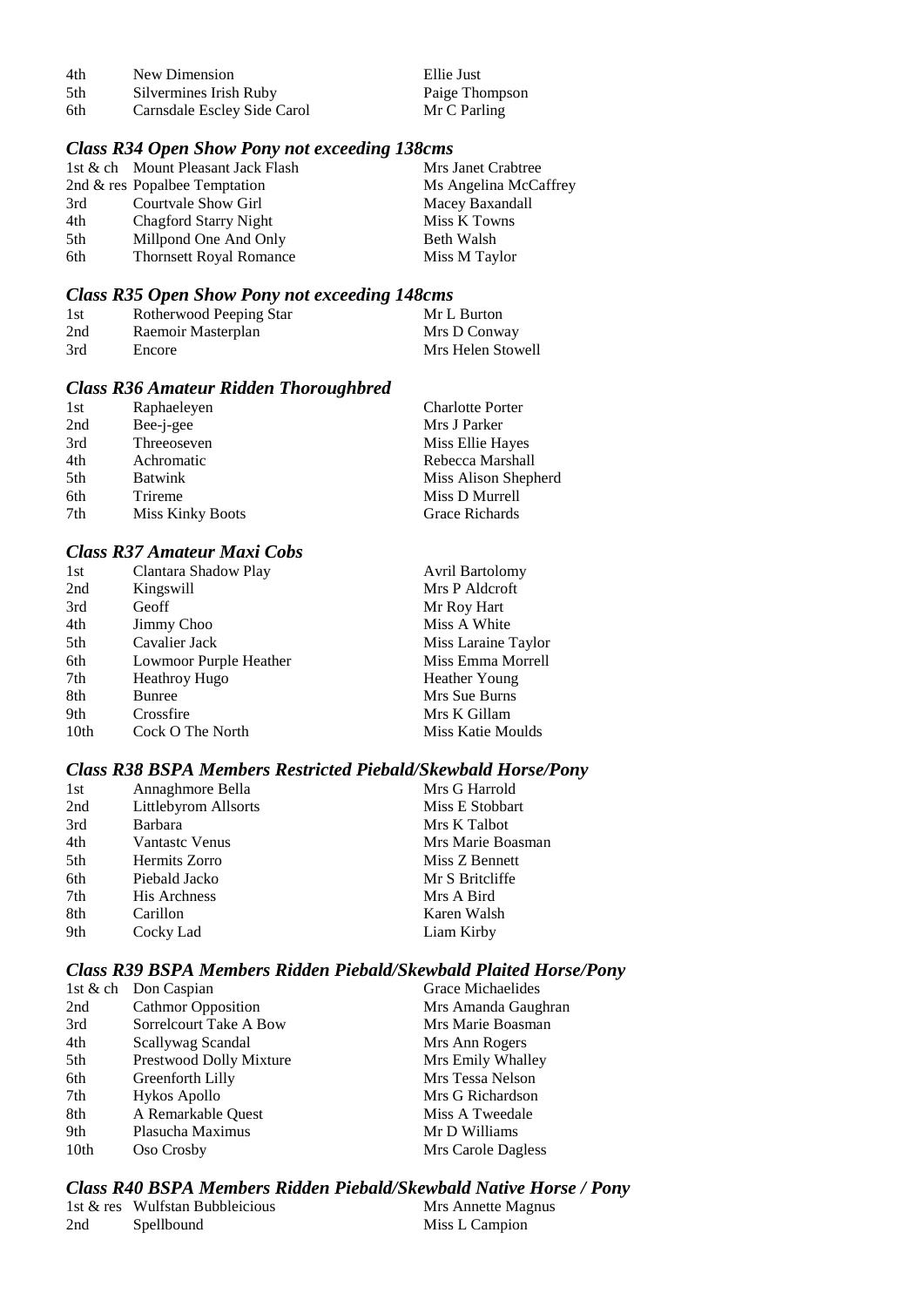| 3rd  | Longdon Black Jack             | Miss B Moore         |
|------|--------------------------------|----------------------|
| 4th  | Nantllesg Elwyn                | Roanna Hamilton      |
| 5th  | <b>Sherlocks Seren Dreamer</b> | Alice Spink          |
| 6th  | Corky                          | Mrs Janet Piper      |
| 7th  | Mister Miguel                  | Anna Morter          |
| 8th  | Lets Dance                     | Miss V Brooks        |
| 9th  | Jimmy 2 Shoes                  | Mrs V Metelko-Taylor |
| 10th | Rupert                         | Mr S Britcliffe      |

## *Class R41 BSPA Members Ridden Piebald/Skewbald Traditional / Hogged Horse/Pony*

| 1st  | <b>Wulfstan Evensong</b> | Miss Christina Gillett |
|------|--------------------------|------------------------|
| 2nd  | <b>Bob</b>               | Miss Christina Gillett |
| 3rd  | The Peddler              | Miss C Stirzaker       |
| 4th  | Muggle-wump              | Mia Biggs              |
| 5th  | Shianandy                | Lorna Johnson          |
| 6th  | Mercury                  | Mr S Britcliffe        |
| 7th  | Greateaves Banjo Bennie  | Miss M Dyson           |
| 8th  | <b>Blurred Lines</b>     | Miss Charlotte Bunting |
| 9th  | Piebald Jacko            | Mr S Britcliffe        |
| 10th | Tommy Lee                | Miss Hanna Sillitoe    |

#### *Class R42 BSPA Members Classes Pie/Skew Lead Rein Pony*

| 1st | Northern Kiss The Dancer    | Miss Rebecca Raine |
|-----|-----------------------------|--------------------|
| 2nd | Cocky Lad                   | Liam Kirby         |
| 3rd | Birchmoor Amelia            | Gail Conroy        |
| 4th | <b>Bushmoor</b> Echo        | Mrs Lucy Thirlby   |
| 5th | Gerdinen Beauty             | Kelly Needham      |
| 6th | Carmacco American Dream     | Grace Michaelides  |
| 7th | <b>Blackmountain Connor</b> | Mrs Gemma Mullin   |
| 8th | <b>Great Eaves Evie</b>     | Miss Laura Bourne  |

#### *Class I43 BSPA Members In Hand Piebald/Skewbald Plaited Horse / Pony 4 years old & over*

|     | 1st $\&$ res Greenforth Lilly | Mrs Tessa Nelson       |
|-----|-------------------------------|------------------------|
| 2nd | Nalah Classic                 | Laura Matthews         |
| 3rd | Freckleton High Class         | Miss D Ioannou         |
| 4th | Kellythorpes Fan Dabi Dozi    | Mrs J Park-Ross        |
| 5th | Decoy                         | Mrs B Richards         |
| 6th | Lansmoor Lucy Locket          | Sarah Horton           |
| 7th | Mckinleys Harley D            | Joanne Mckinley        |
| 8th | <b>Trinity Harliquin</b>      | Miss Andrea Lorking    |
| 9th | Wulfstan Tiger Feet           | Miss Christina Gillett |

#### *Class I44 BSPA Members - In Hand Piebald/Skewbald Native / Trad 4 yers old & over*

| 1st | Sparrow Hall Spirit Of Joy | Miss S Russell         |
|-----|----------------------------|------------------------|
| 2nd | Mister Miguel              | Anna Morter            |
| 3rd | The Pie Man                | Mrs J Edmead           |
| 4th | Mercury                    | Mr S Britcliffe        |
| 5th | <b>Blurred Lines</b>       | Miss Charlotte Bunting |
| 6th | Hermits Zorro              | Miss Z Bennett         |
| 7th | Indiana                    | Sarah Horton           |
| 8th | Shianandy                  | Lorna Johnson          |
|     |                            |                        |

*Class I45 BSPA Members - In Hand Piebald/Skewbald Plaited 1,2,3 years old* 1st & ch Astonend Bellissima<br>Mrs A Miller

#### *Class I46 BSPA Members In Hand Piebald/Skewbald Native / Trad / Hogged 1,2,3 years old*

| 1st | <b>Bascote Maybelle</b> | Susan Granger       |
|-----|-------------------------|---------------------|
| 2nd | Dooleys Over Ice        | Miss Phaedra Towler |
| 3rd | The Tramp               | Miss R Leek         |
| 4th | Top Hat And Tails       | Laura Matthews      |

#### *Class R47 Amateur Ridden Part Breds not exceeding 148cms*

| 1st & Ch Yealand Paschel         | Savannah Kemplay |
|----------------------------------|------------------|
| 2nd & ResRotherwood Peeping Star | Mr L Burton      |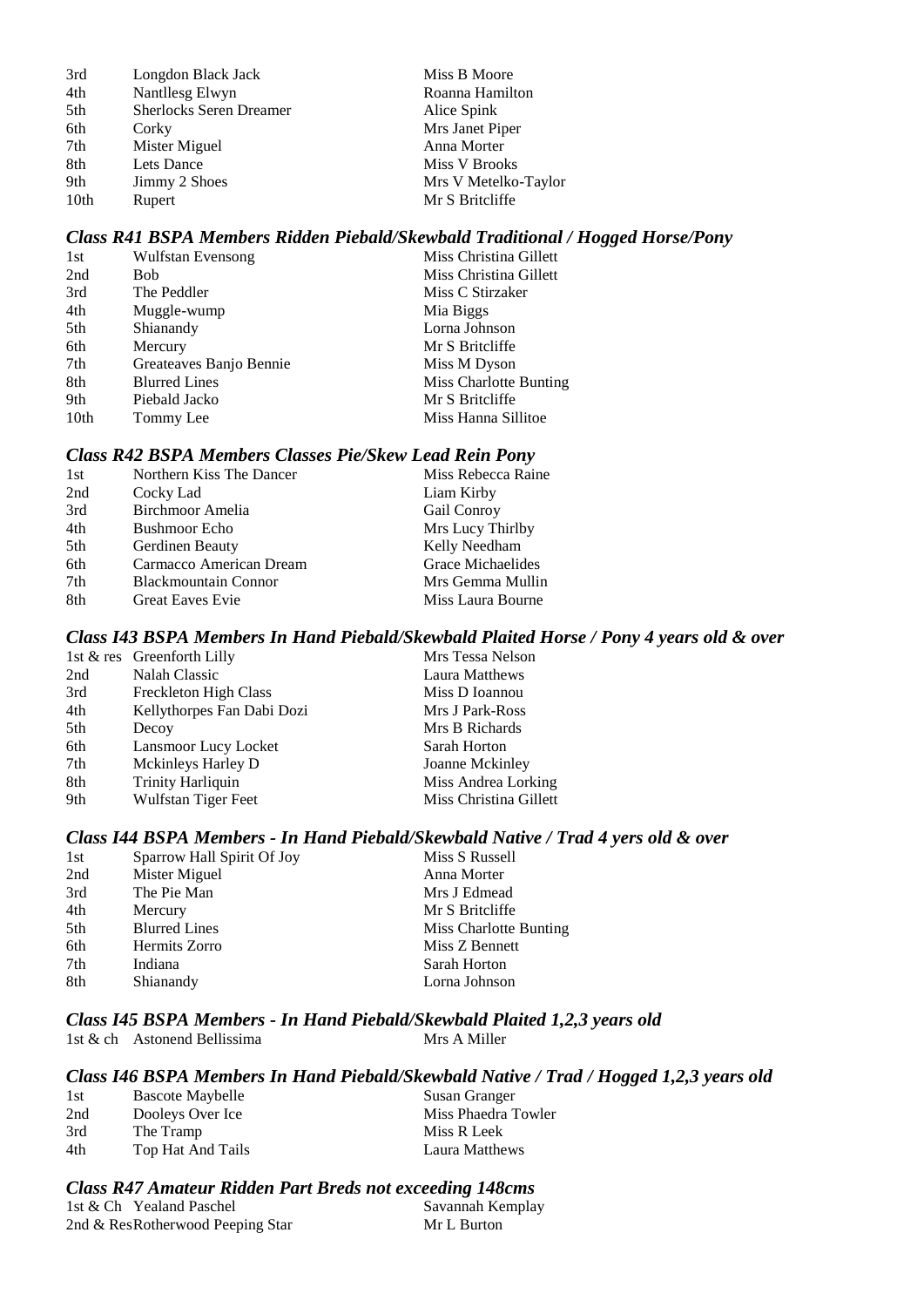| Daldorn Spring Thyme         | Mrs F Farquharson |
|------------------------------|-------------------|
| Telynau Zefferelli           | Mrs J Park-Ross   |
| Raemoir Masterplan           | Mrs D Conway      |
| <b>Chagford Starry Night</b> | Miss K Towns      |
| Littlebyrom Allsorts         | Miss E Stobbart   |
| Updown Dai                   | Rachel Frank      |
| Cherrytop Disco Diva         | Miss E Myatt      |
|                              |                   |

# *Class R48 Amateur Ridden Part Breds exceeding 148cms*

| <b>Anton Little Astaire</b>         | Mrs F Farquharson            |
|-------------------------------------|------------------------------|
| Prestwood Royal Appointment         | Mrs Emily Whalley            |
| Chycoose Trilogy                    | <b>Miss Danielle Crookes</b> |
| <b>Brindlebrook Under Suspision</b> | Mrs L Phipps                 |
| Tawnmore Tariq                      | Mrs Kay-Frances Cole         |
| Jemoon High Society                 | Mrs Jacqui Thompson          |
| Lowmoor Years Of Grace              | Lorna Blake                  |
| Harvey                              | Mrs Wendy Tanton             |
| Sulan Jubilation                    | Miss J Jennings              |
| <b>Shooters Morning Mist</b>        | Miss R Sackfield             |
|                                     |                              |

# *Class R49 Amateur Piebald / Skewbald Plaited Pony*

| 1st  | Don Caspian                  | Grace Michaelides  |
|------|------------------------------|--------------------|
| 2nd  | Hykos Apollo                 | Mrs G Richardson   |
| 3rd  | Garthfach Serrano            | Miss D Ioannou     |
| 4th  | <b>Penrock Puzzled Poser</b> | Michelle Findlay   |
| 5th  | Picasso                      | Mrs K Warnes       |
| 6th  | Annaghmore Bella             | Mrs G Harrold      |
| 7th  | <b>Millbrooks Peaches</b>    | Ms C Turner - Auld |
| 8th  | Padstead Kairo               | Mrs Clare Peterson |
| 9th  | <b>Baliter Query</b>         | Mrs Lisa Cooke     |
| 10th | <b>Shybont Rise To Fame</b>  | Miss S Hobday      |
|      |                              |                    |

#### *Class R50 Amateur Piebald / Skewbalds Plaited Horse*

| Scallywag Scandal    | Mrs Ann Rogers        |
|----------------------|-----------------------|
| Greenhall Bob A Job  | Miss Natasha Timson   |
| Chaaya Island        | Miss Charlie Rossiter |
| Jar Jar Binx         | Miss L Clark          |
| Bowstridge Kimberley | Mrs Karen Kerby       |
| Squires Summer Dream | Miss C Elding         |
| A Remarkable Ouest   | Miss A Tweedale       |
| Billy Boy            | Mrs Katie Snow        |
| Apache Chazka        | Mr Harry Hibbert      |
| Peckhamsprings       | Miss R Woolner        |
|                      |                       |

# *Class R51 Amateur Piebald/Skewbald Traditional / Native Horse / Pony*

| 1st              | Dynamite                  | Mrs D Shaw       |
|------------------|---------------------------|------------------|
| 2nd              | The Peddler               | Mrs K Neal       |
| 3rd              | The Panda II              | Miss V Eggleston |
| 4th              | <b>Amazonian Treasure</b> | Miss S Cottle    |
| 5th              | Jovic Orion               | Helen Jackson    |
| 6th              | Elysian Pride             | Bryan Cass       |
| 7th              | Indian Kings Royal Flash  | Mr Jake Hobson   |
| 8th              | Splashdown Lenny          | Ms D Birdsey     |
| 9th              | Kentchurch Misprint       | Lisa Brown       |
| 10 <sub>th</sub> | <b>Steely Mustang</b>     | Mrs L Palmer     |

## *Class R52 Amateur Piebald / Skewbald Hogged Cobs*

| 1st | Shianandy       | Lorna Johnson     |
|-----|-----------------|-------------------|
| 2nd | Cavalier Jk     | Laraine Taylor    |
| 3rd | Beechmaint Joey | Miss L Campion    |
| 4th | Valking         | Miss Y Hart       |
| 5th | Augustus        | Karen Walsh       |
| 6th | Samuel          | Miss C Coulbeck   |
| 7th | Caher Lad       | Elisabeth Edmonds |
|     |                 |                   |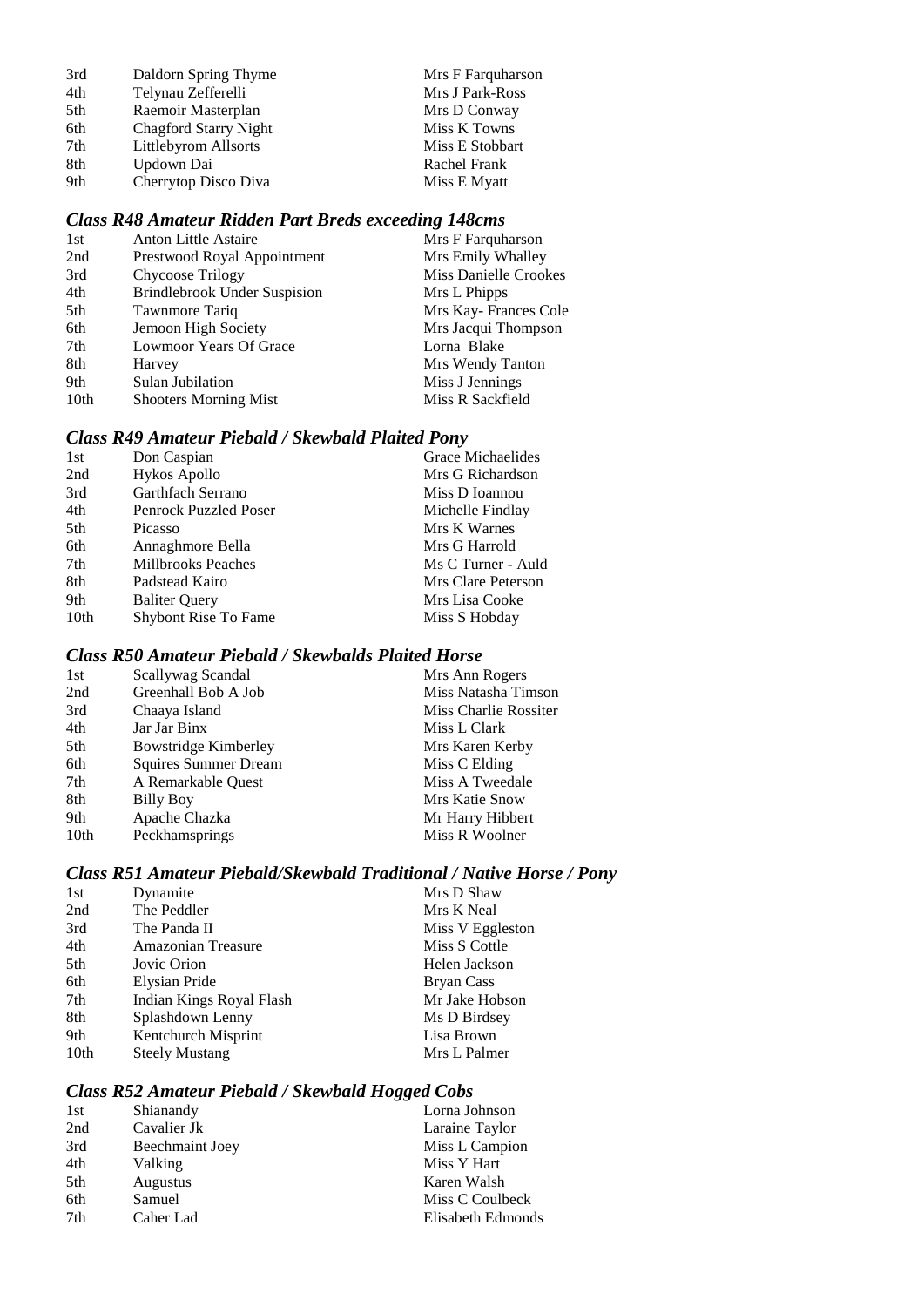8th Sir Buster Cob Mrs Helena Mora<br>9th Andromeder Miss S Moscrop 9th Andromeder Miss S Moscrop<br>10th Ring Of Roses Kim Rawson Ring Of Roses

## *Class R53 Amateur Lightweight Cobs*

|      | 1st & Res Inspector Morse Iv | Mrs L Fisher            |
|------|------------------------------|-------------------------|
| 2nd  | Cromptons Rolo               | Miss H Shippey          |
| 3rd  | Carnsdale Polished           | Miss Floriann Gilston   |
| 4th  | Randalstown Happy Jack       | Mrs A Heeley            |
| 5th  | Cruise Control               | Miss Charlotte Arthur   |
| 6th  | Mollycobble                  | Mrs S Boyles            |
| 7th  | Darcey                       | Mrs Rebecca Patterson   |
| 8th  | Croft Flinn                  | Miss H Masters          |
| 9th  | Im None The Wiser            | <b>Rosemary Carter</b>  |
| 10th | Fancy That                   | <b>Charlotte Mooney</b> |
|      |                              |                         |

# *Class R54 Amateur Heavyweight Cobs*

|                  | 1st & Ch Its Abracobdabra | Mrs R E McCourt    |
|------------------|---------------------------|--------------------|
| 2nd              | Skaro                     | Mrs Carole Dagless |
| 3rd              | Corbally                  | Teresa Nicholls    |
| 4th              | <b>Augustus</b>           | Karen Walsh        |
| 5th              | Cobnob                    | Ms N Proctor       |
| 6th              | Red Robin                 | Mrs K Gillam       |
| 7th              | Max                       | Mrs J Robins       |
| 8th              | Addien Ladies Man         | Nicola Mcconville  |
| 9th              | Hooligans Double R        | Mrs G Blantern     |
| 10 <sub>th</sub> | Andromeder                | Miss S Moscrop     |

# *Class R55 Amateur Small Hacks*

| 1st  | <b>Broxlea Disgrace</b>             | Miss K Payne        |
|------|-------------------------------------|---------------------|
| 2nd  | Cointreau                           | Janet Smith         |
| 3rd  | Dowhills Daffi                      | Sophie Clark        |
| 4th  | Etoile                              | Mrs Jacqui Thompson |
| 5th  | <b>Holltess Victoria Falls</b>      | Miss S Burrows      |
| 6th  | Drakemyre Debonair                  | Ms Lindsey Hewitt   |
| 7th  | <b>Barncroft Queen Of Diamonds</b>  | Mrs Katey Saggers   |
| 8th  | <b>Stanley Grange Regal Consort</b> | Karen Cartmell      |
| 9th  | Neutrino                            | Miss R Bradby       |
| 10th | Lady Of Grace                       | Miss K Semmens      |
|      |                                     |                     |

# *Class R56 Amateur Large Hacks*

| 1st | Dream Of A Gleam               | Mrs Emily Whalley |
|-----|--------------------------------|-------------------|
| 2nd | Stage Knight                   | Miss L Bowden     |
| 3rd | Vaguely Royal                  | Mrs C Beer        |
| 4th | Rockley Beach                  | Miss R Jones      |
| 5th | Liebling Katie                 | Miss S Eldred     |
| 6th | <b>Treveglos Midnight Rose</b> | Miss Z Barbery    |
| 7th | IJ                             | Miss Amy Halliday |
|     |                                |                   |

# *Class R57 Amateur Small Riding Horse*

| Coolamber Babe    | Miss V Murray    |
|-------------------|------------------|
| <b>Ballentine</b> | Ms N Proctor     |
| Murphys Girl      | Mrs D Voulstaker |
| Sunshine Dream    | Miss C Found     |
| Secret Service    | Ms Tania Mizzi   |
|                   |                  |

## *Class R58 Amateur Large Riding Horse*

| 1st | Applaud                       | Miss L Bowden        |
|-----|-------------------------------|----------------------|
| 2nd | Lowmoor Years Of Grace        | Lorna Blake          |
| 3rd | Ferrer De Hus                 | Mrs Carole Dagless   |
| 4th | <b>Atlantic Flight</b>        | Mrs J Edmead         |
| 5th | Darkdancer Romuios Noba Reign | Mrs Kirsten Chambers |
| 6th | Magnus Magna                  | Mrs Jane Scott       |
| 7th | Argentina                     | Miss A Shaw          |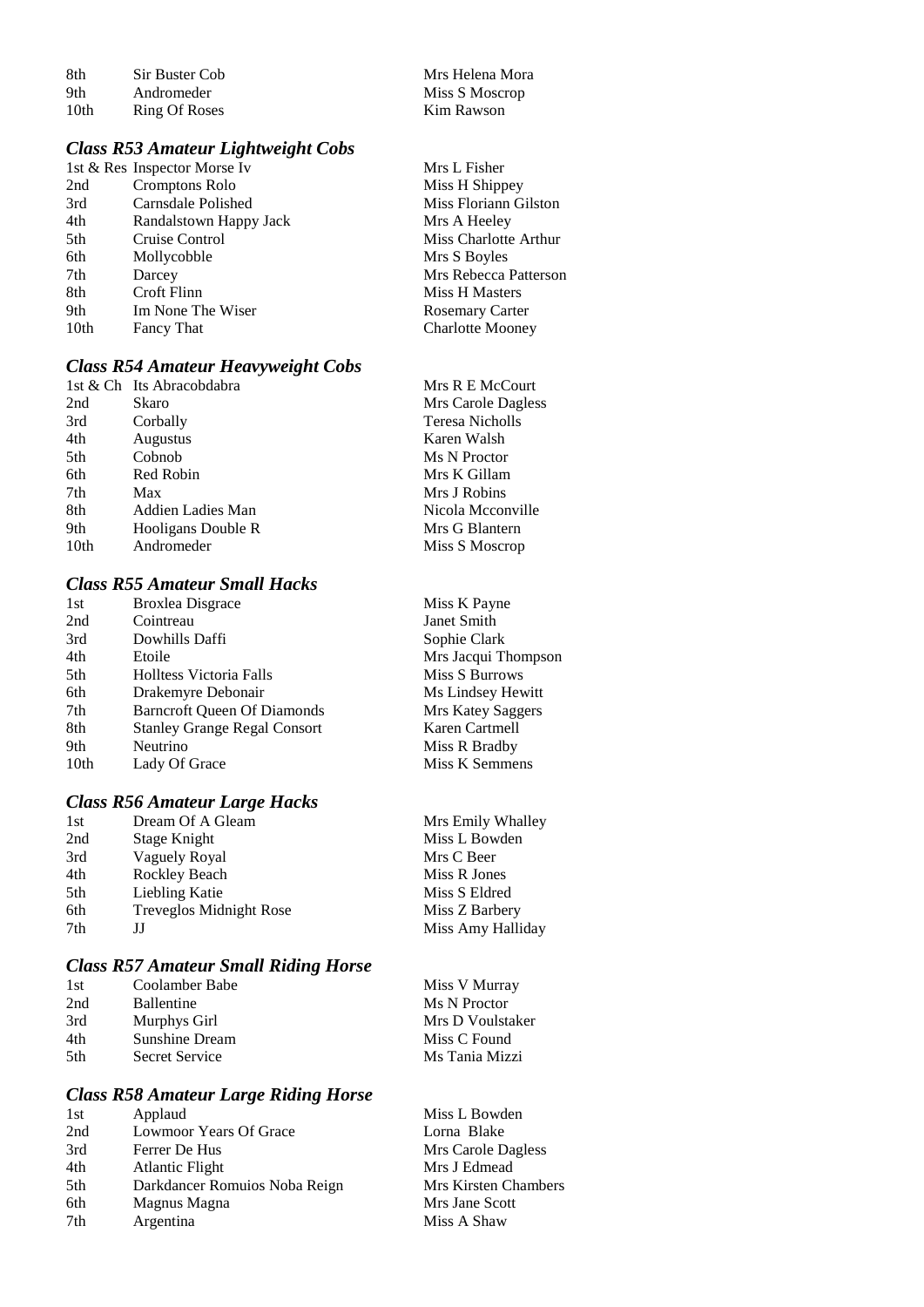| -8th | Jemoon Tambourine Man |
|------|-----------------------|
| 9th  | Kavanaghs King        |

#### *Class R59 RC / PC Best Turned Out - Stable Kept*

| 1st & ch Brolas Welsh Magic | Miss L Pateman     |
|-----------------------------|--------------------|
| Thistledown Spring Spirit   | Ms Amy Metcalf     |
| Kildatons Girl              | Amanda Court       |
| Thistledown Spring Time     | Sara Kershaw       |
| Bambi                       | Grace Peverall     |
| <b>Friars Glitters</b>      | Miss L Howell      |
| Blue Note De L Aurore       | Kelly Needham      |
| <b>Fosterhouses Romeo</b>   | Mrs Fiona McNaught |
| Oakhead Rainbow             | Mrs K Whitehead    |
|                             |                    |

## *Class R60 RC / PC Best Turned Out - Grass Kept*

|     | 1st & res Cosford Charming Beau  | Mrs Sally-Anne Cowley |
|-----|----------------------------------|-----------------------|
| 2nd | Dunkery Toucan                   | Patrica Hannah        |
| 3rd | <b>Teddesley Tallulah</b>        | Miss Danielle Botten  |
| 4th | Julmar Red Rose                  | Mrs R Thexton         |
| 5th | Heniarth Norman Stanley Fletcher | Mrs Margaret Cousin   |
| 6th | OТ                               | Mrs Jo Hocken         |
| 7th | Woodroyd Gayboy                  | Miss Karen Williams   |
| 8th | Thimbleby Candy Man              | Ms Tania Mizzi        |
| 9th | Tyan Razzmatazz                  | Miss Amy Boaler       |

# *Class R61 RC / PC Riding Club Pony*

| Blue Note De L Aurore           | Miss Kelly Needham    |
|---------------------------------|-----------------------|
| <b>Harland Timothy Tuppence</b> | Mrs J Carmichael      |
| R. Rita                         | <b>Holly Townsend</b> |
| Rookery Jumbo                   | Kelly Needham         |
| <b>Baliter Query</b>            | Mrs Lisa Cooke        |
| <b>Fosterhouses Romeo</b>       | Mrs Fiona McNaught    |
| Bijou Bernie Baru               | Mrs S Summers         |
| Woodroyd Gayboy                 | Miss Karen Williams   |
| Byersgreen Alfie                | Mrs Joanne Eldridge   |
| Wendy                           | Kasia Wilczynski      |
|                                 |                       |

# *Class R62 RC / PC Riding Club Horse*

|                     | 1st & ch Carnsdale Dun Vision  | Mr Guy Warner |
|---------------------|--------------------------------|---------------|
| 2nd $&$ res Zatopek |                                | Amanda Court  |
| 3rd                 | <b>Blackwoodland Forest</b>    | Mrs L Bradley |
| 4th                 | Mister Tom                     | Mrs A Sewell  |
| 5th                 | Flight Of The Bumblebee The2nd | Mrs J Hayden  |
| 6th                 | Mcarmedoc                      | Miss A Weaver |
|                     |                                |               |

## *Class R63 RC / PC Ridden Part Breds*

| 1st | Woodvean Wonderland        | Charlotte Just      |
|-----|----------------------------|---------------------|
| 2nd | Bevois Crusader            | Samantha Jakes      |
| 3rd | New Dimension              | Ellie Just          |
| 4th | Padstead Kairo             | Mrs Clare Peterson  |
| 5th | Cherrytop Disco Diva       | Miss E Myatt        |
| 6th | <b>Isley Walton Quartz</b> | Mrs Z Vickers       |
| 7th | Woodroyd Gayboy            | Miss Karen Williams |
|     |                            |                     |

#### *Class R64 RC / PC Ridden Veteran Pony*

|     | 1st & res R S Felledge Cracker Jack | Mrs Lisa Marshall |
|-----|-------------------------------------|-------------------|
| 2nd | All Spice                           | Courtney Jones    |
| 3rd | Duntarrie Viking                    | Poppy Carr        |
| 4th | Springbourne Camelot                | Miss Jessica Reed |
| 5th | Rough Forest Of Dryknowl            | Danielle Cawte    |
| 6th | Laithehill Othello                  | Mrs L Birtwell    |
| 7th | Kilkern Finn                        | Mrs Deborah Smith |
| 8th | Ivor Of Forglen                     | Mr G Bilton       |
| 9th | Knight Maverick                     | Miss Beth Andrews |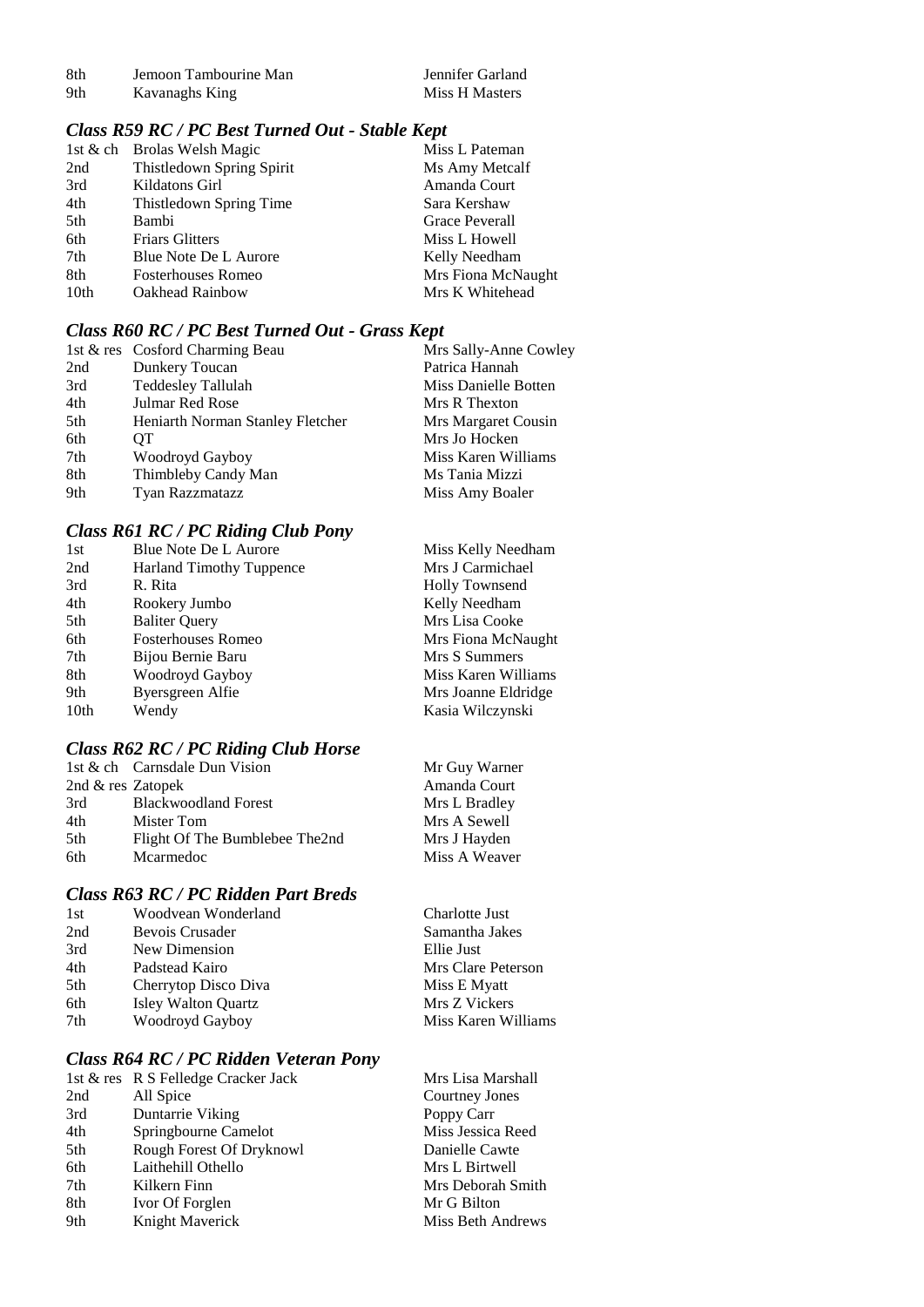Miss C Stirzaker Grace Peverall Emma Message Kelly-Anne Cole Mrs Alison Ray Miss Lauren Johnson Miss Amy Halliday Kelly-Anne Cole Miss Sam Cook Mrs A Sewell

Mrs Michelle Findlay Miss J Andrew Donna Aston Mrs Helena Mora Mr A Udall Miss L Taylor Miss J Schofield Miss K Harris

## *Class R65 RC / PC Ridden Veteran Horse*

|                  | 1st & ch Fishermans Blues |
|------------------|---------------------------|
| 2nd              | Bambi                     |
| 3rd              | Wheres Wally              |
| 4th              | Top Dollar Vegas          |
| 5th              | Pure Engima               |
| 6th              | <b>Just Trouble</b>       |
| 7th              | Ji                        |
| 8th              | Silver Illusion           |
| 9th              | Calamity Jane II          |
| 10 <sub>th</sub> | Mister Tom                |

#### *Class R66 Novice Pony*

| 1st & ch | Windale Thunder Cloud      | Mrs J Elliott       |
|----------|----------------------------|---------------------|
| 2nd      | Burghwallis Ebony Rose     | Miss G Denning      |
| 3rd      | <b>Isley Walton Quartz</b> | Mrs Z Vickers       |
| 4th      | Highoak Juke               | Janet Smithers      |
| 5th      | Stevie Wonder              | Ms N Astle          |
| 6th      | <b>Ballinaboy Victory</b>  | Mrs F Jack          |
| 7th      | Lily                       | Miss C Miller       |
| 8th      | Kindesella Moonshine       | Amelia Short        |
| 9th      | Brindlebrook Symphony      | Miss Natasha Timson |
| 10th     | Beaconsfield Perdita       | Ruby Kerwood        |
|          |                            |                     |

## *Class R67 Novice Horse*

| 1st & res Penrock Puzzled Poser |
|---------------------------------|
| Glovelan Addiction              |
| Sequels Solitaire               |
| Sir Buster Cob                  |
| Brumleya Spider                 |
| Jay Bee Blue                    |
| Copsem Cambridge Silk           |
| Misty Sails                     |
|                                 |

## *Class R68 Smartest On Parade*

| 1st  | Wilmira Melody        | Sophia Elliott        |
|------|-----------------------|-----------------------|
| 2nd  | Pumphill Fingal       | Mrs Sally-Anne Cowley |
| 3rd  | Uppacott Jubilate     | Mrs C Fatania         |
| 4th  | Thunder               | Jillian Ward          |
| 5th  |                       |                       |
| 6th  | <b>Waxwing Tipple</b> | Miss L Webster        |
| 7th  | Anytime Annie         | Miss Emma Morrell     |
| 8th  | Paint Me Piebald      | Alice-Marie Bond      |
| 9th  | Wildcard              | Miss J Aston-hales    |
| 10th | Larnleighs Elektra    | Miss K Coates         |

# *Class R69 Beginners Showing Riders 18 years & over*

| 1st $&$ res Lily |                     |  | Miss C Miller            |
|------------------|---------------------|--|--------------------------|
| 2nd              | Loveable Rogue      |  | Mrs T Tomlinson          |
| 3rd              | Charlie             |  | Miss A Hurrell           |
| 4th              | Ben                 |  | Mrs Sam Bounds           |
| 5th              | Michael             |  | Mrs Deborah Carroll-Beer |
| 6th              | Money For Nothing   |  | Miss K Harris            |
| 7th              | The Cobfather       |  | Mrs S Field              |
| 8th              | Lowhouses Comet     |  | Miss G Wilkes            |
| 9th              | <b>Tankmore Boy</b> |  | Miss S Wratting          |
| 10th             | Wildcard            |  | Miss J Aston-hales       |
|                  |                     |  |                          |

## *Class R70 Beginners Showing Riders 13-17 years*

| 1st | <b>Brannan</b> | Miss Martina Guesd |
|-----|----------------|--------------------|
| 2nd | Purdi De Burgh | Miss L Ivory       |
| 3rd | Muggle-wump    | Mia Biggs          |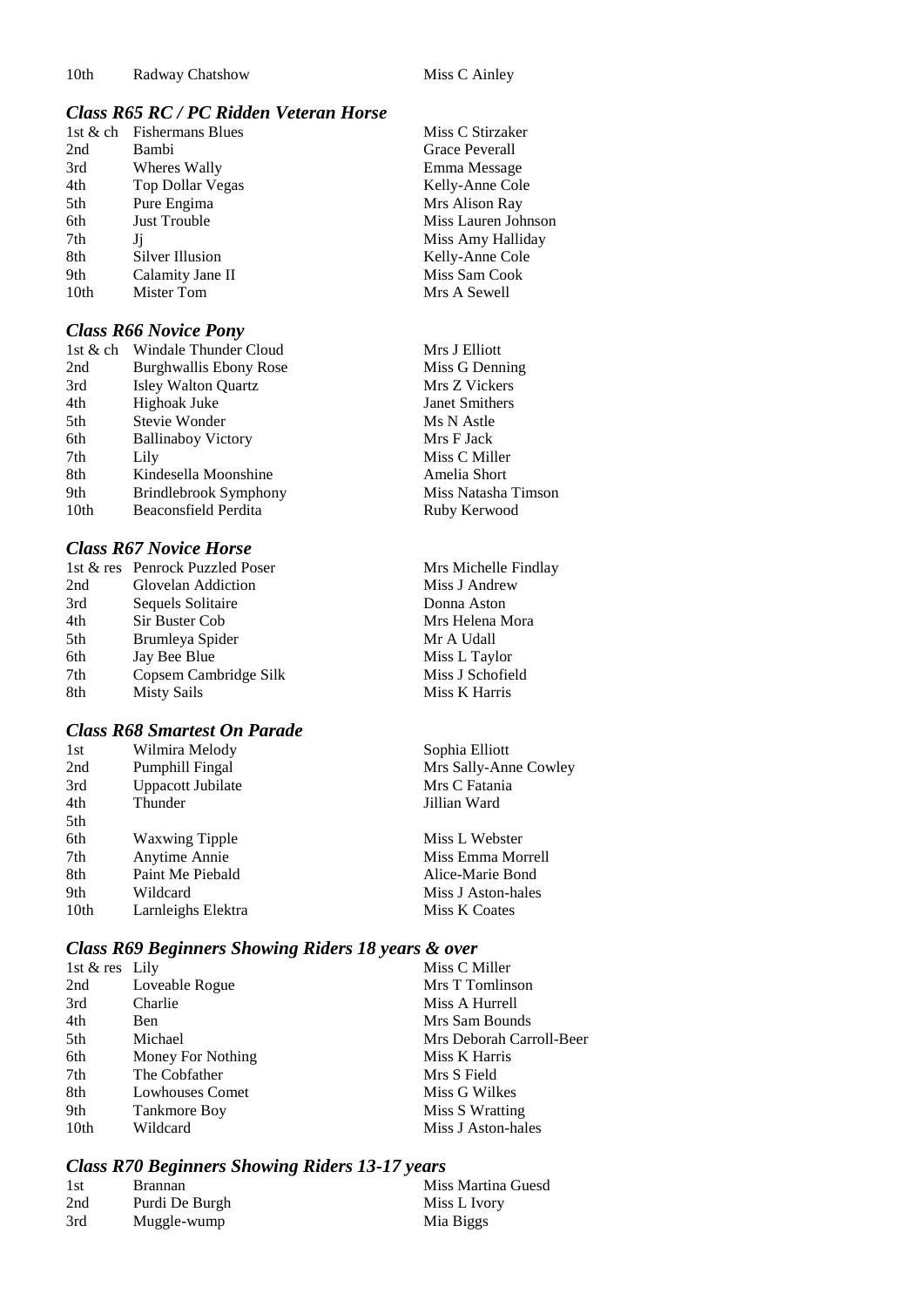## *Class R71 Beginners Showing Riders 12 years & under*

| Kilkenny Lenny            | Mrs V Bignell         |
|---------------------------|-----------------------|
| 2nd & ch Daukester Sidney | Isabella ODonnell     |
| Baylew St Patrick         | Mrs E Trebble         |
| <b>Pumphill Clarion</b>   | Amelia Metelko-taylor |
| <b>Hykos Applause</b>     | <b>Gail Conroy</b>    |
| Zennor Fudge              | Mrs Petrina Philp     |
| Gerdinen Beauty           | Miss Kelly Needham    |
| Thistledown Love Knot     | Mrs L Birtwell        |
| Gelliniog Meredith        | Kayleigh Smith        |
| Putwell Seren Aur         | Mrs P Baker           |
|                           |                       |

#### *Class R72 TSR Ridden Coloured 4 years old & over*

| 1st              | Plumbuck Marmaduke Jinks | Miss S Piggott       |
|------------------|--------------------------|----------------------|
| 2nd              | Garthfach Serrano        | Miss D Ioannou       |
| 3rd              | Miss T-fi                | Mrs M Smith          |
| 4th              | Billy Boy                | Mrs Katie Snow       |
| 5th              | Dynamite                 | Mrs D Shaw           |
| 6th              | The Peddler              | Mrs K Neal           |
| 7th              | Hillsbarns Centurian     | Miss Nicole Brown    |
| 8th              | Bowstridge Kimberley     | Mrs Karen Kerby      |
| 9th              | <b>Oueen Of Harts</b>    | Miss L Webster       |
| 10 <sub>th</sub> | Kilurnay Patch           | Miss Clare Hardstone |

## *Class R73 TSR M&M Senior Rider*

| 1st  | White Diamond           | Miss Katie Goulding      |
|------|-------------------------|--------------------------|
| 2nd  | Monalaw Malcolm         | <b>Charlotte Edwards</b> |
| 3rd  | <b>Brilyn Harryette</b> | Miss J Saint             |
| 4th  | Lynuck The Showman      | Mrs Lynn Scott           |
| 5th  | Hollyhock Blaithin      | Mrs G Reeve              |
| 6th  | Dougal Of Dykes         | Andrea Pearman           |
| 7th  | Waterside Prince II     | Mrs Elizabeth Haigh      |
| 8th  | Sraghmore Willow        | Mrs S Ceruti             |
| 9th  | Annod Alpacino          | Mrs L Mason              |
| 10th | Castleside Fionn        | Mrs Y Teagle             |
|      |                         |                          |

## *Class R74 TSR M&M Junior Rider*

| 1st              | <b>Rundales Mayfly</b>       | Miss C Miller    |
|------------------|------------------------------|------------------|
| 2nd              | Mynach Master Chef           | Mrs J Cox        |
| 3rd              | Milford Fair Minstrel        | Mrs J Cox        |
| 4th              | <b>Puddingwood Temptress</b> | Mrs Carla Calver |
| 5th              | Glebe Dale Side Lined        | Ms J Rylah       |
| 6th              | Murthwaite Barney Rubble     | Mrs V Thomson    |
| 7th              | Gigman Michaelangelo         | Miss L Beadle    |
| 8th              | Milford Fair Honeysuckle     | Mrs N Stewart    |
| 9th              | <b>Foxleat Warrior</b>       | Ruby Venni       |
| 10 <sub>th</sub> | Corstan Valero               | Mrs H Coe        |
|                  |                              |                  |

## *Class R75 TSR Ridden Horse*

| 1st  | <b>Fielding Fairytale</b>     |
|------|-------------------------------|
| 2nd  | Miss T-fi                     |
| 3rd  | Javas Clementine              |
| 4th  | Miracle Mickey                |
| 5th  | Raphaeleyen                   |
| 6th  | Mr Sugar                      |
| 7th  | Miss Saigon                   |
| 8th  | <b>Roslin Star Attraction</b> |
| 9th  | Jambes Joyeux                 |
| 10th | Alentejo                      |

## *Class R76 TSR Lead Rein*

| 1st | Coppinshill Chaos    |
|-----|----------------------|
| 2nd | Dunnabridge Woodcock |

| Miss C Miller    |
|------------------|
| Mrs J Cox        |
| Mrs J Cox        |
| Mrs Carla Calver |
| Ms J Rylah       |
| Mrs V Thomson    |
| Miss L Beadle    |
| Mrs N Stewart    |
| Ruby Venni       |
| Mrs H Coe        |
|                  |

Mrs A Hesketh Mrs M Smith Mrs Felicity Benton Mrs Sally-Anne Cowley Mrs Kim Porter Mrs Susan Granger Miss N Bark Miss L Oliver Miss A Pickering ejo Mr H Vinagre

> Miss J Farrell & S Taylor Ms Jane Scully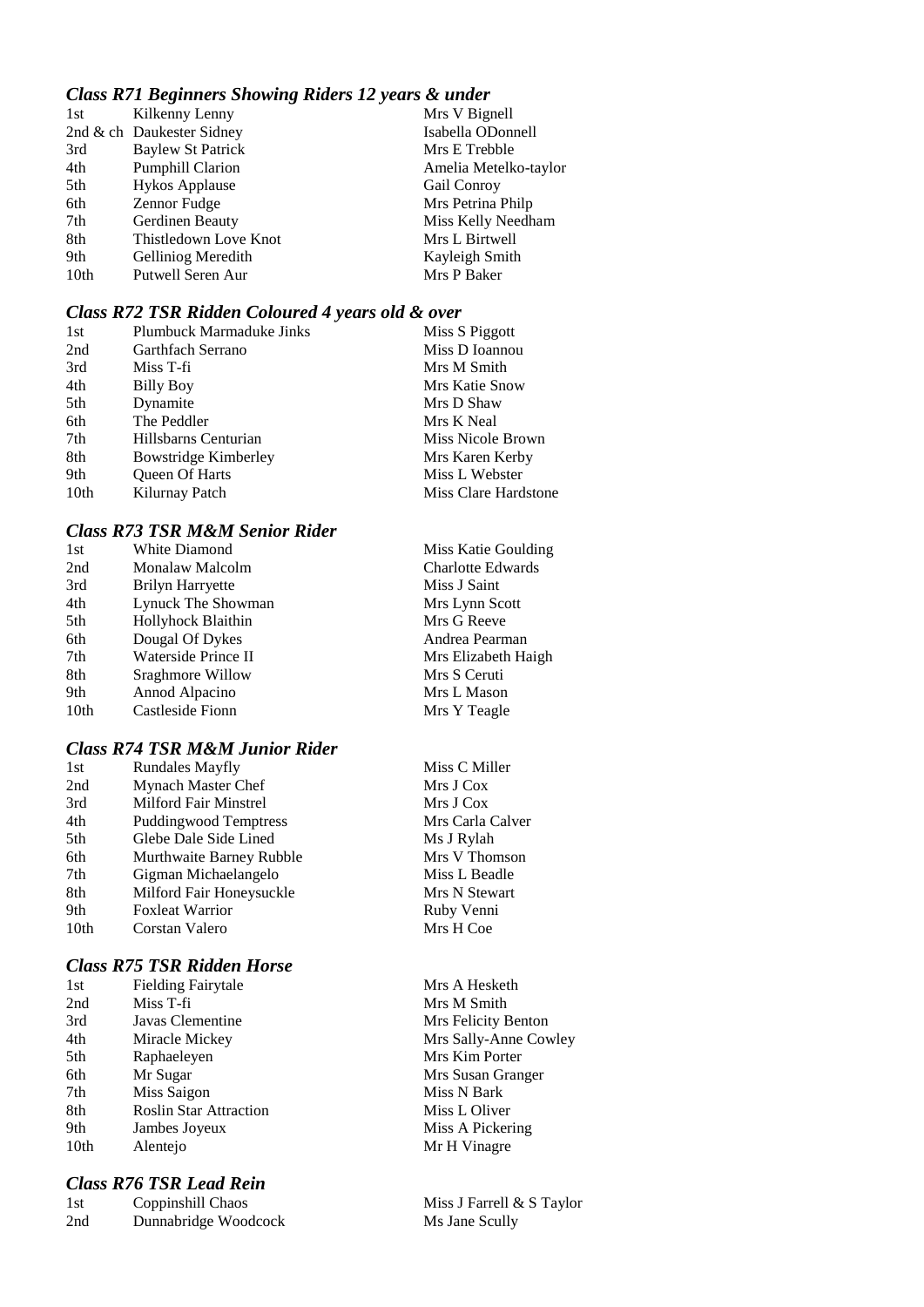| 3rd              | Briars Aspen               |
|------------------|----------------------------|
| 4th              | <b>Friarly Duchess</b>     |
| 5th              | Springwater Stop The Music |
| 6th              | <b>Hermits Bolero</b>      |
| 7th              | Thistledown Spring Time    |
| 8th              | Underhill Pipedream        |
| 9th              | Pumphill Mr Theodore       |
| 10 <sub>th</sub> | Thistledown Valdes         |

#### *Class R77 TSR First Ridden*

| 1st              | Pantmanr Just-so         |
|------------------|--------------------------|
| 2nd              | Dinlle Llewelyn          |
| 3rd              | Lacy Freya               |
| 4th              | Newoak Hot Gossip        |
| 5th              | Westfirle Simpkin        |
| 6th              | Desarbre Sparrow Hawk    |
| 7th              | <b>Oddies Tiger Lily</b> |
| 8th              | <b>Friars Glitters</b>   |
| 9th              | Dukeshill Phantom        |
| 10 <sub>th</sub> | <b>Buereside Quake</b>   |

## *Class R78 TSR Ridden Partbreds*

| 1st | <b>Fielding Fairytale</b>     |
|-----|-------------------------------|
| 2nd | Marcus Aurelius               |
| 3rd | Dominator                     |
| 4th | <b>Roslin Star Attraction</b> |
| 5th | <b>Whalton Salome</b>         |
| 6th | Aquarius Last Masterpiece     |
| 7th | <b>Country Sensation</b>      |
| 8th | Baronsdown Saxon King         |
| 9th | Mondrian Royal Affair         |
|     |                               |

## *Class R79 TSR Ridden Pony*

| 1st | Rotherwood Dream On         |
|-----|-----------------------------|
| 2nd | Mathemadem Royal Ensign     |
| 3rd | Sandboro Love Child         |
| 4th | Whiteleaze Maylord          |
| 5th | Millpond One And Only       |
| 6th | Graishall Lily Of The Valle |
| 7th | Drumacre Dreamcatcher       |
| 8th | Brynoffa Class Act          |
| 9th | Phoebe                      |

### *Class R80 TSR Riding / Pony Club Horse / Pony*

| 1st  | Hillsbarns Centurian        | Miss Nicole Brown     |
|------|-----------------------------|-----------------------|
| 2nd  | <b>Country Sensation</b>    | Gibson Eleanor        |
| 3rd  | Queen Of Harts              | Miss L Webster        |
| 4th  | Delamere Kaleidoscope       | Miss Hannah White     |
| 5th  | Blue                        | Miss J Davies         |
| 6th  | Kildromin Sir               | Miss Charlotte Cooper |
| 7th  | Miss Saigon                 | Miss N Bark           |
| 8th  | Frothen Calon Melys         | Mrs B Hatton-ritchie  |
| 9th  | Beamish                     | Mrs L Ensor-Clinch    |
| 10th | <b>Farriers Firecracker</b> | Miss G Denning        |
|      |                             |                       |

### *Class I81 TSR In Hand M&M*

| Immybrook Rockefeller         |
|-------------------------------|
| <b>Baldwinholme Tom Thumb</b> |
| Llanai Tiago                  |
| Treworgan Showman             |
| <b>Tiffwyl Dreamtime</b>      |
| Waitwith Silver Jem           |
| Lucren Little Gem             |
| Ashhurst Holly II             |
|                               |

Miss S Webster Mr John Wilson Mrs Katie Snow Miss Y Bateson Mrs Sara Kershaw Olivia Murphy Miss Nikki Ashcroft Miss A Baggaley

Mrs J Parker Mrs P Schwarzkachel-Jackson Mrs C Bullman

Amelia Tredinnick Miss J Saint Miss H Shippey Miss L Howell Mrs Katie Snow Miss Alexandra Ryder-Davies

Mrs A Hesketh Miss J Buxton Fiona Bailey Miss L Oliver Ms Lindsey Hewitt Mrs B Hatton-ritchie Gibson Eleanor Mrs Becky Franklin Miss Charlotte Cooper

Mrs L Furniss Ms Samira Sheety Mrs S Tierney Monique Sharp Beth Walsh y Mrs B Hatton-ritchie Miss Caitlin Borland Janet Smith Miss Andrea Lorking

> Mrs Karen Smith Lady Claire Marriott Mrs H & Miss N Walter Mrs Paula Ryan Mr Wayne Bailey Miss K Mcdonald Miss Hayley Pottle Miss J Evans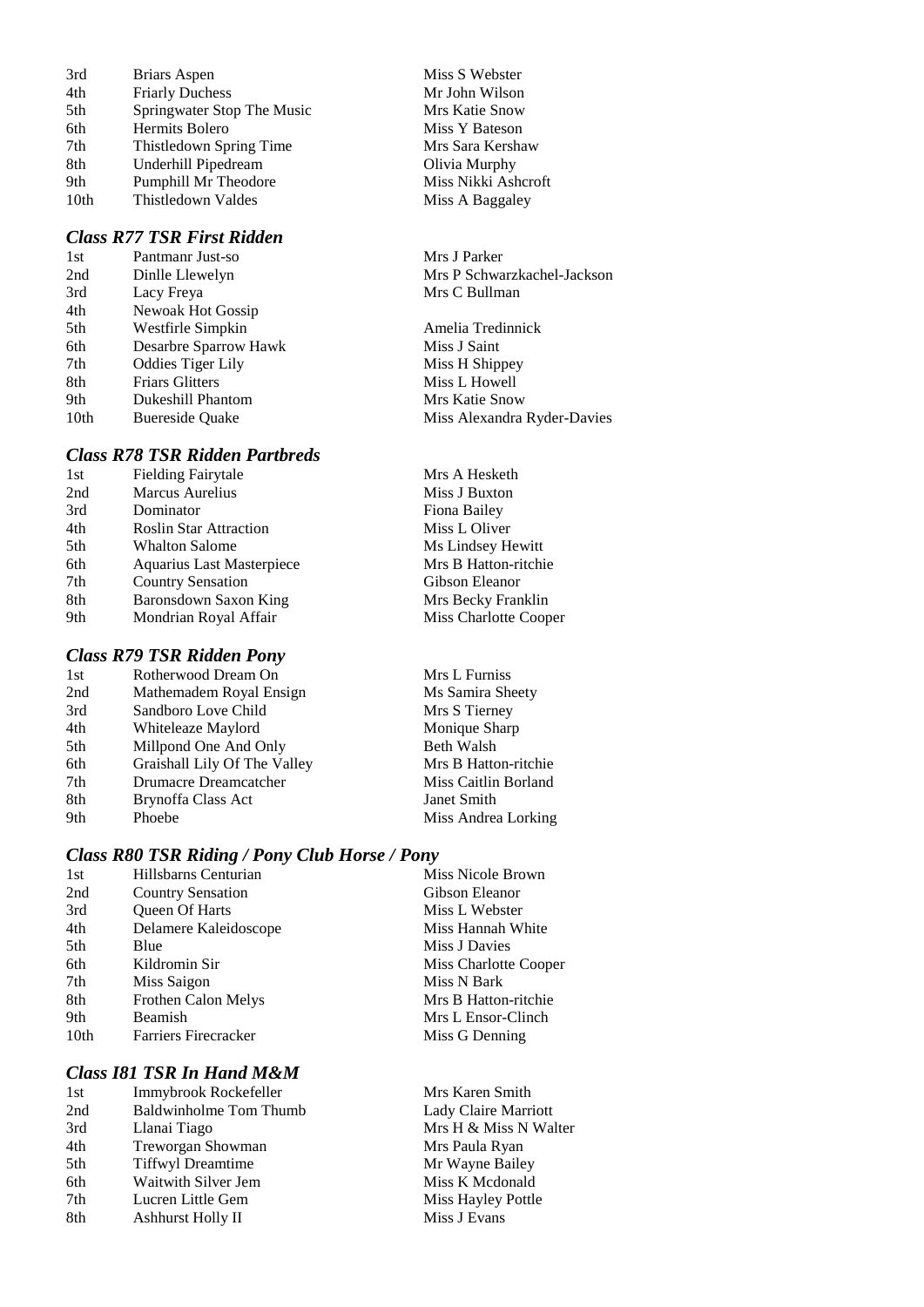| 9th              | <b>Empress Of Crafton</b> | Verity Checkley  |
|------------------|---------------------------|------------------|
| 10 <sub>th</sub> | Bochym Royal Romeo        | Ellie May Sutton |

# *Class I82 TSR In Hand Horse*

| 1st  | <b>Miss Partypants</b>        |
|------|-------------------------------|
| 2nd  | Marcus Aurelius               |
| 3rd  | Am I Dreaming                 |
| 4th  | Limerick Shanballymore-tobias |
| 5th  | Bright Sun                    |
| 6th  | Sir Buster Cob                |
| 7th  | Killarney Crystal             |
| 8th  | <b>Highling Little Raskel</b> |
| 9th  | <b>Basildon Bond</b>          |
| 10th | Westrea Wylloe                |
|      |                               |

# *Class I83 TSR In Hand Pony*

| 1st | Romanno Quickstep      | Miss Jennifer Humphreys |
|-----|------------------------|-------------------------|
| 2nd | Old Acres Little Dinky | Miss K Conway           |
| 3rd | Astonend Bellissima    | Mrs A Miller            |
| 4th | Trecelynen Tomos Harri | Natasha Walter          |
| 5th | Griashall Joclyn       | Karen Smith             |
| 6th | Ginny                  | Miss P Wiles            |
| 7th | Downland Elvive        | Mrs H Walter            |
| 8th | Sontra                 | Miss Louise Swann       |

Verity Checkley

Miss R Turner Miss J Buxton Miss A Smith Donna Sutton Miss C Bales Mrs Helena Mora Mrs T Macintyre Miss Denise L Smith Miss K Nicholls Diana Ridge

# *Class I84 Young Handler 13 - 18 years*

| 1st | Muddycreek Mayhem          | Mrs A Whittle     |
|-----|----------------------------|-------------------|
| 2nd | Willow VII                 | Miss Jessica Mace |
| 3rd | Hermits Sahara Secret      | Courtney Jones    |
| 4th | Mr Tambourine Man          | Jane Etheridge    |
| 5th | High Bank Romany Traveller | Alice Hunns       |
| 6th | Paint Me Piebald           | Alice-Marie Bond  |

# *Class I85 Young Handler 9 - 12 years*

|      | 1st & ch Shantaine Humbug      | Miss L Daly          |
|------|--------------------------------|----------------------|
| 2nd  | Valepark Mardi Gras            | Libby Sheffield      |
| 3rd  | <b>Steely Mustang</b>          | Mrs L Palmer         |
| 4th  | Whiteleaze Maylord             | Monique Sharp        |
| 5th  | Sandboro Love Child            | Mrs S Tierney        |
| 6th  | Alfie V111                     | Emma Collier         |
| 7th  | <b>Belle Rose</b>              | Mrs Brenda Egglesden |
| 8th  | Peter Pan                      | Miss G Viles         |
| 9th  | The Dapple Diva                | Miss P Scott         |
| 10th | <b>Burwain First Encounter</b> | Amy Magnus           |

# *Class I86 Young Handlers 8 years & under*

|      | 1st & res Sam Of Quimper     | Eva Herring         |
|------|------------------------------|---------------------|
| 2nd  | <b>Toreagh Rising Sun</b>    | Indiana Kirby       |
| 3rd  | Lacy Freya                   | Mrs C Bullman       |
| 4th  | <b>Gleiniant Butterfly 2</b> | Ms Andrea Mathers   |
| 5th  | <b>Brookwater Carousel</b>   | Mrs K Smith         |
| 6th  | Pantmanr Journeyman          | Mrs M Burns         |
| 7th  | Brynbella Celt               | Mrs Julie Fisher    |
| 8th  | Cellwen Pebbles              | William Witty       |
| 9th  | Miss Molly                   | Miss V Wigglesworth |
| 10th | <b>Butterby Bucksfizz</b>    | Miss A James        |

## *Class I87 In Hand Best Condition 1,2,3 yrs*

| -1 st | <b>Balnecroft Razzle Dazzle</b> | Miss R Driffield                |
|-------|---------------------------------|---------------------------------|
| 2nd   | <b>Bronhuelog Hovis</b>         | Mrs S Board Jones               |
| 3rd   | Conrhenny Miss Moneypenny       | Miss V Hargreaves               |
| 4th   | <b>Bizzle Bartley Flake</b>     | Miss L Filippone & Mr J Rozario |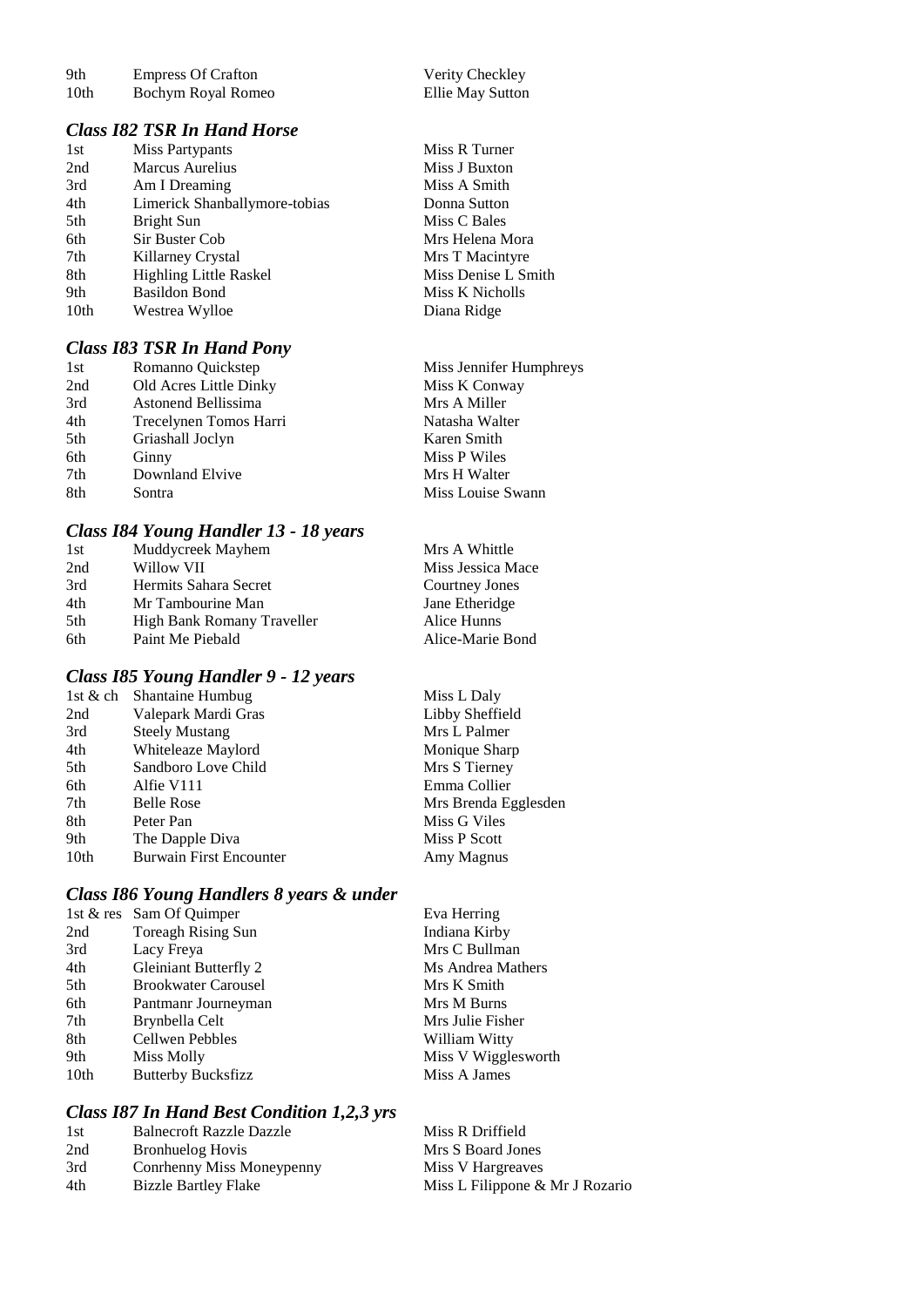## *Class I88 In Hand Best Condition 4 Years & Over*

| 1st | Bochym Royal Romeo         | Ellie May Sutton |
|-----|----------------------------|------------------|
| 2nd | Prestlands Seren Dipidly   | Susan Bowditch   |
| 3rd | <b>Nyton Master Dundee</b> | Emma Kampa       |
| 4th | Mockbeggar Tyke            | Miss R Joel      |
| 5th | Peter Pan                  | Miss G Viles     |
| 6th | Shanacashel Bay            | Chloe Brockie    |
| 7th | Trecelynen Tomos Harri     | Natasha Walter   |
| 8th | Trebor                     | Miss G Sheridan  |
| 9th | Blue Who                   | Cheryl Robertson |

#### *Class I89 In Hand Veterans*

| 1st  | <b>Bright Sun</b>        | Miss C Bales         |
|------|--------------------------|----------------------|
| 2nd  | Limehead Dapper Jack     | Miss Jade Barlow     |
| 3rd  | <b>Miss Kinky Boots</b>  | Grace Richards       |
| 4th  | Dunsmore Glenfiddich     | <b>Annette Perry</b> |
| 5th  | Herbalicious             | Ms Amy Metcalf       |
| 6th  | Miss Molly               | Miss V Wigglesworth  |
| 7th  | Prestlands Seren Dipidly | Susan Bowditch       |
| 8th  | Kingsford Sweet Story    | Miss J Jennings      |
| 9th  | Rumworth Welsh Maid      | Roy Houghton         |
| 10th | Gregs Hopton             | Miss E Kerwood       |

#### *Class I90 In Hand Riding Pony 1,2,3 years*

| 1st | <b>Hightopps Someone Secret</b> | Mrs C Highnam    |
|-----|---------------------------------|------------------|
| 2nd | Hightopps Samsara               | Mrs C Highnam    |
| 3rd | Nh Nina                         | Mrs J Carmichael |
| 4th | Courtview Royal Sovereign       | Janice Osborne   |
| 5th | Conrhenny Miss Moneypenny       | Vicki Hargreaves |

#### *Class I91 In Hand Riding Pony 4 years & over*

| Nantcol Swan Song        | Mrs Victoria Dogan |
|--------------------------|--------------------|
| Colbeach Cadenza I       | Mrs C Highnam      |
| Fielden Cotton Tail      | Mrs J Carmichael   |
| Prestlands Seren Dipidly | Susan Bowditch     |
| Newtonhill Casanova      | Miss J Oates       |
|                          |                    |

#### *Class I92 In Hand Part Breds 1,2,3 years old*

|     | 1st & ch Ryehall Emerald Isle | Mr M Surman          |
|-----|-------------------------------|----------------------|
| 2nd | Plumbuck Buzzbomb Doodlebug   | Miss S Piggott       |
| 3rd | Penrock Purposely Puzzled     | Mrs Michelle Findlay |
| 4th | Little Moon                   | Becky Belcher        |

#### *Class I93 In Hand Part Breds 4 yrs & over*

|     | 1st & res Nantcol Swan Song   | Mrs Victoria Dogan |
|-----|-------------------------------|--------------------|
| 2nd | Saintmatthews Out Of The Blue | Mrs P Johnson      |
| 3rd | Dowhills Daffi                | Sophie Clark       |
| 4th | <b>Gladsteal Malbec</b>       | Miss Jane Jowett   |
| 5th | Captiva Izar                  | Anna Morter        |
| 6th | Moluccas Tarragon Tiger       | Mrs L Phipps       |
| 7th | Gew Kwazulu                   | Rebecca Rayner     |
|     |                               |                    |

# *Class I94 Home Produced M&M Dartmoor / Exmoor / Shetland Yearling*

| 1st | Acresdale Major Laser  | Miss Claire Connor |
|-----|------------------------|--------------------|
| 2nd | Pricklegate Brown Owl  | Mrs A Baybutt      |
| 3rd | Slades Marshmallow     | Mr Roger Cook      |
| 4th | Acresdale Paloma Faith | Miss Claire Connor |

#### *Class I95 Home Produced Welsh A & B Yearling*

| -1st | Stoak Anastasia        | Mrs J Grant  |
|------|------------------------|--------------|
| 2nd  | Manorlea Marvin 100248 | Mrs S Swires |

#### *Class I96 Home Produced M&M Large Breeds Yearling*

| 1st | D Abernon Meghan 175245 | Mr T Hall |
|-----|-------------------------|-----------|
|-----|-------------------------|-----------|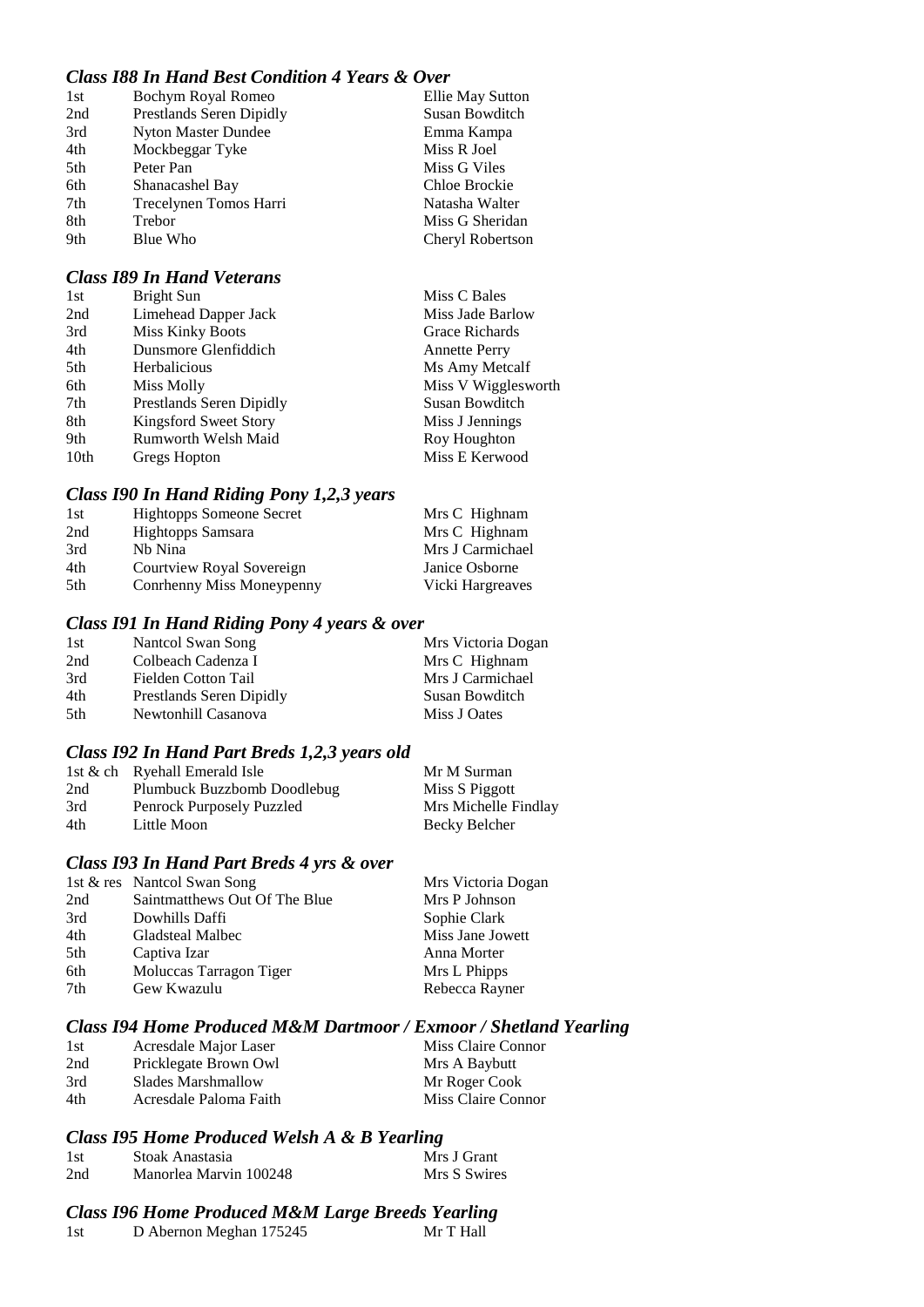| 2nd | Corstan Rixton           | Lisa Mewes    |
|-----|--------------------------|---------------|
| 3rd | Finzean Asta             | Mrs E Mangham |
| 4th | Royal Duchess Of Hanlith | Miss S Hurst  |
| 5th | Thorndonpark Goliath     | Mrs A Bird    |

# *Class I97 Home Produced Dartmoor, Exmoor & Shetland 2-3 Years Old*

| 1st | Eynhallow Caloula           | Mrs T Pethybridge |
|-----|-----------------------------|-------------------|
| 2nd | Langfield Hollywood Heights | Mrs J Chadwick    |
| 3rd | Slades Lady In Red          | Mr Roger Cook     |
| 4th | Coedgleision Polly          | Mrs L Mayfield    |

# *Class I98 Home Produced Welsh A & B 2-3 years old*

|                          | Mr C Parling                        |
|--------------------------|-------------------------------------|
| Garnelog Heledd          | Miss Sarah Pearce                   |
| Hilin Plume              | Mrs Sue Day                         |
| Immybrook Rockefeller    | Karen Smith                         |
| Moelview Colonel Mustard | Mrs P Jauncey                       |
| <b>Bronheulog Alys</b>   | Mrs S Board Jones                   |
| Weaverbrook Extravert    | Miss E Stringman                    |
|                          | 1st & res Stokesbury Lilly Langtree |

# *Class I99 Home Produced Connermara, Dales, Felll, New Forest & Highland 2-3 years old*

|     | 1st & ch Knavesash Talisman | Mrs Julie Fisher      |
|-----|-----------------------------|-----------------------|
| 2nd | Rosebarr Eleanor            | Ms S Evans            |
| 3rd | Whitefield Lord Watson      | Mrs Tracey Burton     |
| 4th | Carlung Stirling            | Abigail Hampton       |
| 5th | Linnel Finale               | Miss Leanne Nicholls  |
| 6th | Heald Town Beautiful Girl   | <b>Tracy Mcmillan</b> |
| 7th | Darrenvale Fire Fox         | Mr M Catterall        |
|     |                             |                       |

# *Class I100 Home Produced Welsh C & D 2-3 years old*

| 1st | Penbee Sonic                    | Melanie Govier   |
|-----|---------------------------------|------------------|
| 2nd | <b>Balnecroft Razzle Dazzle</b> | Miss R Driffield |

#### *Class I101 Home Produced Dartmoor / Exmoor 4 years & over*

| Mr & Mrs I M Graham |
|---------------------|
|                     |
|                     |
|                     |
|                     |
|                     |
|                     |
|                     |

# *Class I102 Home Produced Shetlands 4 years old & over*

|                  | 1st & res Briar Piccolo   | Abigail Hampton      |
|------------------|---------------------------|----------------------|
| 2nd              | Cadlanvalley Superman     | Verity Checkley      |
| 3rd              | Spellbound Jedi Knight    | Mrs Debra Rogers     |
| 4th              | <b>Buxted Discovery</b>   | Mrs B M Jacques      |
| 5th              | Lotuspoint Commander      | Mrs K J Garrett      |
| 6th              | <b>Toreagh Rising Sun</b> | Indiana Kirby        |
| 7th              | <b>Empress Of Crafton</b> | Verity Checkley      |
| 8th              | Hermits Bolero            | Miss Yvette Bateson  |
| 9th              | Ceann Charm               | Mrs B M Jacques      |
| 10 <sub>th</sub> | Baldwinholme Tom Thumb    | Lady Claire Marriott |

## *Class I103 Home Produced Welsh Section B 4 years & over*

| 1st | Hilin Lorna                  | Miss S Wallace   |
|-----|------------------------------|------------------|
| 2nd | Bronheulog All Gold          | Miss E Tidswell  |
| 3rd | <b>Brookhall Regal Charm</b> | Miss V Eggleston |
| 4th | Gwithian April               | Mrs Sue Clark    |
| 5th | <b>Bronheulog Suger Mint</b> | Grace Litherland |
| 6th | Kyneton Forgetmenot2006      | Sally Jones      |
| 7th | Downland Elvive              | Mrs H Walter     |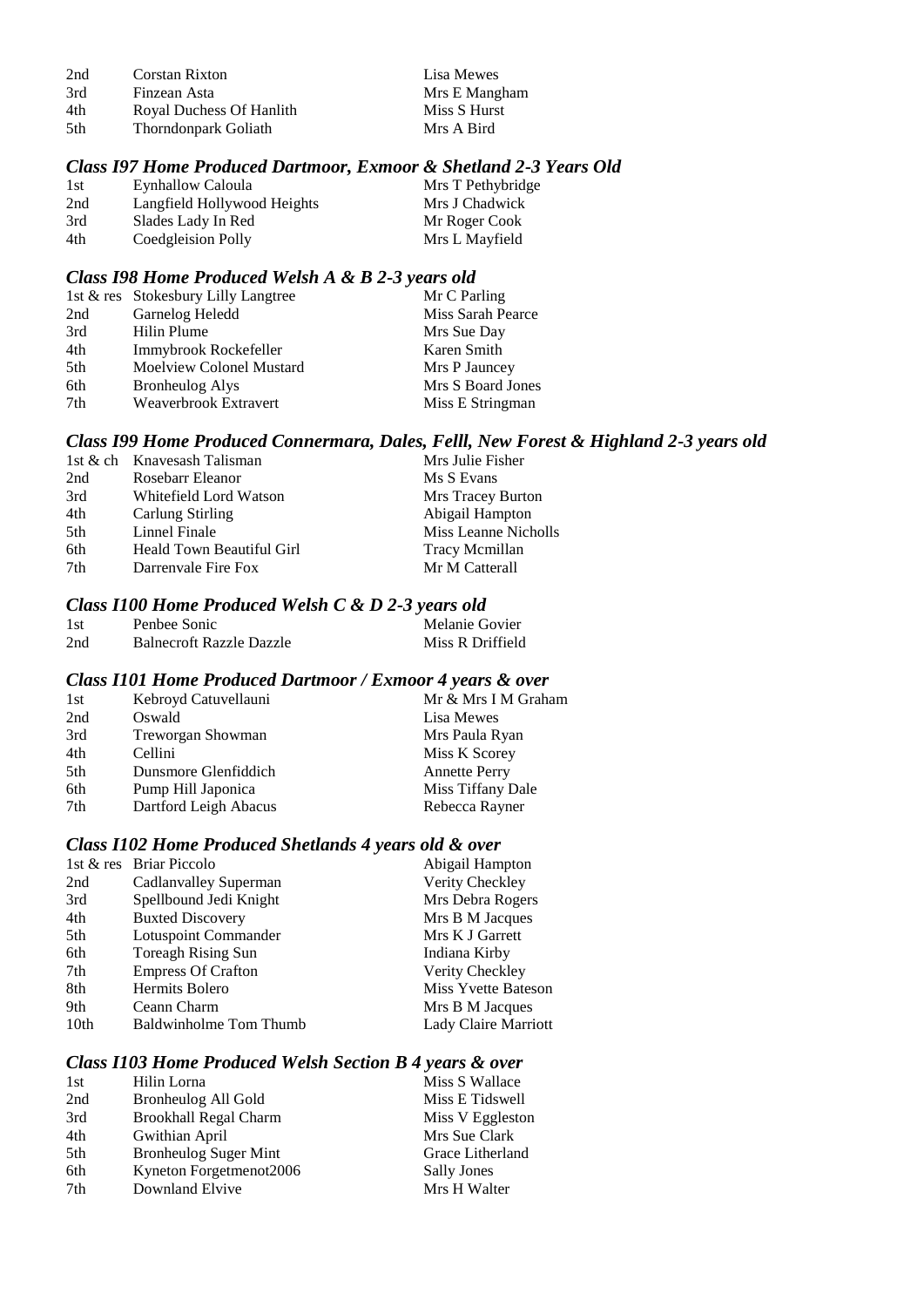## *Class I104 Home Produced Welsh A 4 years & over*

| 1st              | Auric Mini Me            | Mrs S Warwick       |
|------------------|--------------------------|---------------------|
| 2nd              | <b>Tiffwyl Dreamtime</b> | Mr Wayne Bailey     |
| 3rd              | Lucren Little Gem        | Miss Hayley Pottle  |
| 4th              | Brwmstan Fern            | Donna Sutton        |
| 5th              | Waitwith Silver Jem      | Miss K Mcdonald     |
| 6th              | <b>Blethyn Grace</b>     | Mrs Sue Day         |
| 7th              | Llanai Tiago             | Natasha Walter      |
| 8th              | Julmar Pilgrim           | Miss Sharon Edwards |
| 9th              | Legerview Yeoman         | Miss V Lee          |
| 10 <sub>th</sub> | Wheelers Mr Ambassador   | Jane Etheridge      |

## *Class I105 Home Produced Highlands 4 years old & over*

| Lochlands King Roger            | Mrs Tracey Burton     |
|---------------------------------|-----------------------|
| Hey Brows Bernaray Lord Bertram | Miss Amy Harris       |
| Fourmerk Rosalyn                | Miss S Hurst          |
| Tower Sovereign                 | Jo Brew               |
| Lagalgarve Maroa                | Mrs Catherine Whetton |
| Lochlands Silver Springs        | Miss D Farnish        |
| Blair Of Kelland                | Miss S Kelly          |
| Frasmaron Savannah              | Ms Andrea Smith       |
| Auchendarroch Corranbuie        | Mrs A Wood            |
| Finchairn Kestrel               | Zoe Horsfield         |
|                                 |                       |

# *Class I106 Home Produced Welsh Section C & D 4 years old & over*

|      | 1st & ch Ballagh The Buck      | Mr T Hall         |
|------|--------------------------------|-------------------|
| 2nd  | <b>Atinas Danny Boy</b>        | Tim Gibson        |
| 3rd  | Ddwyryd Mari                   | Mrs C Pooley      |
| 4th  | Norton Heath Glitz N Glamour   | Mr E Prosser      |
| 5th  | Glentiefi Hywel                | Miss C Fox        |
| 6th  | Llandderfel Prince Ethelred    | Miss S Daggett    |
| 7th  | Swalesmoor Annwyl              | Miss Louise Swann |
| 8th  | <b>Buckles Kacey May</b>       | Mrs J Brazier     |
| 9th  | <b>Trevallion Jollys Image</b> | Miss K Mcdonald   |
| 10th | Acresdale Royal Rebel          | Miss Paula Jones  |

# *Class I107 Home Produced Dales / Fell 4 years old & over*

| 1st | <b>Inglegarth Premier</b> | Miss Amy Geraghty |
|-----|---------------------------|-------------------|
| 2nd | <b>Manorian Melanite</b>  | Mrs N Thompson    |
| 3rd | Castle Hill Stella        | Claire Crow       |
| 4th | Dentale Bella             | Siana Lithgow     |
| 5th | Carrock King Kenny        | Ms B Bowers       |
| 6th | Kilmannan Mischief        | Miss L Maestrani  |
| 7th | Daloumie Dark Angel       | Ms Leanne Rigby   |
| 8th | <b>Rosebarr Primrose</b>  | Ms S Evans        |

## *Class I108 Home Produced Connemara / New Forest 4 years old & over*

| 1st  | Kindesella Lilly       | Miss Ashlea Jennings        |
|------|------------------------|-----------------------------|
| 2nd  | Ashurst Holly IIi      | Mrs Julie Fisher            |
| 3rd  | Nyton Master Dundee    | Emma Kampa                  |
| 4th  | Churchill Kate         | Mrs Gillian Clifford-Graham |
| 5th  | <b>Tasty Dream</b>     | Mrs P Maestrani             |
| 6th  | Firswood Silver Pearl  | Mrs J McDonnell             |
| 7th  | <b>Tyan Razzmatazz</b> | Miss Amy Boaler             |
| 8th  | Mockbeggar Tyke        | Miss R Joel                 |
| 9th  | Haylands Masai Mara    | Mrs M Young                 |
| 10th | Ashhurst Holly II      | Miss J Evans                |

#### *Class R114 Veteran Working Hunter Pony*

| 1st & ch Pip |                               | <b>Brooke Pickering</b> |
|--------------|-------------------------------|-------------------------|
|              | 2nd $\&$ res Elaphine Murphy  | Mia Biggs               |
| 3rd          | <b>Cosley Sweet Sensation</b> | Mrs Diane Mulhern       |
| 4th          | Kilkern Finn                  | Mrs Deborah Smith       |
| 5th          | Duntarrie Viking              | Poppy Carr              |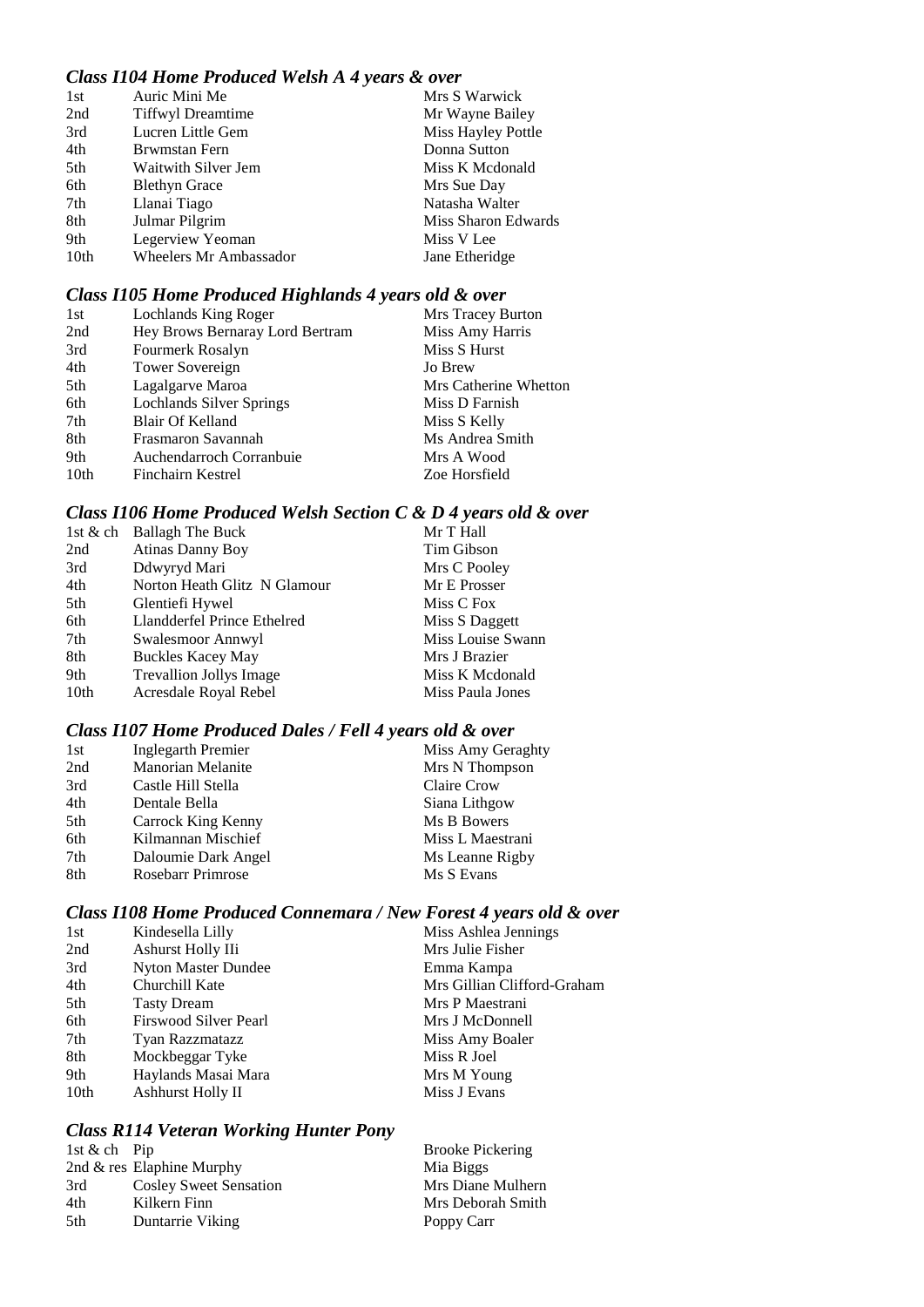| 6th              | <b>Trevenning Morning Glory</b> | Mrs Sue Cameron |
|------------------|---------------------------------|-----------------|
| 7th              | <b>Espouir Lone Star</b>        | Rachel Eaton    |
| 8th              | Bijou Bernie Baru               | Mrs S Summers   |
| 9th              | Forever Changing                | Sascha Hume     |
| 10 <sub>th</sub> | Radway Chatshow                 | Miss C Ainley   |

#### *Class R115 Veteran Working Hunter*

| 1st | The Firewall                     | Mrs Fran Embleton    |
|-----|----------------------------------|----------------------|
| 2nd | <b>Chance Encounter</b>          | Miss D Forsey        |
| 3rd | Koroyas Kasper                   | Mrs Stacey Narey     |
| 4th | Wheres Wally                     | Emma Message         |
| 5th | Highlane Joshua                  | Miss L Pope          |
| 6th | <b>Billy Nibbles</b>             | Mrs Gill Hardie      |
| 7th | The Honky Tonk Man               | Mrs S Kirby          |
| 8th | Top Dollar Vegas                 | Miss Kelly-Anne Cole |
| 9th | <b>Priderock Star Attraction</b> | Mrs N McConnell      |
|     |                                  |                      |

### *Class R116 Novice Working Cobs*

| Mr Bumble                | Paulette Cooper   |
|--------------------------|-------------------|
| <b>Remmington Steele</b> | Miss S Wratting   |
| <b>Jimmy Choo</b>        | Miss A White      |
| The Honky Tonk Man       | Mrs S Kirby       |
| Geoff                    | Mr Roy Hart       |
| Royal Prince             | Miss Amy Dawson   |
| <b>Betsy Malone</b>      | Charlotte Pell    |
| Caher Lad                | Elisabeth Edmonds |
| Foxisle Billy Wizz       | Miss L Gould      |
| Jovic Orion              | Helen Jackson     |
|                          |                   |

#### *Class R117 Novice Working Show Horse*

| Irish Diamond Yo Yo     | Miss Jenny Hackworth |
|-------------------------|----------------------|
| Potters Grenadier       | Mrs Jane May         |
| Nf Fear Bui             | Miss Emma Atkins     |
| Coolamber Babe          | Miss V Murray        |
| Oberon IIi              | Miss C Humphrey      |
| Ballinamurra Zeb        | Miss V Eggleston     |
| Pendancer Bilbo Baggins | Miss Hayley Dolby    |
| Wheres My Baby          | Miss Alice Quinlan   |
| Neutrino                | Miss R Bradby        |
| <b>Hall Of Mirrors</b>  | Miss R Jones         |
|                         |                      |

## *Class R118 Amateur Working Hunters*

| 1 <sub>st</sub> | Cairnside Houdini         | Amelia Short                 |
|-----------------|---------------------------|------------------------------|
| 2nd             | <b>Quartz Diamond Boy</b> | Miss R Stokes                |
| 3rd             | Potters Grenadier         | Mrs Jane May                 |
| 4th             | Morse Code                | Jon & Penny Ryder - Phillips |
| 5th             | Gossip Girl               | Miss Nicole Brown            |
| 6th             | Talk Of The Town IIi      | Georgina Maywood             |
| 7th             | Mayfield Tommy Tucker     | Miss Emma Atkins             |
| 8th             | Dowdstown Maddy           | Miss H Tucker                |
| 9th             | Classy Lady               | Mrs Felicity Saint           |
| 10th            | Lt Commander Farrell      | Siobhan Hickman              |
|                 |                           |                              |

#### *Class R119 WHP Performance 45cms*

| 1st  | Dixieland Barndance |
|------|---------------------|
| 2nd  | Sam Of Quimper      |
| 3rd  | Llanfrechra Jolene  |
| 4th  | Pinelodge Raffles   |
| 5th  | Maesteg Edward      |
| 6th  | Thistle             |
| 7th  | Make A Splash       |
| 8th  | Lownthwaite Ribas   |
| 9th  | Dukeshill Icon      |
| 10th | Gellifach Delboy    |
|      |                     |

Mrs Elizabeth Hatton Mrs Sam Herring Poppy Carr Mrs H Shave Mrs K Whitehead Mrs Karen Perkowski **Mrs V Lawes** Andrea Pearman Mrs Karen Robertson Miss Christine Heady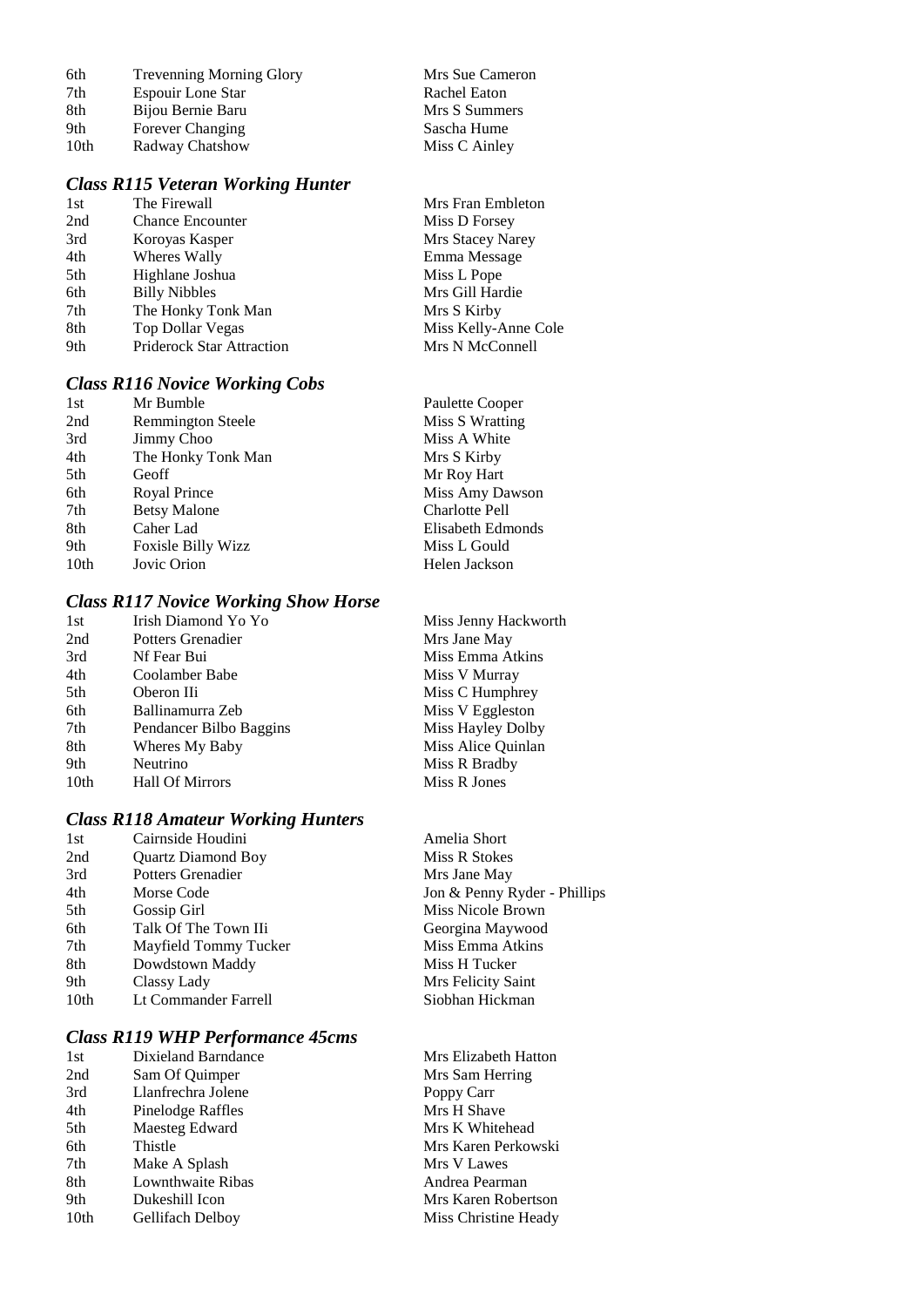## *Class R120 WHP Performance 65cms*

| 1st  | Queen Of Harts         | Miss L Webster      |
|------|------------------------|---------------------|
| 2nd  | Gleann Rua Royale      | Mrs Heather Haddock |
| 3rd  | Woodmoor Brandysnap    | Daniel Bailey       |
| 4th  | Honeycomb              | Erin Wittich        |
| 5th  | Raemoir Perignon       | Mrs L Lemieux       |
| 6th  | Ffynnonbach Llewelyn   | Andrea Pearman      |
| 7th  | Doe Ronan              | Miss Hannah Coggles |
| 8th  | Llanidan Terfel        | Miss S Humphries    |
| 9th  | Murthwaite Solomon     | Mrs K Whitehead     |
| 10th | <b>Halestorm Topsy</b> | Miss Jade Barlow    |

# *Class R121 WHP Performance 85cms*

| 1st              | Killoughter Gold Dust | Mrs V Lawes        |
|------------------|-----------------------|--------------------|
| 2nd              | Canal Dun             | Amanda Court       |
| 3rd              | Coscorrig Lad         | Mrs C Geoghegan    |
| 4th              | Dycott Welsh King     | Anna Chaplin       |
| 5th              | Miss Matilda          | Sophie Morice      |
| 6th              | Millcroft Armada      | Amelia Short       |
| 7th              | Kingdom Of Ryedale    | Mrs A Beresford    |
| 8th              | Rangeview Remi        | Miss E Billington  |
| 9th              | Daichristu Timeout    | Louise Curtis      |
| 10 <sub>th</sub> | Beamish               | Mrs L Ensor-Clinch |

# *Class R122 BRC Equifest Showage*

| Miss A Wildgoose |
|------------------|
| Mrs R Thexton    |
| Mrs E Kirby      |
| Becky Belcher    |
| Mrs H Dickens    |
| Mrs Emma King    |
|                  |

# *Class R123 TSR / Equifest Senior Showage*

| Lord Harvey Of LeylandII<br>1st | Mrs Shirley Hart |
|---------------------------------|------------------|
| 2nd<br>Bee-i-gee                | Mrs J Parker     |
| 3rd<br>Ballygill Tight Fit      | Rebecca Ely      |
| King Clovers Pride<br>4th       | Miss R Baston    |
| Appletongrange Mccoy<br>5th     | Mrs J Rushmer    |
| 6th<br><b>Sd Lexus</b>          | Miss S Wood      |

# *Class R124 TSR Junior Showage*

| 1st  | Cnoc An Noinin Clover    | Miss Anya Hitt    |
|------|--------------------------|-------------------|
| 2nd  | Dpuk Daddys Girl         | Eve Wiltcher      |
| 3rd  | Skerryback Gambler       | Alison Susca      |
| 4th  | Hillsbarns Centurian     | Miss Nicole Brown |
| .5th | <b>Dymock Ice Dancer</b> | Mrs J Sheehy      |

# *Class R125 Concours DElegance Lead Rein*

| Mr Prince                 | <b>Annabel Chambers</b> |
|---------------------------|-------------------------|
| Briars Aspen              | Miss S Webster          |
| Dixieland Barndance       | Mrs Elizabeth Hatton    |
| Dolrhedyn Cardinal        | Mrs J Wellens           |
| Brynbella Celt            | Mrs Julie Fisher        |
| Waitwith Goldfinch        | Carrie Simmonds         |
| Moortown Honey            | Mrs L Saunters          |
| Horninglow Brackenthwaite | Miss Gemma Hawes        |
| Kilfrew Holly             | Darcy Smith             |
| Merribridge Autumn Lace   | Shaun Dean              |
|                           |                         |

# *Class R126 Concours DElegance First Ridden*

|     | 1st & res Crumpwell Hanley 66347 | Mrs M Crawford      |
|-----|----------------------------------|---------------------|
| 2nd | Waxwing Roseking 82797           | Mrs M Dixon         |
| 3rd | Little Beechen Flossie           | Francesca Matarazzo |
| 4th | <b>Brynseion Leontes</b>         | Sasha Reid          |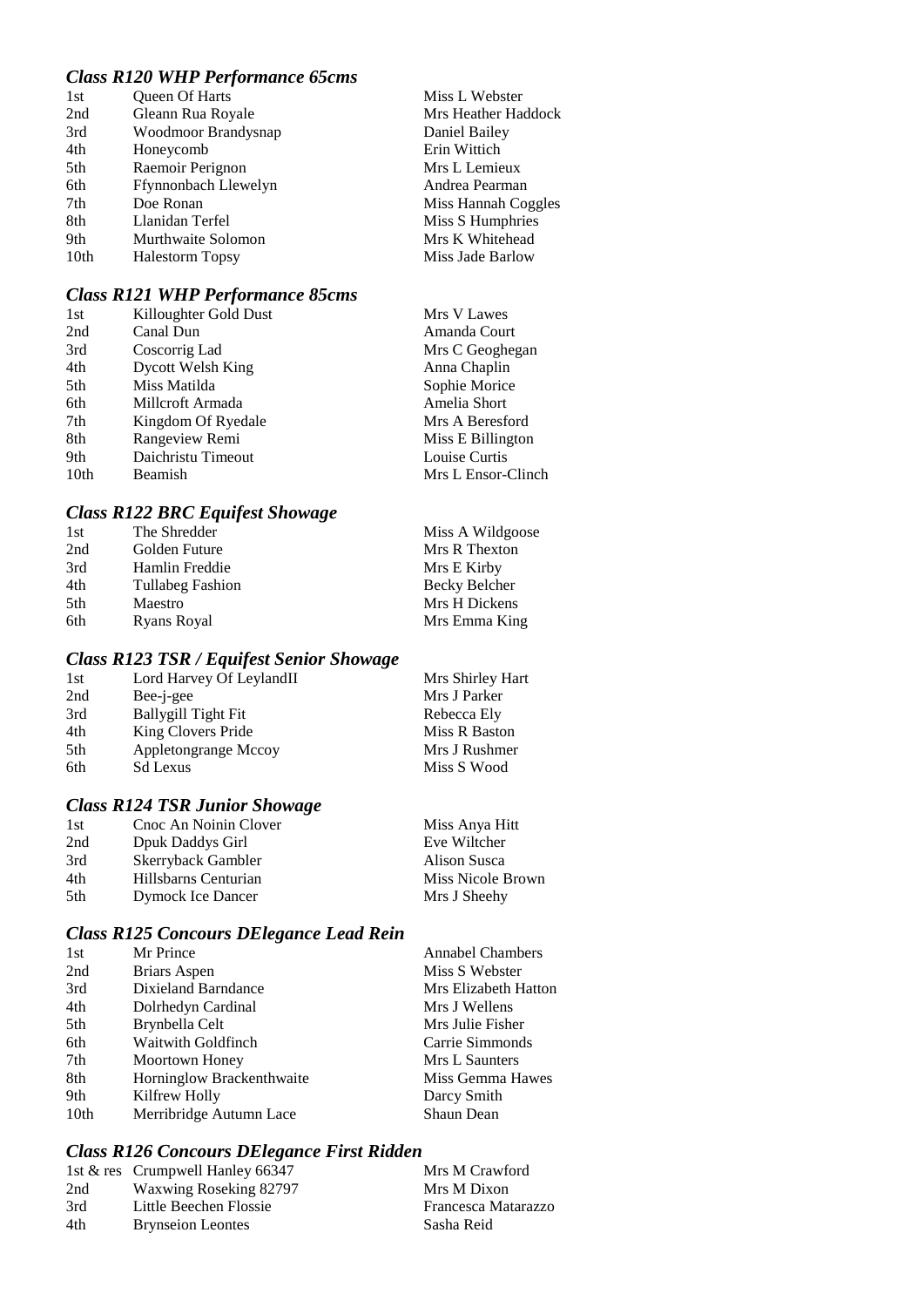| 5th  | Desarbre Icicle           | <b>Oliver Downs</b> |
|------|---------------------------|---------------------|
| 6th  | <b>Fosterhouses Romeo</b> | Ms F Mcnaught       |
| 7th  | Galwyn Shadow             | Mrs M Dixon         |
| 8th  | Cayberry Passion          | Miss H Shippey      |
| 9th  | Thistledown Fun Fair      | Indiana Kirby       |
| 10th | Kingsgrowe Valentino      | Mrs R Sharp         |

#### *Class I127 Concours DElegance In Hand*

| 1st  | Fourmerk Rosalyn              | Miss S Hurst    |
|------|-------------------------------|-----------------|
| 2nd  | The Outlaw                    | Miss Moreau     |
| 3rd  | Tommy                         | Mr Oliver Parr  |
| 4th  | Annod Alpacino                | Mrs L Mason     |
| 5th  | Swalesmoor Annwyl             | Louise Swann    |
| 6th  | Sparrow Hall Spirit Of Joy    | Miss S Russell  |
| 7th  | <b>Amitys Ocean King</b>      | Christine Heady |
| 8th  | <b>Roslin Star Attraction</b> | Miss L Oliver   |
| 9th  | Rignell Auchentoshan          | Ms C Kinsley    |
| 10th | <b>Atinas Danny Boy</b>       | Tim Gibson      |
|      |                               |                 |

#### *Class R128 Side Saddle Concours D'Elegance Period Costume*

|     | 1st & ch Bally Sprigan       | Mrs S Vincent             |
|-----|------------------------------|---------------------------|
| 2nd | Brindlebrook High Survivor   | Agatha Joly De Lotbiniere |
| 3rd | Highlane Riley               | Rachal Fairbairn          |
| 4th | Penmire Dudley               | Gill Rawlinson            |
| 5th | Woodroyd Gayboy              | Lily Williams-musitano    |
| 6th | Corky                        | Janet Piper               |
| 7th | <b>Puddingwood Temptress</b> | Mrs Carla Calver          |
| 8th | <b>Madison Mist</b>          | Mrs Lucinda Pennington    |

#### *Class R129 Open Part Bred Arab not exceeding 148cms*

|     | 1st & ch Woodvean Wonderland | Charlotte Just   |
|-----|------------------------------|------------------|
| 2nd | Raemoir Masterplan           | Mr Liam Conway   |
| 3rd | Telynau Zefferelli           | Mrs J Park-Ross  |
| 4th | Rosevean Romany Song         | Rachel Eaton     |
| 5th | Fielden Minks Legacy1        | Mrs J Carmichael |

#### *Class R130 Open Part Bred Arab exceeding 148cms*

| 1st | Aristocat                    | Miss L Mccormack     |
|-----|------------------------------|----------------------|
|     | 2nd & res Tawnmore Tariq     | Mrs Kay-Frances Cole |
| 3rd | Holltess Victoria Falls      | Miss S Burrows       |
| 4th | Drakemyre Debonair           | Ms Lindsey Hewitt    |
| 5th | Blaenllain Db                | Miss C Stirzaker     |
| 6th | <b>Shooters Morning Mist</b> | Miss R Sackfield     |

#### *Class R131 Open Ridden Haflingers*

| 1st | Woodbrown Phoxglove           | Miss Katie Stewart |
|-----|-------------------------------|--------------------|
| 2nd | Stagsden Anjou                | Mrs K Ginns        |
| 3rd | Senta                         | Mrs K Anthony      |
| 4th | Millhall Nordspritz           | Mrs K Ginns        |
| 5th | Limerick Shanballymore-tobias | Donna Sutton       |
|     |                               |                    |

# *Class R132 Open Small Hack*

|     | 1st & ch Cointreau             | Janet Smith       |
|-----|--------------------------------|-------------------|
| 2nd | <b>Broxlea Disgrace</b>        | Miss Katie Payne  |
| 3rd | Drakemyre Debonair             | Ms L Hewitt       |
| 4th | <b>Small Land High Society</b> | Tina Tibbles      |
| 5th | Mr Sugar                       | Mrs Susan Granger |
| 6th | Aristocat                      | Miss L McCormack  |
| 7th | Sulan Jubilation               | Miss J Jennings   |
| 8th | Dowhills Daffi                 | Miss Sophie Clark |
|     |                                |                   |

## *Class R133 Open Large Hack*

1st & res Liebling Katie Miss S Eldred 2nd Rockley Beach Mr Mark Youngs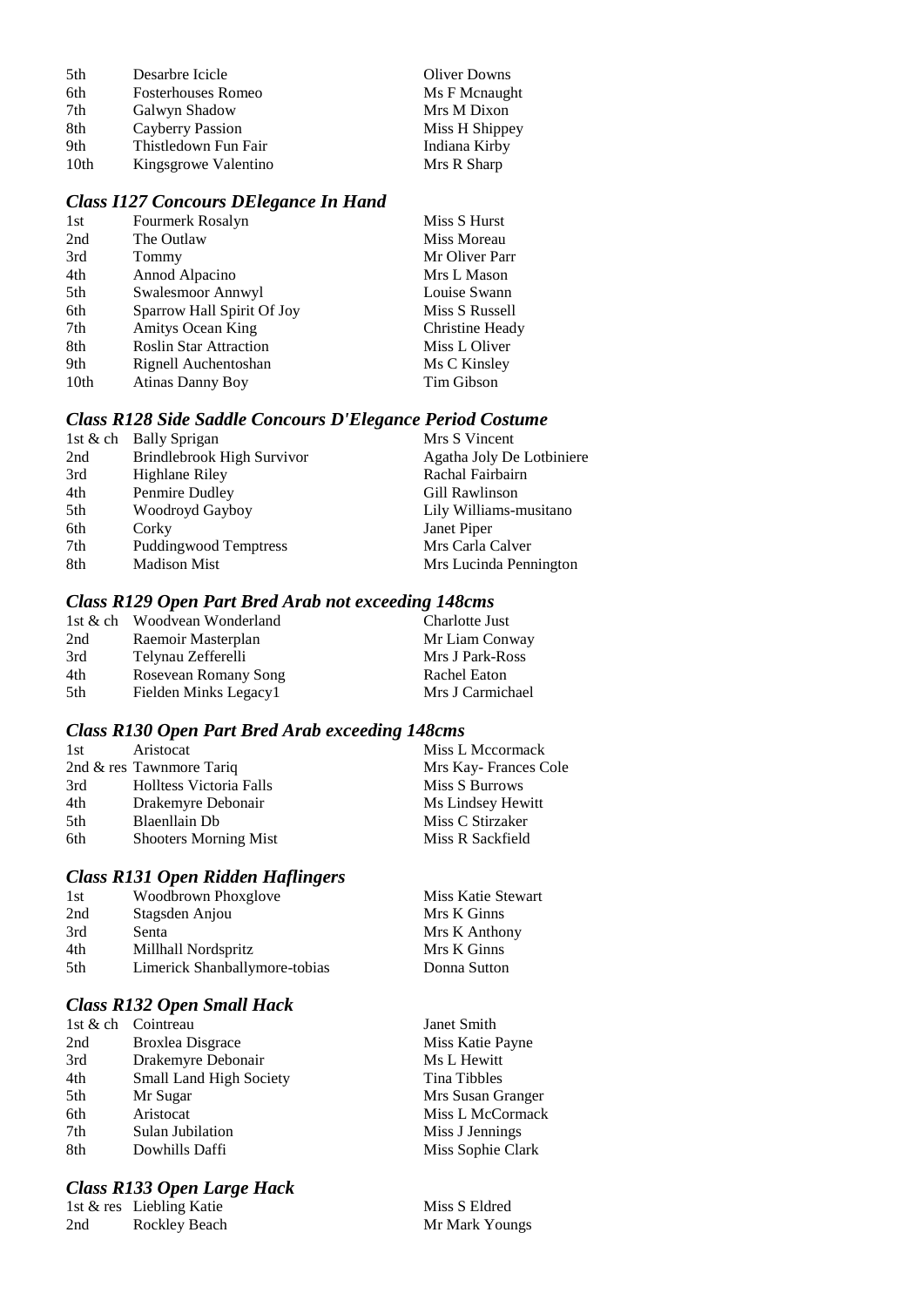## *Class R134 Novice Small Riding Horse*

|     | 1st & res Prestwood Royal Appointment | Mrs Emily Whalley    |
|-----|---------------------------------------|----------------------|
| 2nd | Lady Of Grace                         | Miss K Semmens       |
| 3rd | <b>Stanley Grange Regal Consort</b>   | Sophie Cartmell      |
| 4th | Murphys Girl                          | Mrs D Voulstaker     |
| 5th | Pendancer Bilbo Baggins               | Miss Hayley Dolby    |
| 6th | Mr Sugar                              | <b>Susan Granger</b> |
| 7th | Ash Hill Blossom                      | Miss J Mace          |

## *Class R135 Novice Large Riding Horse*

|     | 1st & ch Evensong V           | Mrs S Wright         |
|-----|-------------------------------|----------------------|
| 2nd | Wheres My Baby                | Miss A Quinlan       |
| 3rd | Darkdancer Romuios Noba Reign | Mrs Kirsten Chambers |
| 4th | <b>Grand Classique</b>        | Emma Message         |
| 5th | Magnus Magna                  | Mrs Jane Scott       |
| 6th | Kavanaghs King                | Mrs C Masters        |
| 7th | Atlantic Flight               | Mrs J Edmead         |
| 8th | Frankie Boy Of Danthorpe      | Polly Anne Robinson  |
| 9th | Sequels Solitaire             | Donna Aston          |

### *Class R136 Novice Re-Trained Race Horse*

| 1st              | Raphaeleyen        | Mrs K Porter        |
|------------------|--------------------|---------------------|
| 2nd              | Achromatic         | Rebecca Marshall    |
| 3rd              | Renewed Challenge  | Mr Martin Ward      |
| 4th              | Pastureyes         | Miss R Turner       |
| 5th              | Cornish Wren       | Sarah Bray          |
| 6th              | Threeoseven        | Miss Ellie Hayes    |
| 7th              | Trireme            | Miss D Murrell      |
| 8th              | Jay Bee Blue       | Miss Laraine Taylor |
| 9th              | <b>Misty Sails</b> | Miss K Harris       |
| 10 <sub>th</sub> | <b>Batwink</b>     | Alison Shepherd     |
|                  |                    |                     |

### *Class R137 Side Saddle Equitation*

| 1st | Waverhead Bracken II        |
|-----|-----------------------------|
| 2nd | Brindlebrook High Survivor  |
| 3rd | Woodroyd Gayboy             |
| 4th | Daisey                      |
| 5th | The Honourable Lady Eleanor |
| 6th | <b>Madison Mist</b>         |

#### *Class R138 Open "Coblets"*

| 1st  | Ever Rose Gold Rolex |
|------|----------------------|
| 2nd  | Loveable Rogue       |
| 3rd  | Valentino            |
| 4th  | Highoak Juke         |
| 5th  | King William         |
| 6th  | Trebor               |
| 7th  | Thunder              |
| 8th  | Gwenivia             |
| 9th  | Beluga               |
| 10th | Hermits Zorro        |
|      |                      |

### *Class R139 Ridden World Breeds*

| Miss Isabella Farnese |
|-----------------------|
| Miss Katie Stewart    |
| Mr Rick Doughty       |
| Mrs Pamela Shipley    |
|                       |

# *Class R140 Open Re-Trained Race Horses*

| 1st | Bee-j-gee | Mrs J Parker   |
|-----|-----------|----------------|
| 2nd | Trireme   | Miss D Murrell |

Miss Holly Baker Mrs V Levett-Scrivener

Miss Karen Williams Mrs Gemma Mullin Mrs S Vincent Mrs Lucinda Pennington

Miss L Johnson Rachelle Tomlinson Mrs S Lemon Janet Smithers Mrs E Maycock Miss G Sheridan Jillian Ward Miss H Boxall Mrs O Postil Miss Z Bennett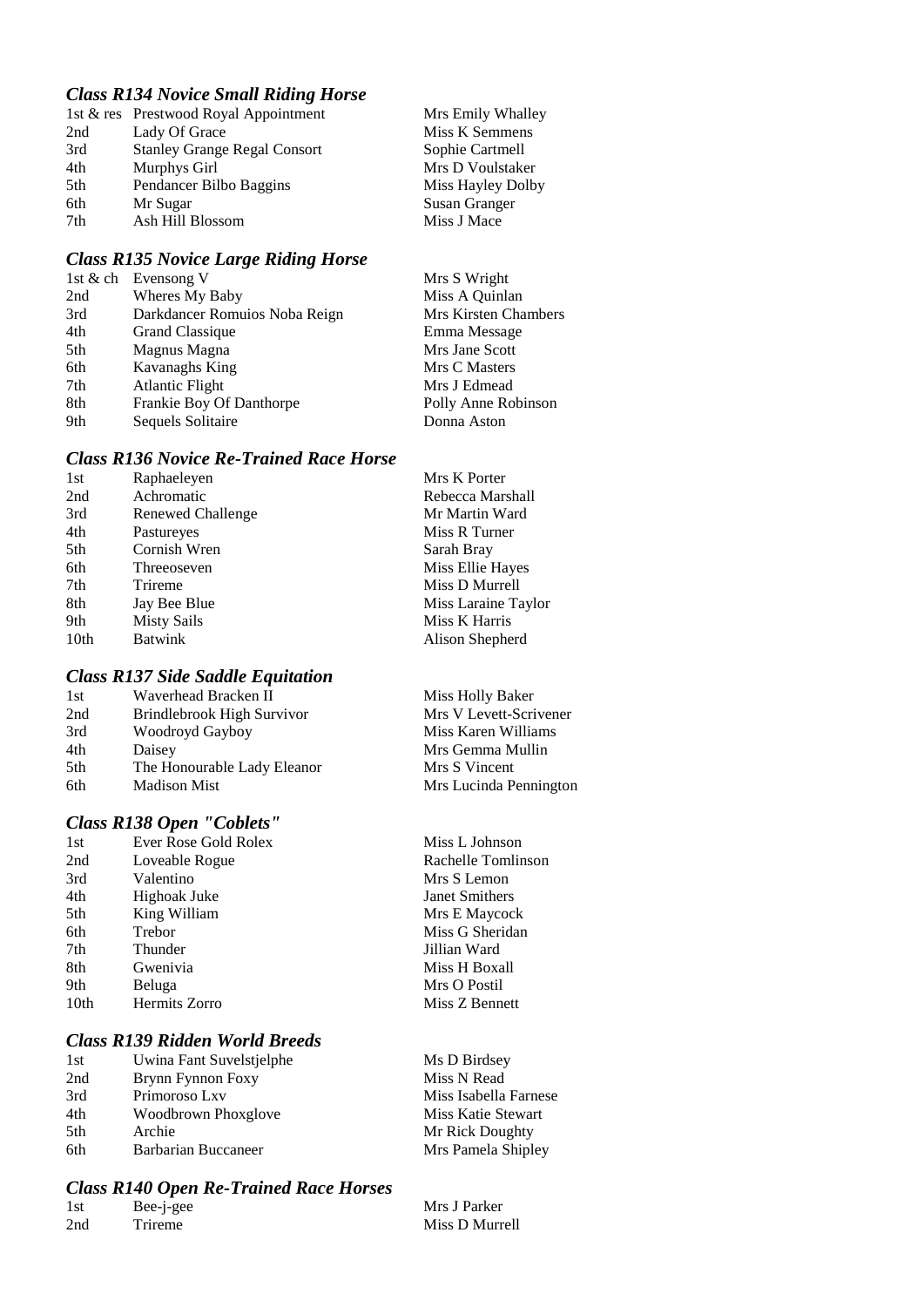| 3rd | <b>Batwink</b> | Alison Shepherd    |
|-----|----------------|--------------------|
| 4th | Wheres My Baby | Miss Alice Quinlan |

# *Class R141 Amateur Ladies Side Saddle*

| 1st | Shirleys Downtown           | Miss A Naylor      |
|-----|-----------------------------|--------------------|
| 2nd | Irish Diamond Yo Yo         | Miss J Hackworth   |
| 3rd | Daisey                      | Mrs Gemma Mullin   |
| 4th | The Honourable Lady Eleanor | Mrs S Vincent      |
| 5th | Waverhead Bracken II        | Miss Holly Baker   |
| 6th | King Iv                     | Mrs Jennifer Gates |
| 7th | Undine Van De Weil          | Miss A Walsh       |
|     |                             |                    |

## *Class R142 Novice Ridden Highland*

| 1st              | Grace Of Dalmore              | Mrs C Wheelhouse   |
|------------------|-------------------------------|--------------------|
| 2nd              | Chapelhill Harry              | Miss R Williams    |
| 3rd              | Ben Macdhui Of Heatherglen    | Libby Sheffield    |
| 4th              | Billesdons Monach Of The Glen | Mrs M Sturgesss    |
| 5th              | Holmedown Emerald Isle        | Miss Jo Rose       |
| 6th              | Carlung Peregrine             | Ms Claire Kinsley  |
| 7th              | Gissings Peggy May            | Lesley Jolly       |
| 8th              | Tarquin Of Forglen            | Mrs J Pennell      |
| 9th              | Lochlands King Roger          | Mrs Tracey Burton  |
| 10 <sub>th</sub> | Penelope Of Carlung           | Miss Hayley Mather |

## *Class R143 Novice Ridden Dales & Fell*

| <b>Bracklinn Dynamite</b> | Mrs L Pearson       |
|---------------------------|---------------------|
| Murthwaite Think On       | Miss Katie Goulding |
| Bybeck Kingfisher         | Miss Lauren Nichols |
| Murthwaite Barney Rubble  | Mrs V Thomson       |
| Carrock King Kenny        | Ms B Bowers         |
| Faradale Black Jack       | Mrs R Bradley       |
| Greenbeck Bamboozle       | Miss L Nicholls     |
| <b>Townend Barley</b>     | Mrs Emma Kaye       |
|                           |                     |

## *Class R144 Novice Ridden Connemara / New Forest*

|      | 1st & ch Ballylee Night Cruiser | Mrs Vanessa Compton |
|------|---------------------------------|---------------------|
|      | 2nd & res Hollybrooke Duke      | Mrs Jo Smyth        |
| 3rd  | Mirah Pride                     | Jade Felton         |
| 4th  | Thunderbolt Robin               | Mrs S White         |
| 5th  | White Diamond                   | Miss Katie Goulding |
| 6th  | Derryeen Boy                    | Mrs J Parker        |
| 7th  | Springvale Bowley Finn          | Mr Dominic Welch    |
| 8th  | Appletongrange Mccoy            | Mrs J Rushmer       |
| 9th  | Sraghmore Willow                | Mrs S Ceruti        |
| 10th | Withenlea Eleanor               | Miss L Beaumont     |

### *Class R145 Novice Ridden Dartmoor/Exmoor/Shetland*

| 1st | <b>Stourton Limerick</b>      | Miss Jessica Anderson |
|-----|-------------------------------|-----------------------|
| 2nd | <b>Bournefield Tudor Rose</b> | Miss Lauren Brill     |
| 3rd | <b>Anchor Hocus Pocus</b>     | Mrs Julie Pirie       |
| 4th | Millquoy Lucky Lass           | Miss Nicky Graves     |
| 5th | Horninglow Brackenthwaite     | Miss Gemma Hawes      |
| 6th | Waulkmill Red Knight          | Melanie Govier        |
| 7th | Springwater Pirate            | Ms Tania Mizzi        |
| 8th | Dunkery Toucan                | Patrica Hannah        |

# *Class R146 Novice Ridden Welsh Section D exceeding 148cms*

| Mr A Jackson       |
|--------------------|
| Mrs M Carroll      |
| Jenna Pickles      |
| Miss S Evans       |
| Mr E Prosser       |
| Miss Emily Leggett |
| Miss M Lawrence    |
|                    |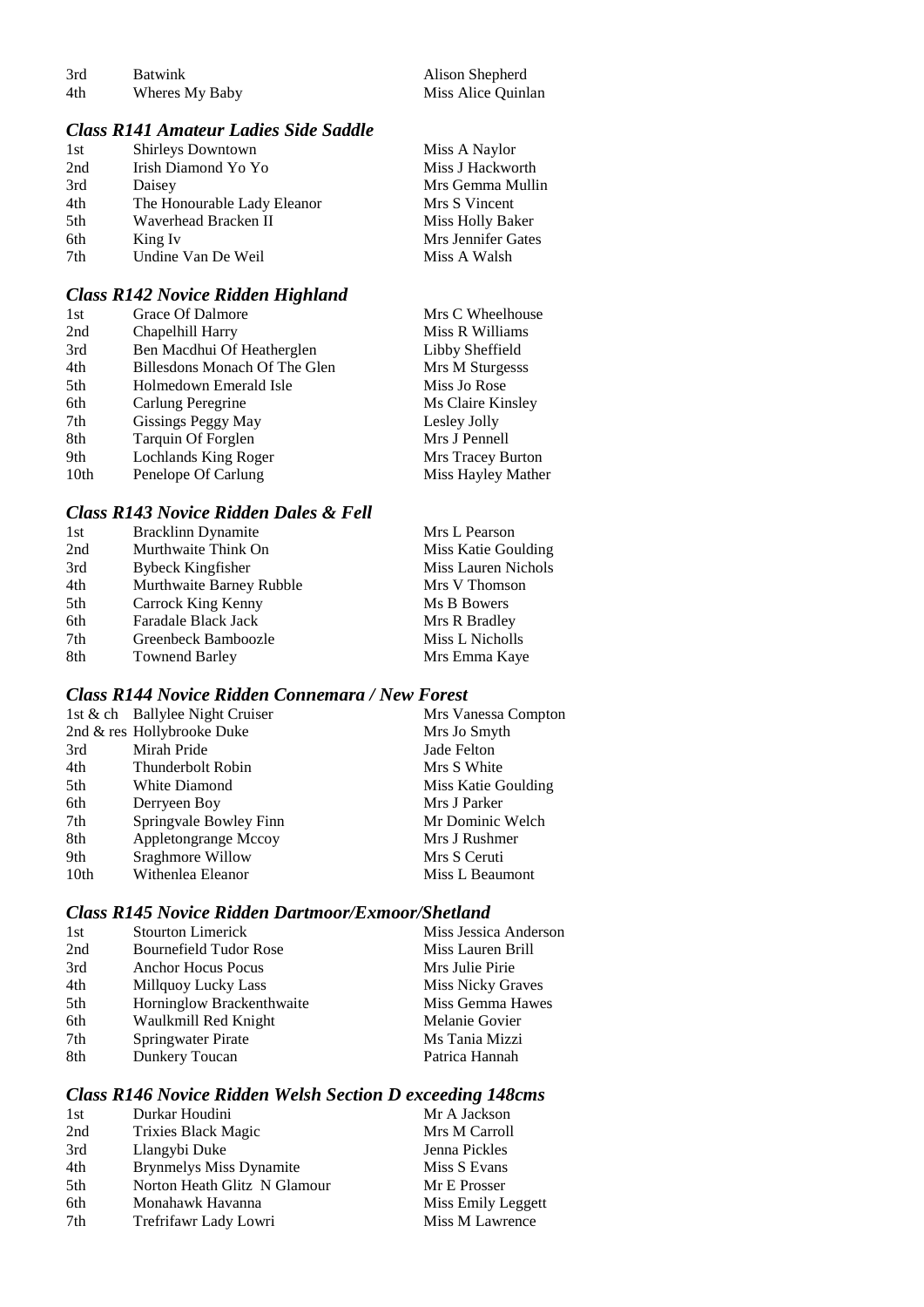| 8th              | Horeb Ioan     |
|------------------|----------------|
| 9th              | Llanidan Bolt  |
| 10 <sub>th</sub> | Hamlin Freddie |

# *Class R147 Novice Ridden Welsh D not exceeding 148cms*

|     | 1st & ch Avonvalley Tiger Bay  | Miss E Berlyn        |
|-----|--------------------------------|----------------------|
| 2nd | Lowhaygarths The Goldsmith     | Miss V Brooks        |
| 3rd | Harradene Mr Crumble           | Jade Felton          |
| 4th | Acresdale Halle-berry          | Miss Melissa McEwing |
| 5th | <b>Belchford Ffansi</b>        | Mrs J Stamp          |
| 6th | <b>Durkar Amazing Grace</b>    | Mr A Jackson         |
| 7th | <b>Bessalone Burleys Pride</b> | Mrs H Roddis         |
| 8th | <b>Felinmor Crown Prince</b>   | Mrs Tara Vaughan     |
| 9th | Renvarg Flyte                  | Miss S Postlethwaite |
|     |                                |                      |

## *Class R148 Novice Ridden Welsh C*

| 1st              | D Abernon Sugarbabe          | Ms Marie Booth       |
|------------------|------------------------------|----------------------|
| 2nd              | Horeb Boycee                 | Miss F Wilson        |
| 3rd              | Thistledown I Am The Gambler | Miss Nicky Graves    |
| 4th              | Cwmcylla Brenin              | Mrs H Roddis         |
| 5th              | Glynwyn Charlie Brown        | Miss L Jackson       |
| 6th              | Godebog Issac                | <b>Bethany Ellis</b> |
| 7th              | Springfieldpark Replica      | Mr T Hall            |
| 8th              | <b>Fronarth Red Heather</b>  | Mrs C Edgson         |
| 9th              | Caebryn Azra                 | Zara Watson          |
| 10 <sub>th</sub> | <b>Glynaur Ricky Bobby</b>   | Miss Helen Seymour   |

## *Class R149 Novice Ridden Welsh A & B*

|                               | Chloe Chubb                |
|-------------------------------|----------------------------|
| Arad Pixie                    | Mrs V Jasinski             |
| Rhoson Mandolin               | Polly Anne Robinson        |
| Blue Note De L Aurore         | Miss Kelly Needham         |
| <b>Thornberry Masterpeice</b> | <b>Alison Duval</b>        |
| Duradens Hotspur              | Mrs D Twitchen             |
| Clawddcoch Riley              | Miss Y Bibby               |
| Milford Fair Honeysuckle      | Mrs N Stewart              |
| Gigman Michaelangelo          | Miss L Beadle              |
| <b>Bronheulog Suger Mint</b>  | Grace Litherland           |
|                               | 1st & res Laithehill Flute |

### *Class R150 Open Ridden Dartmoor / Exmoor / Shetland*

|     | 1st & res Sweetcombe Sunmaker | Rachelle Tomlinson    |
|-----|-------------------------------|-----------------------|
| 2nd | Langfield Nightcap            | Grace Michaelides     |
| 3rd | <b>Stourton Limerick</b>      | Miss Jessica Anderson |
| 4th | Deagol                        | Julie Pirie           |
| 5th | Serenteifi Morgan Llwyd       | Verity Checkley       |
| 6th | <b>Butterby Nutmeg</b>        | Louise Eyres          |
| 7th | <b>Stourton Royal Chester</b> | Mrs G Clifford Graham |
| 8th | Dunkery Toucan                | Patrica Hannah        |

## *Class R151 Open Ridden Welsh A & Welsh B*

| 1st & ch Monalaw Malcolm       | <b>Charlotte Edwards</b> |
|--------------------------------|--------------------------|
| Coffeepot Champagne Charlie    | <b>Alison Duval</b>      |
| Glebe Dale Side Lined          | Ms J Rylah               |
| <b>Bronheulog Suger Mint</b>   | Grace Litherland         |
| Rocheby Gadfly                 | Miss Eliza Denniff       |
| Rhoson Doli                    | Rebecca Ely              |
| <b>Farchynys Vallant</b>       | Mrs G Wardrobe           |
| <b>Brookhall Regal Charm</b>   | Miss V Eggleston         |
| Arad Christopher               | Miss K Dowker            |
| <b>Burwain First Encounter</b> | Mrs Annette Magnus       |
|                                |                          |

# *Class R152 Junior Ridden Dartmoor, Exmoor & Shetland*

|     | 1st & res Moonpenny Aquarius | Hope Fisher  |
|-----|------------------------------|--------------|
| 2nd | Waulkmill Redstart           | Anna Chaplin |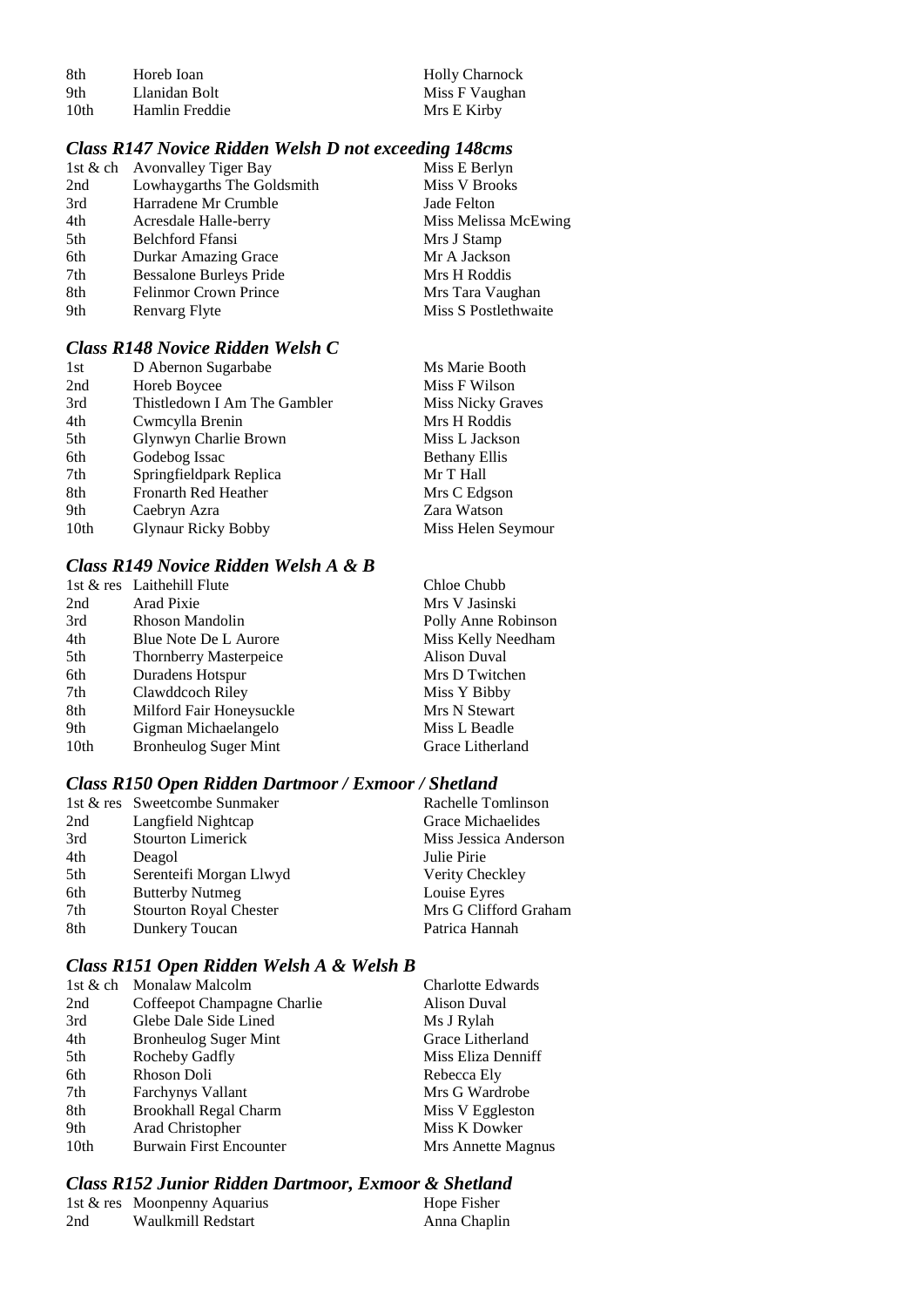| 3rd              | Langfield Nightcap            | Grace Michaelides     |
|------------------|-------------------------------|-----------------------|
| 4th              | Briar Snowman                 | Mrs Jane Litherland   |
| 5th              | Coppice Beltane               | Alice Spink           |
| 6th              | Dryknowl Ennar                | Mrs L Turner          |
| 7th              | Rough Forest Of Dryknowl      | Danielle Cawte        |
| 8th              | Pantmanr Just-so              | Mrs J Parker          |
| 9th              | <b>Bradford Fantasy</b>       | Miss J Ford           |
| 10 <sub>th</sub> | <b>Stourton Royal Chester</b> | Mrs G Clifford Graham |
|                  |                               |                       |

## *Class R153 Junior Ridden Welsh A & B*

| 1st              | <b>Farchynys Vallant</b>  | Mrs G Wardrobe      |
|------------------|---------------------------|---------------------|
| 2nd              | Milford Fair Honeysuckle  | Mrs N Stewart       |
| 3rd              | Laithehill Pageant        | Charlie Parker-king |
| 4th              | Mynach Master Chef        | Mrs J Cox           |
| 5th              | <b>Waxwing Peppermint</b> | Mrs Gemma Rice      |
| 6th              | Dyfrdwy Twilight          | Mrs Fiona Titterton |
| 7th              | Mill Top Sparrowhawk      | Mrs S Woods         |
| 8th              | Laithehill Tango          | Miss Jessica Reed   |
| 9th              | Springlane Firecracker    | Georgia Crouchman   |
| 10 <sub>th</sub> | Elvet Anwen               | Kevin Stewart       |

#### *Class R154 Junior Ridden Welsh C & D*

| 1st  | <b>Felinmor Crown Prince</b> | Mrs Tara Vaughan     |
|------|------------------------------|----------------------|
| 2nd  | Cwmcylla Brenin              | Mrs H Roddis         |
| 3rd  | Rivervalley Step-on          | Miss L Shuttleworth  |
| 4th  | <b>Trixies Black Magic</b>   | Mrs M Carroll        |
| 5th  | Yswain Corinthian            | Miss S Wuczke        |
| 6th  | Frothen Calon Melys          | Mrs B Hatton-ritchie |
| 7th  | Sangwyn Ifan                 | Emma Peel            |
| 8th  | Corstan Valero               | Mrs H Coe            |
| 9th  | Gobell Idwal                 | Miss Ella Smith      |
| 10th | Tireinon Melody              | Mr David Fitton      |
|      |                              |                      |

# *Class R155 Junior Ridden Connemara, Dales, Fell, Highland & New Forest*

| 1st & ch Rundales Mayfly | Miss C Miller         |
|--------------------------|-----------------------|
| Owenvilla                | Miss C Patridge       |
| Chilham Aquarius         | Jessica Limb          |
| Macdougaldene            | Miss Hannah Coggles   |
| <b>Balmoral Muick</b>    | Danielle Thelwell     |
| Misty Blue               | Mrs Lucy Thirlby      |
| Lickeen Oisin            | Miss Michelle Jacques |
| Hollyhock Blaithin       | Mrs G Reeve           |
| Rosscon Duffy            | Mrs J Edmead          |
| Dentale Bella            | Siana Lithgow         |
|                          |                       |

## *Class R156 Open Ridden Connemara / New Forest*

| Misty Blue           | Mrs Lucy Thirlby      |
|----------------------|-----------------------|
| White Diamond        | Miss K Goulding       |
| Chilham Night Hawk   | Miss Jo Rose          |
| Crazy Horse          | Miss Charlotte Miller |
| Owenvilla            | Miss C Patridge       |
| Haylands Masai Mara  | Mrs M Young           |
| Chilham Aquarius     | Jessica Limb          |
| Simones Fire Cracker | Miss L Campion        |
| Rosscon Duffy        | Mrs J Edmead          |
| Muddycreek Mayhem    | Mrs A Whittle         |
|                      |                       |

# *Class R157 Open Ridden Dales / Fell*

|                        | Hope Fisher                     |
|------------------------|---------------------------------|
| Penmire Dudley         | Gill Rawlinson                  |
| <b>Rundales Mayfly</b> | Miss C Miller                   |
| Cringlemire Sonny      | Mrs A Careford                  |
| Lowhouses Jessica II   | Mrs L Hallam                    |
| <b>Burnhead Henry</b>  | Miss Loretta Bell               |
|                        | 1st & ch Foalskye Little Topper |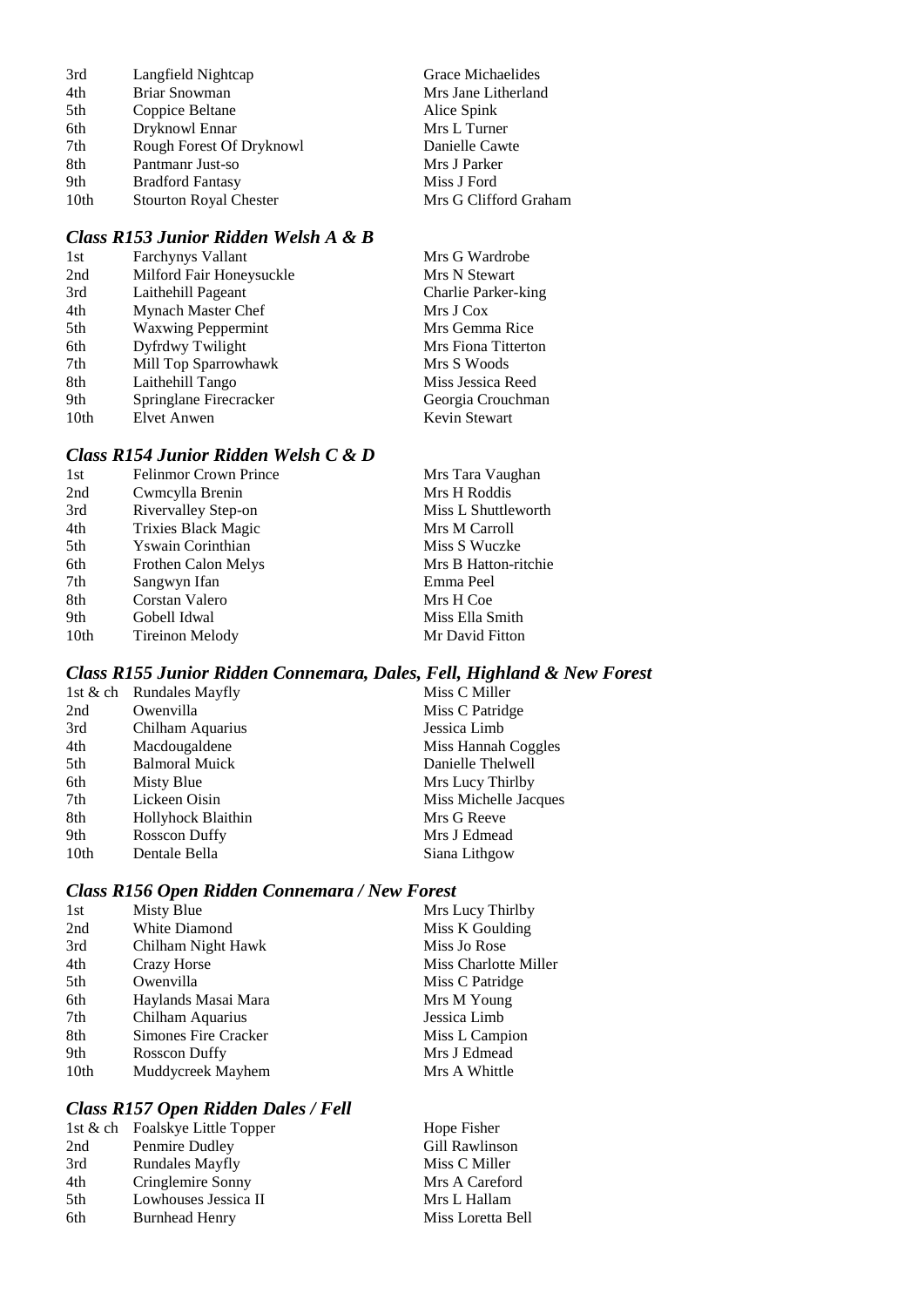|     | Class R158 Open Ridden Highland |                     |
|-----|---------------------------------|---------------------|
| 9th | Byersgreen Alfie                | Mrs J Eldridge      |
| 8th | Manorian Marshall               | Samantha Hamilton   |
| 7th | Townend Kirstin                 | Polly Anne Robinson |

| 1st | Chapelhill Harry            | Miss R Williams     |
|-----|-----------------------------|---------------------|
| 2nd | Holmedown Emerald Isle      | Miss Jo Rose        |
| 3rd | Shanohan Finnley            | Angela Carter       |
| 4th | <b>Healdtown Bonny</b>      | Miss C Stirzaker    |
| 5th | Kaizer Cheif Na Dailach     | Mrs V Thomson       |
| 6th | Josiedene                   | Mrs D Brereton      |
| 7th | Macdougaldene               | Miss Hannah Coggles |
| 8th | Major General Of Whitefiled | Mrs G Fitzpatrick   |
| 9th | <b>Balmoral Muick</b>       | Danielle Thelwell   |
|     |                             |                     |

## *Class R159 Open Ridden Welsh D*

| 1st  | Dwyfor Simba               | Mr G Sandison        |
|------|----------------------------|----------------------|
| 2nd  | Dycott Welsh King          | Anna Chaplin         |
| 3rd  | Acresdale Halle-berry      | Miss Melissa McEwing |
| 4th  | Blaengwen Freddie Flintoff | Claire Snellgrove    |
| 5th  | Durkar Amazing Grace       | Mr A Jackson         |
| 6th  | Yswain Corinthian          | Miss S Wuczke        |
| 7th  | <b>Belchford Caitlin</b>   | Mrs J Stamp          |
| 8th  | Morry Imari                | Mr Bobby Bright      |
| 9th  | Davada Billy The Kid       | Mrs D Remblance      |
| 10th | Llanflyllin Elgar          | Miss L Johnson       |
|      |                            |                      |

# *Class R160 Open Ridden Welsh C*

|     | 1st & res Brilyn Harryette   | Miss J Saint             |
|-----|------------------------------|--------------------------|
| 2nd | Thistledown I Am The Gambler | <b>Miss Nicky Graves</b> |
| 3rd | Popsters Loaded Weapon       | Chloe Chubb              |
| 4th | Popsters Lazenby             | Miss Katie Goulding      |
| 5th | Carregybryn Owain Ap Brenin  | Mrs D Shaw               |

## *Class R161 Novice Lead Rein Welsh A - Mares*

| 1st | Penhwnllys Mysterious Girl | Mrs C Pooley  |
|-----|----------------------------|---------------|
| 2nd | Kilfrew Holly              | Darcy Smith   |
| 3rd | Cellwen Pebbles            | William Witty |
| 4th | Julmar Red Rose            | Mrs R Thexton |

## *Class R162 Novice Welsh A Lead Rein - Geldings*

|                  | 1st & res Thistledown The Dutchman | Miss Christina Gillett |
|------------------|------------------------------------|------------------------|
| 2nd              | Swinford Fancyman                  | Miss L Percival        |
| 3rd              | Dolrhedyn Cardinal                 | Mrs J Wellens          |
| 4th              | Pontgam Sandstorm                  | Mrs J Doherty          |
| 5th              | Thistledown Valdes                 | Miss A Baggaley        |
| 6th              | <b>Brynseion Leontes</b>           | Mr J Reid              |
| 7th              | Thistledown Spring Time            | Mrs Sara Kershaw       |
| 8th              | Lacy Benno                         | Mrs K Millea           |
| 9th              | Thistledown Love Knot              | Mrs L Birtwell         |
| 10 <sub>th</sub> | Cwmllynfell Fantasia               | Olivia Murphy          |
|                  |                                    |                        |

## *Class R163 Novice M&M Lead Rein Small Breeds*

| 1st              | Pumphill Mr Theodore       | Miss Nikki Ashcroft  |
|------------------|----------------------------|----------------------|
|                  | 2nd & ch Birchmoor Velvet  | Miss L Jackson       |
| 3rd              | Underhill Pipedream        | Olivia Murphy        |
| 4th              | Toreagh Rising Sun         | Indiana Kirby        |
| 5th              | Springwater Stop The Music | Mrs Katie Snow       |
| 6th              | Briars Aspen               | Miss S Webster       |
| 7th              | <b>Hykos Applause</b>      | Gail Conroy          |
| 8th              | <b>Broadspring Tango</b>   | Miss M Halsall       |
| 9th              | Hodeam Amelie              | Mrs S Cowie-bland    |
| 10 <sub>th</sub> | Hackamore Black Narcissus  | Mrs Samantha Stanley |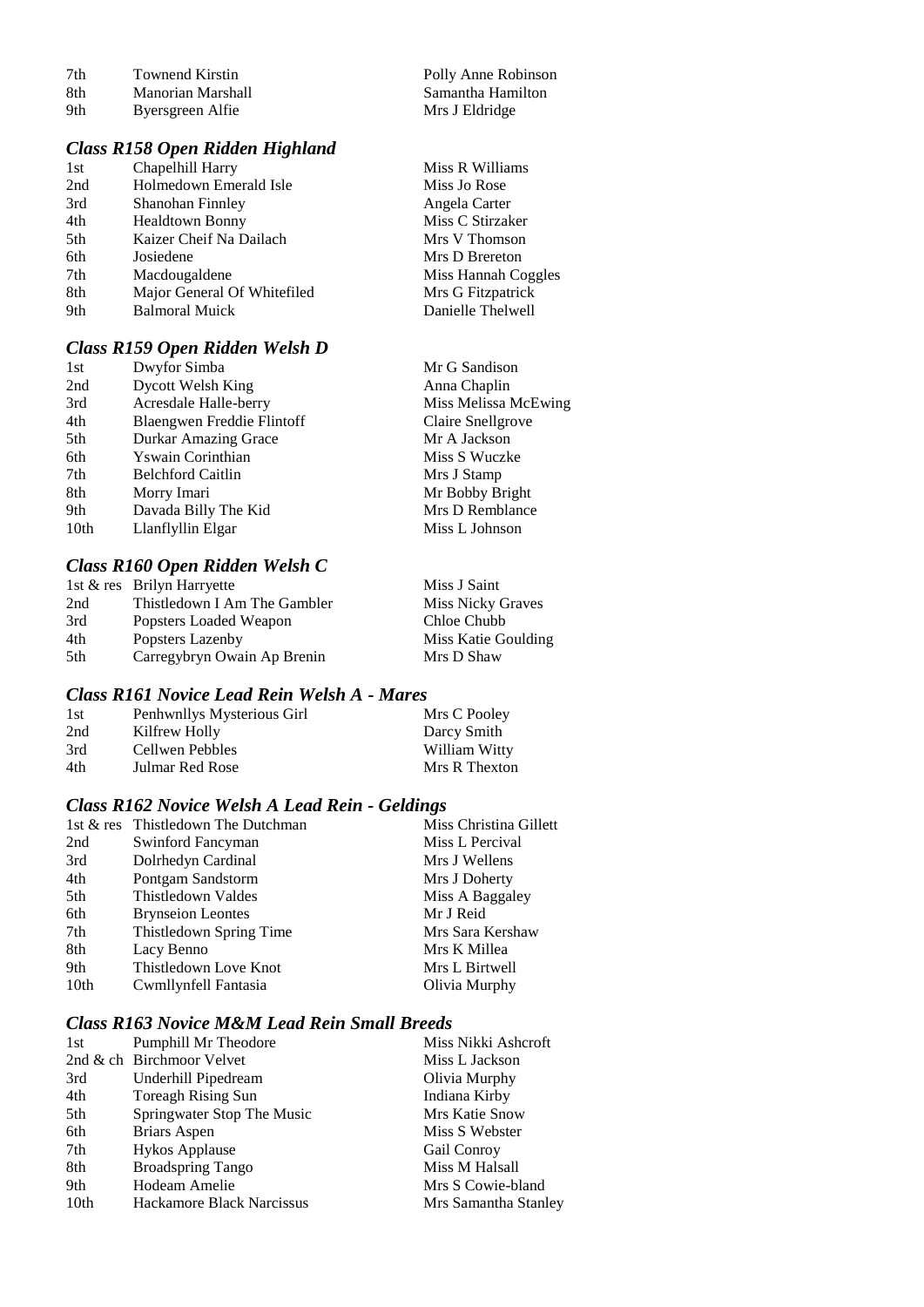## *Class R164 Novice First Ridden Welsh A & B*

| 1st  | Dinlle Llewelyn        | Mrs P Schwarzkachel-Jackson |
|------|------------------------|-----------------------------|
| 2nd  | Wernderris Romeo       | Mrs D Ranken                |
| 3rd  | Carylmai Posh Spice    | Claire Mitchell             |
| 4th  | <b>Friars Glitters</b> | Miss L Howell               |
| 5th  | <b>Buereside Ouake</b> | Miss Alexandra Ryder-Davies |
| 6th  | Mynach Master Chef     | Mrs J Cox                   |
| 7th  | Lacy Freya             | Mrs C Bullman               |
| 8th  | Ronswood Gina          | Ms C Hounslow               |
| 9th  | Arad Pixie             | Mrs V Jasinski              |
| 10th | Gigman Michaelangelo   | Miss L Beadle               |

## *Class R165 Novice M&M First Ridden Non-Welsh*

| 1st | Hollydell Mario          | Mr L Cave     |
|-----|--------------------------|---------------|
| 2nd | Hackamore Blck Narcissus | Mrs S Stanley |
| 3rd | Pantmanr Jingle          | Mrs J Milner  |

# *Class R166 Open Show Pony Lead Rein*

| 1st | Barkway Minstral                 | Isabel Gibbon          |
|-----|----------------------------------|------------------------|
| 2nd | <b>Barkway Priceless</b>         | Miss Christina Gillett |
| 3rd | Chagford Leroy                   | Mr Ryan Baxter         |
| 4th | <b>Beecott Miss Independence</b> | Carrie Simmonds        |
| 5th | <b>Cosford Charming Beau</b>     | Mrs Sally-Anne Cowley  |
| 6th | Caridines Eye Spy                | Mr Guy Warner          |
| 7th | Gwyreddparc Torres               | Mrs L Richardson       |
| 8th | Angels Delight                   | Miss D Kershaw         |

## *Class R167 Open SHP Lead Rein*

| Abercamlais Aneurin       | Mrs L Shimwell       |
|---------------------------|----------------------|
| Newoak Hot Gossip         | Mrs J Doherty        |
| Pennway Carri             | Miss C Palmer        |
| <b>Great Eaves Evie</b>   | Miss Laura Bourne    |
| Springlane Elegance       | Miss Eloise Marlow   |
| Carylmai Trade Secret     | Tia Wynne-rogerson   |
| <b>Gwyreddparc Torres</b> | Mrs L Richardson     |
| Littlecourt Jack Sparrow  | Miss L Dolan         |
| Baylew St Patrick         | Mrs E Trebble        |
| <b>Teddesley Tallulah</b> | Miss Danielle Botten |
|                           |                      |

## *Class R168 Open Show Pony First Ridden*

| 1st | <b>Brookwater Toy Boy</b>  | Mrs J Cox     |
|-----|----------------------------|---------------|
| 2nd | <b>Brookwater Carousel</b> | Mrs K Smith   |
| 3rd | <b>Barkway Priceless</b>   | Mrs C Bullman |
| 4th | <b>Small-land Chatter</b>  | Ms J Dolan    |
|     |                            |               |

#### *Class R169 Open SHP First Ridden*

|     | 1st & res Gryngallt Picture Frame | Mrs R Godfrey-Faussett |
|-----|-----------------------------------|------------------------|
| 2nd | Littlebriars Bartholomew          | Mrs H Rogers           |
| 3rd | Daukester Sidney                  | Mrs Julie ODonnell     |
| 4th | Winneydene Cabana                 | Mrs K Smith            |
| 5th | <b>Yerbeston Darwin</b>           | Mrs A Sykes            |
| 6th | Bronheulog All Gold               | Miss E Tidswell        |
|     |                                   |                        |

## *Class R170 Show Pony / SHP Lead Rein Equitation*

|      | 1st & res Carylmai Trade Secret | Tia Wynne-rogerson        |
|------|---------------------------------|---------------------------|
| 2nd  | Lynuck Aftershock               | Mrs Gemma Mullin          |
| 3rd  | Desarbre Windflower             | Miss J Farrell & S Taylor |
| 4th  | Bawdsey Daylight                | Miss Nicola Websdale      |
| 5th  | <b>Blackmountain Connor</b>     | Mrs Gemma Mullin          |
| 6th  | Hemsbrook West Wind             | Mrs E Harris              |
| 7th  | Abercamlais Aneurin             | Mrs L Shimwell            |
| 8th  | Pennway Carri                   | Miss C Palmer             |
| 9th  | <b>Teddesley Tallulah</b>       | Miss Danielle Botten      |
| 10th | Newoak Hot Gossip               | Mrs J Doherty             |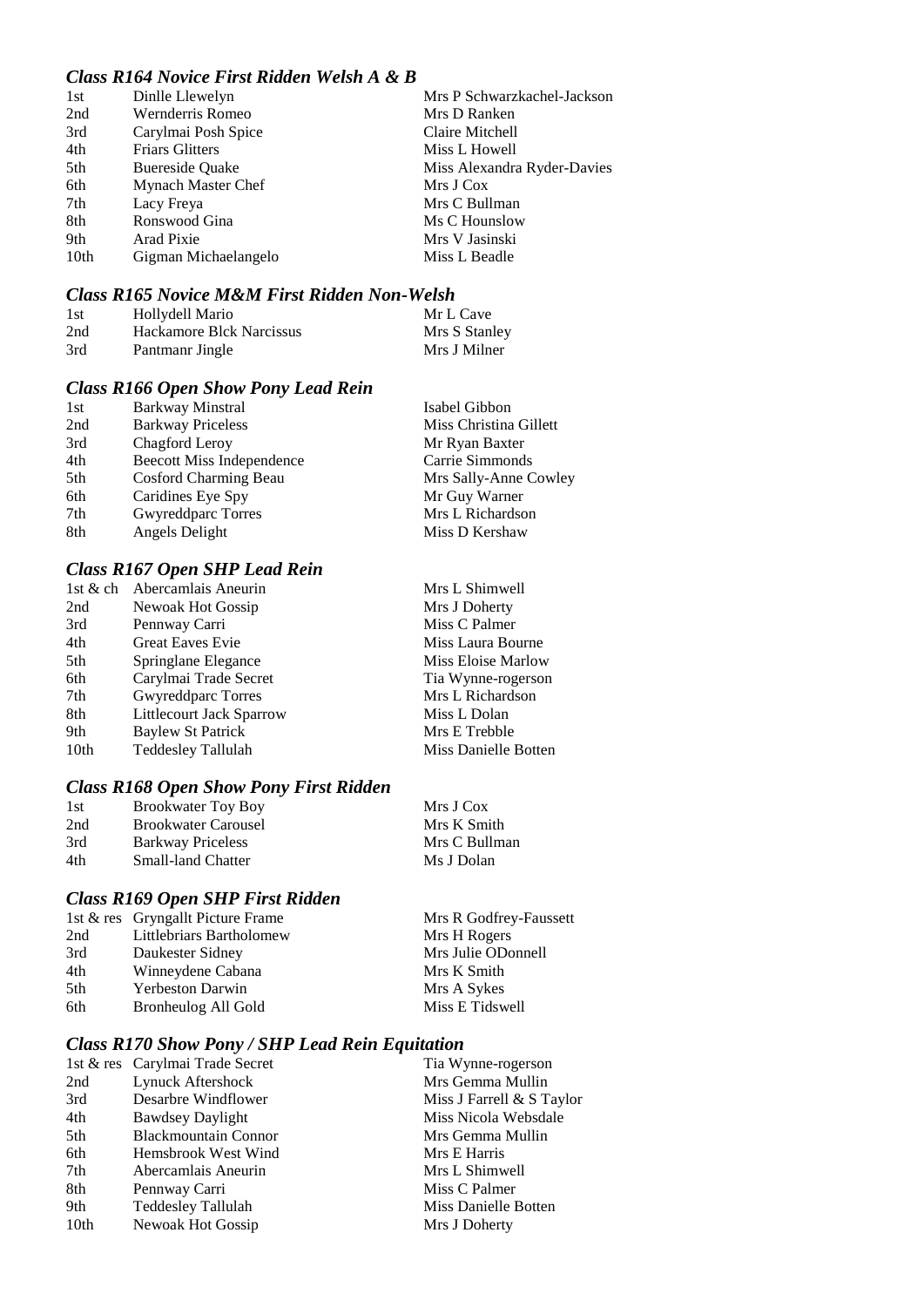## *Class R171 Show Pony / SHP First Ridden Equitation*

|     | 1st & ch Sir Zakarius II | Miss H Goodley-Gray |
|-----|--------------------------|---------------------|
| 2nd | Hillam Red Cherry        | Mrs Sharon White    |
| 3rd | Springlane Elegance      | Miss Eloise Marlow  |
| 4th | Britains Takabbor Tiagga | Ms Debra Smith      |
| 5th | Womble                   | Miss K Palmer       |
| 6th | Bronheulog All Gold      | Miss E Tidswell     |
| 7th | Gleiniant Butterfly 2    | Ms Andrea Mathers   |
|     |                          |                     |

#### *Class R172 Novice Show Pony Lead Rein*

|                  | 1st & res Brookwater Carousel | Mrs K Smith     |
|------------------|-------------------------------|-----------------|
| 2nd              | Hollybush Romeo               | Daisy-May Allen |
| 3rd              | Brookhall Andromeda           | Mr Greenleaf    |
| 4th              | Beecott Miss Independence     | Carrie Simmonds |
| 5th              | Westgrove Royal Diamond       | Claire Mitchell |
| 6th              | Cosford Charming Beau         | Mrs S Cowley    |
| 7th              | Chagford Leroy                | Mr Ryan Baxter  |
| 8th              | Rosedale Christmas Candy      | Miss J Hepburn  |
| 9th              | Diptford Melika               | Miss A Mathers  |
| 10 <sub>th</sub> | <b>Cramond Twinkle Toes</b>   | Miss A Edington |

### *Class R173 Novice SHP Lead Rein*

| 1st & ch         | <b>Rocky View Picaso</b>    | Mrs Alison Irvine    |
|------------------|-----------------------------|----------------------|
| 2nd              | Pennway Carri               | Miss C Palmer        |
| 3rd              | Lynuck Aftershock           | Mrs Gemma Mullin     |
| 4th              | Whiteastra Dream Dancer     | Polly Seaman         |
| 5th              | <b>Bawdsey Daylight</b>     | Miss Nicola Websdale |
| 6th              | <b>Great Eaves Evie</b>     | Miss Laura Bourne    |
| 7th              | Littlecourt Jack Sparrow    | Miss L Dolan         |
| 8th              | <b>Cramond Twinkle Toes</b> | Miss A Edington      |
| 9th              | Hemsbrook West Wind         | Mrs E Harris         |
| 10 <sub>th</sub> | <b>Blackmountain Connor</b> | Mrs Gemma Mullin     |
|                  |                             |                      |

#### *Class R174 Novice Show Pony First Ridden*

| 1st | Barkway Moonshine          | Livie Archer-Andrew      |
|-----|----------------------------|--------------------------|
| 2nd | Rotherwood Significance    | Miss S North             |
| 3rd | <b>Brookwater Carousel</b> | Mrs K Smith              |
| 4th | Ridmore Pageboy            | Miss Francesca Matarazzo |
| 5th | Britains Takabbor Tiagga   | Ms Debra Smith           |

# *Class R175 Novice SHP First Ridden*

| 1st | <b>Bushmoor Echo</b>         | Mrs Lucy Thirlby    |
|-----|------------------------------|---------------------|
| 2nd | Winneydene Cabana            | Mrs K Smith         |
| 3rd | Bronheulog All Gold          | Miss E Tidswell     |
| 4th | Greendown Dewdrop            | Mrs Joanne Henfrey  |
| 5th | Larchgrove Isabella          | Mrs J Benbow        |
| 6th | Springlane Elegance          | Miss E Marlow       |
| 7th | Menai Naughty Girl Sally     | Mrs Michelle Horton |
| 8th | <b>Gleiniant Butterfly 2</b> | Ms Andrea Mathers   |
|     |                              |                     |

#### *Class R176 Open Welsh A Lead Rein*

| 1st              | Lacy Magnus                      | Miss K Needh          |
|------------------|----------------------------------|-----------------------|
| 2nd              | Heniarth Norman Stanley Fletcher | Mrs Margaret          |
| 3rd              | Elberry Suilen                   | Mrs L Richard         |
| 4th              | Rookery Jumble                   | Mrs Sharon W          |
| 5th              | Delami Figaro                    | Mrs Jane Trott        |
| 6th              | Pantycoed Little Owl             | Isabel Gibbon         |
| 7th              | Pinfold Chanel                   | Mrs Emily Fru         |
| 8th              | Glebedale Shakira                | Daisy-May Al          |
| 9th              | Elcon Majic Blue                 | <b>Gabriel Svenss</b> |
| 10 <sub>th</sub> | Pontgam Sandstorm                | Mrs J Doherty         |

# *Class R177 Open Small Breeds Lead Rein*

1st & res Birchmoor Velvet Miss L Jackson

Needham argaret Cousin Richardson naron White<br>ne Trott mily Frudd May Allen 1 Svensson Doherty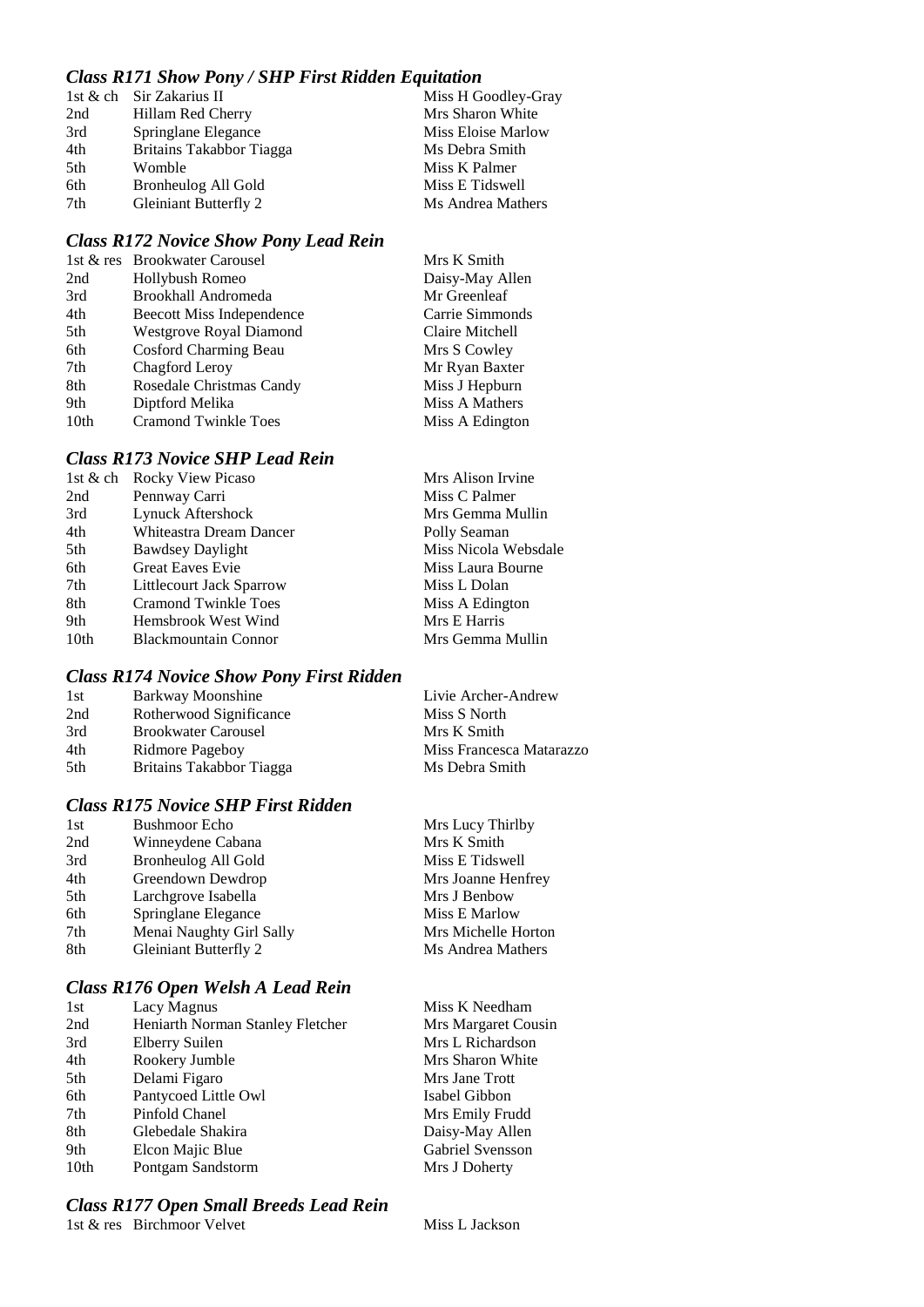| 2nd              | <b>Briars Aspen</b>     | Miss S Webster            |
|------------------|-------------------------|---------------------------|
| 3rd              | Coppice Bella Rosa      | Mrs M Derbyshire          |
| 4th              | Pumphill Mr Theodore    | Miss N Ashcroft           |
| 5th              | Dunnabridge Woodcock    | Ms Jane Scully            |
| 6th              | Underhill Pipedream     | Olivia Murphy             |
| 7th              | Coppinshill Chaos       | Miss J Farrell & S Taylor |
| 8th              | Birchmoor Amelia        | Gail Conroy               |
| 9th              | Carmacco American Dream | Grace Michaelides         |
| 10 <sub>th</sub> | Fox Leat Warrior        | Mrs Janet Venni           |

# *Class R178 Open Welsh A & B First Ridden*

| 1st              | Desarbre Sparrow Hawk       | Miss J Saint        |
|------------------|-----------------------------|---------------------|
| 2nd              | <b>Waxwing Peppermint</b>   | Mrs Gemma Rice      |
| 3rd              | Delami Figaro               | Mrs Jane Trott      |
| 4th              | Pontgam Sandstorm           | Mrs Tina Greenwood  |
| 5th              | <b>Idyllic Spartacus</b>    | Mark & Liz Kilbey   |
| 6th              | Thistledown Scots Luck      | Grace Michaelides   |
| 7th              | Rookery Jumble              | <b>Sharon White</b> |
| 8th              | 24898 Tallares Birthday Boy | Miss L May          |
| 9th              | Wernderris Romeo            | Mrs D Ranken        |
| 10 <sub>th</sub> | Springlane Firecracker      | Georgia Crouchman   |

# *Class R179 Open Small Breeds First Ridden*

|     | 1st $\&$ ch Pantmanr Just-so | Mrs J Parker        |
|-----|------------------------------|---------------------|
| 2nd | Briar Snowman                | Mrs Jane Litherland |
| 3rd | Collstone Bonanza            | Mrs Sam Herring     |
| 4th | Dryknowl Ennar               | Mrs L Turner        |
| 5th | Thistle                      | Mrs Karen Perkowski |
| 6th | Waulkmill Redstart           | Anna Chaplin        |
| 7th | Hollydell Mario              | Mrs Linzi Cave      |

# *Class R180 Tiny Tots Welsh A First Ridden*

|                  | 1st & res Waxwing Panama | Mrs Pauline Hadley    |
|------------------|--------------------------|-----------------------|
| 2nd              | Lacy Magnus              | Miss K Needham        |
| 3rd              | Pendre Sam               | Lily Kirby            |
| 4th              | Thistledown Fun Fair     | Mrs P Kirby           |
| 5th              | Wian Argraig             | Miss C Beard          |
| 6th              | Nantdywyll Caramel       | Livie Archer-Andrew   |
| 7th              | Stockham Peter Pan       | Mrs C Lanni           |
| 8th              | Lacy Freya               | Mrs C Bullman         |
| 9th              | <b>Dukeshill Phantom</b> | <b>Mrs Katie Snow</b> |
| 10 <sub>th</sub> | Kimcote Cassanova        | Mrs J Benbow          |

# *Class R181 Tiny Tots M&M / Native Type First Ridden*

|     | 1st & ch Sam Of Quimper    | Mrs Sam Herring   |
|-----|----------------------------|-------------------|
| 2nd | <b>Hisley Provost</b>      | Mrs D Twitchen    |
| 3rd | Newoak Storyteller         | Mrs H Shave       |
| 4th | <b>Meglands Pop Dancer</b> | Mrs A Fitzgibbons |
| 5th | Coppice Beltane            | Alice Spink       |
| 6th | Moortown Honey             | Mrs L Saunters    |
| 7th | Waulkmill Raven            | Mrs L Birtwell    |
| 8th | Pantmanr Jingle            | Mrs J Milner      |
|     |                            |                   |

# *Class R182 Novice Piebald / Skewbald Traditional / Native Pony*

| 1st & ch         | The Panda II             | Miss V Eggleston     |
|------------------|--------------------------|----------------------|
| 2nd              | <b>Blackhall Toy Boy</b> | Mrs Emily Constable  |
| 3rd              | Vice Versa               | Miss V Smith         |
| 4th              | <b>Sd Lexus</b>          | Miss S Wood          |
| 5th              | Dizzy Rascal             | Miss Charlotte Smith |
| 6th              | Splashdown Lenny         | Ms D Birdsey         |
| 7th              | Subtle Affair            | Miss K Dyson         |
| 8th              | Willgar Tiny Tempa       | Miss Louise Worden   |
| 9th              | Cyril                    | Miss Cassie Benton   |
| 10 <sub>th</sub> | <b>Hot Gossip</b>        | Miss Hannah Mckenzie |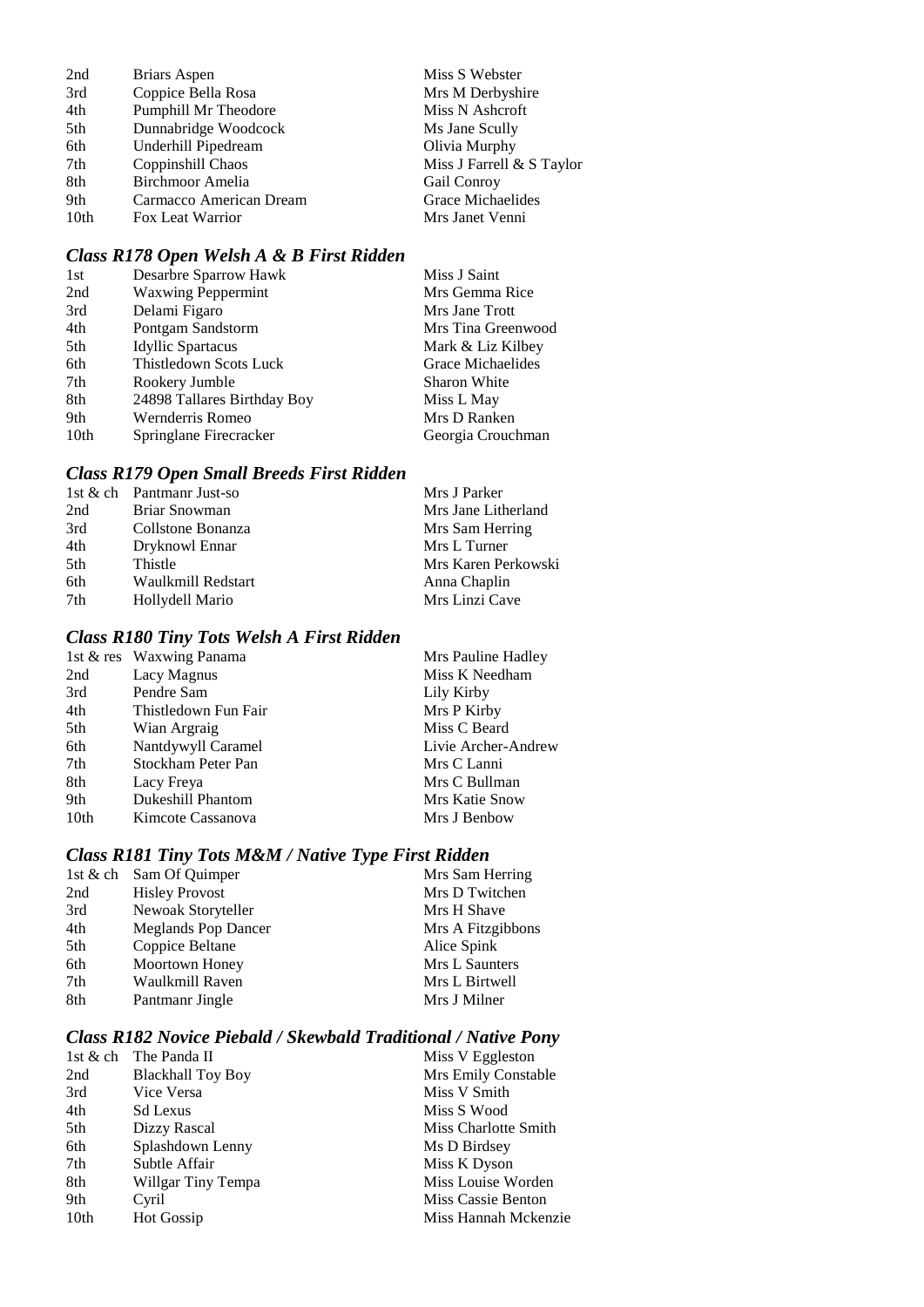## *Class R183 Novice Piebald / Skewbald Traditional / Native Horse*

| 1st | Indian Kings Royal Flash | Mr Jake Hobson       |
|-----|--------------------------|----------------------|
| 2nd | Piebald Jacko            | Mr S Britcliffe      |
| 3rd | Moortown Lacey           | Miss Clare Hardstone |
| 4th | <b>His Archness</b>      | Mrs A Bird           |
| 5th | Moorefield House Elvis   | Miss Bronwyn Hickson |
| 6th | Mister Miguel            | Anna Morter          |

### *Class R184 Novice Piebald / Skewbald Plaited / Hogged Pony*

| 1st  | Littlebyrom Allsorts         | Miss E Stobbart       |
|------|------------------------------|-----------------------|
| 2nd  | The Shredder                 | Miss A Wildgoose      |
| 3rd  | <b>Penrock Puzzled Poser</b> | Mrs Michelle Findlay  |
| 4th  | Kellythorpes Fan Dabi Dozi   | Mrs J Park-Ross       |
| 5th  | Mungo                        | Miss R Leek           |
| 6th  | Charlie                      | Miss A Hurrell        |
| 7th  | Nero                         | Mrs G Clifford Graham |
| 8th  | Strider                      | Miss Kelly McKinnon   |
| 9th  | Anytime Annie                | Miss Emma Morrell     |
| 10th | Glyndebourne Peppermint      | Mrs Rebecca Shaw      |

### *Class R185 Novice Piebald / Skewbald Plaited / Hogged Horse*

|      | 1st & res Bowstridge Kimberley | Mrs Karen Kerby       |
|------|--------------------------------|-----------------------|
| 2nd  | <b>Tullabeg Connection</b>     | Mrs N Cooper          |
| 3rd  | Cinnamons Dream                | Miss Lorna Orritt     |
| 4th  | Chaaya Island                  | Miss Charlie Rossiter |
| 5th  | Greenforth Lilly               | Mrs Tessa Nelson      |
| 6th  | <b>Squires Summer Dream</b>    | Miss C Elding         |
| 7th  | Nalah Classic                  | Laura Matthews        |
| 8th  | Kilurnay Patch                 | Miss Clare Hardstone  |
| 9th  | Bring It On Bailey             | Mrs G Clifford Graham |
| 10th | Shianandy                      | Lorna Johnson         |

# *Class R186 Novice Small Hunter*

| 1st  | Harvey                       | Mrs Wendy Tanton    |
|------|------------------------------|---------------------|
| 2nd  | <b>Balnecroft Braveheart</b> | Kimberley Morton    |
| 3rd  | Borus Brook                  | Mrs Sally Greenlees |
| 4th  | <b>Westside Buzz</b>         | Miss Lucy Grimshaw  |
| 5th  | Full Cry 11                  | Miss J Hackworth    |
| 6th  | Mcarmedoc                    | Miss A Weaver       |
| 7th  | Jemoon Musicman              | Mrs Donna Gardner   |
| 8th  | Hello Juno                   | Mrs Diane Mulhern   |
| 9th  | Dennison                     | Jane Knight         |
| 10th | <b>Penwind Forever More</b>  | Miss A Holmes       |
|      |                              |                     |

## *Class R187 Novice LWT Hunter*

| 1st $&$ ch | Carnsdale Chorister        |
|------------|----------------------------|
| 2nd        | Mista Fezziwig             |
| 3rd        | Alderpark                  |
| 4th        | Athlone Dodger             |
| 5th        | <b>Just Toby</b>           |
| 6th        | <b>Princess Alice Rose</b> |
| 7th        | Weather Girl               |
| 8th        | Just Louis                 |
| 9th        | <b>Rustic Warrior</b>      |
|            |                            |

### *Class R188 Novice MWT Hunter*

| 1st | Purple Prince            |
|-----|--------------------------|
| 2nd | Kiwis Florentine Diamond |
| 3rd | <b>Bally Blarney</b>     |
| 4th | Aughnacliffe Trooper     |
| 5th | King Clovers Pride       |
| 6th | Kooper Trooper           |
| 7th | Red                      |
|     |                          |

Mrs A Pavitt Mrs L Lawrence Mrs C Valentine Mrs Catherine Dickens Mr Martin Ward Miss J Hackworth Mr & Mrs R & S A Fuller Miss A Smith Annabel Lewis

Miss S Booth Mrs V Goodier Miss Cheryl Bunton **Miss R Platts** Miss R Baston Christine Hall-Lang Miss Jane Mitchell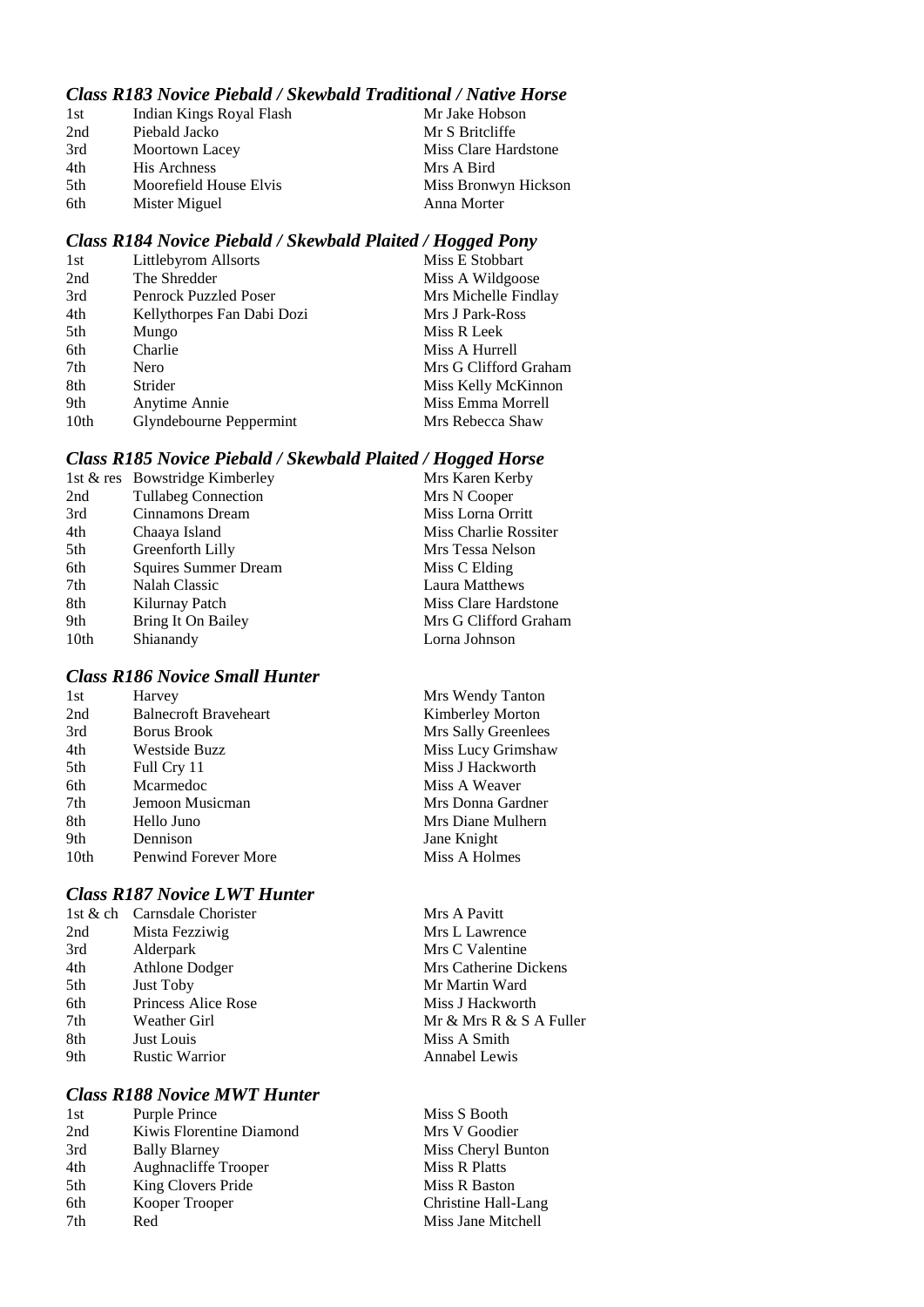| 8th | Eros Van T Rybroeck | Mrs P Howarth |
|-----|---------------------|---------------|
| 9th | Touch And Go        | Miss J Long   |

#### *Class R189 Novice HWT Hunter*

|     | 1st & res Creans Huntingfield Rebel | Mrs Heather Hume    |
|-----|-------------------------------------|---------------------|
| 2nd | Ballygill Tight Fit                 | Rebecca Ely         |
| 3rd | <b>Bowland Brady</b>                | Miss Louise Worden  |
| 4th | Elyssiums New Dawn                  | Mrs Jacqui Thompson |

#### *Class R190 Ridden Part Bred Plaited / Hogged*

|                  | 1st & ch Fielding Fairytale         | Mrs A Hesketh     |
|------------------|-------------------------------------|-------------------|
|                  | 2nd & res Nutschullyng Good Faith   | Miss K Semmens    |
| 3rd              | <b>Stanley Grange Regal Consort</b> | Sophie Cartmell   |
| 4th              | Shybont Rise To Fame                | Kaitlyn Fairhurst |
| 5th              | Hooligans Double R                  | Mrs G Blantern    |
| 6th              | Classic Top La Belle Espoir         | Emma Hollingworth |
| 7th              | <b>Country Sensation</b>            | Gibson Eleanor    |
| 8th              | Temptation                          | Miss A Wilkinson  |
| 9th              | Knavesgreen Honey Pippin            | Miss L Shadbolt   |
| 10 <sub>th</sub> | Wycroft Wedgewood                   | Miss G Lockett    |

#### *Class R191 Ridden Part Bred Traditional / Native*

| 1st | Nantllesg Elwyn | Roanna Hamilton    |
|-----|-----------------|--------------------|
| 2nd | Loveable Rogue  | Rachelle Tomlinson |

#### *Class R192 Novice Intermediate SHT*

|      | 1st & ch Crochallan Man Of Dreams | Laura Wood         |
|------|-----------------------------------|--------------------|
| 2nd  | Rockfinn Summerfield              | Rebecca Ely        |
| 3rd  | Shanacashel Bay                   | Cheryl Robertson   |
| 4th  | Secret Wep                        | Mr Andrew Chadwick |
| .5th | My Avanti Willow                  | Mrs H Hume         |

#### *Class R193 Novice Intermediate SRT*

|     | 1st & res Yealand Paschel    | Miss Savannah Kemplay |
|-----|------------------------------|-----------------------|
| 2nd | Etoile                       | Mrs Jacqui Thompson   |
| 3rd | Trynwyn                      | Miss V Brooks         |
| 4th | Glovelan Addiction           | Miss J Andrew         |
| 5th | Chycoose Trilogy             | Miss Danielle Crookes |
| 6th | <b>Celestial Crescent</b>    | Mrs S Bray            |
| 7th | Vaguely Royal                | Miss Stephanie Beer   |
| 8th | <b>Brindlebrook Symphony</b> | Miss N Timson         |
| 9th | Palmfields Night Image       | Mrs S Palmer          |
|     |                              |                       |

## *Class R194 Novice Small Hack*

|     | 1st & res Roslin Star Attraction   |
|-----|------------------------------------|
| 2nd | Dowhills Daffi                     |
| 3rd | <b>Illusion II</b>                 |
| 4th | <b>Barncroft Oueen Of Diamonds</b> |
| 5th | Neutrino                           |
| 6th | Dalcotes Freedom                   |
| 7th | Sulan Jubilation                   |
| 8th | Small Land High Society            |
|     |                                    |

#### *Class R195 Novice Large Hack*

1st & ch Howetown Madrigal Miss Zoe Moore-Williams<br>
2nd Miss Kinky Boots Grace Richards Miss Kinky Boots

#### *Class R196 Open Small Riding Horse*

|     | 1st & ch Mr Sugar |
|-----|-------------------|
| 2nd | E Freda-tanz      |
| 3rd | Pearl Orchid      |

# *Class R197 Open Large Riding Horse*

1st & res Kavanaghs King Mrs C Masters

Miss L Oliver Miss Sophie Clark Miss Jess Andrews Gayler Mrs Katey Saggers Miss R Bradby Miss Peyton Sims Miss J Jennings Tina Tibbles

Mrs Susan Granger Mrs Julie Mayall Mr Martin Ward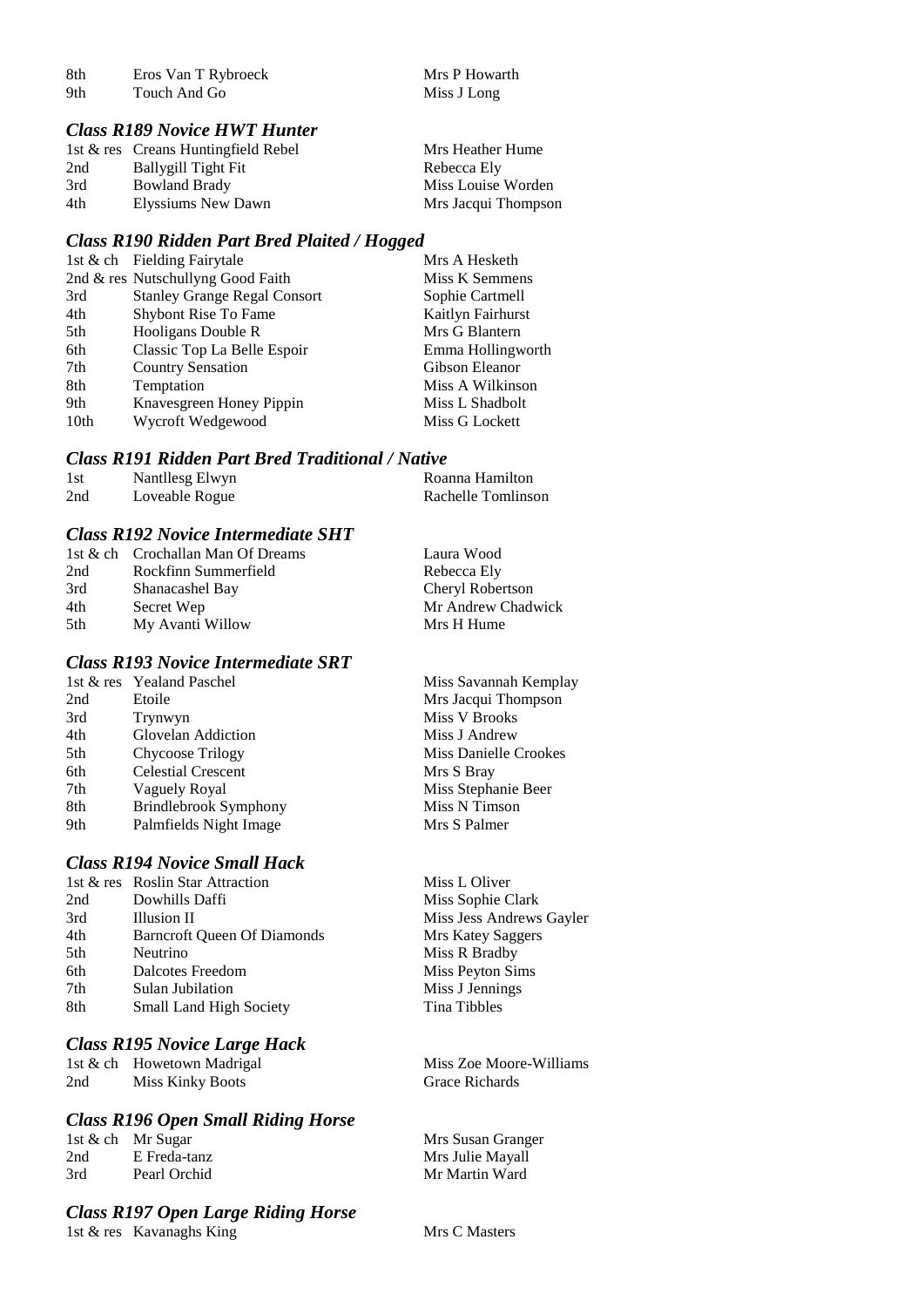| 2nd | Aquilas Stud Niga             | Miss G Ahmet         |
|-----|-------------------------------|----------------------|
| 3rd | Jemoon Tambourine Man         | Jennifer Garland     |
| 4th | Darkdancer Romuios Noba Reign | Mrs Kirsten Chambers |
| 5th | Sequels Solitaire             | Donna Aston          |

# *Class R198 Open LWT Cob*

| 1st & res Darcey |                     | Mrs Rebecca Patterson |
|------------------|---------------------|-----------------------|
| 2nd              | <b>Baby Grand</b>   | Miss I Seery          |
| 3rd              | <b>Lecarrow Pat</b> | Mrs Alison Stanley    |
| 4th              | Travelers Man       | Miss D Radford        |
| 5th              | Inspector Morse Iv  | Mrs L Fisher          |
| 7th              | Im None The Wiser   | Mrs Rosemary Carter   |
| 8th              | Carillon            | Karen Walsh           |
| 9th              | Samuel              | Miss C Coulbeck       |
| 10 <sub>th</sub> | Carnsdale Polished  | Miss Floriann Gilston |

## *Class R199 Open HWT Cob*

| 1st & ch Skaro |                    | Mrs Carole Dagless    |
|----------------|--------------------|-----------------------|
| 2nd            | Cobnob             | Ms N Proctor          |
| 3rd            | Addien Ladies Man  | Mrs Nicola Mcconville |
| 4th            | Hooligans Double R | Mrs G Blantern        |
| .5th           | Horace             | Miss E Tsang          |

# *Class R200 Open Intermediate SHT*

|     | 1st & res Deanburn Regal Splendour | Ms C Barker         |
|-----|------------------------------------|---------------------|
| 2nd | <b>Egyptian Cotton</b>             | Mr G Warner         |
| 3rd | New Dimension                      | Ellie Just          |
| 4th | Greenhall Bob A Job                | Miss Natasha Timson |
| 5th | Crochallan Man Of Dreams           | Laura Wood          |
| 6th | Westside Buzz                      | Miss Lucy Grimshaw  |
| 7th | Moy Lad                            | Miss H Johnson      |
| 8th | Arazmataz                          | Miss Tiffany Faiers |
|     |                                    |                     |

### *Class R201 Open Intermediate SRT*

| E Freda-tanz                  | Mrs Julie Mayall |
|-------------------------------|------------------|
| Philwood Buddy                | Miss S Bell      |
| <b>Roslin Star Attraction</b> | Miss L Oliver    |
| Glovelan Addiction            | Miss J Andrew    |
| Moluccas Tarragon Tiger       | Mrs L Phipps     |
| Raemoir Masterplan            | Mrs D Conway     |
| <b>Shooters Morning Mist</b>  | Miss R Sackfield |
|                               |                  |

## *Class R202 Equitation Riders 18 years & over*

| 1st & res Maestro |                           | Mrs H Dickens      |
|-------------------|---------------------------|--------------------|
| 2nd               | <b>Zatopek</b>            | Amanda Court       |
| 3rd               | Ivor Of Forglen           | Mr G Bilton        |
| 4th               | Caher Lad                 | Elisabeth Edmonds  |
| 5th               | Delamere Kaleidoscope     | Miss Hannah White  |
| 6th               | Willow VII                | Miss J Mace        |
| 7th               | <b>Brolas Welsh Magic</b> | Miss L Pateman     |
| 8th               | Blue Note De L Aurore     | Miss Kelly Needham |
| 9th               | Limehead Dapper Jack      | Miss Jade Barlow   |
| 10th              | <b>Ballinaboy Victory</b> | Miss E Jack        |
|                   |                           |                    |

## *Class R203 Equitation Riders 15- 17 years*

| 1st | All Spice                | Courtney Jones    |
|-----|--------------------------|-------------------|
| 2nd | Pure Engima              | Mrs Alison Ray    |
| 3rd | <b>Rumworth One Look</b> | Beth-Anne Rowley  |
| 4th | Cheshmere Cammanda       | Kayleigh Smith    |
| 5th | Millpond One And Only    | <b>Beth Walsh</b> |
| 6th | Rhoswen Rhian            | Mrs A Careford    |
| 7th | Mr Tambourine Man        | Jane Etheridge    |
| 8th | Wendy                    | Kasia Wilczynski  |
| 9th | Gregs Hopton             | Miss E Kerwood    |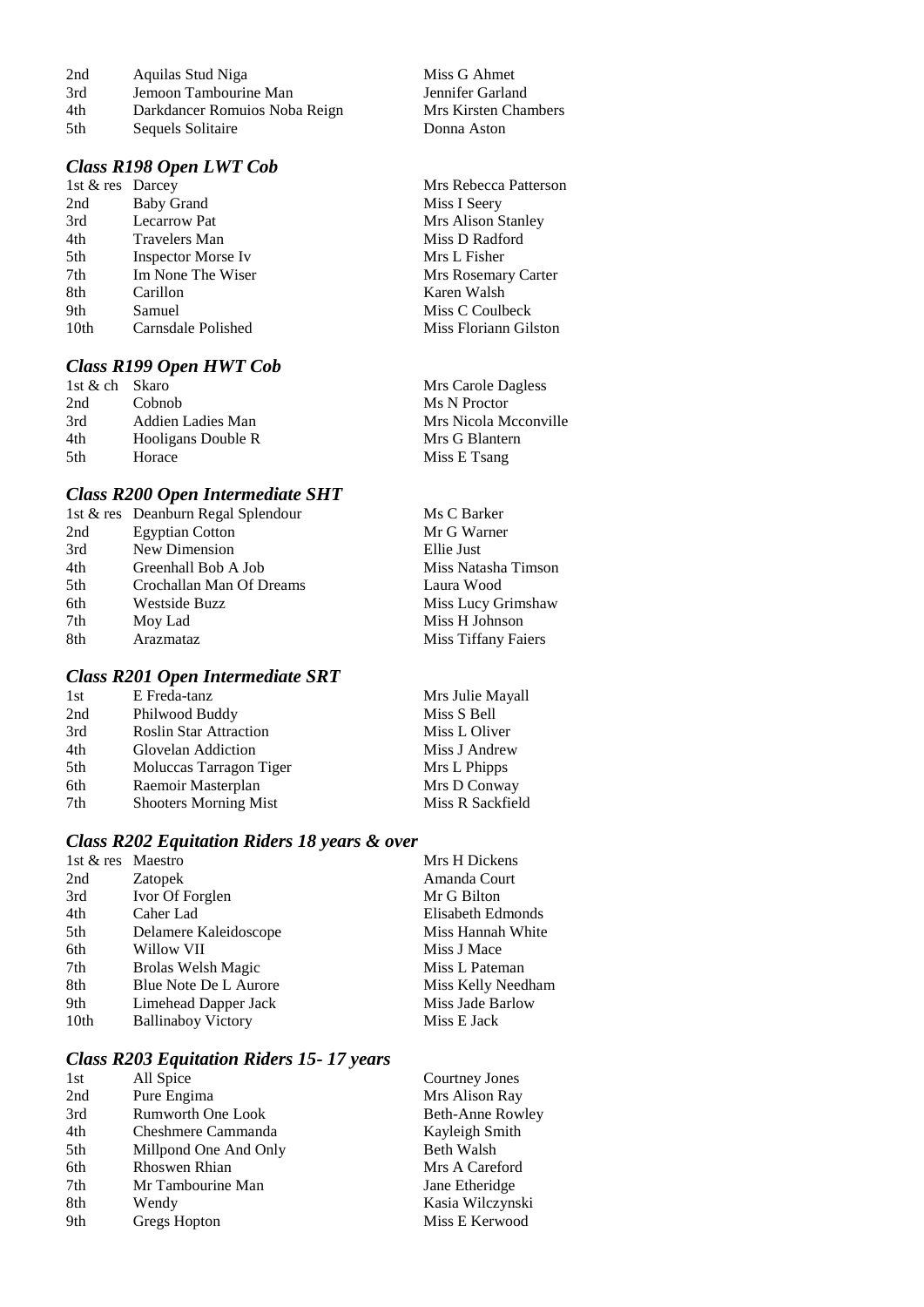# *Class R204 Equitation - Riders 11 - 14 years*

| Lord Rodney            | Mrs V Martin    |
|------------------------|-----------------|
| Waxwing Roseking 82797 | Mrs M Dixon     |
| Rathattan Playboy      | Mr J Reid       |
| Whiteleaze Maylord     | Monique Sharp   |
| <b>Baliter Query</b>   | Mrs Lisa Cooke  |
| Hairy Harry            | Miss A Baggaley |
| Drakelands Picasso     | Miss A Cronshaw |
| <b>Steely Mustang</b>  | Mrs L Palmer    |
| Knockavalley Paddy     | Mrs J Benbow    |
| Erin                   | Christine Heady |
|                        |                 |

## *Class R205 Equitation - Riders 10 years & under*

|                  | 1st & ch Shantaine Humbug | Miss L Daly        |
|------------------|---------------------------|--------------------|
| 2nd              | Rookery Jumbo             | Miss Kelly Needham |
| 3rd              | Milford Fair Meastro      | Miss L Bleazard    |
| 4th              | Galwyn Shadow             | Mrs M Dixon        |
| 5th              | Laithehill Othello        | Mrs L Birtwell     |
| 6th              | Kindesella Moonshine      | Amelia Short       |
| 7th              | Dukeshill Phantom         | Mrs Katie Snow     |
| 8th              | <b>Fosterhouses Romeo</b> | Mrs Fiona McNaught |
| 9th              | Posters The Love Machine  | Mrs F Jack         |
| 10 <sub>th</sub> | Glenmead Valentina        | Mrs G Desai        |
|                  |                           |                    |

# *Class R206 Beginners Showing 18 years & over*

| 1st | Riley                    | Miss F Driscoll    |
|-----|--------------------------|--------------------|
| 2nd | Money For Nothing        | Miss K Harris      |
| 3rd | Tankmore Boy             | Miss S Wratting    |
| 4th | The Cobfather            | Mrs S Field        |
| 5th | Wildcard                 | Miss J Aston-hales |
| 6th | Palace Court Tudor       | Miss E Allum       |
| 7th | <b>Jack Harvey Frost</b> | Mrs Jillian Ward   |
| 8th | Royal Made               | Ms H Harding-Brett |
|     |                          |                    |

# *Class R207 Beginners Showing 13 - 17 years*

| 1st | Jizzy                   | Mrs H Bailey            |
|-----|-------------------------|-------------------------|
| 2nd | Springwater What A Lark | Mrs D J Bonser-Hadfield |
| 3rd | <b>White Prince</b>     | Mrs Lisa Metcalfe       |
| 4th | Paint Me Piebald        | Alice-Marie Bond        |
| 5th | Purdi De Burgh          | Miss L Ivory            |
| 6th | Oke Dene Barry          | Miss Jade Barlow        |

## *Class R208 Beginners Showing Riders 12 years & under*

|      | 1st & ch Rookery Jumbo         | Miss Kelly Needham       |
|------|--------------------------------|--------------------------|
|      | 2nd & res Pumphill Clarion     | Amelia Metelko-taylor    |
| 3rd  | Gelliniog Meredith             | Kayleigh Smith           |
| 4th  | Uppacott Jubilate              | Mrs C Fatania            |
| 5th  | Thistledown Land Of My Fathers | Ms L Powdrill            |
| 6th  | Zennor Fudge                   | Mrs Petrina Philp        |
| 7th  | Ridmore Pageboy                | Miss Francesca Matarazzo |
| 8th  | <b>Jack Harvey Frost</b>       | Mrs Jillian Ward         |
| 9th  | The Dapple Diva                | Miss P Scott             |
| 10th | Trefaes Celtic-star            | Miss Sophie Smith        |
|      |                                |                          |

# *Class R209 Family Horse / Pony*

| 1st | <b>Shantaine Humbug</b>     | Miss Poppy Daly      |
|-----|-----------------------------|----------------------|
| 2nd | Rathattan Playboy           | Mr J Reid            |
| 3rd | Canal Dun                   | Amanda Court         |
| 4th | Honeycomb                   | Erin Wittich         |
| 5th | Thunder                     | Jillian Ward         |
| 6th | Maddy                       | Mrs Lorraine Nichols |
| 7th | <b>Fitchetts Mount Polo</b> | Miss Lucia Burgoyne  |
| 8th | Duntarrie Viking            | Poppy Carr           |
|     |                             |                      |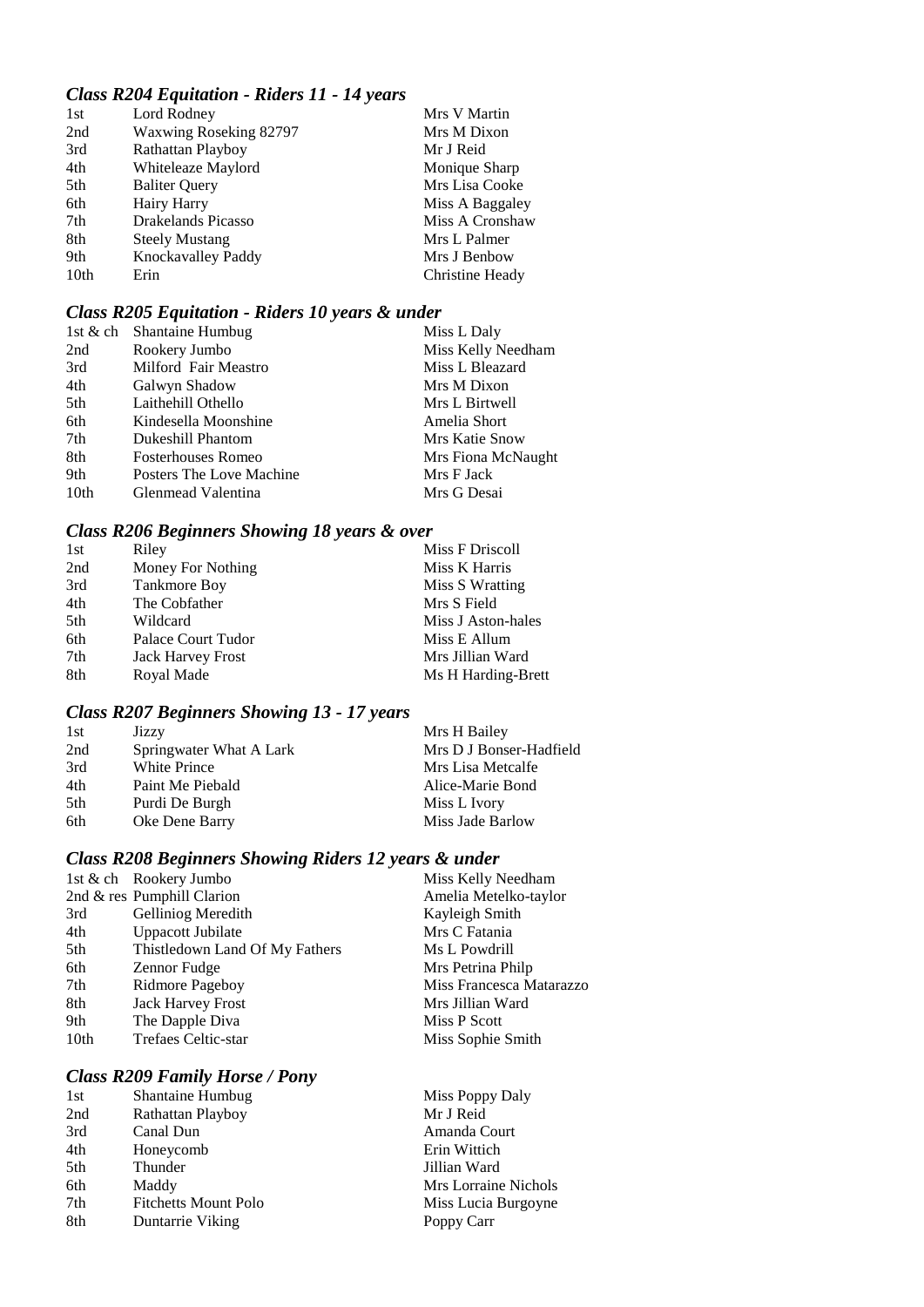| 9th  | Glenford Elvis |
|------|----------------|
| 10th | Trio           |

#### *Class R210 Ridden Horse*

| 1st  | Jemoon Tambourine Man       | Jennifer Garland    |
|------|-----------------------------|---------------------|
| 2nd  | Jemoon Private Dancer       | Polly Anne Robinson |
| 3rd  | <b>Penwind Forever More</b> | Miss A Holmes       |
| 4th  | The Eye Catcher II          | Mrs C Costello      |
| 5th  | Delamere Kaleidoscope       | Miss Hannah White   |
| 6th  | Golden Future               | Mrs R Thexton       |
| 7th  | Sequels Solitaire           | Donna Aston         |
| 8th  | Zatopek                     | Amanda Court        |
| 9th  | Canal Dun                   | Amanda Court        |
| 10th | Limehead Dapper Jack        | Miss Jade Barlow    |
|      |                             |                     |

### *Class R211 Ridden Pony*

|                  | 1st & ch Dont Stop Me Now    | Miss C Ainley        |
|------------------|------------------------------|----------------------|
|                  | 2nd & res Stevie Wonder      | Ms N Astle           |
| 3rd              | Bevois Crusader              | Samantha Jakes       |
| 4th              | Graishall Lily Of The Valley | Mrs B Hatton-ritchie |
| 5th              | Waxwing Roseking 82797       | Mrs M Dixon          |
| 6th              | Trebor                       | Miss G Sheridan      |
| 7th              | San Cler Oliver              | Miss Z Ball          |
| 8th              | Albert                       | Mr Victor Sanders    |
| 9th              | <b>Glenford Elvis</b>        | Fiona Harris         |
| 10 <sub>th</sub> | Wildcard                     | Miss J Aston-hales   |

## *Class R212 Novice SHP not exceeding 133cms*

|     | 1st & ch Cadlanvalley Orpheus | Gillian Neve       |
|-----|-------------------------------|--------------------|
| 2nd | Gigman Michaelangelo          | Miss L Beadle      |
| 3rd | <b>Haighend Henessy</b>       | Mrs Victoria Dogan |
| 4th | Rockyview Remus               | Mrs Lisa Speight   |
| 5th | Mynach Joyan                  | Erin Wittich       |

### *Class R213 Novice SHP not exceeding 143cms*

|     | 1st & res Country Sensation | Gibson Eleanor       |
|-----|-----------------------------|----------------------|
| 2nd | Moscombe Celtic Tiger       | Mrs M Collings       |
| 3rd | Drumacre Dreamcatcher       | Miss Caitlin Borland |
| 4th | Its A Magical Maze          | Mrs C Lanni          |

# *Class R214 Novice SHP not exceeding 153cms*

| 1st | Dpuk Daddys Girl       | Eve Wiltcher   |
|-----|------------------------|----------------|
| 2nd | Carnival Dream         | Mr R Clark     |
| 3rd | Silvermines Irish Ruby | Paige Thompson |
| 4th | Dont Stop Me Now       | Miss C Ainley  |

# *Class R215 Ridden Part Bred Welsh*

| 1st | Fielden Minks Legacy  | Mrs J Carmichael       |
|-----|-----------------------|------------------------|
| 2nd | Chagford Starry Night | Miss K Towns           |
| 3rd | Akra Abbys Ciera      | Miss Danielle Laverick |
| 4th | Copsem Cambridge Silk | Miss J Schofield       |

#### *Class R216 Ridden Veteran Pony*

|                  | 1st & res R S Felledge Cracker Jack | Mrs Lisa Marshall        |
|------------------|-------------------------------------|--------------------------|
| 2nd              | <b>Cosley Sweet Sensation</b>       | Mrs Diane Mulhern        |
| 3rd              | Strathisla My Riverdance            | Mrs N Machnik            |
| 4th              | Ridmore Pageboy                     | Miss Francesca Matarazzo |
| 5th              | Nutschullyng Good Faith             | Miss K Semmens           |
| 6th              | All Spice                           | Courtney Jones           |
| 7th              | Superted II                         | Grace Michaelides        |
| 8th              | <b>Friarly Duchess</b>              | Mr John Wilson           |
| 9th              | Espouir Lone Star                   | Rachel Eaton             |
| 10 <sub>th</sub> | <b>Forever Changing</b>             | Sascha Hume              |

Mrs Fiona Harris Miss Lucia Burgoyne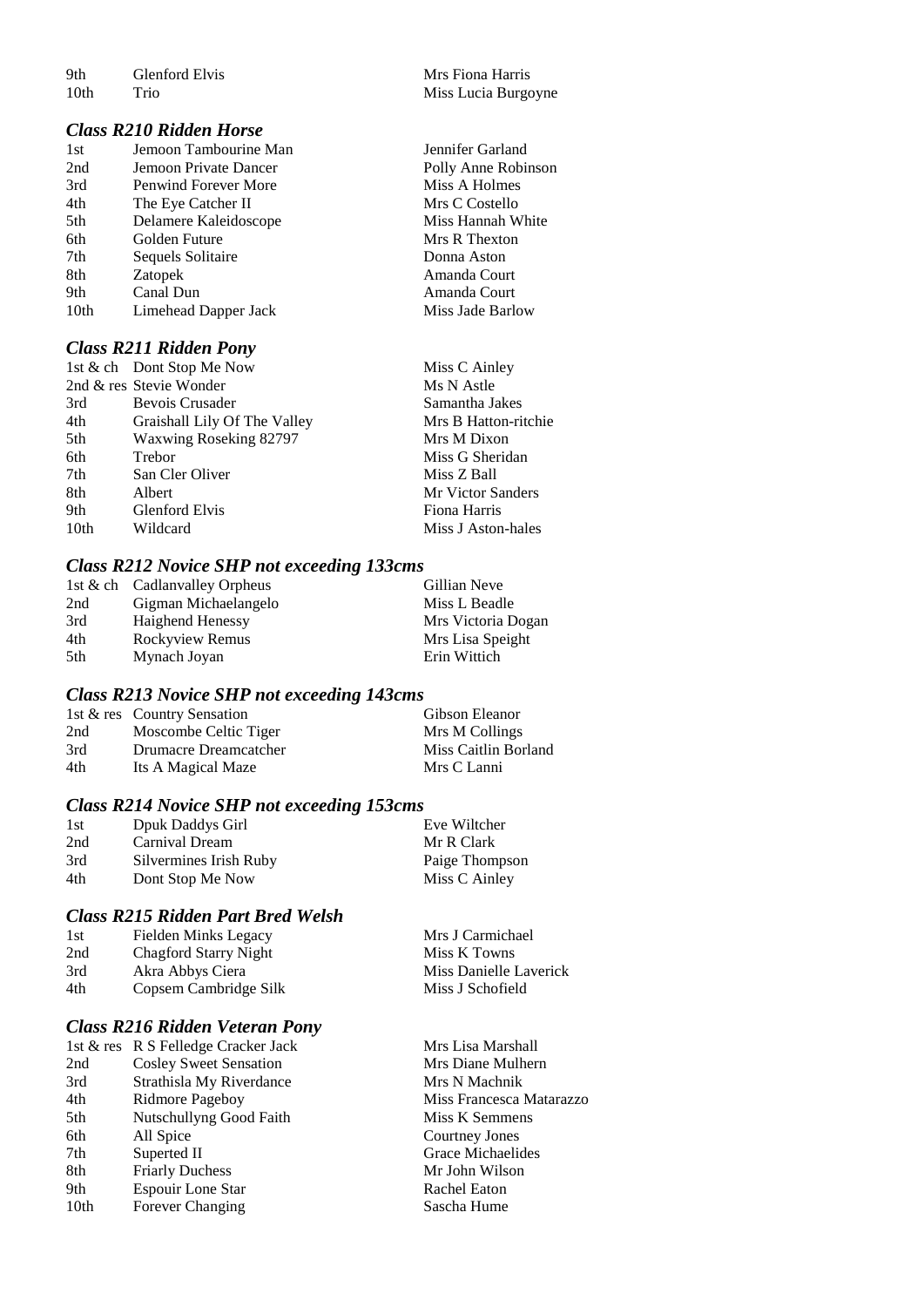## *Class R217 Ridden Veteran Horse*

|      | 1st & ch Oas Plashaal    | Miss Claire Doxey           |
|------|--------------------------|-----------------------------|
| 2nd  | Lord Harvey Of LeylandII | Mrs Shirley Hart            |
| 3rd  | Calamity Jane II         | Miss Sam Cook               |
| 4th  | Carnival Dream           | Mr R Clark                  |
| 5th  | Silver Illusion          | Kelly-Anne Cole             |
| 6th  | Pointer                  | <b>Miss Eleanor Corkett</b> |
| 7th  | Top Dollar Vegas         | Miss Kelly-Anne Cole        |
| 8th  | <b>Chance Encounter</b>  | Miss D Forsey               |
| 9th  | Limehead Dapper Jack     | Miss Jade Barlow            |
| 10th | Arazmataz                | Miss Tiffany Faiers         |

## *Class R218 Ridden Veteran M&M / Native / Traditional*

| 1st | Kilkern Finn                    | Deborah Smith         |
|-----|---------------------------------|-----------------------|
| 2nd | Rough Forest Of Dryknowl        | Danielle Cawte        |
| 3rd | Whitefield King Ivan            | Mrs Catherine Dickens |
| 4th | <b>Trevenning Morning Glory</b> | Mrs Sue Cameron       |
| 5th | Merrie Maydance                 | Mrs S Dobson          |
| 6th | <b>Popsters Masterclass</b>     | Mrs S Dobson          |
| 7th | Dunsmore Glenfiddich            | <b>Annette Perry</b>  |
| 8th | Colliery Beauty II              | Mr & Mrs I M Graham   |

### *Class R219 Novice Show Pony 128cms*

|     | 1st & ch Popalbee Temptation | Ms Angelina McCaffrey |
|-----|------------------------------|-----------------------|
|     | 2nd & res Rhos Elodie        | Miss L Hillyard       |
| 3rd | Woodroyd Gayboy              | Miss Karen Williams   |
| 4th | Grindles Zebastian           | Miss S Bath           |

# *Class R220 Novice Show Pony not exceeding 138cms*

| 1st | Mount Pleasant Jack Flash      | Mrs Janet Crabtree |
|-----|--------------------------------|--------------------|
| 2nd | Kalusta Huckleberry Finn       | Mrs E Trebble      |
| 3rd | <b>Chagford Starry Night</b>   | Miss K Towns       |
| 4th | Fielden Cotton Tail            | Mrs J Carmichael   |
| 5th | Rendene Whispering Charm       | Calista Boulton    |
| 6th | <b>Thornsett Royal Romance</b> | Miss M Taylor      |
|     |                                |                    |

### *Class R221 Novice Show Pony not exceeding 148cms*

| 1st | Moluccas Caraway Kitten | Miss L Bowden      |
|-----|-------------------------|--------------------|
| 2nd | Whiteleaze Maylord      | Monique Sharp      |
| 3rd | Baronsdown Saxon King   | Mrs Becky Franklin |

## *Class R222 Novice Maxi Cob*

| 1st | <b>Heathroy Hugo</b> | Heather Young            |
|-----|----------------------|--------------------------|
| 2nd | Bob On               | Ms Elaine Angela Drewery |
| 3rd | Commander Of The Sea | Mr & Mrs P Woolnaugh     |
| 4th | Crossfire            | Mrs Kay Gillam           |
| 5th | <b>Bawnmore Boy</b>  | Mrs Ann Trenter          |
| 6th | Stud Joe             | Miss Ella Craske         |
| 7th | Aughnacliffe Trooper | Miss R Platts            |
|     |                      |                          |

## *Class R223 Novice LWT Cob*

| 1st & res Wulfstan Evensong |
|-----------------------------|
| Valking                     |
| Semi Otto                   |
| <b>Ring Of Roses</b>        |
| Cruise Control              |
| Oberon IIi                  |
| <b>Travelers Man</b>        |
| Craughwell Johnny           |
| Lecarrow Pat                |
|                             |

# *Class R224 Novice HWT Cob*

|     | 1st $\&$ ch Shianandy |
|-----|-----------------------|
| 2nd | Sir Humphrey Gilbert  |

Miss Christina Gillett Miss Y Hart Miss L Hepplewhite Kim Rawson Charlotte Arthur Miss C Humphrey Miss D Radford Miss L Baker Mrs Alison Stanley

Lorna Johnson Miss Zoe Norton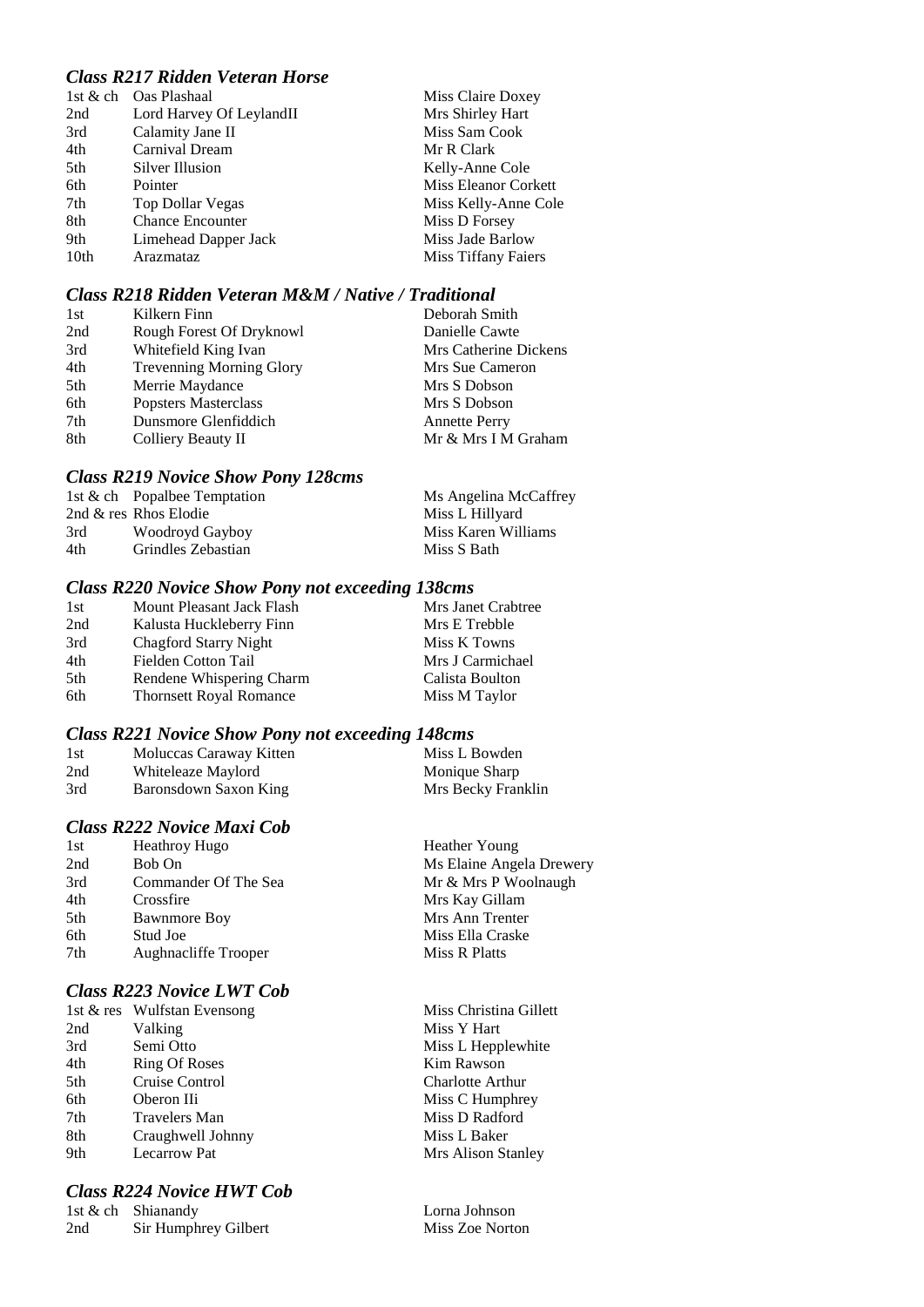| 3rd | Addien Ladies Man | Mrs Nicola Mcconville |
|-----|-------------------|-----------------------|
| 4th | Horace            | Miss E Tsang          |
| 5th | Sir Podge         | Mrs D Brown           |
| 6th | Andromeder        | Miss S Moscrop        |

#### *Class R225 Ridden Sports Pony*

|     | 1st & res Dpuk Daddys Girl | Eve Wiltcher      |
|-----|----------------------------|-------------------|
| 2nd | Rushmoor Larkspur          | Miss O Minihane   |
| 3rd | <b>Picasso</b>             | Mrs K Warnes      |
| 4th | Kilmore Lass               | Jessica Davenport |

#### *Class R226 Ridden Sports Horse*

| <b>Bowstridge Kimberley</b><br>1st & ch | Mrs Karen Kerby   |
|-----------------------------------------|-------------------|
| Havana Style                            | Mrs Beverley Cook |
| Locs Mr Ickle Pickle                    | Miss Denise Neill |
| Langaller Albert Ross                   | Lorna Blake       |
| Touch And Go                            | Miss J Long       |
| Mein Rebel                              | Miss H Johnson    |
| Evensong V                              | Mrs S Wright      |
| Neutrino                                | Miss R Bradby     |
| Jambes Joyeux                           | Miss A Pickering  |
| Aughnacliffe Trooper                    | Miss R Platts     |
|                                         |                   |

#### *Class R227 Best Local Riding Horse / Hack*

| 1st |              | Miss Amy Halliday  |
|-----|--------------|--------------------|
| 2nd | Cosi Celeste | Miss Kelsey Peters |

#### *Class R228 Best Local Hunter*

| 1st | Mr Sheen     | Miss A Jubb             |
|-----|--------------|-------------------------|
| 2nd | Weather Girl | Mr & Mrs R & S A Fuller |

# *Class R229 Best Local Cob / Cob Type*

|     | 1st & ch Hermits Zorro     | Miss Z Bennett                  |
|-----|----------------------------|---------------------------------|
| 2nd | Waunoris Blue Flash        | Catherine West                  |
| 3rd | High Bank Romany Traveller | Miss Alice Hunns                |
| 4th | Dolly Mixture              | Miss L Filippone & Mr J Rozario |
| 5th | 50 Shades Of Grey          | Miss Ellie Hartland             |

## *Class R230 Best Local Riding / Hunter Pony*

| 1st | Willow Pearl Sparrow   | Miss I Tesloff   |
|-----|------------------------|------------------|
| 2nd | <b>Baliter Ouery</b>   | Mrs Lisa Cooke   |
| 3rd | Bridgehill Crackerjack | Mrs Karen Clarke |

## *Class R231 Best Local Veteran*

| 1st | Mr Sheen                       | Miss A Jubb        |
|-----|--------------------------------|--------------------|
|     | 2nd & res Willow Pearl Sparrow | Miss I Tesloff     |
| 3rd | Cosi Celeste                   | Miss Kelsey Peters |
| 4th |                                | Miss Amy Halliday  |
| 5th | Gregs Hopton                   | Miss E Kerwood     |
| 6th | Jizzy                          | Mrs H Bailey       |
|     |                                |                    |

## *Class I232 In Hand Veteran Ponies*

|      | 1st & res Kouros Pashmina   | Mrs J Russell       |
|------|-----------------------------|---------------------|
| 2nd  | Popsters Loaded Weapon      | Chloe Chubb         |
| 3rd  | Kingsford Sweet Story       | Miss J Jennings     |
| 4th  | Miss Molly                  | Miss V Wigglesworth |
| 5th  | Peter Pan                   | Miss G Viles        |
| 6th  | <b>Willow Pearl Sparrow</b> | Miss I Tesloff      |
| 7th  | Seaview Haze                | Georgina Maywood    |
| 8th  | Kilmannan Mischief          | Miss L Maestrani    |
| 9th  | Crossways Lady Rebecca      | Miss K Nicholls     |
| 10th | Rumworth Welsh Maid         | Roy Houghton        |
|      |                             |                     |

#### *Class R233 In Hand Veteran Horses*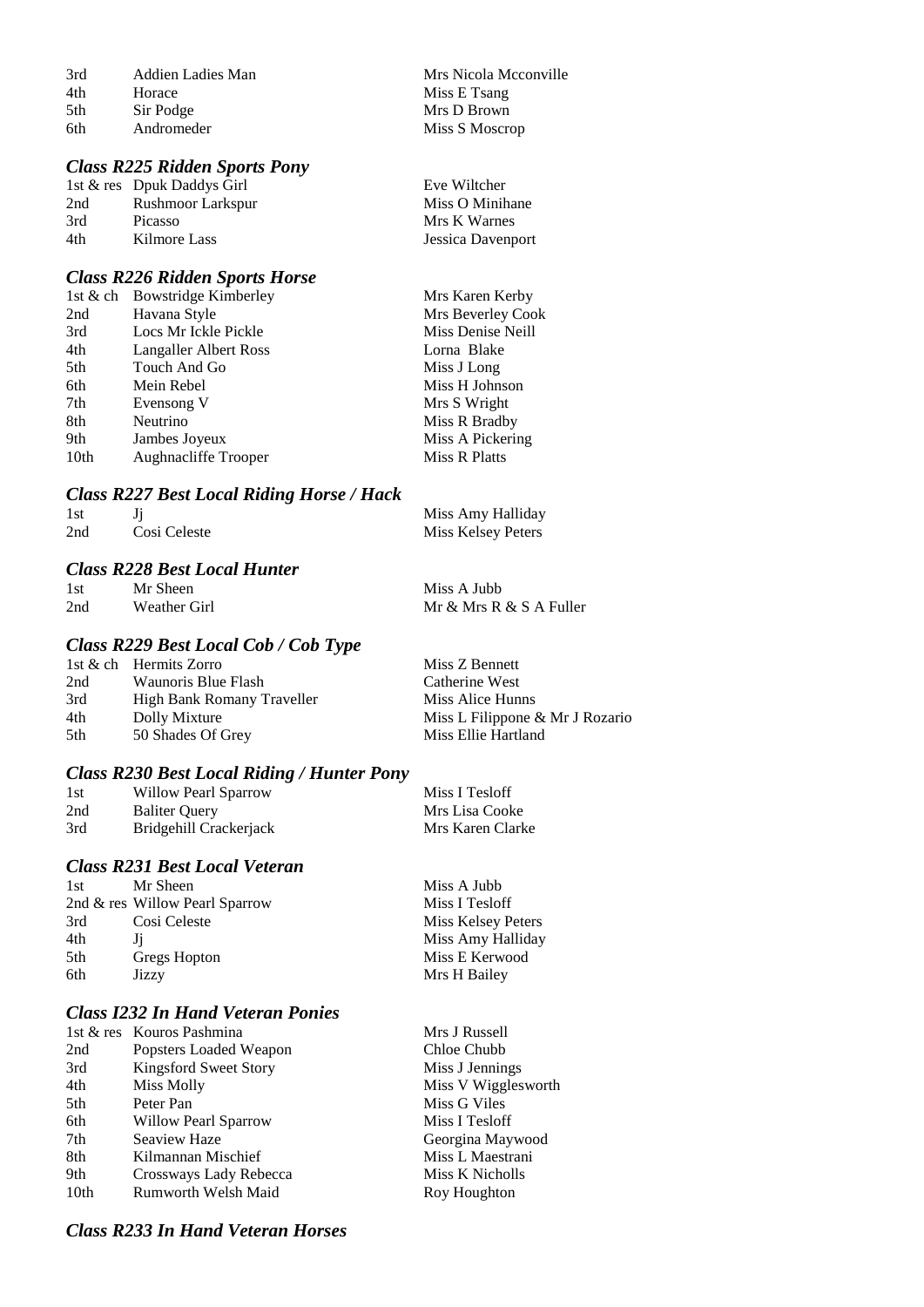|     | 1st & ch Bright Sun     | Miss C Bales       |
|-----|-------------------------|--------------------|
| 2nd | Mr Navigator            | Mrs Gabby Williams |
| 3rd | <b>Chance Encounter</b> | Miss D Forsey      |
| 4th | Lanneede Ravel          | Mrs Steph Soskin   |
| 5th | Bambi                   | Grace Peverall     |
| 6th | <b>Miss Kinky Boots</b> | Grace Richards     |
| 7th | <b>Brannan</b>          | Miss Martina Guesd |

# *Class I234 In Hand Part Breds 1,2,3 years old*

|     | 1st & ch Ryehall Emerald Isle       | Mr M Surman       |
|-----|-------------------------------------|-------------------|
|     | 2nd & res Courtview Royal Sovereign | Janice Osborne    |
| 3rd | Plumbuck Buzzbomb Doodlebug         | Miss S Piggott    |
| 4th | Tamasha Golden Ghost                | Miss V Leggett    |
| 5th | Tamasha Unique Moment               | Mrs S Beauclerk   |
| 6th | Conrhenny Miss Moneypenny           | Miss V Hargreaves |

## *Class I235 In Hand Part Bred 4 years old & over*

| Grindles Zodiac  | Miss Charlotte Hall & Miss Sophie Hall |
|------------------|----------------------------------------|
| Captiva Izar     | Anna Morter                            |
| Cartgan Pegasus  | Jean Cartwright                        |
| Deanhills Nutkin | Miss L Fry-Lockier                     |
| Oakhead Rainbow  | Mrs Kate Whitehead                     |
| Devine Lyric     | Susan Bowditch                         |
|                  |                                        |

#### *Class I236 In Hand Pure Bred Heavy Horse*

|     | 1st & ch Mains Of Twynholm Rocky | Miss Grace Watkins |
|-----|----------------------------------|--------------------|
| 2nd | Naprous Moonshine                | Mrs Emma Green     |

# *Class I237 In Hand Part Bred Heavy Horse*

|     | 1st & res Aussie Savannah Sunrise | Miss S K Collins       |
|-----|-----------------------------------|------------------------|
| 2nd | Deben Hazel                       | <b>Brooke Matthews</b> |

#### *Class I238 In Hand Sports Pony 1,2,3, years*

|     | 1st & ch Ryehall Emerald Isle | Mr M Surman             |
|-----|-------------------------------|-------------------------|
|     | 2nd & res Romanno Quickstep   | Miss Jennifer Humphreys |
| 3rd | <b>Bronhuelog Hovis</b>       | Mrs S Board Jones       |
| 4th | Courtview Royal Sovereign     | Janice Osborne          |
| 5th | Wild Thing                    | Miss R Jones            |
| 6th | Tamasha Unique Moment         | Mrs S Beauclerk         |
| 7th | Tamasha Golden Ghost          | Miss V Leggett          |

# *Class I239 In Hand Sports Pony 4 years old & over*

| 1st | <b>Belle Rose</b>           | Mrs Brenda Egglesden        |
|-----|-----------------------------|-----------------------------|
| 2nd | Thimbleby Fidelio           | Mrs J Grant                 |
| 3rd | Downland Elvive             | Natasha Walter              |
| 4th | Limelights Happy Ever After | Ms Sarah Sutherland         |
| 5th | Kyneton Forgetmenot2006     | Sally Jones                 |
| 6th | Derryeen Boy                | Mrs J Parker                |
| 7th | Oakhead Rainbow             | Mrs Kate Whitehead          |
| 8th | Palace Court Tudor          | Miss E Allum                |
| 9th | Ritas Royal Flush           | Miss Roxanne Clarke-Stanley |

#### *Class I240 In Hand Sports Horse 1,2,3 years old*

|     | 1st & res Am I Dreaming | Miss A Smith    |
|-----|-------------------------|-----------------|
| 2nd | Cos Me Is After Dark    | Miss K Sullivan |

# *Class I241 In Hand Sports Horse 4 years old & over*

|     | 1st & ch Celestial Crescent | Mrs S Bray      |
|-----|-----------------------------|-----------------|
| 2nd | Urioso                      | Miss R Jones    |
| 3rd | Kiwis Florentine Diamond    | Mrs V Goodier   |
| 4th | Just Gizmo                  | Miss H Forster  |
| 5th | Westrea Wylloe              | Diana Ridge     |
| 6th | <b>Mckinley Texas Rose</b>  | Joanne Mckinley |
| 7th | Alot About Luna             | Laura Schofield |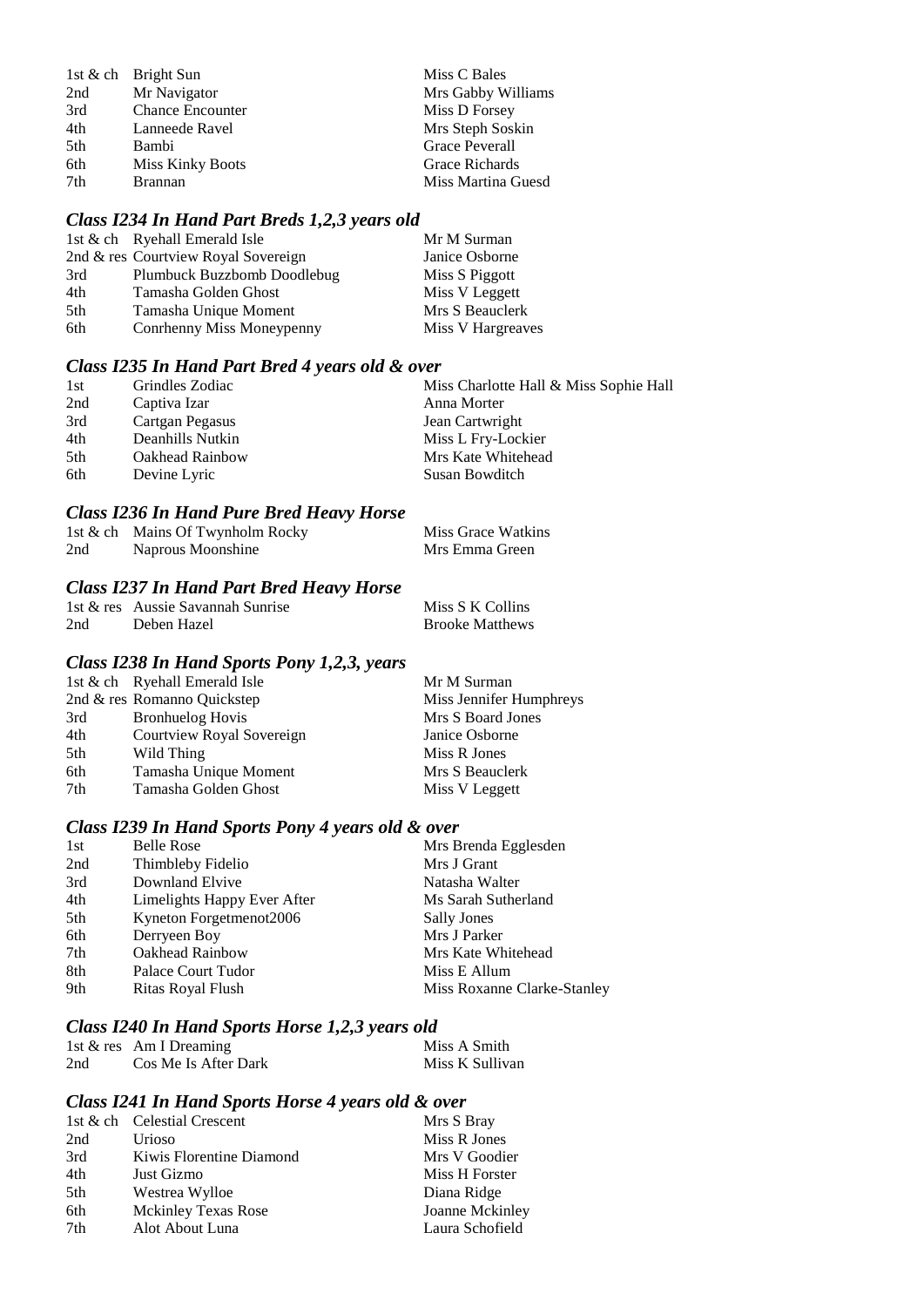| -8th | Mckinleys Harley D   | Joanne Mckinley       |
|------|----------------------|-----------------------|
| -9th | <b>Caspers Comet</b> | Miss Stefanie Russell |
| 10th | Easy Wonder          | Mr C Cousins          |

#### *Class I242 In Hand Thoroughbred*

| 1st | Dream Of A Gleam        | Mrs Emily Whalley   |
|-----|-------------------------|---------------------|
| 2nd | Renewed Challenge       | Mr Martin Ward      |
| 3rd | Pastureyes              | Miss R Turner       |
| 4th | Ayres Rock              | Miss J Ford         |
| 5th | <b>Miss Kinky Boots</b> | Grace Richards      |
| 6th | Theas Dance             | Miss H Nightingale  |
| 7th | She Knows Too Much      | Miss Stephanie Beer |

#### *Class I243 In Hand Riding Pony 1,2,3 years old*

| 1st & res Nb Nina |                                 | Mrs J Carmichael   |
|-------------------|---------------------------------|--------------------|
| 2nd               | <b>Hightopps Someone Secret</b> | Mrs C Highnam      |
| 3rd               | Hightopps Samsara               | Mrs C Highnam      |
| 4th               | Jipson Esprit                   | Mrs J Weedon       |
| 5th               | <b>Rommano Revelation</b>       | Miss L Fry-Lockier |
| 6th               | Conrhenny Miss Moneypenny       | Miss V Hargreaves  |

#### *Class I244 In Hand Riding Pony 4 years Old & Over*

|     | 1st & ch Barkway Water Lily | Mr P Ward-Burton                       |
|-----|-----------------------------|----------------------------------------|
| 2nd | Colbeach Cadenza I          | Mrs C Highnam                          |
| 3rd | Grindles Zodiac             | Miss Charlotte Hall & Miss Sophie Hall |
| 4th | Old Acres Little Dinky      | Miss K Conway                          |

#### *Class I245 Haflingers In Hand any age*

| 1st | Schieferstein Schrana         | Miss Amanda Morgan |
|-----|-------------------------------|--------------------|
| 2nd | <b>Oxnead Ovation</b>         | Mrs S Watkins      |
| 3rd | Oxnead Haven                  | Miss A Nelson      |
| 4th | Limerick Shanballymore-tobias | Donna Sutton       |

#### *Class I246 In Hand World Breeds 4 years old & over*

|     | 1st & ch Schieferstein Schrana | Miss Amanda Morgan |
|-----|--------------------------------|--------------------|
|     | 2nd & res Barbarian Buccaneer  | Mrs Pamela Shipley |
| 3rd | Uwina Fant Suvelstjelphe       | Ms D Birdsey       |
| 4th | Oxnead Ovation                 | Mrs S Watkins      |
| 5th | Oxnead Haven                   | Miss A Nelson      |

## *Class I247 In Hand Riding Horses 1,2,3 years old*

| 1st | Little Moon          | Becky Belcher           |
|-----|----------------------|-------------------------|
| 2nd | Am I Dreaming        | Miss A Smith            |
| 3rd | Charterhouse Fairy   | Mr & Mrs R & S A Fuller |
| 4th | Cos Me Is After Dark | Miss K Sullivan         |

#### *Class I248 In Hand Riding Horse 4 years old & over* 1st

| .   |                          |                      |
|-----|--------------------------|----------------------|
|     | 2nd & ch Alot About Luna | Miss Laura Schofield |
| 3rd | Westrea Wylloe           | Diana Ridge          |
| 4th | Easy Wonder              | Mrs R Page           |
| 5th | Royal Made               | Ms H Harding-Brett   |
| 6th | Dowhills Beaujest        | Miss L Halshaw       |
|     |                          |                      |

# *Class I249 Open M&M Small Breeds 1,2,3 years*

| Moseley Triad                    | Mrs M Viner          |
|----------------------------------|----------------------|
| <b>Bronheulog Alys</b>           | Mrs S Board Jones    |
| Langfield Hollywood Heights      | Mrs Julie Chadwick   |
| Springwater Guillot              | Miss L Oughton-auker |
| <b>Stokesbury Lilly Langtree</b> | Mr C Parling         |
| Tillybo Champagne                | Mrs E J Wormald      |
| Manorlea Marvin 100248           | Mrs S Swires         |
|                                  |                      |

## *Class I250 Open M&M Large Breeds 1,2,3 years*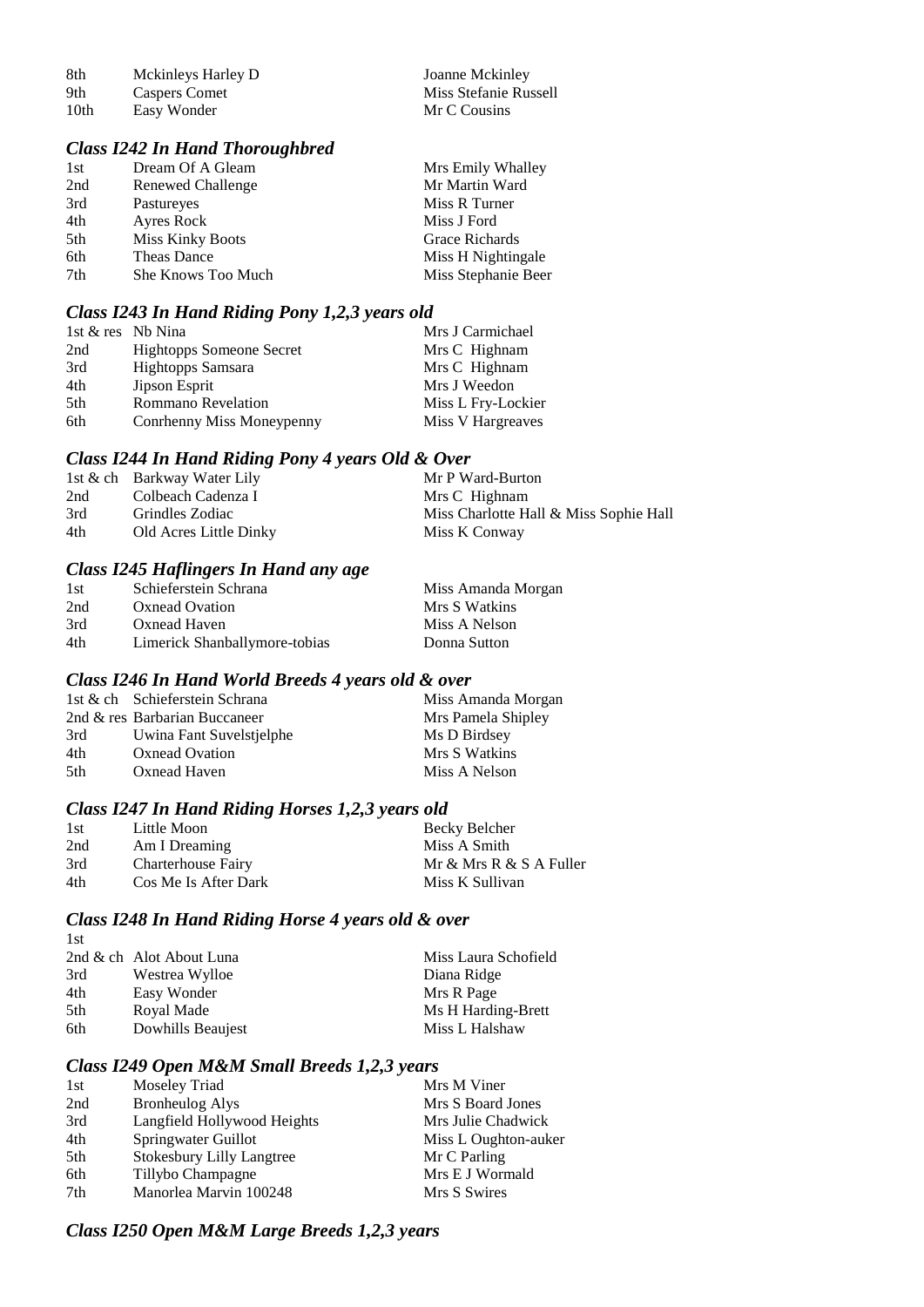| 1st | <b>Corstan Rixton</b>           | Lisa Mewes           |
|-----|---------------------------------|----------------------|
| 2nd | D Abernon Meghan 175245         | Mr T Hall            |
| 3rd | Whitefield Lord Watson          | Mrs Tracey Burton    |
| 4th | Waverhead Midnight Bellman      | Miss Helen Nelson    |
| 5th | Darrenvale Fire Fox             | Mr M Catterall       |
| 6th | Royal Duchess Of Hanlith        | Miss S Hurst         |
| 7th | Carlung Stirling                | Abigail Hampton      |
| 8th | <b>Balnecroft Razzle Dazzle</b> | Miss R Driffield     |
| 9th | Linnel Finale                   | Miss Leanne Nicholls |

#### *Class I251 Open M&M Small Breeds 4 yrs & over*

|                  | 1st & res Kebroyd Catuvellauni | Mr & Mrs I M Graham    |
|------------------|--------------------------------|------------------------|
| 2nd              | Oswald                         | Lisa Mewes             |
| 3rd              | Winneydene Eclipse             | Mrs Margaret Fox       |
| 4th              | Cayberry Trawlerman            | Mrs D Twitchen         |
| 5th              | <b>Buxted Discovery</b>        | Mrs B M Jacques        |
| 6th              | Ramper Elderberry              | Kate Price             |
| 7th              | <b>Blethyn Star Flower</b>     | Mrs Sue Day            |
| 8th              | Kyneton Forgetmenot2006        | <b>Sally Jones</b>     |
| 9th              | Bowspring                      | <b>Holly Donaldson</b> |
| 10 <sub>th</sub> | <b>Fosterhouses Hunky Dory</b> | Melanie Govier         |

# *Class I252 Open M&M Large Breeds 4 yrs & over*

| 1st & ch         | <b>Ballagh The Buck</b>  | Mr T Hall         |
|------------------|--------------------------|-------------------|
| 2nd              | Mountain Hare Tom Jones  | Mr M Catterall    |
| 3rd              | Marksman Of Achnacone    | Mrs M L DAgati    |
| 4th              | Manorian Melanite        | Mrs N Thompson    |
| 5th              | Fourmerk Rosalyn         | Miss S Hurst      |
| 6th              | Murthwaite Barney Rubble | Mrs V Thomson     |
| 7th              | Drummore Windy Knight    | Mrs K Talbot      |
| 8th              | Castle Hill Stella       | Claire Crow       |
| 9th              | Popsters Pauletta        | Miss A Munro      |
| 10 <sub>th</sub> | Swalesmoor Annwyl        | Miss Louise Swann |

### *Class I253 In Hand Hunte 1,2,3 years*

|     | 1st & res Kilmovee Kings View | Caryn Wilkinson         |
|-----|-------------------------------|-------------------------|
| 2nd | Charterhouse Fairy            | Mr & Mrs R & S A Fuller |

#### *Class I254 In Hand Hunter 4 years old & over*

| 1st & ch Grafts Guchulainn    | Mrs B Richards           |
|-------------------------------|--------------------------|
| Kiwis Florentine Diamond      | Mrs V Goodier            |
| Barbarian Buccaneer           | Mrs Pamela Shipley       |
| Gew Kwazulu                   | Rebecca Rayner           |
| Caspers Comet                 | Miss Stefanie Russell    |
| Michael                       | Mrs Deborah Carroll-Beer |
| <b>Highling Little Raskel</b> | Miss Denise L Smith      |
| <b>Zilverrose</b>             | Miss K Stratton          |
| Just Gizmo                    | Miss H Forster           |
|                               |                          |

#### *Class I255 In Hand Piebald/Skewbald Plaited / Hogged 1,2,3 years old* 1st Astonend Bellissima

#### *Class I256 In Hand Piebald/Skewbald Traditional / Native any age / sex*

|     | 1st & ch Bascote Maybelle   | Susan Granger       |
|-----|-----------------------------|---------------------|
| 2nd | The Tramp                   | Miss R Leek         |
| 3rd | Little Sharpie              | Miss Zoe Norton     |
| 4th | Top Hat And Tails           | Laura Matthews      |
| 5th | Plumbuck Buzzbomb Doodlebug | Miss S Piggott      |
| 6th | Dooleys Over Ice            | Miss Phaedra Towler |
| 7th | Carltonlima Maserati        | Miss Lauren Nichols |
| 8th | Tallulah Star               | Miss C Miller       |

#### *Class I257 In Hand Piebald/Skewbald Hogged Cob 4 years & over* Mrs Gabby Williams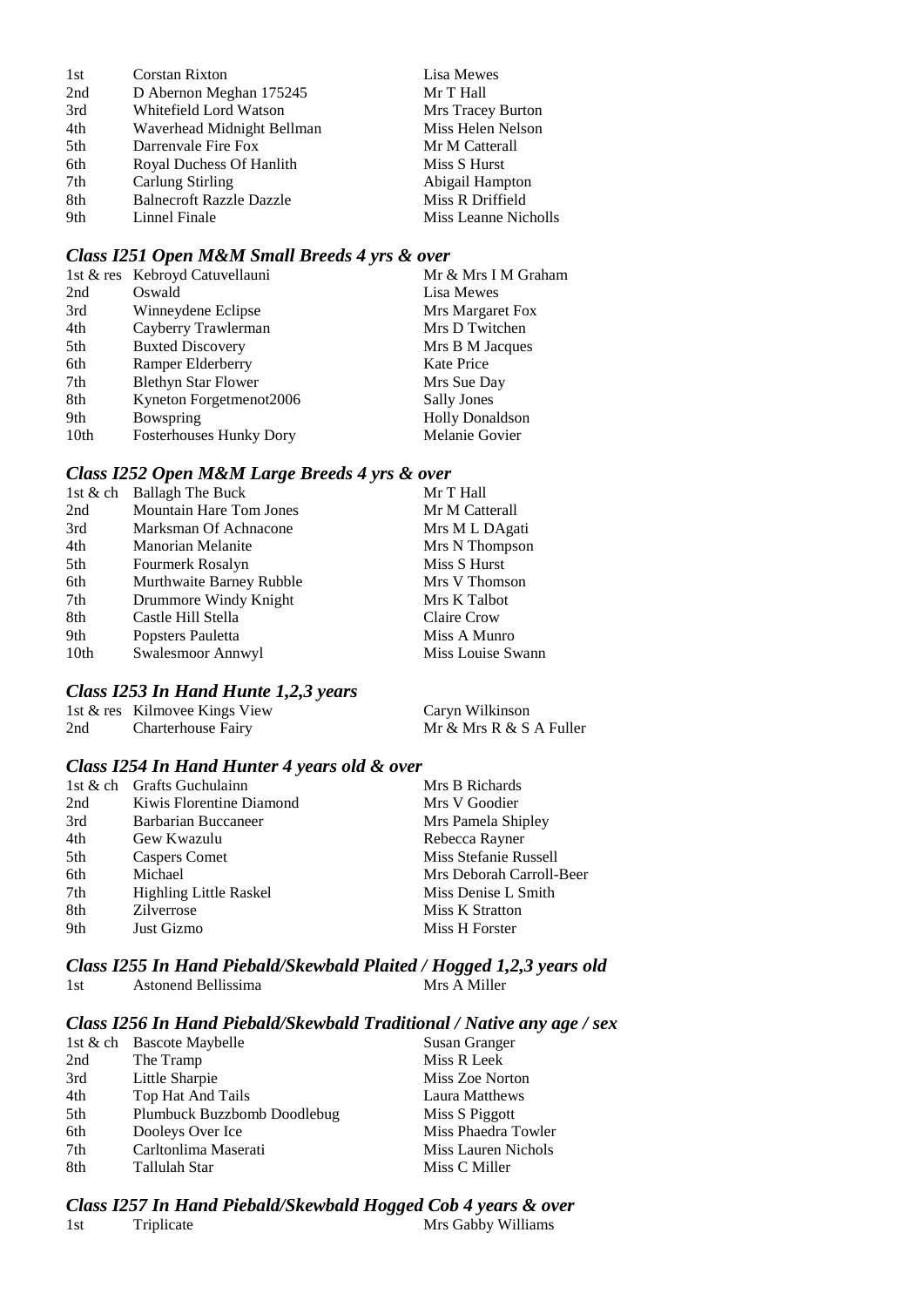| 2nd  | Jays Remembrance        | Miss Jenny Welham |
|------|-------------------------|-------------------|
| 3rd  | Mycathlly Lady Elegance | Mrs Pat Hart      |
| 4th  | Wendy                   | Kasia Wilczynski  |
| .5th | Carillon                | Karen Walsh       |

#### *Class I258 In Hand Piebald / Skewbald Plaited Pony 4 years & over*

| 1st | Gerdinen Beauty | Miss Kelly Needham |
|-----|-----------------|--------------------|
| 2nd | <b>Oasis</b>    | Hollie Ludlow      |

## *Class I259 In Hand Piebald/Skewbald Plaited Horse 4 years & over*

|     | 1st & res Captiva Izar     | Anna Morter       |
|-----|----------------------------|-------------------|
| 2nd | One Night Out              | Miss Lisa Barrett |
| 3rd | Mckinleys Harley D         | Joanne Mckinley   |
| 4th | Lansmoor Lucy Locket       | Sarah Horton      |
| 5th | <b>Mckinley Texas Rose</b> | Joanne Mckinley   |
| 6th | Peckhamsprings             | Miss R Woolner    |
| 7th | Freckleton High Class      | Miss D Ioannou    |
| 8th | Wellfield William          | Mrs K Parker      |

## *Class R260 Equifest Eventer not exceeding 133cms*

| 1st | Parkton Copper King          | Mrs Jayne Reading           |
|-----|------------------------------|-----------------------------|
| 2nd | <b>Musbury Contessa</b>      | Mrs Kim Taylor              |
| 3rd | <b>Scarletts Jimmy Bunny</b> | Rose-zena White             |
| 4th | Moor Hall Musical            | Mrs Gillian Clifford-Graham |
| 5th | Raemoir Perignon             | Mrs L Lemieux               |
| 6th | <b>Wortley Dragoon</b>       | Mrs R Fleming               |
| 7th | Miami Dancer                 | Miss Rebecca Raine          |
| 8th | Mynach Joyan                 | Erin Wittich                |
| 9th | Kentchurch Sandpiper         | Mrs L Ker                   |
|     |                              |                             |

# *Class R261 Equifest Eventer not exceeding 143cms*

| Blue By You              | Miss Floriann Gilston |
|--------------------------|-----------------------|
| Valentine Harlequin      | Mrs L Harris          |
| Windale Thunder Cloud    | Georgina Elliott      |
| Rowdown Archer           | Mrs Jayne Reading     |
| Chezmar Mr Nice Guy      | Mrs L Taylor          |
| Springfield Park Dot Net | Laura Steele          |
| Knockavalley Joe         | Mrs A Gaskin          |
| Killoughter Gold Dust    | Mrs V Lawes           |
| Lovelyhill Rolled Gold   | Mollie-grace Dakin    |
| Mr Hector                | Amelia Short          |
|                          |                       |

# *Class R262 Equifest Eventer not exceeding 153cms*

| 1st | <b>Ballycullen Eclipse</b> | Siobhan Hickman         |
|-----|----------------------------|-------------------------|
| 2nd | Zilver Zak                 | Miss Chloe Coward       |
| 3rd | Cahanagh Prince            | Mrs Emma King           |
| 4th | Miss Matilda               | Sophie Morice           |
| 5th | Smokey                     | Ms R Meilwraith         |
| 6th | Ceide Commander            | Mr R Downs              |
| 7th | Call Me Kev                | Mrs Sue Cameron         |
| 8th | <b>Ballylean Caster</b>    | Miss Olivia Rose Aulton |
| 9th | Coscorrig Lad              | Mrs C Geoghegan         |
|     |                            |                         |

# *Class R263 Equifest Eventing Exceeding 153cms*

| 1st | Morse Code                    | Jamie Ryder-Phillips |
|-----|-------------------------------|----------------------|
| 2nd | Voltreffer                    | Katie Bettison       |
| 3rd | <b>Rubins Star Attraction</b> | Mrs L Waugh          |
| 4th | Tullabeg Fashion              | Becky Belcher        |
| 5th | <b>Bonmahon Goldcrest</b>     | Mrs L Harris         |
| 6th | Javas Clementine              | Mrs Felicity Benton  |
| 7th | Talk Of The Town IIi          | Georgina Maywood     |

# *Class R264 Novice Working Hunter exceeding 148cms*

| 1st | Woodfield Humour | Mrs Petrina Philp |  |
|-----|------------------|-------------------|--|
|-----|------------------|-------------------|--|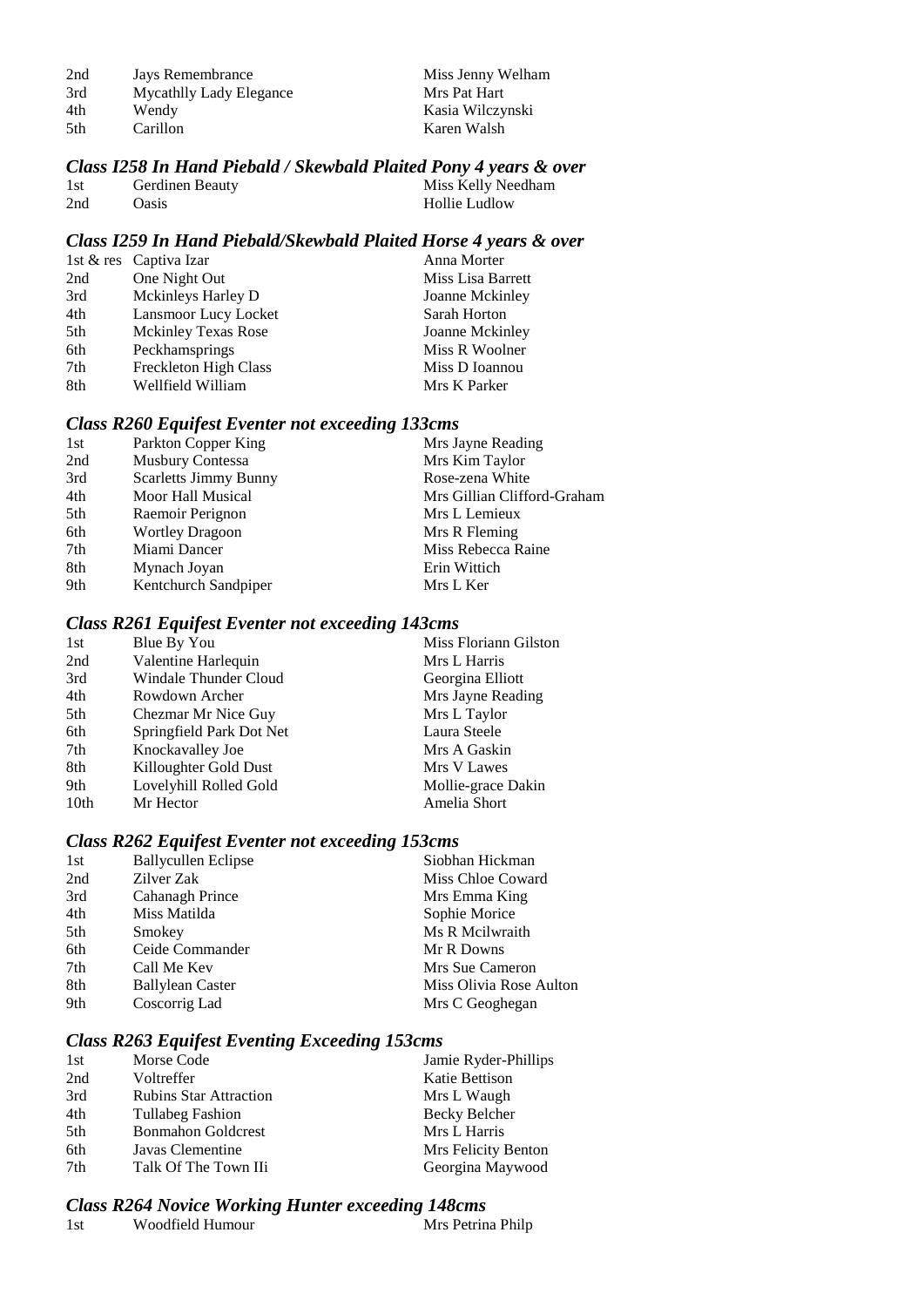| 2nd | Gossip Girl               | Miss Nicole Brown   |
|-----|---------------------------|---------------------|
| 3rd | <b>Bonmahon Goldcrest</b> | Mrs L Harris        |
| 4th | Havana Style              | Mrs Beverley Cook   |
| 5th | <b>Quartz Diamond Boy</b> | Miss R Stokes       |
| 6th | Classy Lady               | Mrs Felicity Saint  |
| 7th | The Black Cavalier        | Mrs C Excell-Outram |
| 8th | <b>Ashling Diamond</b>    | Miss L Raither      |
|     |                           |                     |

#### *Class R265 Open Working Hunter*

| -1 st | Woodfield Humour          | Mrs Petrina Philp |
|-------|---------------------------|-------------------|
| 2nd   | <b>Quartz Diamond Boy</b> | Miss R Stokes     |
| 3rd   | Downland Doodlebug        | Kelly-Anne Cole   |

#### *Class R266 Novice Intermediate WHP 158cms*

| 1st  | Treveglos Midnight Rose       | Miss Z Barbery          |
|------|-------------------------------|-------------------------|
| 2nd  | Full Cry 11                   | Miss J Hackworth        |
| 3rd  | <b>Balnecroft Braveheart</b>  | <b>Kimberley Morton</b> |
| 4th  | <b>Rubins Star Attraction</b> | Mrs L Waugh             |
| .5th | <b>Ghandi</b>                 | Miss R Jones            |
| 6th  | <b>Billy Nibbles</b>          | Mrs Gill Hardie         |

#### *Class R267 Novice 153cms WHP*

| 1st  | Annie Kate                        | Rachel Frank       |
|------|-----------------------------------|--------------------|
| 2nd  | Secret Wep                        | Mr Andrew Chadwick |
| 3rd  | <b>Okehurst Whatever You Like</b> | Mrs M Crawford     |
| 4th  | Panzer                            | Miss F Johnson     |
| .5th | Carnsdale Dun Vision              | Mr Guy Warner      |
| 6th  | Cornish Wren                      | Mrs S Bray         |
|      |                                   |                    |

# *Class R268 Novice 143cms WHP*

| 1st              | <b>Twyford Cascade</b> |
|------------------|------------------------|
| 2nd              | Its A Magical Maze     |
| 3rd              | Lord Rodney            |
| 4th              | Knockavalley Paddy     |
| 5th              | Lydican Breeze         |
| 6th              | Honeycomb              |
| 7th              | Chiddock Times Square  |
| 8th              | Hykos Apollo           |
| 9th              | Erin                   |
| 10 <sub>th</sub> | Nook May Star          |
|                  |                        |

#### *Class R269 Novice 133cms WHP*

| 1st | Miami Dancer                 |
|-----|------------------------------|
| 2nd | Byley Tom Thumb              |
| 3rd | Woodmoor Brandysnap          |
| 4th | R. Rita                      |
| 5th | <b>Scarletts Jimmy Bunny</b> |
| 6th | Larchgrove Isabella          |
| 7th | May Day Lad                  |
| 8th | Waltersgay Midnight Sonata   |
| 9th | Nook Royal Flush             |
|     |                              |

#### *Class R270 Working Show Horse*

| 1st | Tsu-na-mi                                | Miss Olivia O  |
|-----|------------------------------------------|----------------|
| 2nd | <b>Blue Chip Diamond Cavalier Royale</b> | Stephanie Hill |
| 3rd | Illusion II                              | Miss Jess And  |
| 4th | Pointer                                  | Miss Eleanor   |
| 5th | Soulbys Shades O Blue                    | Mrs Felicity B |
| 6th | Mont Ventoux (fr)                        | Jamie Ryder-F  |
|     |                                          |                |

## *Class R271 Working Cobs*

| 1st | Will.i.am                |
|-----|--------------------------|
| 2nd | <b>Remmington Steele</b> |
| 3rd | 50 Shades Of Grey        |

Mrs J Mannix Mrs C Lanni Mrs V Martin Mrs J Benbow Mrs Michelle Richardson Erin Wittich Mrs Sara Moralee Mrs G Richardson Christine Heady Mrs D Taylor

Rebecca Raine Isabelle Reading Daniel Bailey Holly Townsend Rose-zena White Mrs J Benbow Mrs E Wilmot Jodie Moore Mrs D Taylor

via Ogden s Andrews Gayler anor Corkett city Benton der-Phillips

Miss Polly Coles Miss S Wratting Miss Ellie Hartland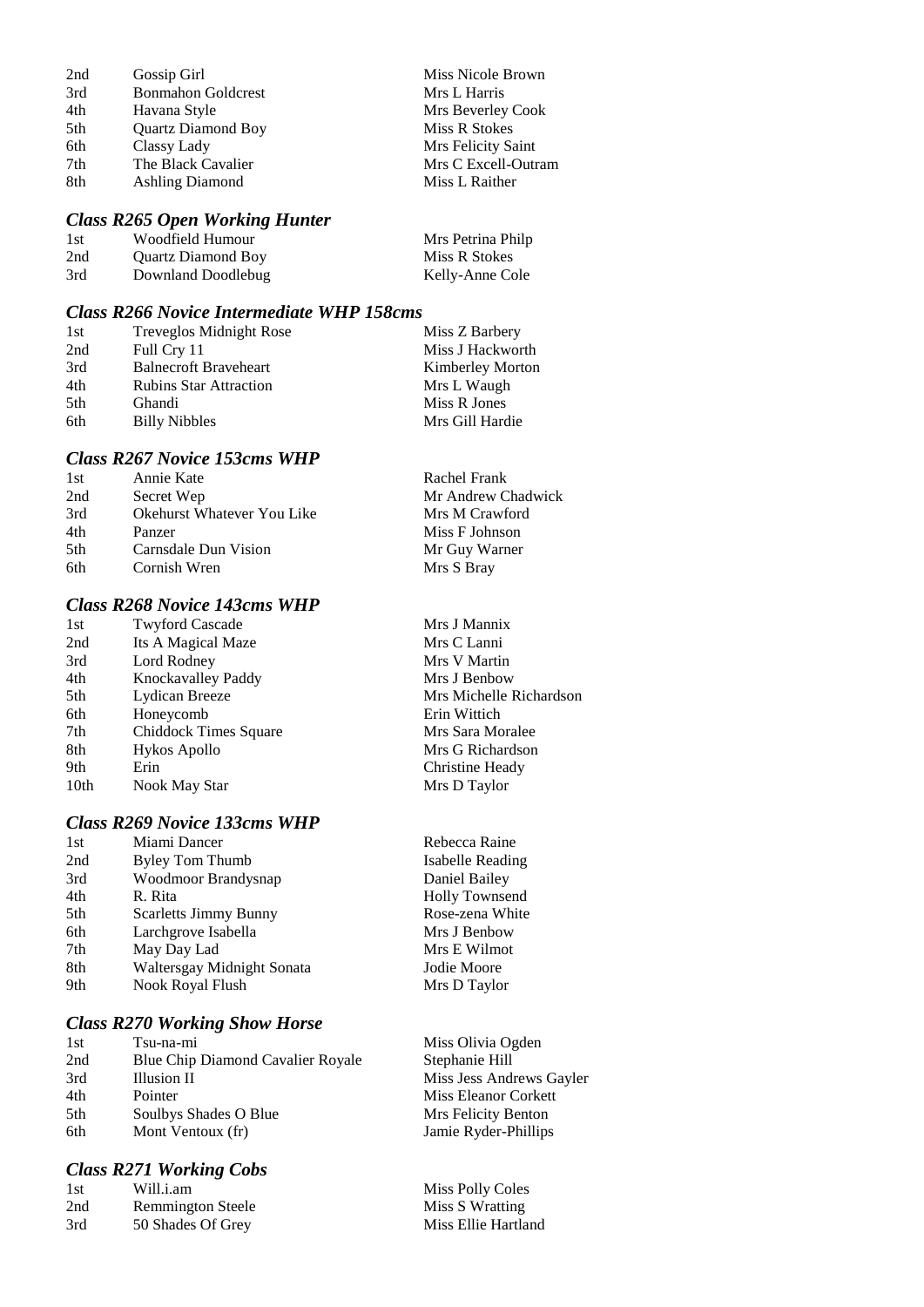| 4th | Caher Lad                 | Elisabeth Edmonds |
|-----|---------------------------|-------------------|
| 5th | Oberon IIi                | Miss C Humphrey   |
| 6th | Royal Prince              | Miss Amy Dawson   |
| 7th | <b>Amazonian Treasure</b> | Miss S Cottle     |
| 8th | Inspector Morse Iv        | Mrs L Fisher      |

# *Class R272 Novice M&M WHP not exceeding 122cms*

| 1st  | Maygray Malfoy            | Mrs Petrina Philp   |
|------|---------------------------|---------------------|
| 2nd  | Fontmell Buffavento       | Miss Rebecca Raine  |
| 3rd  | Dukeshill Icon            | Mrs Karen Robertson |
| 4th  | Arad Christopher          | Miss K Dowker       |
| 5th  | Thistledown Fun Fair      | Indiana Kirby       |
| 6th  | Ulverscroft Northern Lad  | Verity Checkley     |
| 7th  | Glanerch Paddy            | Miss M Eyers        |
| 8th  | <b>Fosterhouses Romeo</b> | Mrs Fiona McNaught  |
| 9th  | Thistle                   | Mrs Karen Perkowski |
| 10th | Gaitety Girl              | Amelia Tredinnick   |

## *Class R273 Novice M&M WHP 133cms*

| 1st  | Horeb Boycee                    | Miss F Wilson           |
|------|---------------------------------|-------------------------|
| 2nd  | Lownthwaite Ribas               | Andrea Pearman          |
| 3rd  | Newton Hill Prince Bertie       | <b>Brooke Pickering</b> |
| 4th  | Larnleighs Elektra              | Miss K Coates           |
| 5th  | Llanidan Thelma                 | Steph Wells             |
| 6th  | Laithehill Riverdance           | Miss G Oliver           |
| 7th  | Posters The Love Machine        | Mrs F Jack              |
| 8th  | <b>Harland Timothy Tuppence</b> | Mrs J Carmichael        |
| 9th  | Shilito Goldfinger              | Miss H Shippey          |
| 10th | Rushmoor Strawberry II          | Mr R Digwood            |

# *Class R274 Novice M&M WHP not exceeding 143cms*

| 1st  | Appletongrange Mccoy    | Mrs J Rushmer         |
|------|-------------------------|-----------------------|
| 2nd  | <b>Stradone Prince</b>  | Mia Biggs             |
| 3rd  | Cnoc An Noinin Clover   | Miss Anya Hitt        |
| 4th  | Kelbrook First Edition  | Miss J Horsley        |
| 5th  | Glenwoodstud Accappella | Mrs Laura Wheelwright |
| 6th  | Lettergesh Bobby        | Katie Bettison        |
| 7th  | Fronarth Ronaldo 61543  | Miss A Wheeler        |
| 8th  | Castle Hill Duke 11     | Mrs Julie Pirie       |
| 9th  | Kingdom Of Ryedale      | Mrs A Beresford       |
| 10th | Byersgreen Alfie        | Mrs Joanne Eldridge   |

## *Class R275 Novice M&M WHP exceeding 143cms*

| 1st              | Drum More Windy Cove | Miss J Horsley    |
|------------------|----------------------|-------------------|
| 2nd              | Dunedin Mathew       | Miss Laura King   |
| 3rd              | Lord French          | Mrs S Wright      |
| 4th              | Danaway Royal Ransom | Miss Vicky White  |
| 5th              | Abbeyside Danny      | Miss E Billington |
| 6th              | Daichristu Timeout   | Louise Curtis     |
| 7th              | Bridgedale Sebastian | Miss L Crisci     |
| 8th              | Skerryback Gambler   | Alison Susca      |
| 9th              | Pentrecoed Brigadier | Miss J Hunt       |
| 10 <sub>th</sub> | Rosscon Ronaldo      | Mrs S White       |
|                  |                      |                   |

# *Class R276 Lead Rein WHP*

| 1st | Lynuck Aftershock           |
|-----|-----------------------------|
| 2nd | Thistledown Fun Fair        |
| 3rd | Pendre Sam                  |
| 4th | Kimcote Cassanova           |
| 5th | Swinford Fancyman           |
| 6th | <b>Birchmoor Amelia</b>     |
| 7th | Putwell Seren Aur           |
| 8th | Carylmai Posh Spice         |
| 9th | <b>Actaeon Of Hardenley</b> |

Mrs Gemma Mullin Indiana Kirby Lily Kirby Mrs J Benbow Miss L Percival Gail Conroy Mrs P Baker Claire Mitchell Amelia Short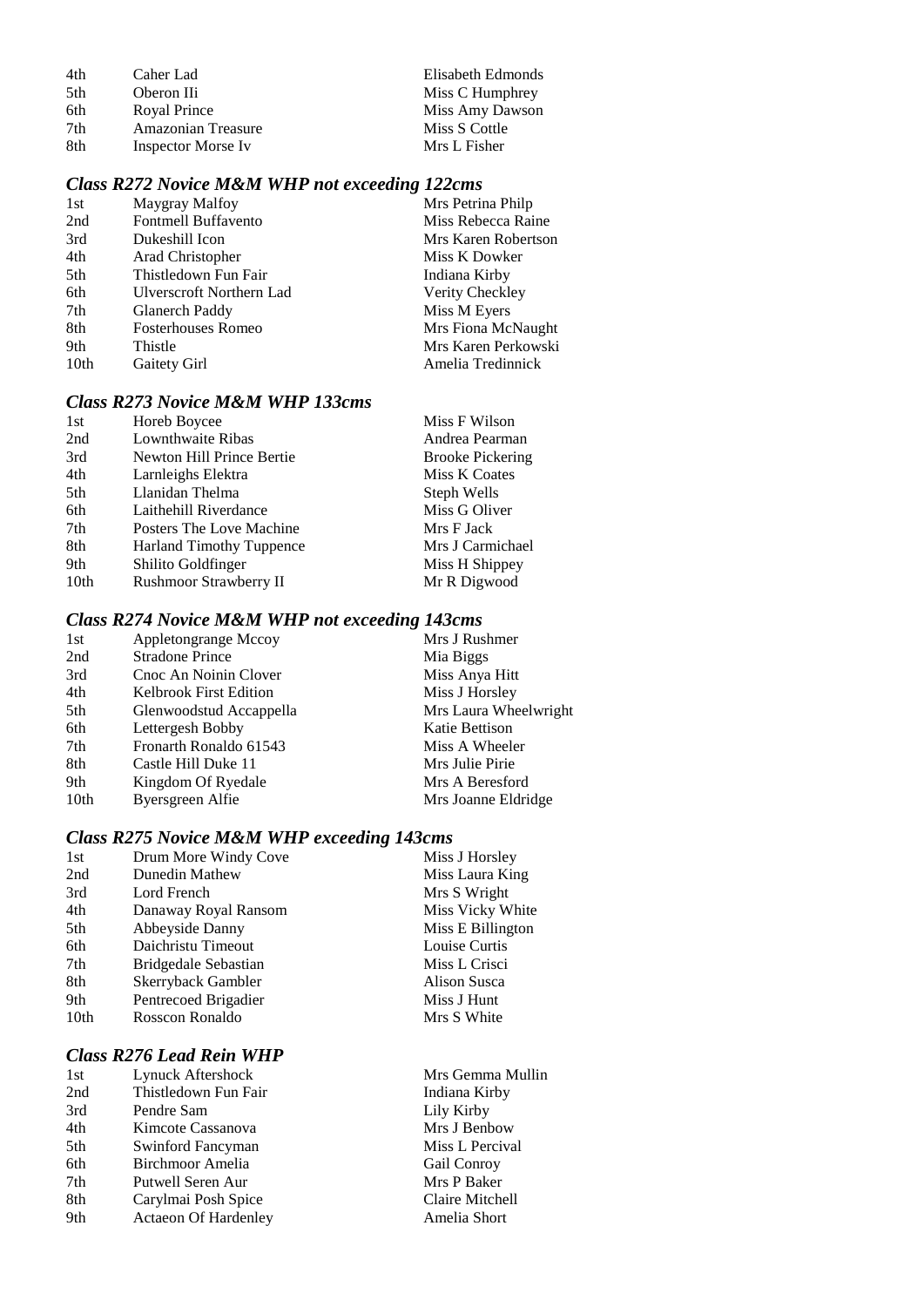Mrs Elizabeth Hatton Miss L Bleazard Mrs Lucy Thirlby Amelia Tredinnick Mrs H Shave Miss Deborah Doyle Mrs C Lanni

Mrs G Clifford Graham

Mrs R Bailey Miss Rebecca Raine

## *Class R277 Open Cradle Stakes*

| 1st  | Dixieland Barndance      |
|------|--------------------------|
| 2nd  | Thistledown Scotts Haar  |
| 3rd  | <b>Bushmoor Echo</b>     |
| 4th  | Westfirle Simpkin        |
| 5th  | Pinelodge Raffles        |
| 6th  | Airyhope Highwaymand     |
| 7th  | <b>Stonedge Comet</b>    |
| 8th  | Wyckoff Funtime          |
| 9th  | Green Down Ozzy          |
| 10th | Northern Kiss The Dancer |
|      |                          |

#### *Class R278 Open Nursery Stakes*

| 1st              | <b>Byley Tom Thumb</b>      | Mrs Jayne Reading   |
|------------------|-----------------------------|---------------------|
| 2nd              | Stockham Peter Pan          | Mrs C Lanni         |
| 3rd              | Moeltryfan Blackout         | Erin Wittich        |
| 4th              | Shilito Goldfinger          | Miss H Shippey      |
| 5th              | Raemoir Perignon            | Mrs L Lemieux       |
| 6th              | Green Down Ozzy             | Mrs R Bailey        |
| 7th              | May Day Lad                 | Mrs E Wilmot        |
| 8th              | Picketspride Country Squire | Miss Deborah Doyle  |
| 9th              | Yakousa Abbie               | Charlie Parker-king |
| 10 <sub>th</sub> | Make A Splash               | Mrs V Lawes         |
|                  |                             |                     |

## *Class R279 Dressage Test - Novice 24*

#### *Class R280 British Dressage Prelim Test 14*

| 1st              | Alderpark                | Mrs C Valentine      |
|------------------|--------------------------|----------------------|
| 2nd              | Nyton Good Friday        | Emma Kampa           |
| 3rd              | Farran Blonde            | Katie Atkinson       |
| 4th              | Nantconwy Gwynfor        | Miss R Williams      |
| 5th              | Carnival Dream           | Mr R Clark           |
| 6th              | Appletongrange Mccoy     | Mrs J Rushmer        |
| 7th              | Paddock Lightning        | Susan Carter         |
| 8th              |                          |                      |
| 9th              | Kindesella Lilly         | Miss Ashlea Jennings |
| 10 <sub>th</sub> | <b>Remmington Steele</b> | Miss S Wratting      |

# *Class R281 Piebald / Skewbald & Traditionals Concours DElegance*

| 1st  | Corky               | Janet Piper              |
|------|---------------------|--------------------------|
| 2nd  | Peckhamsprings      | Miss R Woolner           |
| 3rd  | Queen Of Harts      | Miss L Webster           |
| 4th  | Jambes Joyeux       | Miss A Pickering         |
| 5th  | Asby Mills Dynamite | Miss O Stansfield        |
| 6th  | Jimmy 2 Shoes       | Ms Olivia Metelko-Taylor |
| 7th  | <b>Betsy Malone</b> | Charlotte Pell           |
| 8th  | Meeko               | Miss E Partington        |
| 9th  | Blue Who            | Julie Finlayson          |
| 10th | Alfie V111          | Mrs C Collier            |
|      |                     |                          |

# *Class R282 Side Saddle Concours - Traditional Costume*

| 1st | <b>Bally Sprigan</b>       | Mrs S Vincent             |
|-----|----------------------------|---------------------------|
| 2nd | Waverhead Bracken II       | Miss Holly Baker          |
| 3rd | Highlane Riley             | Rachal Fairbairn          |
| 4th | Woodroyd Gayboy            | Lily Williams-musitano    |
| 5th | Brindlebrook High Survivor | Agatha Joly De Lotbiniere |
| 6th | <b>Shirleys Downtown</b>   | Miss A Naylor             |
| 7th | Undine Van De Weil         | Miss A Walsh              |
| 8th | Purple Prince              | Miss A Shaw               |

#### *Class R283 M&M / Native Concours DElegance*

| 1st<br>Penmire Dudley | Gill Rawlinson |
|-----------------------|----------------|
|-----------------------|----------------|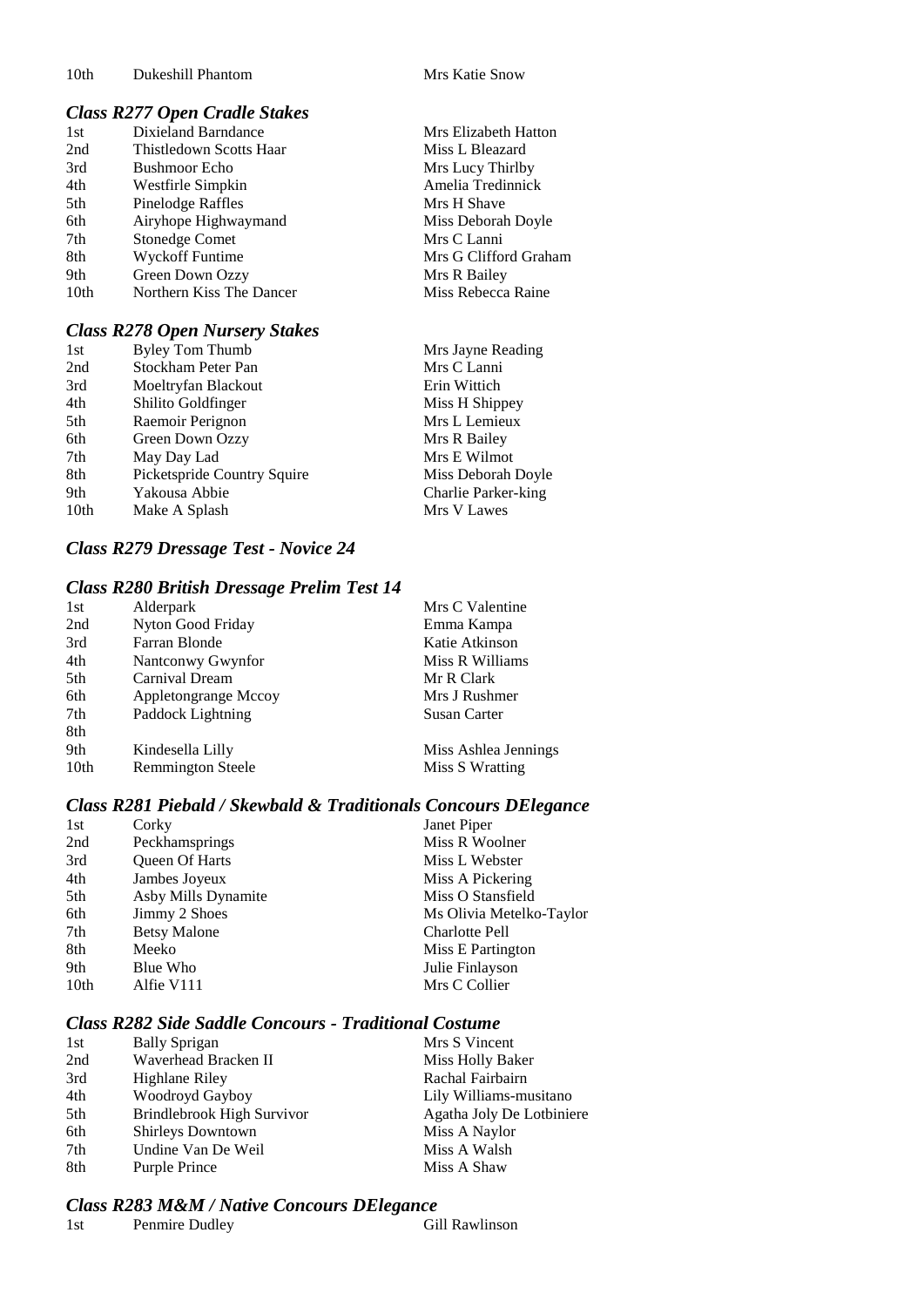2nd Rignell Auchentoshan Ms C Kinsley<br>
3rd Serenteifi Morgan Llwyd Verity Checkley 3rd Serenteifi Morgan Llwyd Verity Checkley<br>
4th Cheshmere Delilah Miss L Unthank 4th Cheshmere Delilah Miss L Unthank<br>5th Crumpwell Hanley 66347 Mrs M Crawford 5th Crumpwell Hanley 66347 Mrs M Crawf<br>6th Godebog Issac Bethany Ellis Godebog Issac 7th Lowhouses Jessica II Mrs L Hallam 8th Holiday Expression Alexa Andrews 9th Gwaelodygelli Jackflash Mrs Lynne Davis-Pannell 10th Fosterhouses Romeo Rebecca Lee

#### *Class R284 Fancy Dress*

| 1st  | Fine Time Florence          | Mrs L Richards |
|------|-----------------------------|----------------|
| 2nd  | Miss Money Penny            | Tia Wynne-rog  |
| 3rd  | Kastanjehof Hurricane       | Victoria Bell  |
| 4th  | Galwyn Shadow               | Mrs M Dixon    |
| 5th  |                             |                |
| 6th  | <b>Fairy Dust</b>           | Miss Moreau    |
| 7th  | Sandycross Sir Gandolph     | Mrs Katie Snov |
| 8th  | <b>Thrandeston Moonrush</b> | Mrs H Whyma    |
| 9th  | The Magic Man               | Mrs J Bush     |
| 10th | Maestro                     | Mrs H Dickens  |
|      |                             |                |

#### *Class R285 Open Maxi Cob*

| Preloved               | Mr V Sheehan        |
|------------------------|---------------------|
| Clantara Shadow Play   | Mrs Avril Bartolomy |
| The Cobfather          | Mrs S Field         |
| Kingswill              | Mrs P Aldcroft      |
| Lowmoor Purple Heather | Miss Emma Morrell   |
|                        |                     |

## *Class R286 Ladies Amateur Wagon Class*

| 1st | Agarderg Another Hero       | Rachel Milton    |
|-----|-----------------------------|------------------|
| 2nd | <b>Stapleford Teddy Boy</b> | Mr Tony Thomas   |
| 3rd | Seamair Simply Marvelous    | Miss C Vyse      |
| 4th | Teddy Boy                   | Mrs Jane Randall |

#### *Class R287 Novice Hackney Horse / Pony*

| 1st | Luddington My Way                   | Mr E Ward          |  |
|-----|-------------------------------------|--------------------|--|
| 2nd | Gilcrest Bobby Shafto               | Ms Sue Barraclough |  |
| 3rd | Teddy Boy                           | Mrs Jane Randall   |  |
| 4th | <b>Black Challenger</b>             | Mr Gary Haffenden  |  |
| 5th | <b>Stapleford Teddy Boy</b>         | Mr Tony Thomas     |  |
| 6th | <b>Borthwood Dressed To Impress</b> | Mr M Denness       |  |
|     |                                     |                    |  |

## *Class R288 Open Hackney Pony*

|     | 1st & ch Westbourne Hi-tech         | Mr E Ward     |
|-----|-------------------------------------|---------------|
| 2nd | <b>Heartland Rhyme Reason</b>       | Miss D Milton |
| 3rd | Seamair Simply Marvelous            | Miss C Vyse   |
| 4th | <b>Brookfield Limited Edition</b>   | Mr M Denness  |
| 5th | <b>Aghadrg Supreme Demonstrator</b> | Mr Gary Haffe |
|     |                                     |               |

#### *Class R289 Open Hackney Horse*

|     | 1st & res Baldwins A Class Act |
|-----|--------------------------------|
| 2nd | <b>Wellshaw Petite Eioile</b>  |
| 3rd | Deigratia Extravaganza         |
| 4th | <b>Bothwood The Dazzler</b>    |
| 5th | Wentworth Ebony                |

#### *Class R290 Junior Ridden M&M*

| 1st | Moonpenny Aquarius        |
|-----|---------------------------|
| 2nd | <b>Butterby Nutmeg</b>    |
| 3rd | Lunesdale Prince Regent   |
| 4th | Hackamore Black Narcissus |
| 5th | Cnoc An Noinin Clover     |
| 6th | Wernderris Romeo          |

**Richardson** nne-rogerson

ie Snow Whyman-Naveh

# Haffenden

Miss Hayley McNiece Ms Sue Barraclough Mr Tony Thomas Mrs Ronald Allen Mr J Peters

Hope Fisher Louise Eyres Miss C Owen Mrs Samantha Stanley Anva Hitt Mrs D Ranken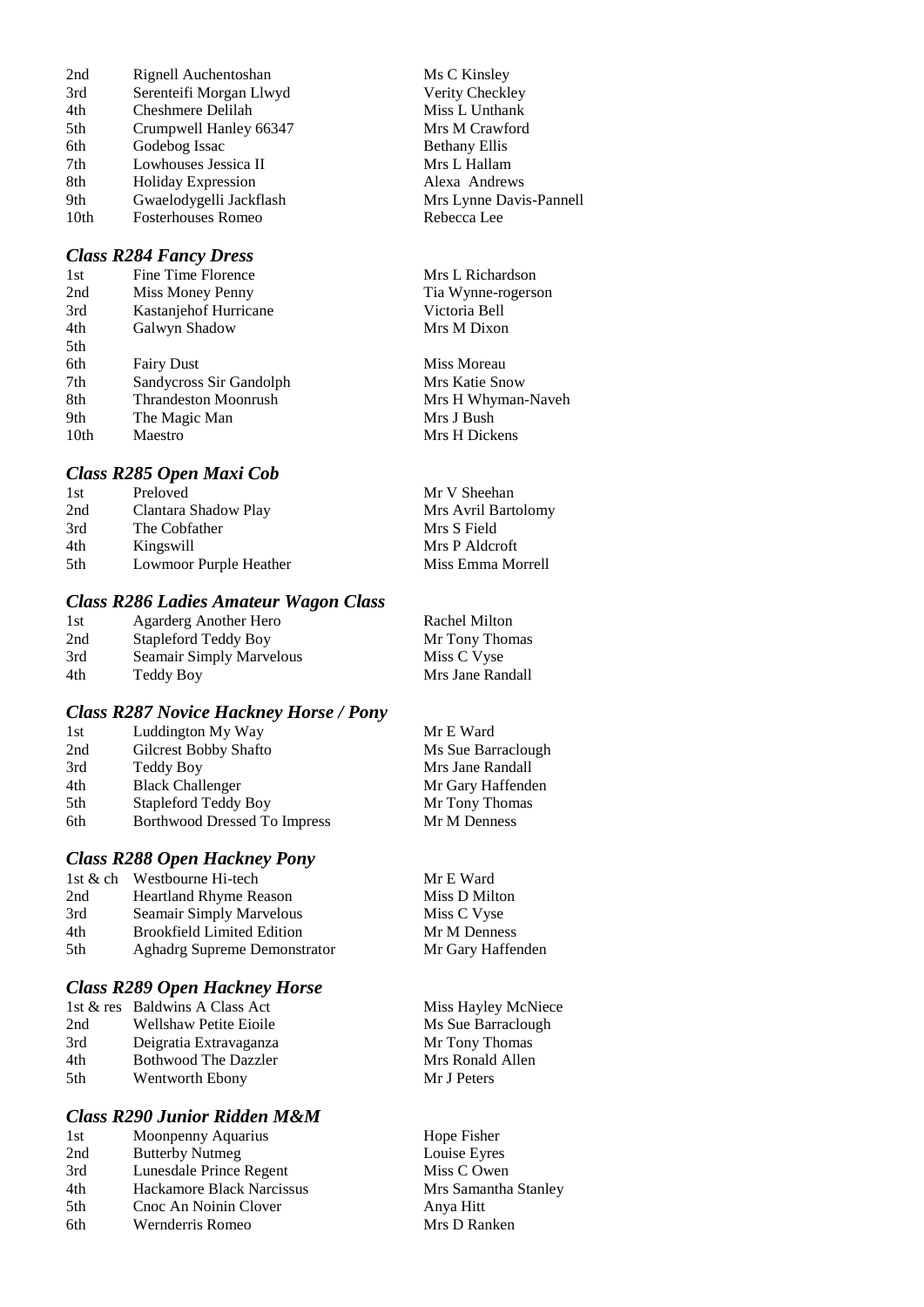| 7th  | <b>Wellbrow Osprey</b> | Mrs Anna Beresford     |
|------|------------------------|------------------------|
| 8th  | Riversdale Shaman      | Mrs V Levett-Scrivener |
| 9th  | Thistle                | Mrs Karen Perkowski    |
| 10th | Wellbrow Victor        | Miss Mcclarence        |

# *Class R291 Ridden Palomino / Cremello / Perlino*

| 1st | Lovelyhill Golden Thread     | Miss G Rossall    |
|-----|------------------------------|-------------------|
| 2nd | <b>Milford Fair Minstrel</b> | Mrs J Cox         |
| 3rd | Glebe Dale Side Lined        | Ms J Rylah        |
| 4th | Henfynyw Bleddyn             | Miss Selene Regan |
| 5th | Llanfrechra Jolene           | Poppy Carr        |
| 6th | Spirit                       | Miss N Blaker     |
| 7th | Rockyview Remus              | Mrs Lisa Speight  |
| 8th | Bronheulog All Gold          | Miss E Tidswell   |
| 9th | Honeycomb                    | Erin Wittich      |
|     |                              |                   |

# *Class R292 Beginners Side Saddle*

| 1st | King Iv               | Mrs Jennifer Gates |
|-----|-----------------------|--------------------|
| 2nd | Undine Van De Weil    | Miss A Walsh       |
| 3rd | Gleiniant Butterfly 2 | Ms Andrea Mathers  |

## *Class R293 Classical Ladies Side Saddle*

| 1st | Shirleys Downtown | Miss A Naylor    |
|-----|-------------------|------------------|
| 2nd | Daisey            | Mrs Gemma Mullin |

## *Class R294 Ridden World Breeds*

| 1st | Brynn Fynnon Foxy        | Miss N Read           |
|-----|--------------------------|-----------------------|
| 2nd | Molinero Cxix            | Miss Isabella Farnese |
| 3rd | Hkf Deja Vue             | Miss H Knibbs         |
| 4th | Downhill Castleton       | Miss N Read           |
| 5th | Uwina Fant Suvelstjelphe | Ms D Birdsey          |
| 6th | Alvaro                   | Sally Braithwaite     |
|     |                          |                       |

# *Class R295 Veteran Rider*

| 1st | Bee-j-gee            | Mrs J Parker        |
|-----|----------------------|---------------------|
| 2nd | <b>Bally Sprigan</b> | Mrs S Vincent       |
| 3rd | Ivor Of Forglen      | Miss H Pearce       |
| 4th | Derryeen Boy         | Mrs J Parker        |
| 5th | Mister Tom           | Mrs A Sewell        |
| 6th | Lowhouses Jessica II | Mrs L Hallam        |
| 7th | Eric                 | Mrs A Horacek-davis |
|     |                      |                     |

# *Class R296 Ridden Spotted / Appaloosa*

| 1st | <b>Balnecroft Braveheart</b> | <b>Kimberley Morton</b>         |
|-----|------------------------------|---------------------------------|
| 2nd | Corae Anjolina               | Miss A Evans                    |
| 3rd | White Hawk Zee Dot Com       | Miss R Myatt                    |
| 4th | Bally Boy Jamra              | Miss K Dolman                   |
| 5th | Domino                       | Mrs Emily Sinclair Perry        |
| 6th | Bambi                        | Grace Peverall                  |
| 7th | Hkf Deja Vue                 | Miss H Knibbs                   |
| 8th | Dolly Mixture                | Miss L Filippone & Mr J Rozario |
|     |                              |                                 |

# *Class R297 Restricted Welsh D exceeding 148cms*

| 1st  | <b>Trixies Black Magic</b>   | Mrs M Carroll          |
|------|------------------------------|------------------------|
| 2nd  | Yswain Corinthian            | Miss S Wuczke          |
| 3rd  | Gwynneparc Meredith          | Miss Ellie May Cannell |
| 4th  | Hollyfields Lord Gwynfor     | Mrs Louise Bulless     |
| 5th  | Horeb Ioan                   | <b>Holly Charnock</b>  |
| 6th  | Norton Heath Glitz N Glamour | Mr E Prosser           |
| 7th  | Pennal Glamour Girl          | Mrs L Scott            |
| 8th  | Durkar Houdini               | Mr A Jackson           |
| 9th  | Skerryback Gambler           | Mrs Alison Susca       |
| 10th | Hamlin Freddie               | Mrs E Kirby            |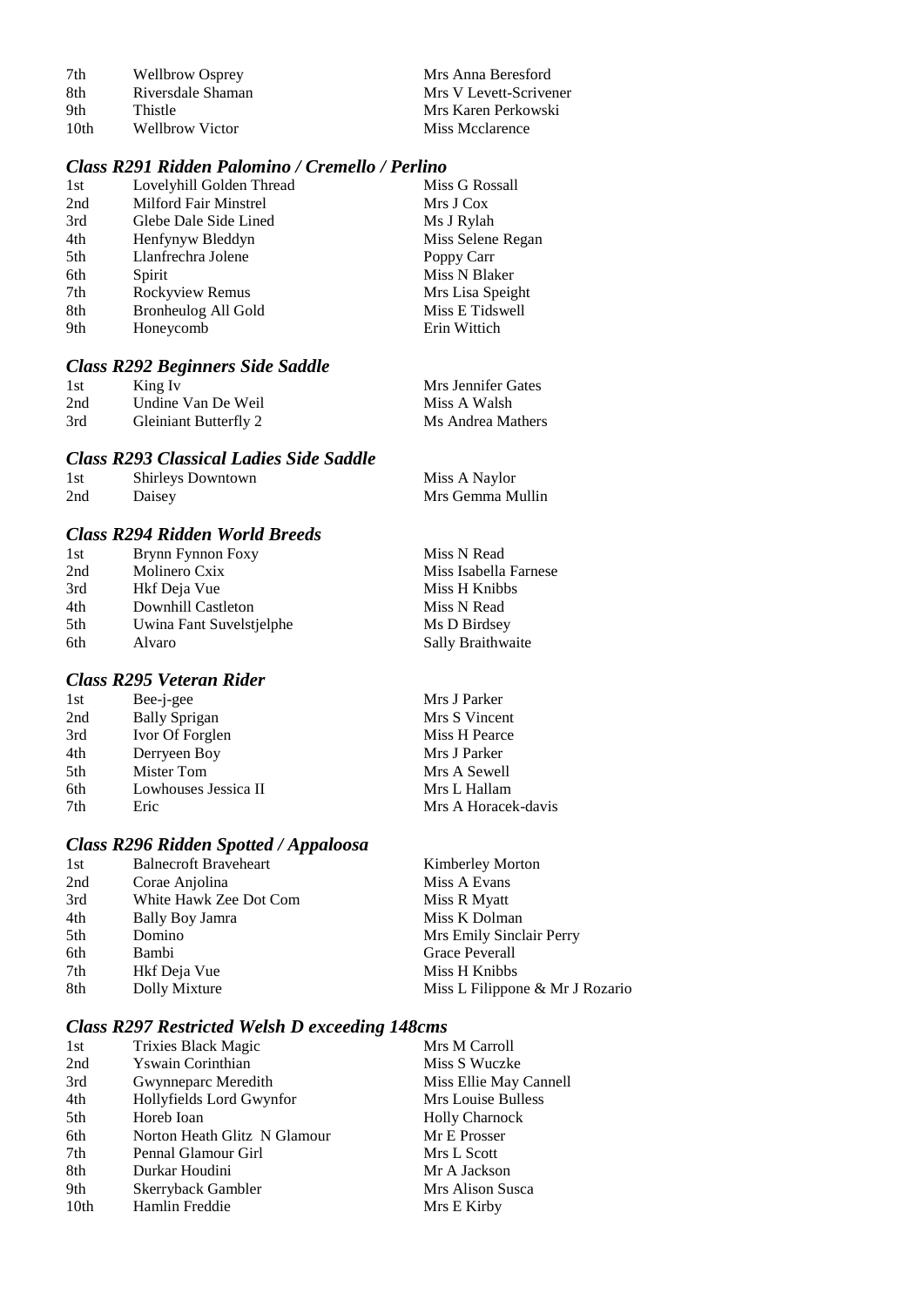# *Class R298 Restricted Welsh D not exceeding 148cms*

| Gobell Idwal                   | Miss Ella Smith      |
|--------------------------------|----------------------|
| Acresdale Halle-berry          | Miss Melissa McEwing |
| Blaengwen Freddie Flintoff     | Claire Snellgrove    |
| Durkar Amazing Grace           | Mr A Jackson         |
| <b>Felinmor Crown Prince</b>   | Mrs Tara Vaughan     |
| Llanflyllin Elgar              | Miss L Johnson       |
| <b>Bessalone Burleys Pride</b> | Mrs H Roddis         |
| Taiforgan Celtic Warrior       | Mikaela Gater        |
| Llanidan Terfel                | Miss S Humphries     |
|                                |                      |

#### *Class R299 Restricted Welsh C*

| 1st  | Horeb Boycee                 | Miss F Wilson        |
|------|------------------------------|----------------------|
| 2nd  | Cwmcylla Brenin              | Mrs H Roddis         |
| 3rd  | Glynwyn Charlie Brown        | Miss L Jackson       |
| 4th  | Thistledown I Am The Gambler | Miss Nicky Graves    |
| 5th  | Godebog Issac                | <b>Bethany Ellis</b> |
| 6th  | D Abernon Sugarbabe          | Ms Marie Booth       |
| 7th  | Corstan Valero               | Mrs H Coe            |
| 8th  | Rhydeilian Orianna           | Miss Steph Toal      |
| 9th  | Llanidan Thelma              | Steph Wells          |
| 10th | <b>Tyreos Felicity</b>       | Miss Sophie Smith    |
|      |                              |                      |

## *Class R300 Restricted Welsh A & B*

| 1st | Cadlanvalley Orpheus         | Mrs G A Neve        |
|-----|------------------------------|---------------------|
| 2nd | <b>Rhoson Mandolin</b>       | Polly Anne Robinson |
| 3rd | Arad Christopher             | Miss K Dowker       |
| 4th | Milford Fair Meastro         | Miss L Bleazard     |
| 5th | Arad Pixie                   | Mrs V Jasinski      |
| 6th | <b>Waxwing Peppermint</b>    | Mrs Gemma Rice      |
| 7th | Clawddcoch Riley             | Miss Y Bibby        |
| 8th | Mill Top Sparrowhawk         | Mrs S Woods         |
| 9th | <b>Bronheulog Suger Mint</b> | Mrs Jane Litherland |
|     |                              |                     |

Mrs C Wheelhouse Mrs D Brereton Miss Hayley Mather Ms Claire Kinsley Miss R Williams Libby Sheffield

Hope Fisher Mrs L Pearson Mrs A Careford Mrs C Dodd Mrs Joanne Eldridge Polly Anne Robinson

Mrs L Rice Miss L Maestrani Miss C Owen Mrs L Hallam

## *Class R301 Restricted Highland*

| 1st | Grace Of Dalmore           |
|-----|----------------------------|
| 2nd | Josiedene                  |
| 3rd | Penelope Of Carlung        |
| 4th | Carlung Peregrine          |
| 5th | Chapelhill Harry           |
| 6th | Ben Macdhui Of Heatherglen |

## *Class R302 Restricted Dales / Fell*

| 1st & ch | Foalskye Little Topper      |
|----------|-----------------------------|
| 2nd      | <b>Bracklinn Dynamite</b>   |
| 3rd      | Cringlemire Sonny           |
| 4th      | <b>Broscoe Samuel</b>       |
| 5th      | Byersgreen Alfie            |
| 6th      | <b>Townend Kirstin</b>      |
| 7th      | <b>Akehurst Black Bobby</b> |
| 8th      | Kilmannan Mischief          |
| 9th      | Lunesdale Prince Regent     |
| 10th     | Lowhouses Jessica II        |
|          |                             |

## *Class R303 Restricted Connemara / New Forest*

|     | 1st & res White Diamond   | Miss Katie Goulding   |
|-----|---------------------------|-----------------------|
| 2nd | Castleside Fionn          | Mrs Y Teagle          |
| 3rd | Derryeen Boy              | Mrs J Parker          |
| 4th | Withenlea Eleanor         | Miss L Beaumont       |
| 5th | Lickeen Oisin             | Miss Michelle Jacques |
| 6th | Misty Blue                | Mrs Lucy Thirlby      |
| 7th | Hollyhock Blaithin        | Mrs G Reeve           |
| 8th | <b>Brock Captain Jack</b> | Miss Kirstie Wright   |
| 9th | Haylands Masai Mara       | Mrs M Young           |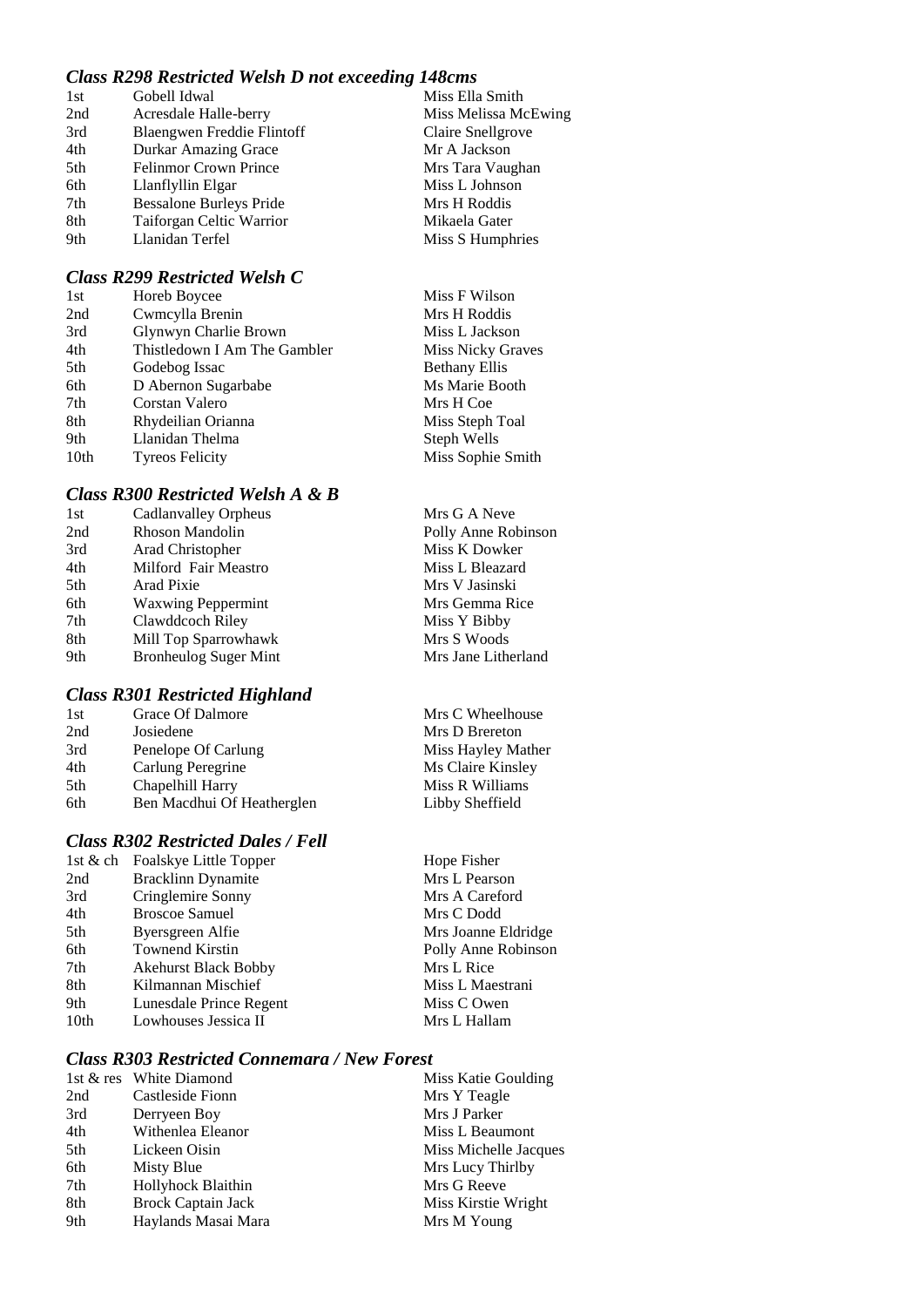# *Class R304 Restricted Dartmoor / Exmoor / Shetland*

| 1st | Langfield Nightcap            | Grace Michaelides        |
|-----|-------------------------------|--------------------------|
| 2nd | <b>Stourton Royal Chester</b> | Mrs G Clifford Graham    |
| 3rd | Millquoy Lucky Lass           | <b>Miss Nicky Graves</b> |
| 4th | Waulkmill Red Knight          | Melanie Govier           |

# *Class R305 4,5,6 Year Old Show Pony*

|     | 1st & ch Moluccas Caraway Kitten | Miss L Bowden         |
|-----|----------------------------------|-----------------------|
|     | 2nd & res Popalbee Temptation    | Ms Angelina McCaffrey |
| 3rd | Mount Pleasant Jack Flash        | Mrs Janet Crabtree    |
| 4th | Kalusta Huckleberry Finn         | Mrs E Trebble         |
| 5th | Rendene Whispering Charm         | Calista Boulton       |
| 6th | <b>Anndalyse Maddison Park</b>   | Mrs J Dean            |
|     |                                  |                       |

# *Class R306 4,5,6 Year Old Show Hunter Pony*

|                          | Eve Wiltcher                 |
|--------------------------|------------------------------|
| Rotherwood Mr Motivator  | Emma Peel                    |
| <b>Haighend Henessy</b>  | Mrs Victoria Dogan           |
| Chycoose Trilogy         | <b>Miss Danielle Crookes</b> |
| <b>Country Sensation</b> | Gibson Eleanor               |
| Hi-de-hystein            | Miss Joanne Rowley           |
| Havenbeech Double Minx   | Miss Charlotte Smith         |
|                          | Dpuk Daddys Girl             |

# *Class R307 Restricted Show Pony not exceeding 138cms*

| 1st | Chagford Starry Night          | Miss K Towns  |
|-----|--------------------------------|---------------|
| 2nd | Millpond One And Only          | Beth Walsh    |
| 3rd | <b>Thornsett Royal Romance</b> | Miss M Taylor |

# *Class R308 Restricted Show Pony not exceeding 148cms*

|     | 1st & ch Moluccas Caraway Kitten  | Mrs Lucy Thirlby   |
|-----|-----------------------------------|--------------------|
|     | 2nd & res Nutschullyng Good Faith | Miss K Semmens     |
| 3rd | Encore                            | Mrs Helen Stowell  |
| 4th | Baronsdown Saxon King             | Mrs Becky Franklin |

# *Class R309 Restricted SHP not exceeding 133cms*

| 1st | Beckside Chocolate Soldier | Mrs G M Olphert    |
|-----|----------------------------|--------------------|
| 2nd | May Day Lad                | Mrs E Wilmot       |
| 3rd | Gigman Michaelangelo       | Annie-Grace Beadle |
| 4th | <b>Millbrooks Peaches</b>  | Miss C Mitchell    |
| 5th | <b>Baylew St Patrick</b>   | Mrs E Trebble      |
|     |                            |                    |

# *Class R310 Restricted SHP not exceeding 143cms*

|      | 1st & ch Mathemadem Royal Ensigh | Ms Samira Sheety     |
|------|----------------------------------|----------------------|
|      | 2nd & res Rotherwood Dream On    | Mrs L Furniss        |
| 3rd  | Romanno Talk Talk                | Mrs D Radford        |
| 4th  | Pennyroyal Miss Ginger Rogers    | Mrs L Saunters       |
| 5th  | Moscombe Celtic Tiger            | Mrs M Collings       |
| 6th  | Pendle Arctic Monkey             | Mrs S Campbell       |
| 7th  | Cherrytop Disco Diva             | Miss E Myatt         |
| 8th  | Porterhouse Sweet Raphael        | Mrs A Stanfield      |
| 9th  | Drumacre Dreamcatcher            | Miss Caitlin Borland |
| 10th | Tyrellspass Valentino            | Olivia Mitchell      |

# *Class R311 Restricted SHP not exceeding 153cms*

| Chycoose Trilogy         | Miss Danielle Crookes |
|--------------------------|-----------------------|
| <b>Rumworth One Look</b> | Beth-Anne Rowley      |
| Dont Stop Me Now         | Miss C Ainley         |
| Silvermines Irish Ruby   | Paige Thompson        |
| Gurtatrea Samson         | Mrs Caroline Baker    |
| Carnival Dream           | Mr R Clark            |
| Thin Lizzy               | Amanda Spencer        |
| Crystal                  | Miss Olivia Howard    |
|                          |                       |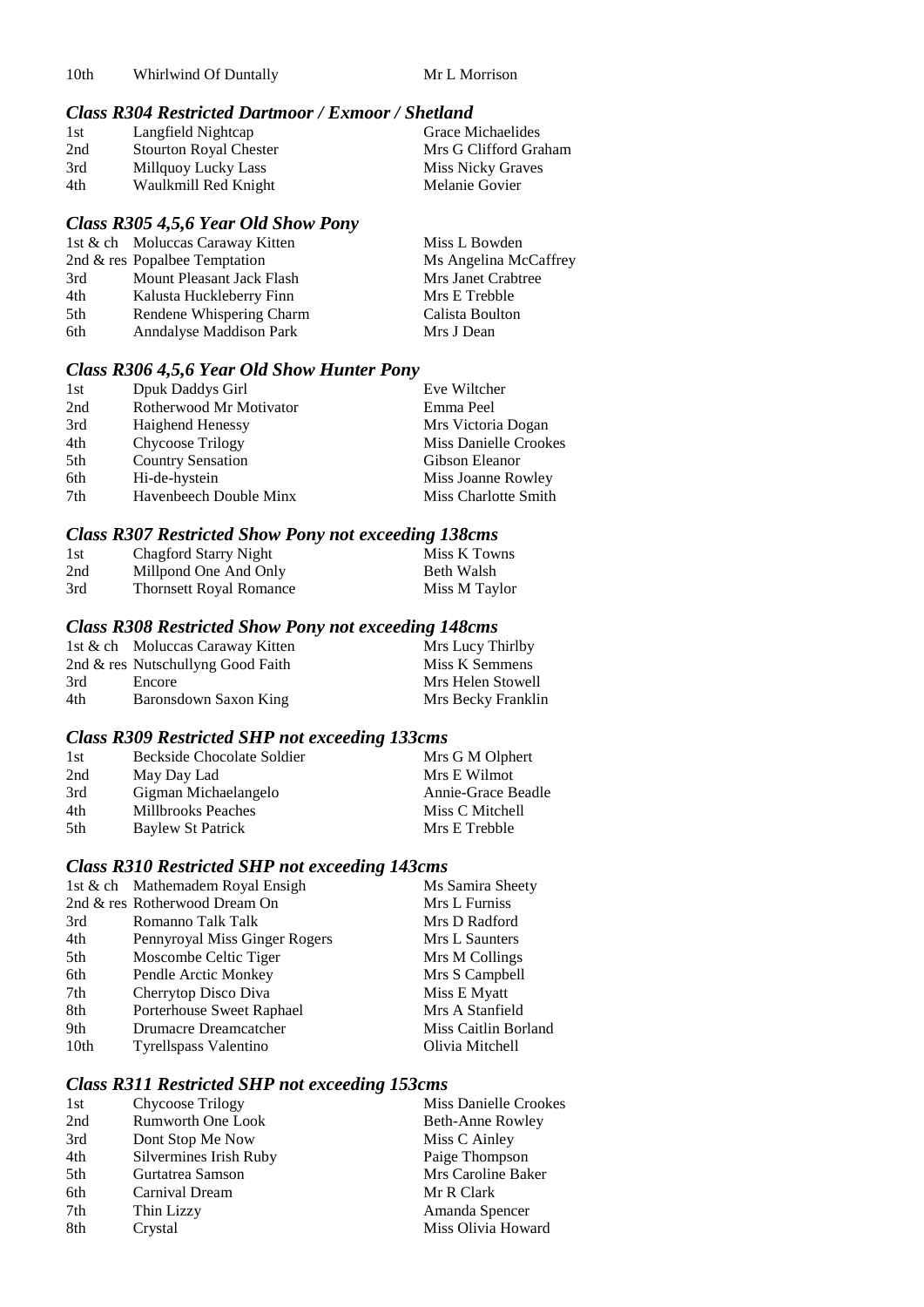#### *Class R312 Open Show Pony not exceeding 138cms*

|                       | Mrs Jane Trott                       |
|-----------------------|--------------------------------------|
| Chiddock Two Time     | Mrs L Saunters                       |
| Millpond One And Only | Beth Walsh                           |
| Kingsgrowe Valentino  | Mrs Rachel Sharp                     |
|                       | 1st & res Mansionhill Bertie Bassett |

#### *Class R313 Open Show Pony not exceeding 148cms*

|     | 1st & ch Raemoir Masterplan | Mrs D Conway      |
|-----|-----------------------------|-------------------|
| 2nd | Encore                      | Mrs Helen Stowell |
| 3rd | Anndalyse Maddison Park     | Mrs J Dean        |

## *Class R314 Open Show Hunter Pony not exceeding 133cms*

| 1st | <b>Gryngallt Primrose</b> | Mrs A Georgakis    |
|-----|---------------------------|--------------------|
| 2nd | Milford Fair Minstrel     | Mrs J Cox          |
| 3rd | <b>Haighend Henessy</b>   | Mrs Victoria Dogan |
| 4th | Wynnmere Lilliput         | Mrs S Bradshaw     |
| 5th | May Day Lad               | Isabelle Wilmot    |
| 6th | Glanerch Star             | Mrs Tina Greenwood |
| 7th | Telynau Zefferelli        | Mrs J Park-Ross    |

#### *Class R315 Open Show Hunter Pony not exceeding 143cms*

|     | 1st & res Woodvean Wonderland | Miss Sarah Harper Just |
|-----|-------------------------------|------------------------|
| 2nd | Cherrytop Disco Diva          | Miss E Myatt           |
| 3rd | Romanno Talk Talk             | Mrs D Radford          |
| 4th | Updown Dai                    | Rachel Frank           |
| 5th | Helsington Midnight Hour      | Mrs Ruth Darby         |
| 6th | Talponciau Armani             | Roy Houghton           |

## *Class R316 Open Show Hunter Pony 153cms*

|     | 1st & ch Brindlebrook Under Suspision | Mrs L Phipps      |
|-----|---------------------------------------|-------------------|
| 2nd | New Dimension                         | Ellie Just        |
| 3rd | Hello Juno                            | Mrs Diane Mulhern |
| 4th | <b>Egyptian Cotton</b>                | Mr Guy Warner     |
| 5th | <b>First Edition</b>                  | Mrs K Brown       |
| 6th | Cabragh Lad                           | Miss Alice Taylor |
| 7th | Thin Lizzy                            | Amanda Spencer    |

## *Class R317 Tiny Tots Lead Rein - SP or SHP*

| Abercamlais Aneurin            | Mrs L Shimwell         |
|--------------------------------|------------------------|
| <b>Gryngallt Picture Frame</b> | Mrs R Godfrey-Faussett |
| <b>Baylew St Patrick</b>       | Mrs E Trebble          |
| Gwyreddparc Torres             | Mrs L Richardson       |
| <b>Great Eaves Evie</b>        | Miss Laura Bourne      |
| Hemsbrook West Wind            | Mrs E Harris           |
| Treflan Sali                   | Miss Ellie Pinder      |
| Cosford Charming Beau          | Mrs Sally-Anne Cowley  |
| Julmar Pilgrim                 | Miss Sharon Edwards    |
|                                |                        |

## *Class R318 Tiny Tots SP / SHP First Ridden*

| 1st              | <b>Gryngallt Picture Frame</b> | Mrs R Godfrey-Faussett |
|------------------|--------------------------------|------------------------|
| 2nd              | <b>Brookwater Toy Boy</b>      | Mrs J Cox              |
| 3rd              | Laithehill Othello             | Mrs L Birtwell         |
| 4th              | Rocky View Picaso              | Mrs Alison Irvine      |
| 5th              | <b>Barkway Priceless</b>       | Mrs C Bullman          |
| 6th              | Menai Naughty Girl Sally       | Mrs Michelle Horton    |
| 7th              | <b>Bushmoor</b> Echo           | Mrs Lucy Thirlby       |
| 8th              | Winneydene Cabana              | Mrs K Smith            |
| 9th              | Lynuck Aftershock              | Mrs Gemma Mullin       |
| 10 <sub>th</sub> | Springlane Elegance            | Miss Eloise Marlow     |

## *Class R319 First Year First Ridden - SP/SHP*

| - 1st | Llanghelg Persi Du | Mrs L Furniss     |
|-------|--------------------|-------------------|
| 2nd   | Superted II        | Grace Michaelides |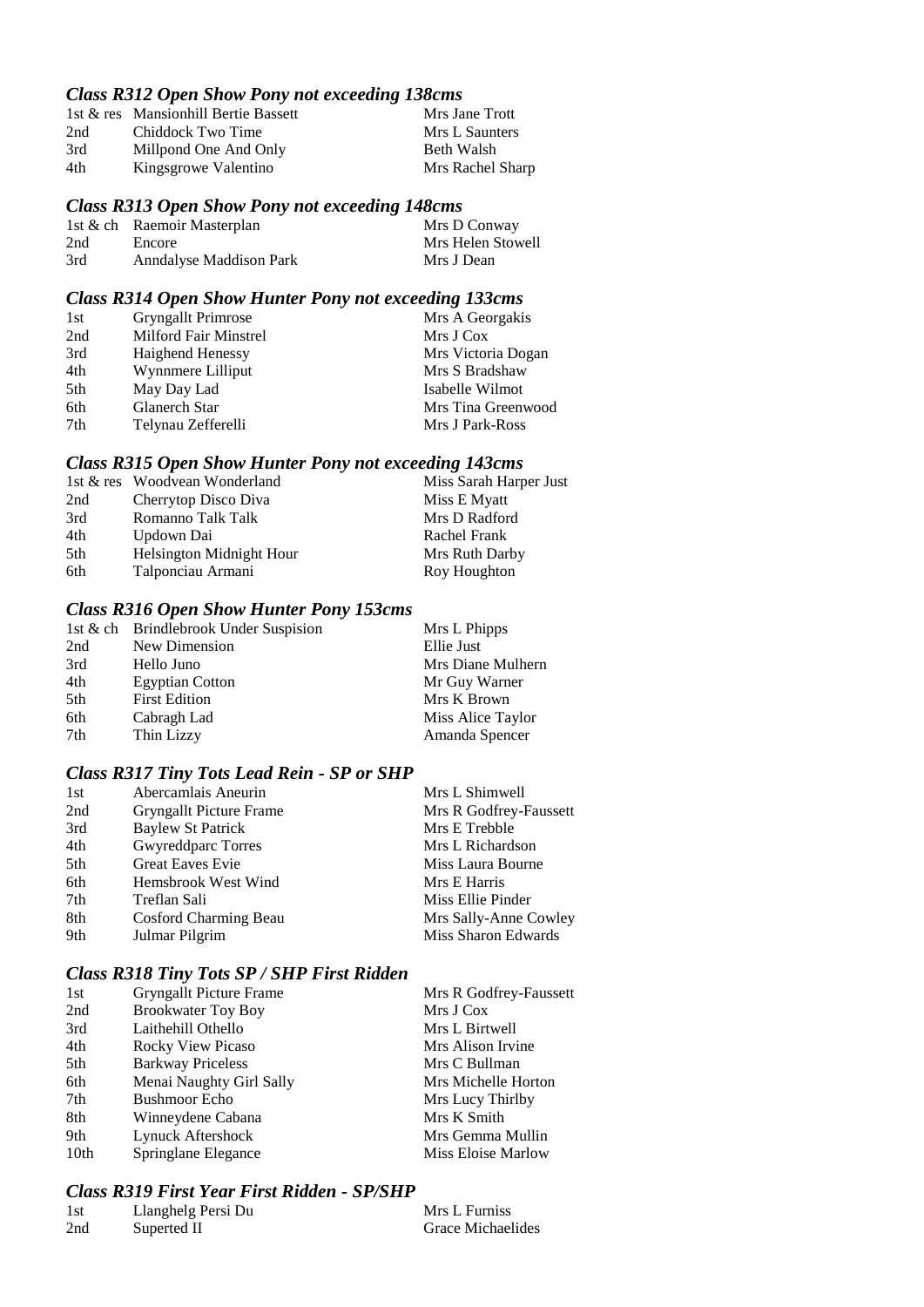| 3rd | Springlane Elegance       | Miss Eloise Marlow |
|-----|---------------------------|--------------------|
| 4th | <b>Small-land Chatter</b> | Ms J Dolan         |
| 5th | Rotherwood Significance   | Miss S North       |
| 6th | Dukeshill Phantom         | Mrs Katie Snow     |
| 7th | Daukester Sidney          | Isabella ODonnell  |
| 8th | Gleiniant Butterfly 2     | Miss A Mathers     |

# *Class I320 Young Handlers 8 Years Old & Under*

| 1st  | Ridmore Pageboy           | Miss Francesca Matarazzo |
|------|---------------------------|--------------------------|
| 2nd  | Uppacott Jubilate         | Mrs C Fatania            |
| 3rd  | Sianlee Megamix           | Mrs C Collier            |
| 4th  | Cellwen Pebbles           | William Witty            |
| 5th  | Dolrhedyn Cardinal        | Mrs J Wellens            |
| 6th  | Llandar Princess Rowena   | Mrs G Clifford Graham    |
| 7th  | Miss Molly                | Miss V Wigglesworth      |
| 8th  | <b>Butterby Bucksfizz</b> | Miss A James             |
| 9th  | Wernderris Chancellor     | Victoria Bell            |
| 10th | Hollybush Libretto        | Miss Amy Finney          |
|      |                           |                          |

# *Class I321 Young Handlers 9 - 12 Years Old*

| 1st  | Anndalyse Maddison Park | Mrs J Dean       |
|------|-------------------------|------------------|
| 2nd  | <b>Wellbrow Victor</b>  | Miss Mcclarence  |
| 3rd  | Wian Argraig            | Miss C Beard     |
| 4th  | Coedgleision Polly      | Mrs L Mayfield   |
| 5th  | Valepark Mardi Gras     | Libby Sheffield  |
| 6th  | Duke Of Piglet Town     | Ellie Kerwood    |
| 7th  | Poppyannas Splash       | Poppy-anna Daly  |
| 8th  | Lacy Freya              | Daiy Bullman     |
| 9th  | Rookery Jumble          | Mrs Sharon White |
| 10th | Melody                  | Georgia Smith    |
|      |                         |                  |

# *Class I322 Young Handlers 13 - 18 Years Old*

|                  | 1st & ch Atinas Danny Boy   | Tim Gibson            |
|------------------|-----------------------------|-----------------------|
|                  | 2nd & res Dentale Bella     | Siana Lithgow         |
| 3rd              | Muddycreek Mayhem           | Mrs A Whittle         |
| 4th              | Sangwyn Ifan                | <b>Maddie Bennett</b> |
| 5th              | Hermits Sahara Secret       | Courtney Jones        |
| 6th              | Mr Tambourine Man           | Jane Etheridge        |
| 7th              | Shanacashel Bay             | Cheryl Robertson      |
| 8th              | Herbalicious                | Ms Amy Metcalf        |
| 9th              | Gregs Hopton                | Miss E Kerwood        |
| 10 <sub>th</sub> | Llandderfel Prince Ethelred | Miss S Daggett        |

# *Class R323 M&M First Year First Ridden*

| 1st | Nantdywyll Caramel         | Livie Archer-Andrew  |
|-----|----------------------------|----------------------|
| 2nd | Thistledown Love Knot      | <b>Brea Birtwell</b> |
| 3rd | Coppice Beltane            | Alice Spink          |
| 4th | Pendre Sam                 | Lily Kirby           |
| 5th | <b>Hisley Provost</b>      | Mrs D Twitchen       |
| 6th | <b>Friars Glitters</b>     | Miss L Howell        |
| 7th | Dukeshill Phantom          | Mrs Katie Snow       |
| 8th | <b>Meglands Pop Dancer</b> | Mrs A Fitzgibbons    |
| 9th | Gelliniog Meredith         | Kayleigh Smith       |
|     |                            |                      |

# *Class R324 M&M Lead Rein Small Breeds*

| 1st | Coppinshill Chaos          | Miss J Farrell & S Taylor |
|-----|----------------------------|---------------------------|
| 2nd | Pumphill Mr Theodore       | Miss Nikki Ashcroft       |
| 3rd | Dunnabridge Woodcock       | Ms Jane Scully            |
| 4th | Briars Aspen               | Miss S Webster            |
| 5th | Hermits Bolero             | Miss Yvette Bateson       |
| 6th | Hodeam Amelie              | Mrs S Cowie-bland         |
| 7th | Springwater Stop The Music | Mrs Katie Snow            |
| 8th | Birchmoor Amelia           | Gail Conroy               |
| 9th | Carmacco American Dream    | <b>Grace Michaelides</b>  |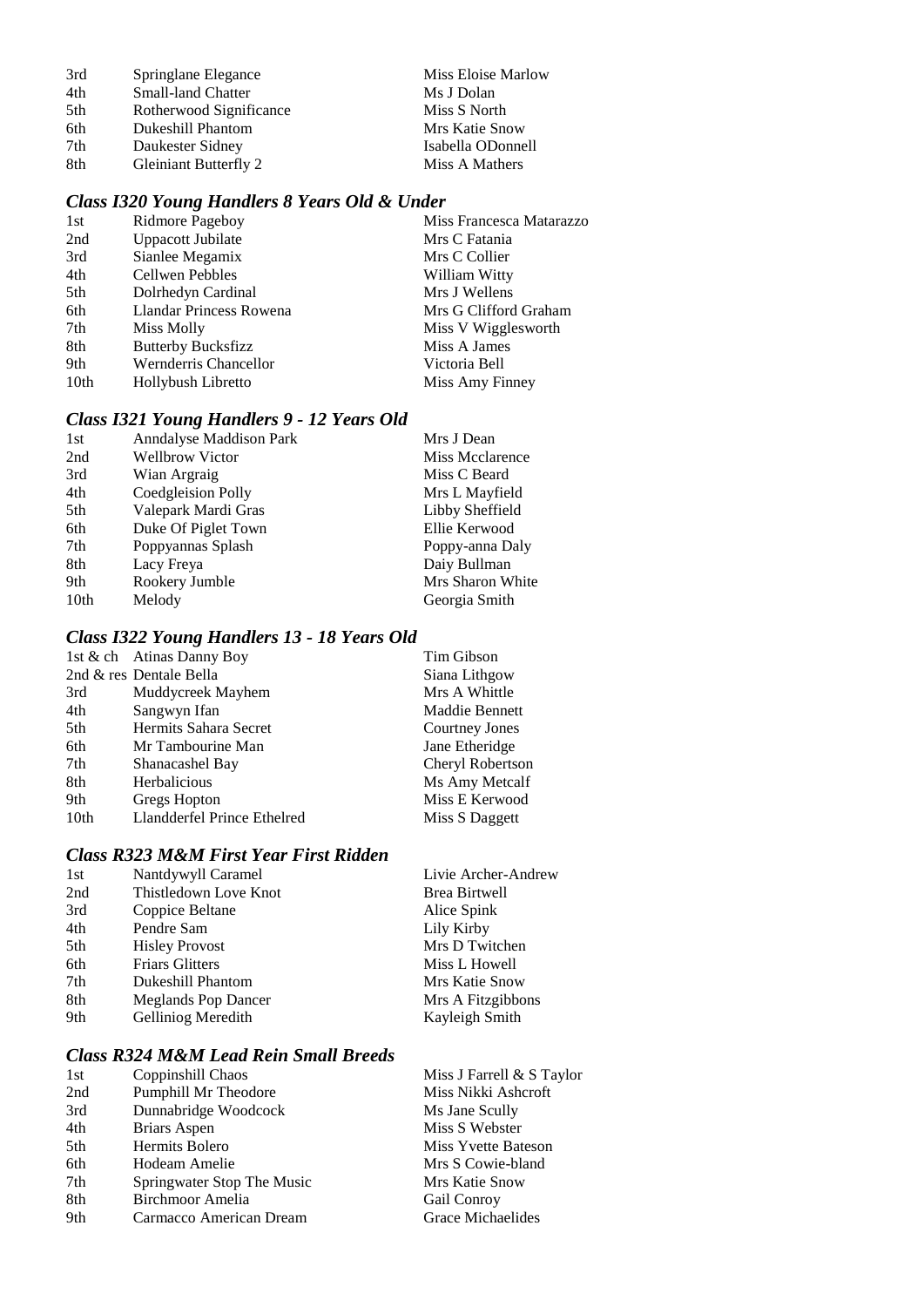# *Class R325 Open Welsh A Lead Rein - Mares*

|                        | Mrs Jodie Allen   |
|------------------------|-------------------|
| Cellwen Pebbles        | William Witty     |
| <b>Waxwing Prattle</b> | Mrs Lucy Gibbon   |
| Penech Welsh Maid      | Miss S Mansfield  |
| Pinfold Chanel         | Mrs Emily Frudd   |
| Julmar Red Rose        | Mrs R Thexton     |
|                        | Glebedale Shakira |

# *Class R326 Open Lead Rein Welsh Section A - Geldings*

| 1st              | Pantycoed Little Owl     | Isabel Gibbon          |
|------------------|--------------------------|------------------------|
| 2nd              | Dolrhedyn Cardinal       | Mrs J Wellens          |
| 3rd              | Swinford Fancyman        | Miss L Percival        |
| 4th              | Thistledown The Dutchman | Miss Christina Gillett |
| 5th              | Thistledown Love Knot    | Mrs L Birtwell         |
| 6th              | <b>Brynseion Leontes</b> | Sasha Reid             |
| 7th              | Maygray Malfoy           | Mrs Petrina Philp      |
| 8th              | Elberry Suilen           | Mrs L Richardson       |
| 9th              | Thistledown Spring Time  | Mrs Sara Kershaw       |
| 10 <sub>th</sub> | Elcon Majic Blue         | Gabriel Svensson       |

#### *Class R327 Open First Ridden Non-Welsh*

|     | 1st & res Briar Snowman  | Mrs Jane Litherland  |
|-----|--------------------------|----------------------|
| 2nd | Beaconsfield Perdita     | Ruby Kerwood         |
| 3rd | Hollydell Mario          | Mrs Linzi Cave       |
| 4th | Heatherden Wildflower    | Sophie Gannon        |
| 5th | Shilstone Rocks Mayhem   | Mrs Samantha Stanley |
| 6th | Rough Forest Of Dryknowl | Danielle Cawte       |
| 7th | Dryknowl Ennar           | Mrs L Turner         |
| 8th | Collstone Bonanza        | Mrs Sam Herring      |

# *Class R328 Open Welsh Sections A & B First Ridden*

| 1st & ch         | <b>Idyllic Spartacus</b> | Mark & Liz Kilbey |
|------------------|--------------------------|-------------------|
| 2nd              | Amesbury Lucy Locket     | Mrs J Cox         |
| 3rd              | Thistledown Scots Luck   | Grace Michaelides |
| 4th              | Springlane Firecracker   | Georgia Crouchman |
| 5th              | Lacy Freya               | Mrs C Bullman     |
| 6th              | Wernderris Romeo         | Mrs D Ranken      |
| 7th              | Longbourne Luscious      | Mrs L Saunters    |
| 8th              | Bronheulog All Gold      | Miss E Tidswell   |
| 9th              | Carylmai Posh Spice      | Claire Mitchell   |
| 10 <sub>th</sub> | Arad Pixie               | Mrs V Jasinski    |

# *Class R329 Tiny Tots M&M / Native Type Lead Rein*

|                  | 1st & ch Pumphill Mr Theodore | Miss Nikki Ashcroft    |
|------------------|-------------------------------|------------------------|
|                  | 2nd & res Birchmoor Velvet    | Miss L Jackson         |
| 3rd              | Underhill Pipedream           | Olivia Murphy          |
| 4th              | Pump Hill Japonica            | Miss Tiffany Dale      |
| 5th              | Hermits Bolero                | Miss Yvette Bateson    |
| 6th              | Coppice Dollar Boy            | Mrs A Land             |
| 7th              | Wildways Adonis               | <b>Rosemary Carter</b> |
| 8th              | <b>Hykos Applause</b>         | Gail Conroy            |
| 9th              | Rochedo Beach Bay             | Mrs K Benton-Jones     |
| 10 <sub>th</sub> | <b>Cramond Twinkle Toes</b>   | Miss A Edington        |

## *Class R330 Tiny Tots Welsh A & B Lead Rein*

| 1st | Thistledown Valdes      | Miss A Baggaley   |
|-----|-------------------------|-------------------|
| 2nd | Thistledown Spring Time | Mrs Sara Kershaw  |
| 3rd | Rhencullen Guardsman    | Mrs J Rayment     |
| 4th | Lacy Benno              | Mrs K Millea      |
| 5th | Elberry Suilen          | Mrs L Richardson  |
| 6th | Triad Little Gem        | Mrs Marie Boasman |
| 7th | Penech Welsh Maid       | Miss S Mansfield  |
|     |                         |                   |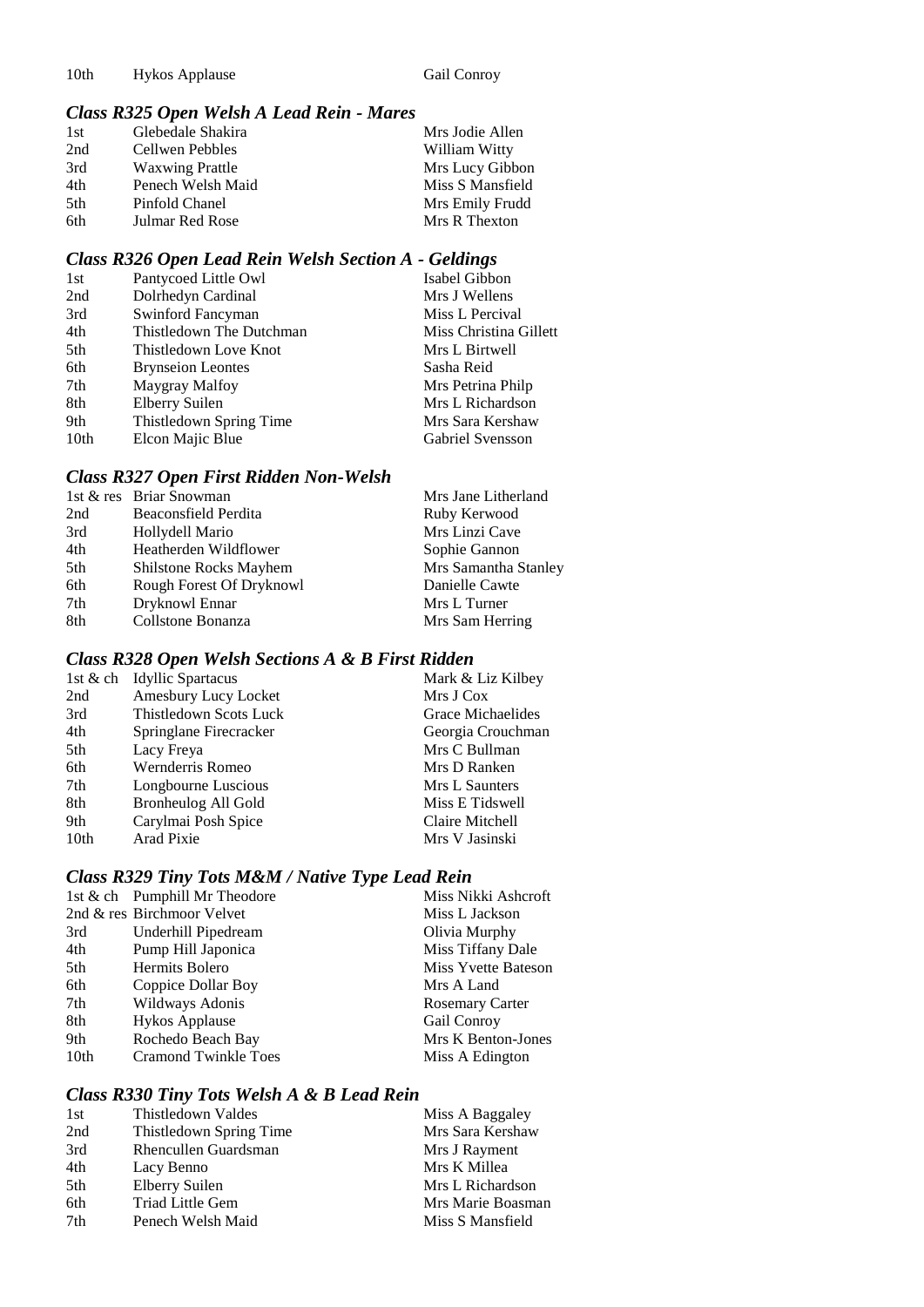| -8th | <b>Waxwing Prattle</b> | Isabel Gibbol |
|------|------------------------|---------------|
| 9th  | Putwell Seren Aur      | Mrs P Baker   |

Isabel Gibbon

## *Class R331 Tiny Tots M&M / Native Type First Ridden*

|     | 1st & ch Waulkmill Raven | Brea Birtwell   |
|-----|--------------------------|-----------------|
| 2nd | Moortown Honey           | Mrs L Saunters  |
| 3rd | Sam of Quimper           | Mrs Sam Herring |
| 4th | Newoak Storyteller       | Mrs H Shave     |
| 5th | Coppice Beltane          | Alice Spink     |
| 6th | Pantmanr Journeyman      | Mrs M Burns     |

#### *Class R332 Tiny Tots Welsh A & B First Ridden*

|                  | 1st & res Westfirle Simpkin | Amelia Tredinnick  |
|------------------|-----------------------------|--------------------|
| 2nd              | <b>Friars Glitters</b>      | Miss L Howell      |
| 3rd              | Heniarth Quasar             | Mrs Sue Heath      |
| 4th              | Lacy Magnus                 | Miss K Needham     |
| 5th              | Kimcote Cassanova           | Mrs J Benbow       |
| 6th              | Swinford Fancyman           | Miss L Percival    |
| 7th              | Amesbury Lucy Locket        | Mrs J Cox          |
| 8th              | <b>Waxwing Panama</b>       | Mrs Pauline Hadley |
| 9th              | <b>Dukeshill Phantom</b>    | Mrs Katie Snow     |
| 10 <sub>th</sub> | Thistledown Light The Fire  | Mrs C Bell         |

## *Class R333 Restricted Part Breds*

| 1st  | Howetown Madrigal            | Miss Zoe Moore-Williams |
|------|------------------------------|-------------------------|
| 2nd  | Telynau Zefferelli           | Mrs J Park-Ross         |
| 3rd  | Lord Harvey Of LeylandII     | Mrs S Hart              |
| 4th  | Harvey                       | Mrs Wendy Tanton        |
| 5th  | <b>Chagford Starry Night</b> | Miss K Towns            |
| 6th  | Nutschullyng Good Faith      | Miss K Semmens          |
| 7th  | Moluccas Tarragon Tiger      | Mrs L Phipps            |
| 8th  | Fielden Minks Legacy         | Mrs J Carmichael        |
| 9th  | <b>Celestial Crescent</b>    | Sarah Bray              |
| 10th | Cinnamons Dream              | Lorna Orritt            |
|      |                              |                         |

# *Class R334 Restricted Thoroughbreds*

| 1st             | Renewed Challenge | Mr Martin Ward     |
|-----------------|-------------------|--------------------|
| 2nd             | Bee-j-gee         | Mrs J Parker       |
| 3rd             | Neutrino          | Miss R Bradby      |
| 4th             | Cornish Wren      | Sarah Bray         |
| 5 <sup>th</sup> | Threeoseven       | Miss Ellie Hayes   |
| 6th             | Achromatic        | Rebecca Marshall   |
| 7th             | Wheres My Baby    | Miss Alice Quinlan |

# *Class R335 Restricted Large Riding Horse*

| 1st & ch | Applaud                       | Miss L Bowden        |
|----------|-------------------------------|----------------------|
| 2nd      | Darkdancer Romuios Noba Reign | Mrs Kirsten Chambers |
| 3rd      | Frankie Boy Of Danthorpe      | Polly Anne Robinson  |
| 4th      | Evensong V                    | Mrs S Wright         |
| 5th      | Sequels Solitaire             | Donna Aston          |
| 6th      | <b>Atlantic Flight</b>        | Mrs J Edmead         |
| 7th      | Magnus Magna                  | Mrs Jane Scott       |
|          |                               |                      |

#### *Class R336 Restricted Small Riding Horse*

|     | 1st & res E Freda-tanz | Mrs Julie Mayall |
|-----|------------------------|------------------|
| 2nd | Murphys Girl           | Mrs D Voulstaker |
| 3rd | <b>Bambi</b>           | Grace Peverall   |
| 4th | Lara Crofter           | Mrs L Johnson    |
| 5th | Lansmoor Lucy Locket   | Mrs H Horton     |

## *Class R337 Restricted Cobs*

| 1st | Red Robin          | Mrs Kay Gillam        |
|-----|--------------------|-----------------------|
| 2nd | Sir Podge          | Mrs D Brown           |
| 3rd | Carnsdale Polished | Miss Floriann Gilston |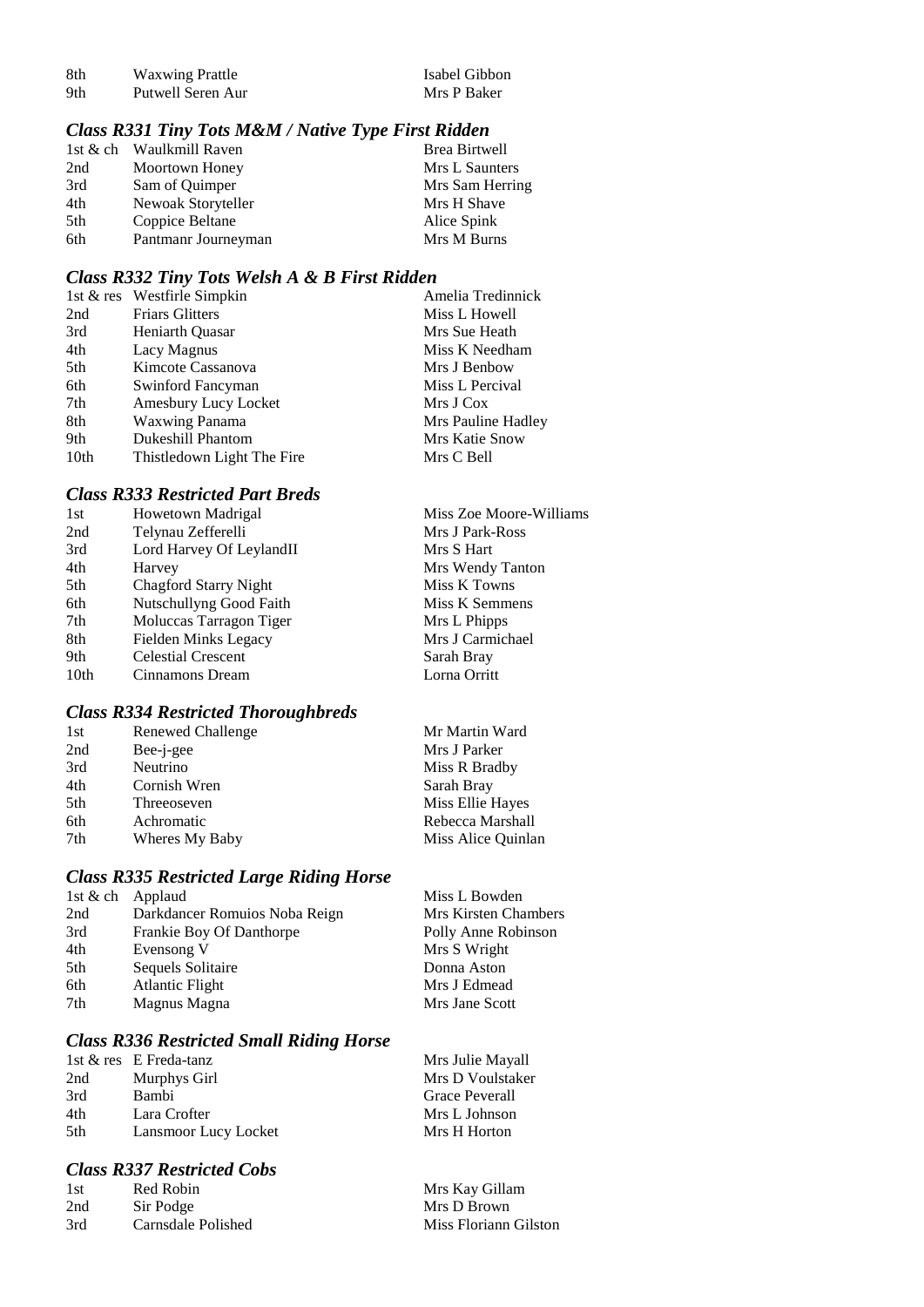| 4th  | Royal Prince              | Miss Amy Dawson       |
|------|---------------------------|-----------------------|
| 5th  | Waunoris Blue Flash       | Miss C West           |
| 6th  | Horace                    | Miss E Tsang          |
| 7th  | Penshaws Patriarch        | Mrs J Roseberry-jones |
| 8th  | <b>Inspector Morse Iv</b> | Mrs L Fisher          |
| 9th  | Craughwell Johnny         | Miss L Baker          |
| 10th | Lecarrow Pat              | Mrs Alison Stanley    |

# *Class R338 4,5,6, Year Old Riding Horse*

| -1st | Master Elliot          | Mr Martin Ward |
|------|------------------------|----------------|
| 2nd  | <b>Grand Classique</b> | Emma Message   |
| 3rd  | Dowhills Beaujest      | Miss L Halshaw |

## *Class R339 Restricted Intermediate SRT*

|     | 1st & ch Moulucass High Thyme | Mrs S Plevin          |
|-----|-------------------------------|-----------------------|
|     | 2nd & res Philwood Buddy      | Miss S Bell           |
| 3rd | <b>Yealand Paschel</b>        | Miss Savannah Kemplay |
| 4th | Trynwyn                       | Miss V Brooks         |
|     |                               |                       |

# *Class R340 Restricted Intermediate SHT*

| 1st | Gossip Girl              | Miss Nicole Brown |
|-----|--------------------------|-------------------|
| 2nd | Deanburn Regal Splendour | Ms C Barker       |
| 3rd | Crochallan Man Of Dreams | Laura Wood        |
| 4th | Cabragh Lad              | Miss Alice Taylor |
| 5th | Pearl Orchid             | Mr Martin Ward    |
| 6th | Shanacashel Bay          | Cheryl Robertson  |

# *Class R341 4,5,6 Year Old Cob*

| 1st              | Sir Humphrey Gilbert | Miss Zoe Norton      |
|------------------|----------------------|----------------------|
| 2nd              | Hooligans Double R   | Mrs G Blantern       |
| 3rd              | Triplicate           | Mrs Gabby Williams   |
| 4th              | Once In A Blue Moon  | Mrs R Longbottom     |
| 5th              | Trebor               | Miss G Sheridan      |
| 6th              | The Coalman          | Amanda Court         |
| 7th              | <b>Travelers Man</b> | Miss D Radford       |
| 8th              | Tomcobley            | Miss Lauren Clarkson |
| 9th              | <b>Baby Grand</b>    | Miss I Seery         |
| 10 <sub>th</sub> | Cruise Control       | Charlotte Arthur     |

# *Class R342 Open Piebald / Skewbald Native / Traditional Horse or Pony*

|      | 1st & ch Wulfstan Bubbleicious | Mrs Annette Magnus     |
|------|--------------------------------|------------------------|
| 2nd  | <b>Sherlocks Seren Dreamer</b> | Alice Spink            |
| 3rd  | Muggle-wump                    | Mia Biggs              |
| 4th  | Jimmy 2 Shoes                  | Mrs V Metelko-Taylor   |
| 5th  | Bob                            | Miss Christina Gillett |
| 6th  | Dynamite                       | Mrs D Shaw             |
| 7th  | Highoak Juke                   | Janet Smithers         |
| 8th  | Hello Dolly 2                  | Mrs S Bradshaw         |
| 9th  | <b>Blurred Lines</b>           | Miss Charlotte Bunting |
| 10th | Moortown Lacey                 | Miss Clare Hardstone   |

## *Class R343 Open Piebald / Skewbald Plaited / Hogged Pony*

| 1st | <b>Oueen Of Harts</b>        | Miss L Webster       |
|-----|------------------------------|----------------------|
| 2nd | Hykos Apollo                 | Mrs G Richardson     |
| 3rd | <b>Penrock Puzzled Poser</b> | Mrs Michelle Findlay |
| 4th | <b>Shybont Rise To Fame</b>  | Kaitlyn Fairhurst    |
| 5th | Priestwood Dolly Mixture     | Mrs Emily Whalley    |

# *Class R344 Open Piebald / Skewbald Plaited / Hogged Horse*

|      | 1st & res Chaaya Island   | Miss Charlie Rossiter  |
|------|---------------------------|------------------------|
| 2nd  | Wulfstan Evensong         | Miss Christina Gillett |
| 3rd  | Greenhall Bob A Job       | Miss Natasha Timson    |
| 4th  | <b>Cathmor Opposition</b> | Mrs Amanda Gaughran    |
| .5th | Plasucha Maximus          | Mr David Williams      |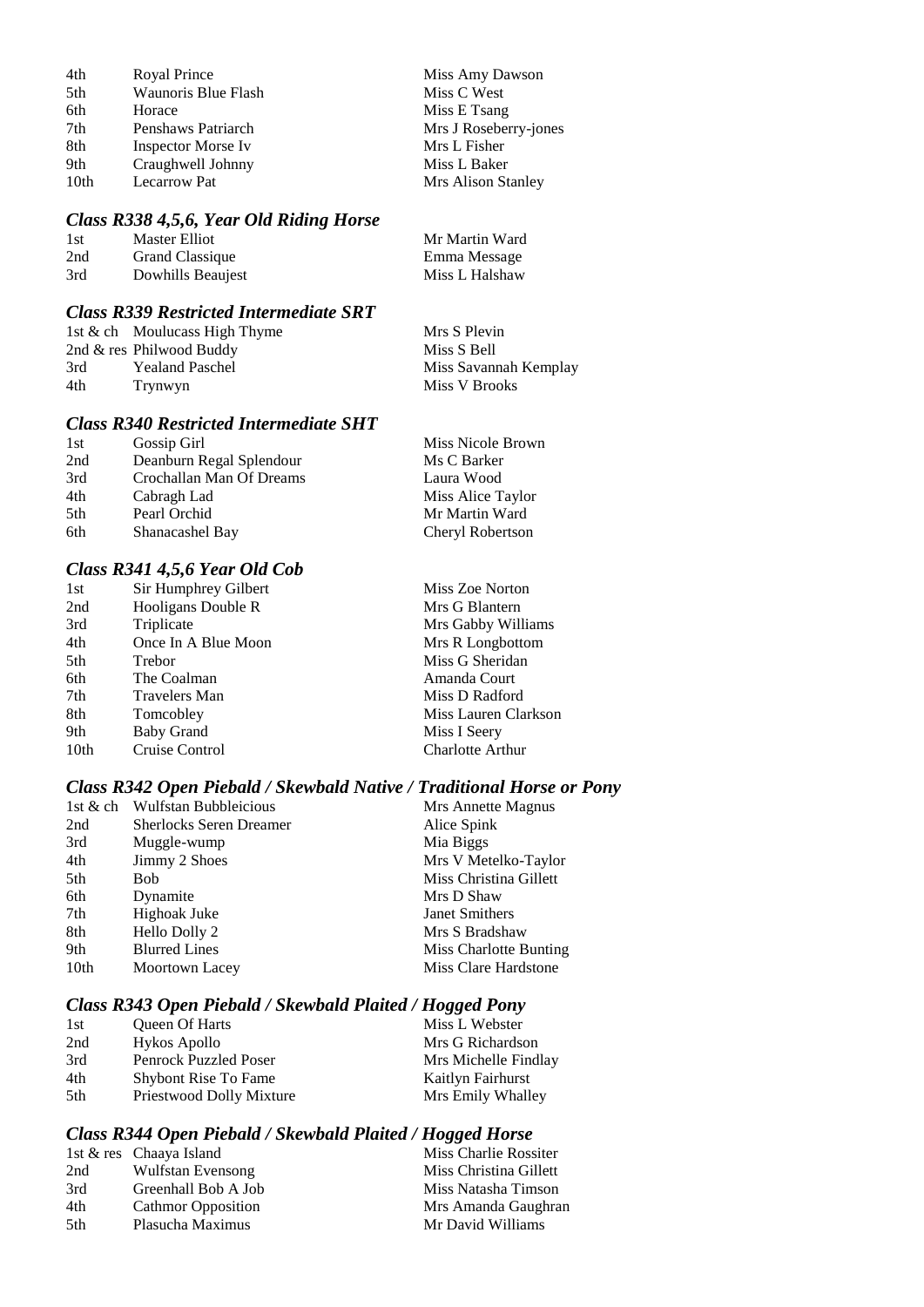| 6th | Made By Design        | Miss L Halshaw    |
|-----|-----------------------|-------------------|
| 7th | Willow VII            | Miss Jessica Mace |
| 8th | A Remarkable Quest    | Miss A Tweedale   |
| 9th | Derryherk Celtic Lady | Mrs N Lowe        |

#### *Class R345 4,5,6 Year Old Intermediate SRT* 1st

| 2nd | Vaguely Royal             | Miss Stephanie Beer  |
|-----|---------------------------|----------------------|
| 3rd | Brindlebrook Symphony     | Miss N Timson        |
| 4th | Northern Blue Scooby-doo  | Mrs Joanne Tomlinson |
| 5th | Palmfields Night Image    | Mrs S Palmer         |
| 6th | <b>Celestial Crescent</b> | Mrs S Bray           |
|     |                           |                      |

# *Class R346 4,5,6 Year Old Intermediate SHT*

|      | 1st & ch Deanburn Regal Splendour  | Ms C Barker        |
|------|------------------------------------|--------------------|
|      | 2nd & res Crochallan Man Of Dreams | Laura Wood         |
| 3rd  | Westside Buzz                      | Miss Lucy Grimshaw |
| 4th  | Rockfinn Summerfield               | Miss Rebecca Ely   |
| .5th | <b>Ghandi</b>                      | Miss R Jones       |

# *Class R347 4,5,6 year old M&M Small Breeds*

| 1st & res Forlan Honey Rhythm | Miss Gabrielle Davies |
|-------------------------------|-----------------------|
| Laithehill Flute              | Chloe Chubb           |
| Elvet Anwen                   | Kevin Stewart         |
| <b>Brookhall Regal Charm</b>  | Miss V Eggleston      |
| Springlane Firecracker        | Georgia Crouchman     |
| Springwater Pirate            | Ms Tania Mizzi        |
| Maxwelltown Mystery           | Miss L Scott          |
| Duradens Hotspur              | Mrs D Twitchen        |
| Desarbre Sparrow Hawk         | Miss J Saint          |
| Gigman Michaelangelo          | Miss L Beadle         |
|                               |                       |

# *Class R348 4,5,6, year old M&M Welsh C & D*

| 1st              | Pennal Glamour Girl         | Mrs L Scott          |
|------------------|-----------------------------|----------------------|
| 2nd              | Fronarth Red Heather        | Mrs C Edgson         |
| 3rd              | Durkar Houdini              | Mr A Jackson         |
| 4th              | Tavello Tiger Lilly         | Mrs Vivienne Stainer |
| 5th              | Ringside Costa Lotta        | Miss K Goulding      |
| 6th              | <b>Avonvalley Tiger Bay</b> | Miss E Berlyn        |
| 7th              | <b>Brilyn Harryette</b>     | Miss J Saint         |
| 8th              | Danaway Royal Ransom        | Miss Vicky White     |
| 9th              | Moelyddview Brave Image     | Miss C Bennison      |
| 10 <sub>th</sub> | Larnleighs Elektra          | Miss K Coates        |

# *Class R349 4,5,6, year old M&M LargeBreeds*

|      | 1st & ch Holmedown Emerald Isle | Miss Jo Rose              |
|------|---------------------------------|---------------------------|
| 2nd  | Kindesella Lilly                | Miss Ashlea Jennings      |
| 3rd  | Tarquin Of Forglen              | Mrs J Pennell             |
| 4th  | Nyton Cornelius Fudge           | Miss Z Harris             |
| 5th  | Derryeen Boy                    | Mrs J Parker              |
| 6th  | Withenlea Eleanor               | Miss L Beaumont           |
| 7th  | Appletongrange Mccoy            | Mrs J Rushmer             |
| 8th  | Sals Girl                       | Miss Anneliese Stonehouse |
| 9th  | Greenbeck Bamboozle             | Miss Leanne Nicholls      |
| 10th | Monaincha Boy                   | Mrs D Holmes              |
|      |                                 |                           |

## *Class R350 Restricted Maxi Cobs*

| Miss A White      |
|-------------------|
| Mr V Sheehan      |
| Heather Young     |
| Mrs Ann Trenter   |
| Mrs L Scott       |
| Miss Emma Morrell |
| Mrs P Aldcroft    |
|                   |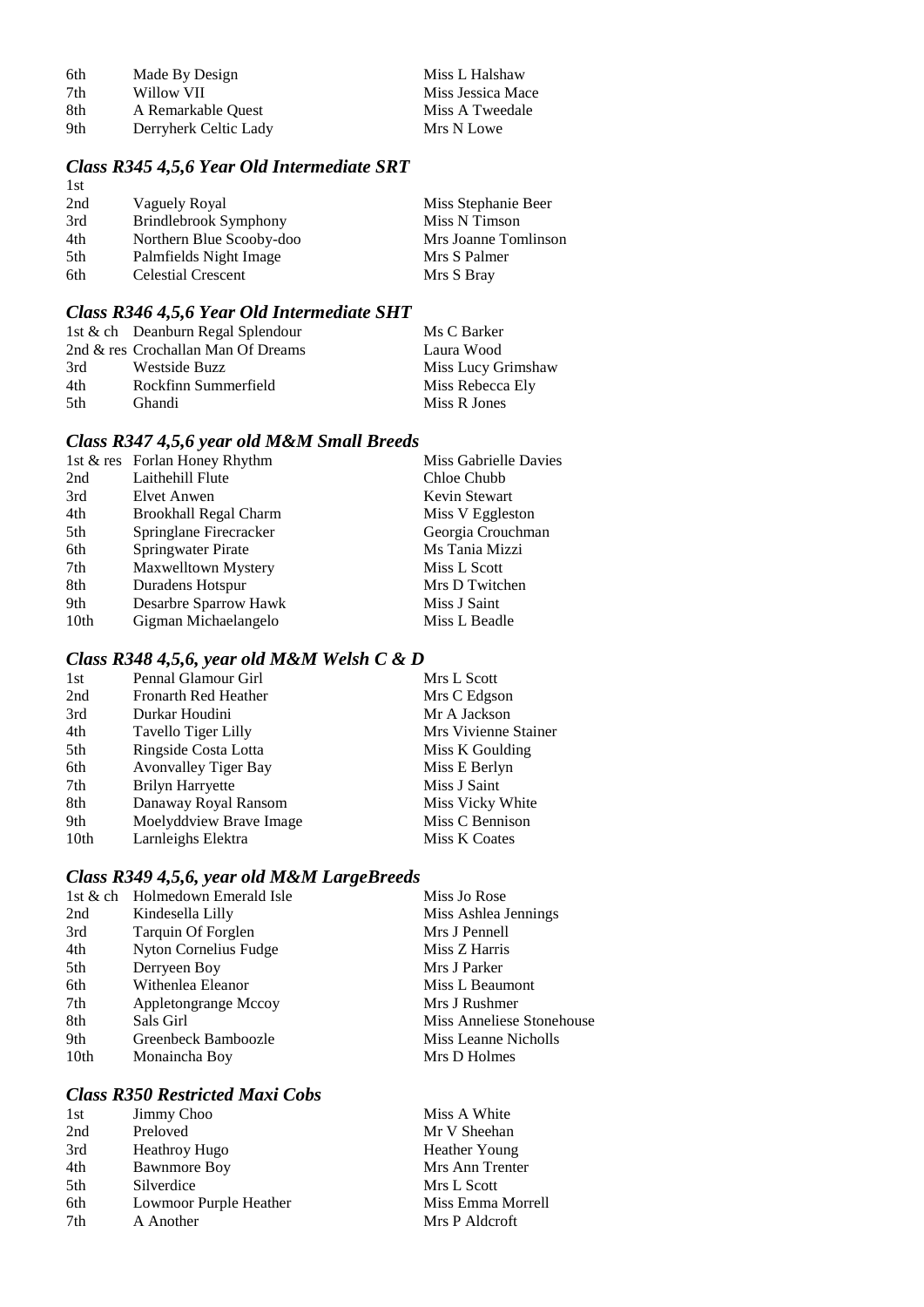# *Class R351 Restricted Small Hacks*

|     | 1st & res Barncroft Queen Of Diamonds |
|-----|---------------------------------------|
| 2nd | <b>Roslin Star Attraction</b>         |
| 3rd | <b>Small Land High Society</b>        |
| 4th | Sulan Jubilation                      |
| 5th | Classic Top La Belle Espoir           |

### *Class R352 Restricted Large Hacks*

|     | 1st & ch Howetown Madrigal |
|-----|----------------------------|
| 2nd | <b>Miss Kinky Boots</b>    |

# *Class R353 Open Cobs*

| 1st  | Croft Flinn               | <b>Miss H Masters</b>  |
|------|---------------------------|------------------------|
| 2nd  | <b>Lecarrow Pat</b>       | Mrs Alison Stanley     |
| 3rd  | Once In A Blue Moon       | Mrs R Longbottom       |
| 4th  | Hooligans Double R        | Mrs G Blantern         |
| 5th  | <b>Inspector Morse Iv</b> | Mrs L Fisher           |
| 6th  | Im None The Wiser         | <b>Rosemary Carter</b> |
| 7th  |                           |                        |
| 8th  | Horace                    | Miss E Tsang           |
| 9th  | Diarmaid                  | Miss E Cannell         |
| 10th | Riley                     | Miss F Driscoll        |

Mrs Katey Saggers Miss L Oliver Tina Tibbles Miss J Jennings Emma Hollingworth

Miss Zoe Moore-Williams

Grace Richards

## *Class R354 RC / PC Family Horse / Pony*

| 1st | Ceide Commander            | Mr R Downs           |
|-----|----------------------------|----------------------|
| 2nd | Nyton Cornelius Fudge      | Miss Z Harris        |
| 3rd | Julmar Red Rose            | Mrs R Thexton        |
| 4th | Paint Me Piebald           | Alice-Marie Bond     |
| 5th | High Bank Romany Traveller | Miss Alice Hunns     |
| 6th | <b>Glenford Elvis</b>      | Fiona Harris         |
| 7th | Drumacre Dreamcatcher      | Miss Caitlin Borland |
| 8th | 50 Shades of Grey          | Miss Ellie Hartland  |
| 9th | Jambes Joyeux              | Miss A Pickering     |
|     |                            |                      |

## *Class R355 RC / PC Ridden Part Breds*

| 1st | Palmfields Night Image | Mrs S M Palmer         |
|-----|------------------------|------------------------|
| 2nd | New Dimension          | Ellie Just             |
| 3rd | Padstead Kairo         | Mrs Clare Peterson     |
| 4th | Bevois Crusader        | Samantha Jakes         |
| 5th | Radway Chatshow        | Miss C Ainley          |
| 6th | Jemoon Private Dancer  | Polly Anne Robinson    |
| 7th | Woodvean Wonderland    | Miss Sarah Harper Just |
|     |                        |                        |

## *Class R356 Riding Club Horse Plaited / Hogged*

|                      | <b>Avril Bartolomy</b>         |
|----------------------|--------------------------------|
| Caher Lad            | Elisabeth Edmonds              |
| <b>Zatopek</b>       | Amanda Court                   |
| Croftbank Micky Finn | Lucy Marshall                  |
| Ash Hill Blossom     | Miss Jessica Mace              |
| Brolas Welsh Magic   | Miss L Pateman                 |
| Mcarmedoc            | Miss A Weaver                  |
| Cornish Wren         | Sarah Bray                     |
| Mister Tom           | Mrs A Sewell                   |
| <b>Tankmore Boy</b>  | Miss S Wratting                |
|                      | 1st & res Clantara Shadow Play |

## *Class R357 Riding Club Pony Plaited / Hogged*

|     | 1st $\&$ ch Baliter Query      | Georgina Cooke             |
|-----|--------------------------------|----------------------------|
| 2nd | <b>Willow Pearl Sparrow</b>    | Miss I Tesloff             |
| 3rd | <b>Yerbeston Darwin</b>        | <b>Holly Sykes</b>         |
| 4th | <b>Fitchetts Mount Polo</b>    | Miss Lucia Burgoyne        |
| 5th | Thistledown Land Of My Fathers | Ella-may Powdrill-swinscoe |
| 6th | <b>Trio</b>                    | Scarlett Burgoyne          |
| 7th | Glenford Elvis                 | Fiona Harris               |
|     |                                |                            |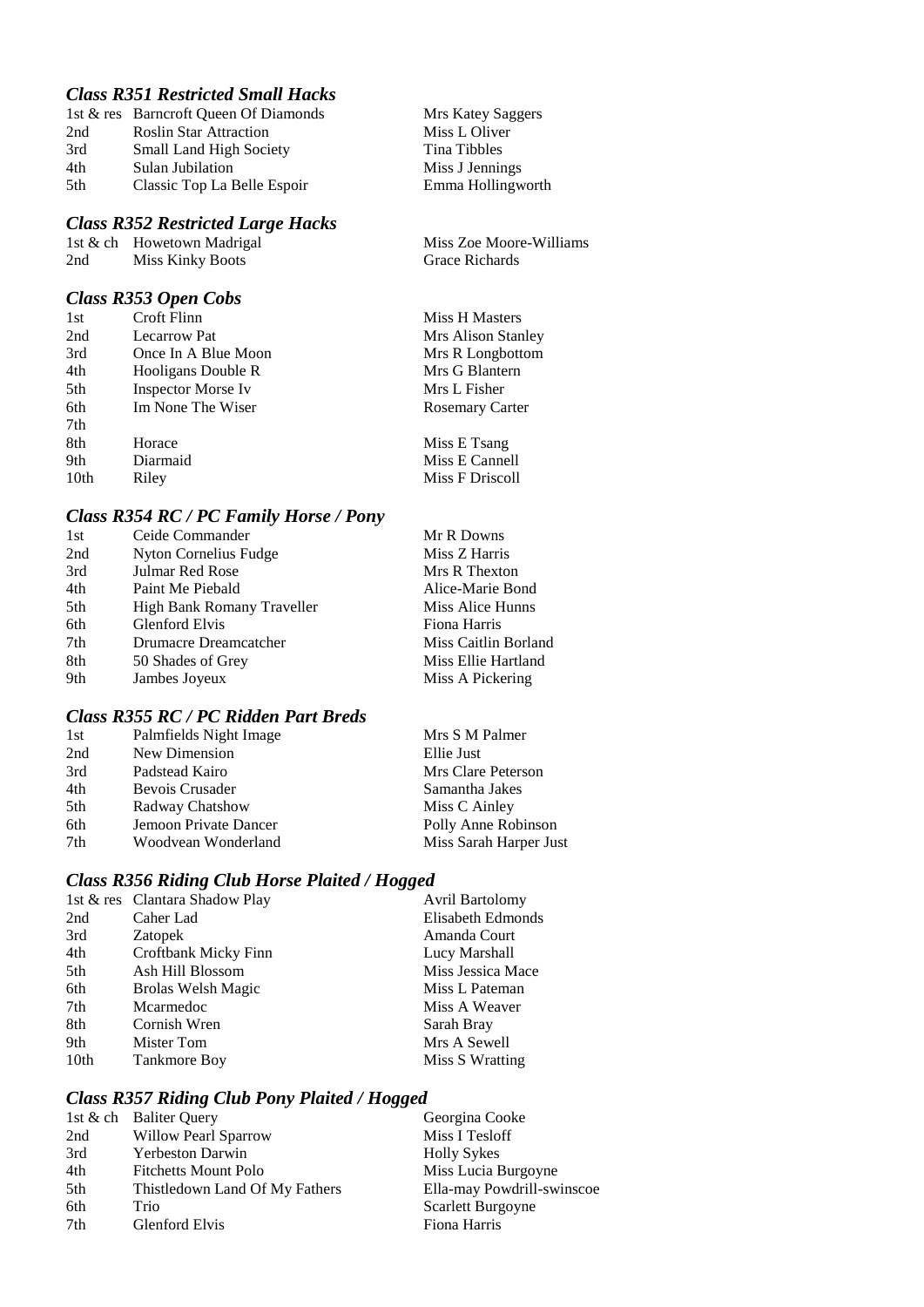8th Okehurst Whatever You Like Mrs M Crawford<br>9th Wendy Kasia Wilczynski 9th Wendy Kasia Wilczynski<br>10th Purdi De Burgh Miss L Ivory Purdi De Burgh

# *Class R358 Riding Club M & M / Native / Traditional*

| 1st              | <b>Remmington Steele</b> | Miss S Wratting     |
|------------------|--------------------------|---------------------|
| 2nd              | Sangwyn Ifan             | Emma Peel           |
| 3rd              | <b>Stradone Prince</b>   | Mia Biggs           |
| 4th              | Popsters Masterclass     | Mrs S Dobson        |
| 5th              | Drakelands Picasso       | Miss A Cronshaw     |
| 6th              | Fosterhouses Romeo       | Mrs Fiona McNaught  |
| 7th              | Commanche                | Miss Kirstie Wright |
| 8th              | Taiforgan Celtic Warrior | Mikaela Gater       |
| 9th              | Burghwallis Ebony Rose   | Miss G Denning      |
| 10 <sub>th</sub> | Bijou Bernie Baru        | Mrs S Summers       |
|                  |                          |                     |

# *Class R359 RC / PC Lead Rein Pony*

|                  | 1st & res Chagford Leroy         | Mr Ryan Baxter      |
|------------------|----------------------------------|---------------------|
| 2nd              | <b>Uppacott Jubilate</b>         | Mrs C Fatania       |
| 3rd              | Galwyn Shadow                    | Mrs M Dixon         |
| 4th              | Trefaes Celtic-star              | Miss Sophie Smith   |
| 5th              | Thistledown Spring Spirit        | Ms Amy Metcalf      |
| 6th              | Heniarth Norman Stanley Fletcher | Mrs Margaret Cousin |
| 7th              | Elcon Majic Blue                 | Gabriel Svensson    |
| 8th              | <b>Ditton Priors Lucius</b>      | Mrs V Bignell       |
| 9th              | Lynuck Aftershock                | Mrs Gemma Mullin    |
| 10 <sub>th</sub> | Putwell Seren Aur                | Mrs P Baker         |

## *Class R360 RC / PC First Ridden Pony*

|      | 1st & ch Rookery Jumbo   | Miss Kelly Needham          |
|------|--------------------------|-----------------------------|
| 2nd  | Littlebriars Bartholomew | Mrs H Rogers                |
| 3rd  | <b>Friars Glitters</b>   | Miss L Howell               |
| 4th  | Waxwing Roseking 82797   | Mrs M Dixon                 |
| 5th  | Buereside Quake          | Miss Alexandra Ryder-Davies |
| 6th  | Hillam Red Cherry        | Mrs Sharon White            |
| 7th  | Hollybush Libretto       | Miss Amy Finney             |
| 8th  | Menai Naughty Girl Sally | Mrs Michelle Horton         |
| 9th  | Isley Walton Quartz      | Mrs Z Vickers               |
| 10th | <b>Breeze</b>            | Didi Brooks                 |
|      |                          |                             |

## *Class R361 RC / PC Ridden Horse*

|     | 1st & ch Sequels Solitaire |
|-----|----------------------------|
| 2nd | Zatopek                    |
| 3rd | <b>Brolas Welsh Magic</b>  |
| 4th | Money For Nothing          |

## *Class R362 RC / PC Ridden Pony*

|     | 1st & res Bevois Crusader    | Miss Samantha Jal  |
|-----|------------------------------|--------------------|
| 2nd | <b>Baliter Ouery</b>         | Mrs Lisa Cooke     |
| 3rd | Graishall Lily Of The Valley | Mrs B Hatton-ritel |
| 4th | Nyton Cornelius Fudge        | Miss Z Harris      |
| 5th | Brindlebrook High Survivor   | Mrs V Levett-Scri  |
| 6th | Waxwing Roseking 82797       | Mrs M Dixon        |
| 7th | Wildcard                     | Miss J Aston-hales |
| 8th | <b>Isley Walton Quartz</b>   | Mrs Z Vickers      |
| 9th | Denwyn Capri                 | Sophie Medlycott   |
|     |                              |                    |

# *Class R363 RC / PC Ridden Cob*

| 1st | Craughwell Johnny |
|-----|-------------------|
| 2nd | Silverdice        |
| 3rd | Shianandy         |
| 4th | Addien Ladies Man |
| 5th | <b>Augustus</b>   |
| 6th | Minstrel          |
|     |                   |

Donna Aston Amanda Court Miss L Pateman Miss K Harris

Miss Samantha Jakes Mrs Lisa Cooke Mrs B Hatton-ritchie Miss Z Harris Mrs V Levett-Scrivener Mrs M Dixon Miss J Aston-hales Mrs Z Vickers

Miss L Baker Mrs L Scott Lorna Johnson Mrs Nicola Mcconville Karen Walsh Miss A Hardy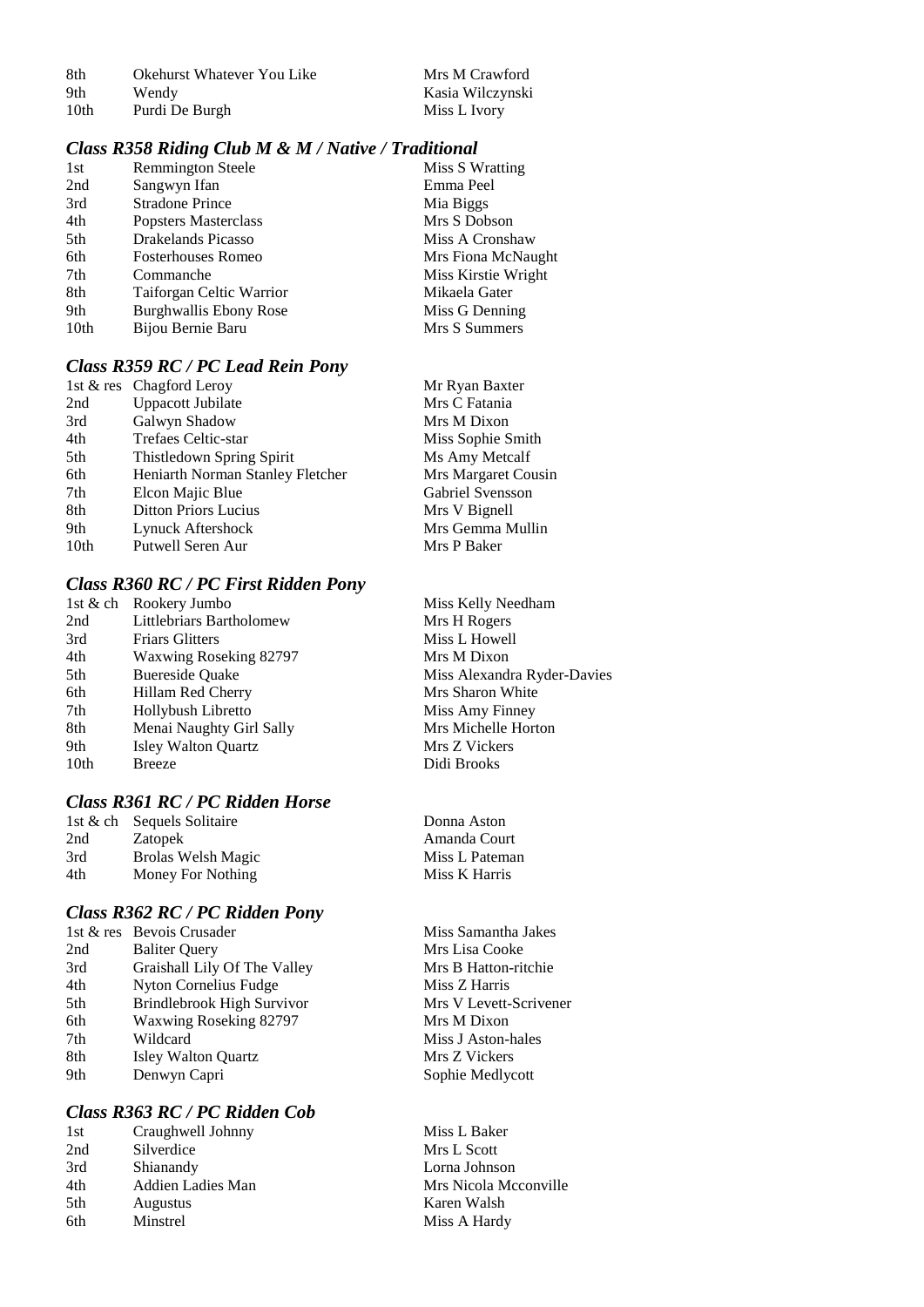| 7th  | Stud Joe         | Miss Ella Craske    |
|------|------------------|---------------------|
| 8th  | Calamity Jane II | Miss Sam Cook       |
| 9th  | Lucky Star       | Mrs Elizabeth Haigh |
| 10th | Trebor           | Miss G Sheridan     |

#### *Class R364 Ridden Veteran Pony not exceeding 148cms*

|      | 1st & ch R S Felledge Cracker Jack | Mrs Lisa Marshall |
|------|------------------------------------|-------------------|
| 2nd  | Popsters Loaded Weapon             | Chloe Chubb       |
| 3rd  | Ivor Of Forglen                    | Mr G Bilton       |
| 4th  | <b>Farriers Firecracker</b>        | Miss G Denning    |
| 5th  | Superted II                        | Grace Michaelides |
| 6th  | Espouir Lone Star                  | Rachel Eaton      |
| 7th  | <b>Friarly Duchess</b>             | Mr John Wilson    |
| 8th  | Duntarrie Viking                   | Poppy Carr        |
| 9th  | King William                       | Mrs E Maycock     |
| 10th | Peter Pan                          | Miss G Viles      |

# *Class R365 Ridden Veteran Horse*

| 1st & res Daylight Robbery | <b>Hayley Pottle</b>     |
|----------------------------|--------------------------|
| Oso Crosby                 | Mrs Carole Dagless       |
| Kildaltons Girl            | Amanda Court             |
| Samuel                     | Miss C Coulbeck          |
| Bee-j-gee                  | Mrs J Parker             |
| Arazmataz                  | Miss Tiffany Faiers      |
| Silver Illusion            | Kelly-Anne Cole          |
| Jessops Lady Lily          | Miss Jess Andrews Gayler |
| Koroyas Kasper             | Mrs Stacey Narey         |
| <b>Top Dollar Vegas</b>    | Miss Kelly-Anne Cole     |
|                            |                          |

## *Class R366 4,5,6 Year Old Piebald/Skewbald Traditional / Native Horse or Pony*

| 1st & res Splashdown Lenny | Ms D Birdsey    |
|----------------------------|-----------------|
| Spellbound                 | Miss L Campion  |
| Plumbuck Marmaduke Jinks   | Miss S Piggott  |
| Lexus                      | Miss S Wood     |
| Mocking Jay                | Rachel Frank    |
| Highoak Juke               | Janet Smithers  |
| Valentino                  | Mrs S Lemon     |
| Plumbuck Mr Flipperty Jib  | Mrs D Ingram    |
| Cocky Lad                  | Liam Kirby      |
| Loveable Rogue             | Mrs T Tomlinson |
|                            |                 |

#### *Class R367 4,5,6 Year Old Piebald/Skewbald Plaited / Hogged Horse or Pony*

Mrs Sally-Anne Cowley Emma Hollingworth Miss A Holmes Sascha Hume

|      | 1st & ch Bowstridge Kimberley | Mrs Karen Kerby       |
|------|-------------------------------|-----------------------|
| 2nd  | Penrock Puzzled Poser         | Mrs Michelle Findlay  |
| 3rd  | Plasucha Maximus              | Mr David Williams     |
| 4th  | Chaaya Island                 | Miss Charlie Rossiter |
| 5th  | Kellythorpes Fan Dabi Dozi    | Mrs J Park-Ross       |
| 6th  | Padstead Kairo                | Mrs Clare Peterson    |
| 7th  | Delamere Kaleidoscope         | Miss Hannah White     |
| 8th  | Kilurnay Patch                | Miss Clare Hardstone  |
| 9th  | Littlebyrom Allsorts          | Miss E Stobbart       |
| 10th | Cinnamons Dream               | Lorna Orritt          |
|      |                               |                       |

# *Class R368 Open Small Hunter*

|     | 1st & ch Miracle Mickey |
|-----|-------------------------|
| 2nd | Rico Queen              |
| 3rd | Penwind Forever More    |
| 4th | Lord Loxley             |

## *Class R369 Open LWT Hunter*

| 1st | Park Attraction  | Miss J Risdon      |
|-----|------------------|--------------------|
| 2nd | Dominator        | Fiona Bailey       |
| 3rd | Magic Moments II | Mrs Louise Fox     |
| 4th | Delta Storm      | Mrs Rose Menhinick |
|     |                  |                    |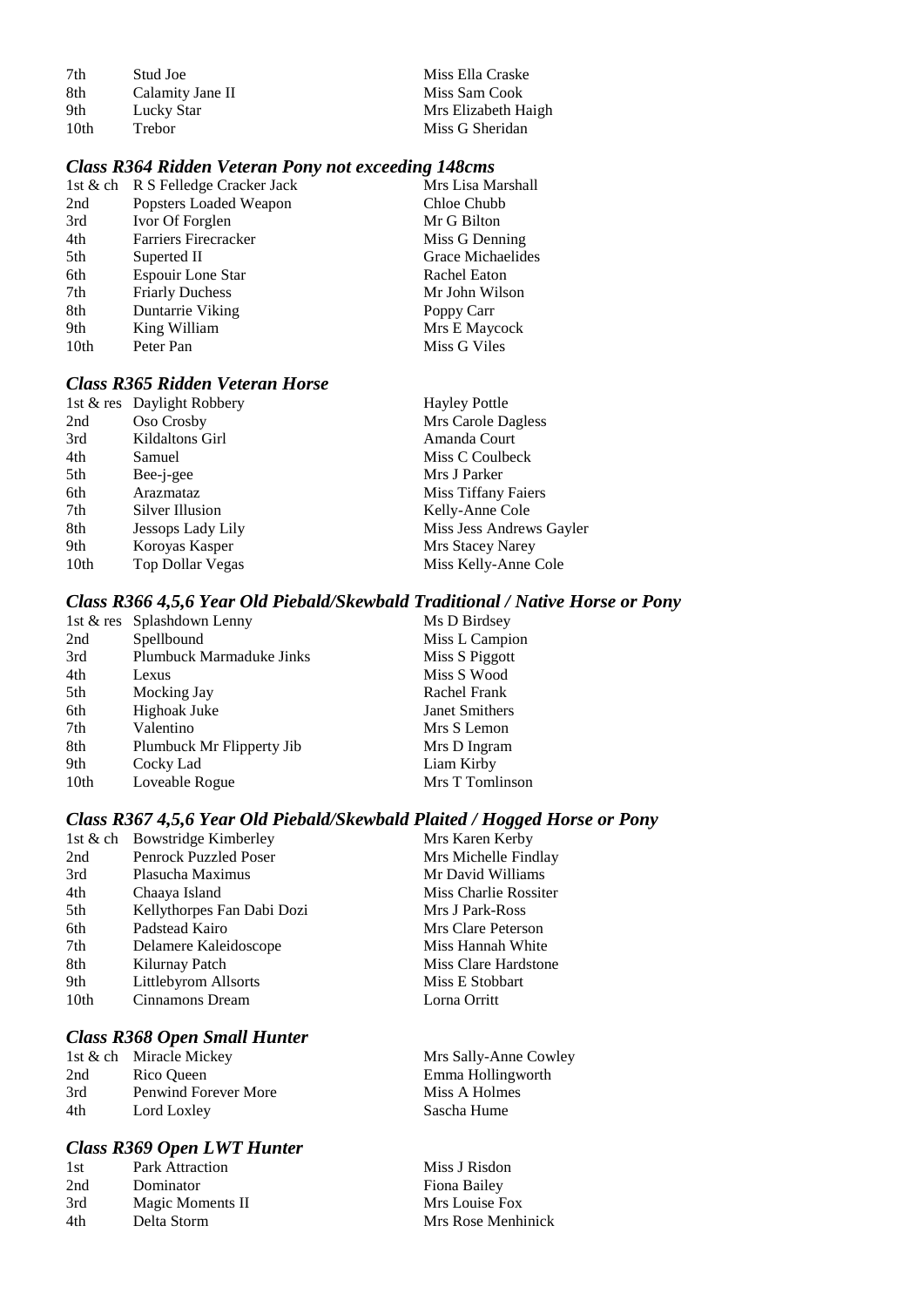| 5th  | Equador           | Miss C Blair     |
|------|-------------------|------------------|
| 6th  | Made By Design    | Miss L Halshaw   |
| 7th  | Mista Fezziwig    | Mrs L Lawrence   |
| -8th | West Cliffe Omega | Mr Thomas Winson |

# *Class R370 Open MWT / HWT Hunter*

| Golden Inca Cross    | Julie Cooper        |
|----------------------|---------------------|
| Papavers Romeo       | Miss C Elding       |
| <b>Bally Blarney</b> | Miss Cheryl Bunton  |
| King Clovers Pride   | Miss R Baston       |
| Javas Clementine     | Mrs Felicity Benton |
| Barbarian Buccaneer  | Mrs Pamela Shipley  |
| Downland Doodlebug   | Kelly-Anne Cole     |
|                      |                     |

# *Class R371 Open Intermediate SRT*

|     | 1st & ch Cointreau                  | Janet Smith     |
|-----|-------------------------------------|-----------------|
| 2nd | <b>Stanley Grange Regal Consort</b> | Sophie Cartmell |

## *Class R372 Open Intermediate SHT*

|     | 1st & res Mosstown Lord | Miss O Minihane        |
|-----|-------------------------|------------------------|
| 2nd | Virgil II               | Miss Abigail Kelmanson |
| 3rd | Arazmataz               | Miss Tiffany Faiers    |

## *Class R373 4,5,6 Year Old Hack*

| 1st | Stage Knight  | Mrs Lucy Thirlby |
|-----|---------------|------------------|
| 2nd | Lady Of Grace | Miss K Semmens   |

# *Class R374 Restricted Small Hunter*

| 1st & res Harvey |                              | Mrs Wendy Tanton   |
|------------------|------------------------------|--------------------|
| 2nd              | Rico Queen                   | Emma Hollingworth  |
| 3rd              | <b>Balnecroft Braveheart</b> | Kimberley Morton   |
| 4th              | Dennison                     | Jane Knight        |
| 5th              | Gurtatrea Samson             | Mrs Caroline Baker |
| 6th              | Westside Buzz                | Miss Lucy Grimshaw |
| 7th              | Lord Loxley                  | Sascha Hume        |
| 8th              | Shanacashel Bay              | Cheryl Robertson   |

# *Class R375 Restricted LWT Hunter*

|     | 1st $\&$ ch Alderpark        | Mrs C Valentine  |
|-----|------------------------------|------------------|
| 2nd | Just Toby                    | Mr Martin Ward   |
| 3rd | Carnsdale Chorister          | Mrs A Pavitt     |
| 4th | <b>Chance Encounter</b>      | Miss D Forsey    |
| 5th | Mista Fezziwig               | Mrs L Lawrence   |
| 6th | <b>Rustic Warrior</b>        | Annabel Lewis    |
| 7th | West Cliffe Omega            | Mr Thomas Winson |
| 8th | <b>Langaller Albert Ross</b> | Lorna Blake      |

## *Class R376 Restricted MWT/HWT Hunter*

| 1st | Shirleys Downtown    | Miss A Naylor        |
|-----|----------------------|----------------------|
| 2nd | Elyssiums New Dawn   | Mrs Jacqui Thompson  |
| 3rd | Ballygill Tight Fit  | Rebecca Ely          |
| 4th | Red                  | Miss Jane Mitchell   |
| 5th | King Clovers Pride   | Miss R Baston        |
| 6th | Killea Henry         | Miss R Sackfield     |
| 7th | Chloe                | William Knight       |
| 8th | <b>Bally Blarney</b> | Miss Cheryl Bunton   |
| 9th | Daylight Robbery     | <b>Hayley Pottle</b> |

## *Class R377 Restricted Piebald/Skewbald Traditional / Native Pony*

|     | 1st & res Splashdown Lenny | Ms D Birdsey         |
|-----|----------------------------|----------------------|
| 2nd | The Panda II               | Miss V Eggleston     |
| 3rd | Valentino                  | Mrs S Lemon          |
| 4th | <b>Barbara</b>             | Mrs K Talbot         |
| 5th | Hot Gossip                 | Miss Hannah Mckenzie |
|     |                            |                      |

| Janet Smith     |
|-----------------|
| Sophie Cartmell |

| Mrs Wendy Tanton        |
|-------------------------|
| Emma Hollingworth       |
| <b>Kimberley Morton</b> |
| Jane Knight             |
| Mrs Caroline Baker      |
| Miss Lucy Grimshaw      |
| Sascha Hume             |
| Cheryl Robertson        |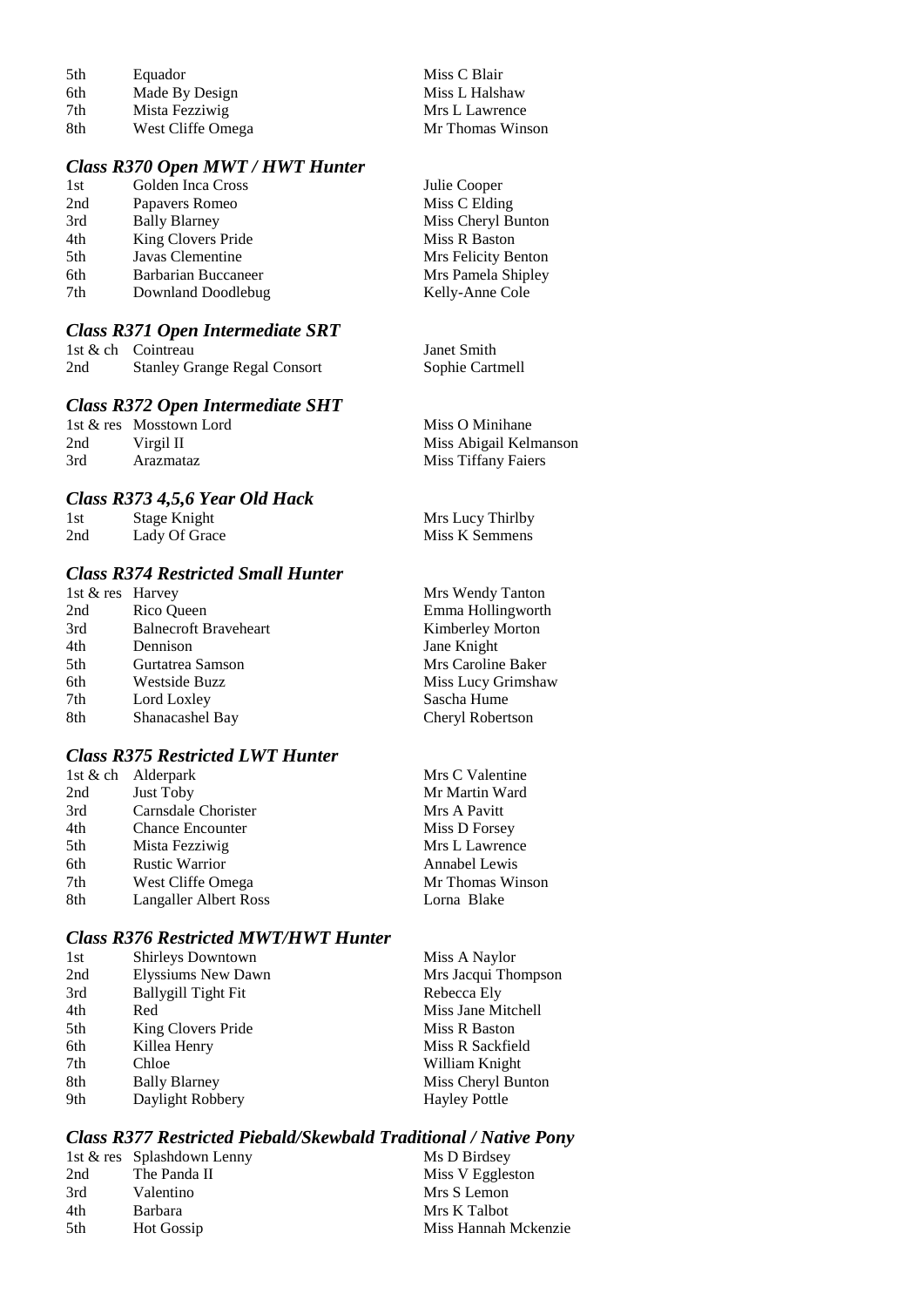| 6th              | The Pie Man     | Mrs J Edmead     |
|------------------|-----------------|------------------|
| 7th              | Elysian Pride   | Bryan Cass       |
| -8th             | Commander       | Mrs Amanda Byrne |
| 9th              | Watch This Diva | Miss S Hurst     |
| 10 <sub>th</sub> | Stevie Wonder   | Ms N Astle       |

## *Class R378 Restricted Piebald / Skewbald Traditional / Native Horse*

|     | 1st & ch Indian Kings Royal Flash | Mr Jake Hobson       |
|-----|-----------------------------------|----------------------|
| 2nd | Corky                             | Janet Piper          |
| 3rd | <b>Hillmoor Fascination</b>       | Mrs Emma Green       |
| 4th | Moortown Lacey                    | Miss Clare Hardstone |
| 5th | Piebald Jacko                     | Mr S Britcliffe      |
| 6th | Minstrel                          | Miss Abigail Hardy   |

## *Class R379 Restricted Piebald/Skewbald Plaited / Hogged Pony*

| 1st | <b>Valking</b>               | Miss Y Hart          |
|-----|------------------------------|----------------------|
| 2nd | Mungo                        | Miss R Leek          |
| 3rd | <b>Penrock Puzzled Poser</b> | Mrs Michelle Findlay |
| 4th | <b>Millbrooks Peaches</b>    | Ms C Turner - Auld   |
| 5th | Glyndebourne Peppermint      | Mrs Rebecca Shaw     |

#### *Class R380 Restricted Piebald/Skewbald Plaited / Hogged Horse*

| 1st | Bowstridge Kimberley      | Mrs Karen Kerby     |
|-----|---------------------------|---------------------|
| 2nd | <b>Cathmor Opposition</b> | Mrs Amanda Gaughran |
| 3rd | Peckhamsprings            | Miss R Woolner      |
| 4th | Pure Engima               | Mrs Alison Ray      |
| 5th | Chloe                     | William Knight      |
| 6th | Wellfield William         | Mrs K Parker        |

## *Class R381 4,5,6 Year Old Hunter*

| Decorum            | Mrs Carolyn Robertson |
|--------------------|-----------------------|
| Just Louis         | Miss A Smith          |
| <b>Sugar Mouse</b> | Miss Jane Howarth     |
| Hi-De-Hystein      | Beth-Anne Rowley      |
| Dominator          | Fiona Bailey          |
| Kooper Trooper     | Christine Hall-Lang   |
| Mcarmedoc          | Miss A Weaver         |
|                    |                       |

# *Class I382 Riding Pony yearling*

| 1st | Dawthorne Dandini         | Mr A Charlesworth       |
|-----|---------------------------|-------------------------|
| 2nd | Romanno Quickstep         | Miss Jennifer Humphreys |
| 3rd | Nh Nina                   | Mrs J Carmichael        |
| 4th | Hightopps Someone Secret  | Mrs C Highnam           |
| 5th | Conrhenny Miss Moneypenny | Miss V Hargreaves       |
|     |                           |                         |

#### *Class I383 Riding Pony 2-3 years old*

|      | 1st & ch Rommano Revelation    | Miss L Fry-Lockier |
|------|--------------------------------|--------------------|
|      | 2nd & res Goresmead Grandstand | Mr A Charlesworth  |
| 3rd  | Hightopps Samsara              | Mrs C Highnam      |
| 4th  | Courtview Royal Sovereign      | Janice Osborne     |
| .5th | <b>Litton Carousel</b>         | Mrs Trudi Sage     |
| 6th  | Olibell Inquisitive            | Mrs L Howland      |
|      |                                |                    |

# *Class I384 Riding Pony 4 years old & over*

| 1st | Thimbleby Fidelio     | Mrs J Grant        |
|-----|-----------------------|--------------------|
| 2nd | Barossa Ranger        | Mr Martin Ward     |
| 3rd | Kouros Pashmina       | Mrs J Russell      |
| 4th | Fielden Cotton Tail   | Mrs J Carmichael   |
| 5th | Deanhills Nutkin      | Miss L Fry-Lockier |
| 6th | Kingsford Sweet Story | Miss J Jennings    |

#### *Class I385 In Hand Hunter Pony 1,2,3 years old*

|     | 1st & res Astonend Bellissima | Mrs A Miller |
|-----|-------------------------------|--------------|
| 2nd | Wild Thing                    | Miss R Jones |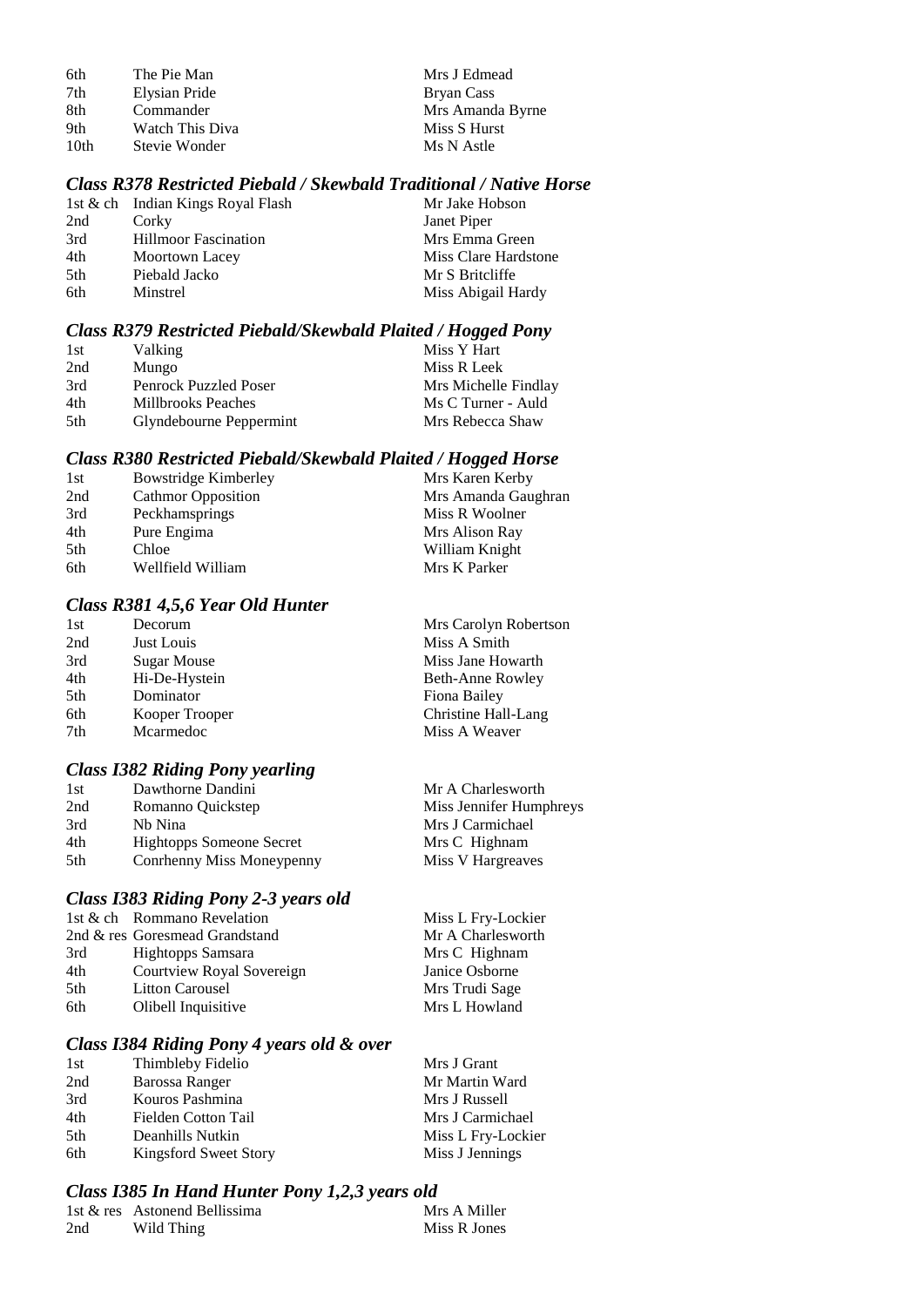| 3rd | Ryehall Emerald Isle    | Mr M Surman       |
|-----|-------------------------|-------------------|
| 4th | <b>Bronhuelog Hovis</b> | Mrs S Board Jones |
| 5th | Ryehall Avant Guard     | Roy Houghton      |

## *Class I386 Hunter Pony 4 years old & over*

| 1st & ch Cartigan Phoenix   | Mrs Jean Cartwright |
|-----------------------------|---------------------|
| Rotherwood Mr Motivator     | Emma Peel           |
| Oakhead Rainbow             | Mrs Kate Whitehead  |
| <b>Rosscon Party Time</b>   | Miss H Monk         |
| Limelights Happy Ever After | Ms Sarah Sutherland |
| Crystal                     | Miss Olivia Howard  |
| Griashall Joclyn            | Karen Smith         |
| <b>Just Tilly</b>           | Mrs Jo Hocken       |
| Silvermines Irish Ruby      | Paige Thompson      |
| Kyneton Forgetmenot2006     | <b>Sally Jones</b>  |
|                             |                     |

## *Class I387 In Hand Part Bred 1,2,3 Years Old*

|     | 1st & res Goresmead Grandstand | Mr A Charlesworth       |
|-----|--------------------------------|-------------------------|
| 2nd | Romanno Quickstep              | Miss Jennifer Humphreys |
| 3rd | <b>Ryehall Emerald Isle</b>    | Mr M Surman             |
| 4th | Courtview Royal Sovereign      | Janice Osborne          |
| 5th | Conrhenny Miss Moneypenny      | Miss V Hargreaves       |
| 6th | Murraybrook Aristocrat         | Mrs V Cable             |
| 7th | Olibell Inquisitive            | Mrs L Howland           |

## *Class I388 In Hand Part Breds 4 yrs & over Native / Traditional*

|     | 1st & ch Plumbuck Mr Flipperty Jib | Mrs D Ingram         |
|-----|------------------------------------|----------------------|
| 2nd | Watch This Diva                    | Miss S Hurst         |
| 3rd | Nantllesg Elwyn                    | Miss Roanna Hamilton |
| 4th | Arrow                              | Miss H Menhinick     |

#### *Class I389 In Hand Part Bred 4 yrs & over Plaited / Hogged*

| 1st | Carrhouse Dark Silk      | Miss Charlotte Hall & Miss Sophie Hall |
|-----|--------------------------|----------------------------------------|
| 2nd | Philwood Buddy           | Miss S Bell                            |
| 3rd | Cartigan Phoenix         | Mrs Jean Cartwright                    |
| 4th | <b>Belle Rose</b>        | Mrs Brenda Egglesden                   |
| 5th | Maybe Maisie             | Miss L Briault                         |
| 6th | Purdi De Burgh           | Miss L Ivory                           |
| 7th | Knavesgreen Honey Pippin | Miss L Shadbolt                        |
| 8th | Shybont X Rated          | Miss Corrina Brunt                     |
|     |                          |                                        |

# *Class I390 In Hand Hack 1,2,3 years old*

|      | 1st & ch Scottshall Rembrandt | Mrs J Foster    |
|------|-------------------------------|-----------------|
| 2nd  | <b>Litton Carousel</b>        | Mrs Trudi Sage  |
| 3rd  | Murraybrook Aristocrat        | Mrs V Cable     |
| 4th  | Sameon Spun Gold              | Mrs J Thickett  |
| .5th | Cos Me Is After Dark          | Miss K Sullivan |

#### *Class I391 In Hand Hack 4 years old & over*

|     | 1st & res Carrhouse Dark Silk | Miss Charlotte Hall & Miss Sophie Hall |
|-----|-------------------------------|----------------------------------------|
| 2nd | <b>Forgeland Fascination</b>  | Mr A Charlesworth                      |
| 3rd | Moluccas Tarragon Tiger       | Mrs L Phipps                           |
| 4th | Aristocat                     | Miss L Mccormack                       |
| 5th | Mr Sugar                      | Mrs Susan Granger                      |
| 6th | Ayres Rock                    | Miss J Ford                            |
| 7th | Bright Sun                    | Miss C Bales                           |
| 8th | Dalcotes Freedom              | Miss Peyton Sims                       |

# *Class I392 In Hand Palominos*

|     | 1st & ch Sameon Spun Gold           |
|-----|-------------------------------------|
|     | 2nd & res Havenbeech Goblet Of Fire |
| 3rd | Lucren Little Gem                   |
| 4th | <b>Glenlichd Fairgame</b>           |

Mrs J Thickett Mrs A Wood Hayley Pottle Mrs C Cox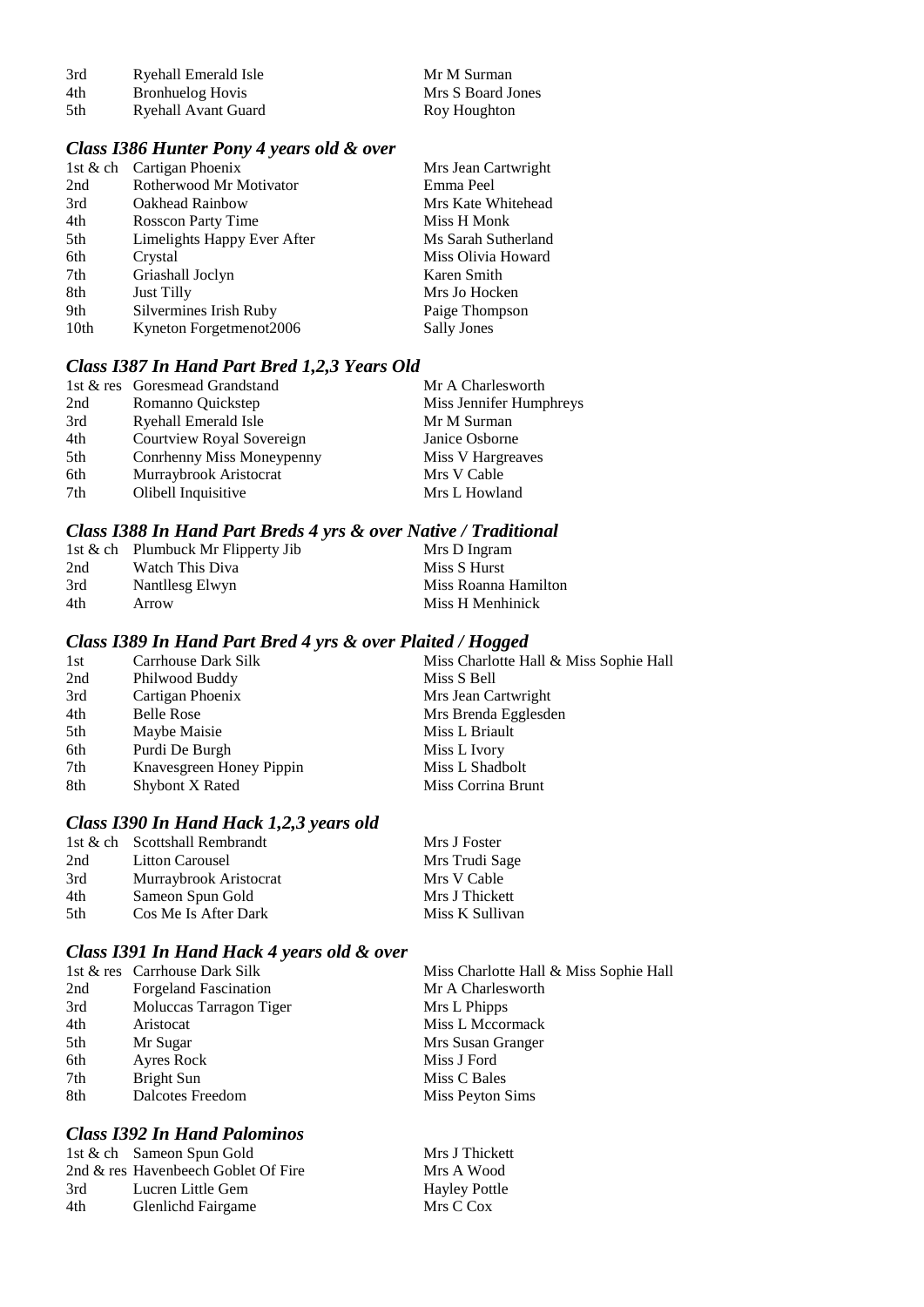## *Class I393 In Hand Cremellos / Perlinos*

# *Class I394 Novice Small Breeds, yearling*

| 1st  | Stoak Anastasia          | Mrs J Grant      |
|------|--------------------------|------------------|
| 2nd  | <b>Blethyn Starburst</b> | Mrs Sue Day      |
| 3rd  | <b>Feldons Red Kite</b>  | Mr P Ward-Burton |
| 4th  | Pricklegate Brown Owl    | Mrs A Baybutt    |
| .5th | Manorlea Marvin 100248   | Mrs S Swires     |

# *Class I395 Novice Large Breeds yearling*

| 1st | <b>Corstan Rixton</b>      | Lisa Mewes        |
|-----|----------------------------|-------------------|
| 2nd | Mannochmore Of Millfield   | Ms Claire Kinsley |
| 3rd | D Abernon Meghan 175245    | Mr T Hall         |
| 4th | Waverhead Midnight Bellman | Miss Helen Nelson |
| 5th | Finzean Asta               | Mrs E Mangham     |
| 6th | Royal Duchess Of Hanlith   | Miss S Hurst      |

#### *Class I396 Novice M&M Small Breeds 2-3 Year Old*

| 1st              | <b>Stokesbury Lilly Langtree</b> | Mr C Parling         |
|------------------|----------------------------------|----------------------|
| 2nd              | Langfield Hollywood Heights      | Mrs Julie Chadwick   |
| 3rd              | <b>Bronheulog Alys</b>           | Mrs S Board Jones    |
| 4th              | Immybrook Rockefeller            | Karen Smith          |
| 5th              | Springwater Guillot              | Miss L Oughton-auker |
| 6th              | Dargale Angela                   | Miss C Scales        |
| 7th              | Garnelog Heledd                  | Miss Sarah Pearce    |
| 8th              | <b>Branwens Dillon</b>           | Mrs Nicola Scott     |
| 9th              | Eynhallow Caloula                | Mrs T Pethybridge    |
| 10 <sub>th</sub> | Weaverbrook Extravert            | Miss E Stringman     |

# *Class I397 Novice M&M Large Breeds 2-3 Years Old*

| Darrenvale Fire Fox             | Mr M Catterall    |
|---------------------------------|-------------------|
| Penbee Sonic                    | Melanie Govier    |
| Whitefield Lord Watson          | Mrs Tracey Burton |
| Rosebarr Eleanor                | Ms S Evans        |
| <b>Balnecroft Razzle Dazzle</b> | Miss R Drifield   |
| Linnel Finale                   | Miss L Nicholls   |
|                                 |                   |

#### *Class I398 Novice Welsh C & D 4 Years Old & Over*

| 1st | Llanwyn Toy Soldies         | Miss E Stringman    |
|-----|-----------------------------|---------------------|
| 2nd | Swalesmoor Annwyl           | Miss Louise Swann   |
| 3rd | Llandderfel Prince Ethelred | Miss S Daggett      |
| 4th | 161645 Babylon Gloria       | Nicola Ridley       |
| 5th | Caedelyn Sultan             | Ms L Nickerson      |
| 6th | Acresdale Royal Rebel       | Miss Paula Jones    |
| 7th | Hafodyrynynys The Maverick  | Mrs Nicola Maksymiw |

#### *Class I399 Novice Large Breeds 4 years old & over*

|      | 1st & ch Bracklinn Dynamite   | Mrs L Pearson         |
|------|-------------------------------|-----------------------|
| 2nd  | <b>Ballylee Night Cruiser</b> | <b>Harry Compton</b>  |
| 3rd  | Tower Sovereign               | Jo Brew               |
| 4th  | Nipna Jubilee                 | Mrs Nicola Clarey     |
| 5th  | Lagalgarve Maroa              | Mrs Catherine Whetton |
| 6th  | Drummore Windy Knight         | Mrs K Talbot          |
| 7th  | Inglegarth Premier            | Miss Amy Geraghty     |
| 8th  | Whitefield Prince Saxon       | Georgia Rhodes        |
| 9th  | Nyton Master Dundee           | Emma Kampa            |
| 10th | <b>Townend Barley</b>         | Mrs Emma Kaye         |

## *Class I400 Novice Small Breeds 4 years old & over*

|     | 1st & res Blethyn Grace | Mrs Sue Day            |
|-----|-------------------------|------------------------|
| 2nd | Amitys Ocean King       | Christine Heady        |
| 3rd | Cadlanvalley Superman   | Verity Checkley        |
| 4th | Brynamman Gafyn         | Ms Donna Jackson       |
| 5th | Bowspring               | <b>Holly Donaldson</b> |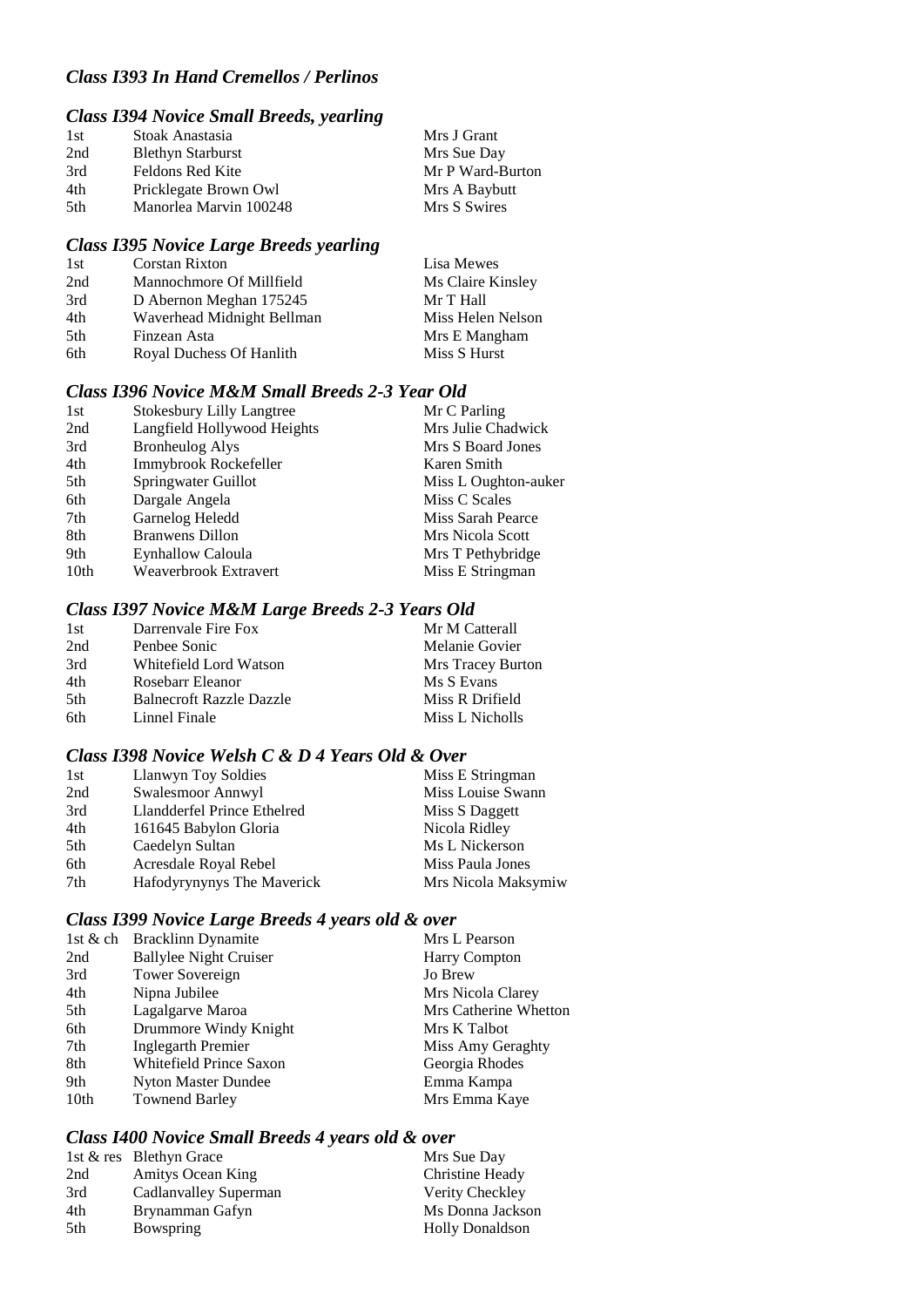| 6th  | Auric Mini Me          | Mrs S Warwick |
|------|------------------------|---------------|
| 7th  | Bicton Little Boy Blue | Mrs J Orson   |
| 8th  | Rhoslas Sultan         | Miss K Scorey |
| 9th  | Ramper Elderberry      | Kate Price    |
| 10th | Old Acres Little Dinky | Miss K Conway |

# *Class I401 Open M&M Small Breeds yearling*

| 1st  | <b>Blethyn Starburst</b> | Mrs Sue Day      |
|------|--------------------------|------------------|
| 2nd  | Stoak Anastasia          | Mrs J Grant      |
| 3rd  | Pricklegate Brown Owl    | Mrs A Baybutt    |
| 4th  | <b>Feldons Red Kite</b>  | Mr P Ward-Burton |
| .5th | Manorlea Marvin 100248   | Mrs S Swires     |

## *Class I402 Open M&M Large Breeds yearling*

| 1st | Royal Duchess Of Hanlith     | Miss S Hurst  |
|-----|------------------------------|---------------|
| 2nd | <b>Westwick Bonny Prince</b> | Miss I Owen   |
| 3rd | Finzean Asta                 | Mrs E Mangham |

# *Class I403 Open M&M Small Breeds 2-3 years old*

| <b>Bronheulog Alys</b>           | Mrs S Board Jones        |
|----------------------------------|--------------------------|
| <b>Stokesbury Lilly Langtree</b> | Mr C Parling             |
| Garnelog Heledd                  | <b>Miss Sarah Pearce</b> |
| Langfield Hollywood Heights      | Mrs Julie Chadwick       |
| Idyllic Venetia                  | Mrs Nicola Maksymiw      |
| Tillybo Champagne                | Mrs E J Wormald          |
| Springwater Guillot              | Miss L Oughton-auker     |
| Springwater Jasper               | Miss C Clark             |
| Moelview Colonel Mustard         | Mrs P Jauncey            |
| Weaverbrook Extravert            | Miss E Stringman         |
|                                  |                          |

# *Class I404 Open M&M Large Breeds 2-3 years old*

|     | 1st & ch Godebog New Arrival    | Ms Kim Curtis     |
|-----|---------------------------------|-------------------|
| 2nd | Whitefield Lord Watson          | Mrs Tracey Burton |
| 3rd | Carlung Stirling                | Abigail Hampton   |
| 4th | Nipna Kitty O Day               | Mrs J Pennell     |
| 5th | Defender De Kingmaker           | Mrs Gemma Allen   |
| 6th | Darrenvale Fire Fox             | Mr M Catterall    |
| 7th | Penbee Sonic                    | Melanie Govier    |
| 8th | Rosebarr Eleanor                | Ms S Evans        |
| 9th | <b>Balnecroft Razzle Dazzle</b> | Miss R Drifield   |
|     |                                 |                   |

## *Class I405 Open Welsh Sections C & D 4 Years Old & Over*

|     | 1st & res Ballagh The Buck     | Mr T Hall         |
|-----|--------------------------------|-------------------|
| 2nd | <b>Atinas Danny Boy</b>        | Mr Tim Gibson     |
| 3rd | Scarthingwell Daisy Mai 1      | Miss G Wilkes     |
| 4th | <b>Mountain Hare Tom Jones</b> | Mr M Catterall    |
| 5th | Penbee Rose Cariad             | Ms Kim Curtis     |
| 6th | Swalesmoor Annwyl              | Miss Louise Swann |
| 7th | Pasadena Cayenne               | Mrs L Turner      |
| 8th | <b>Llanwyn Toy Soldies</b>     | Miss E Stringman  |
| 9th | Caedelyn Sultan                | Ms L Nickerson    |

# *Class I406 Open Welsh A & B 4 years old & over*

| 1st              | <b>Wheelers Mr Ambassador</b>  | Jane Etheridge        |
|------------------|--------------------------------|-----------------------|
| 2nd              | Llanai Tiago                   | Mrs H & Miss N Walter |
| 3rd              | Lucren Little Gem              | Miss Hayley Pottle    |
| 4th              | Dyfed Cariad                   | Mrs E J Wormald       |
| 5th              | <b>Tiffwyl Dreamtime</b>       | Mr Wayne Bailey       |
| 6th              | Magri Chablis                  | Vanessa Harris-Magri  |
| 7th              | Auric Mini Me                  | Mrs S Warwick         |
| 8th              | <b>Blethyn Grace</b>           | Mrs Sue Day           |
| 9th              | Arad Pixie                     | Mrs V Jasinski        |
| 10 <sub>th</sub> | <b>Fosterhouses Hunky Dory</b> | Melanie Govier        |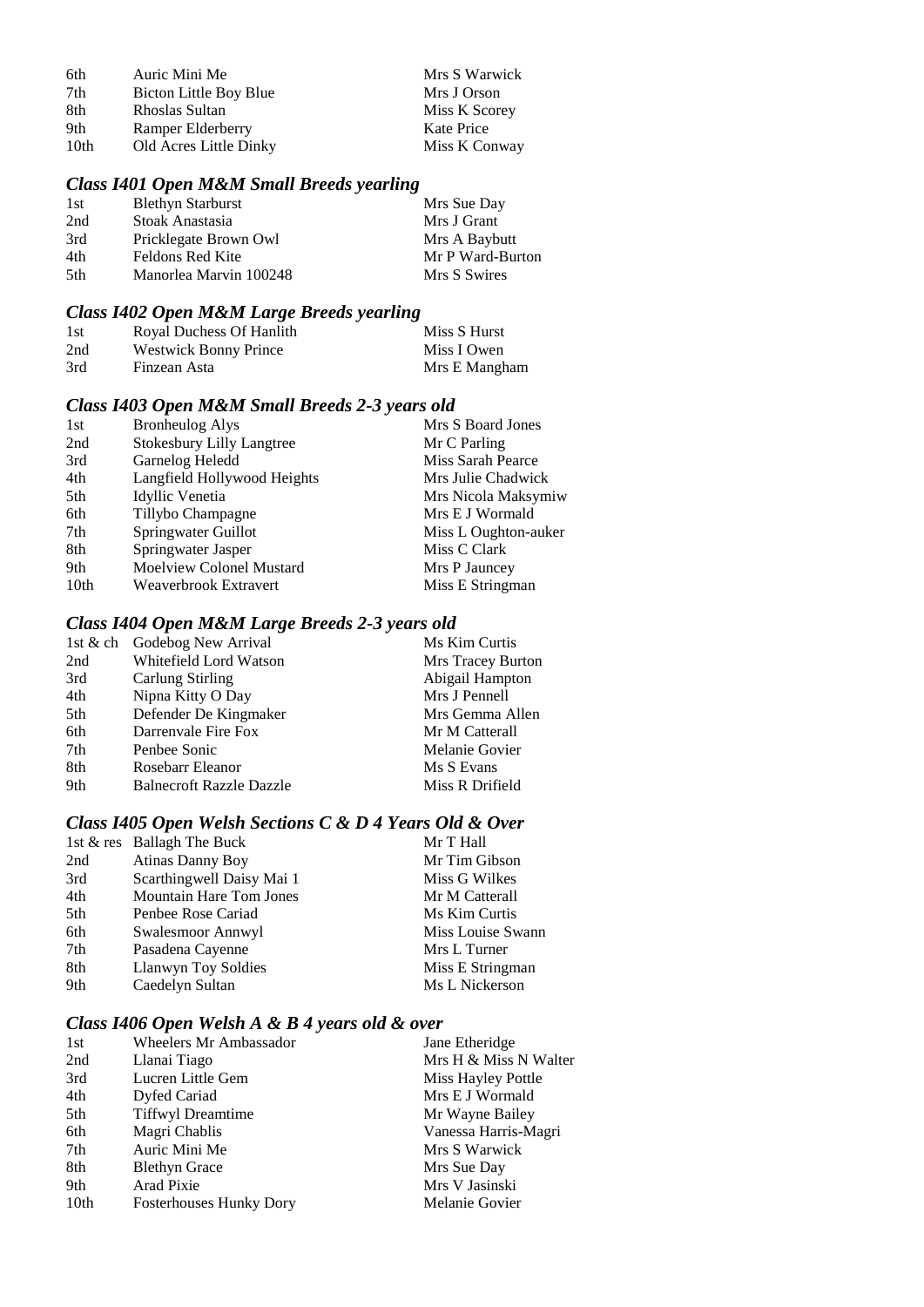# *Class I407 Open M&M Small Breeds 4 years old & over*

| 1st | Oswald                    | Lisa Mewes          |
|-----|---------------------------|---------------------|
| 2nd | <b>Buxted Discovery</b>   | Mrs B M Jacques     |
| 3rd | <b>Briar Piccolo</b>      | Mrs Vivien Hampton  |
| 4th | Ramper Elderberry         | Kate Price          |
| 5th | Dunkery Toucan            | Patrica Hannah      |
| 6th | Kebroyd Catuvellauni      | Mr & Mrs I M Graham |
| 7th | Lotuspoint Commander      | Mrs K J Garrett     |
| 8th | <b>Empress Of Crafton</b> | Verity Checkley     |
| 9th | Cellini                   | Miss K Scorey       |

#### *Class I408 Open M&M Large Breeds 4 years old & over*

| Colliery Beauty II       | Mr & Mrs I M Graham    |
|--------------------------|------------------------|
| Hardendale Ray           | <b>Katherine Marks</b> |
| Aquilastud Magic Merlin  | Miss G Ahmet           |
| Marksman Of Achnacone    | Mrs M L DAgati         |
| <b>Manorian Melanite</b> | Mrs N Thompson         |
| Castle Hill Stella       | Claire Crow            |
| Rosebarr Sonny Jim       | Kate Spillett          |
| Kaizer Cheif Na Dailach  | Mrs V Thomson          |
| Fourmerk Rosalyn         | Miss S Hurst           |
| Dexter Of Rocklea        | <b>Katherine Marks</b> |
|                          |                        |

#### *Class I409 In Hand Competition Horse Yearling*

| 1st<br><b>Bowland Royal Legacy</b> | Mrs Greta Fuller |
|------------------------------------|------------------|

#### *Class I410 In Hand Competition Horse 2 - 3 years*

|      | 1st & ch Autumn Proposal | Mrs Claire Knight |
|------|--------------------------|-------------------|
| 2nd  | Romanno Anais Anais      | Miss M Firth      |
| 3rd  | Am I Dreaming            | Miss A Smith      |
| 4th  | Little Moon              | Becky Belcher     |
| .5th | Cos Me Is After Dark     | Miss K Sullivan   |

#### *Class I411 In Hand Competition Horse 4 years & over*

|     | 1st & res Midges Monty | Mr Martin Ward        |
|-----|------------------------|-----------------------|
| 2nd | Captiva Izar           | Anna Morter           |
| 3rd | <b>Caspers Comet</b>   | Miss Stefanie Russell |
| 4th | Westrea Wylloe         | Diana Ridge           |
| 5th | Alot About Luna        | Miss Laura Schofield  |
| 6th | Copsem Cambridge Silk  | Miss J Schofield      |
| 7th | Willow VII             | Miss Jessica Mace     |
| 8th | Just Gizmo             | Miss H Forster        |

#### *Class I412 World Breeds 1,2,3 years old*

#### *Class I413 World Breeds 4 years old & over*

|                   | 1st & ch Barbarian Buccaneer        | Mrs Pamela Shipley |
|-------------------|-------------------------------------|--------------------|
| 2nd & res Winston |                                     | Mr A Beazer        |
| 3rd               | Easy Wonder                         | Mrs R Page         |
| 4th               | Leopardsden Remember Red Letter Day | Mrs Nicola Scott   |
| 5th               | Limerick Shanballymore-tobias       | Donna Sutton       |
|                   |                                     |                    |

#### *Class I414 In Hand Hunter Yearling*

| 1st | <b>Bowland Royal Legacy</b> | Mrs Greta Fuller |
|-----|-----------------------------|------------------|
| 2nd | Hawksdown Hocus Pocus       | Mrs Jessica Robb |

#### *Class I415 In Hand Hunter 2- 3 years*

1st & res Kilmovee Kings View Caryn Wilkinson

## *Class I416 In Hand Hunter 4 years old & over*

| 1st & ch Winston |                     | Mr A Beazer        |
|------------------|---------------------|--------------------|
| 2nd              | Barbarian Buccaneer | Mrs Pamela Shipley |
| 3rd              | Papavers Romeo      | Miss C Elding      |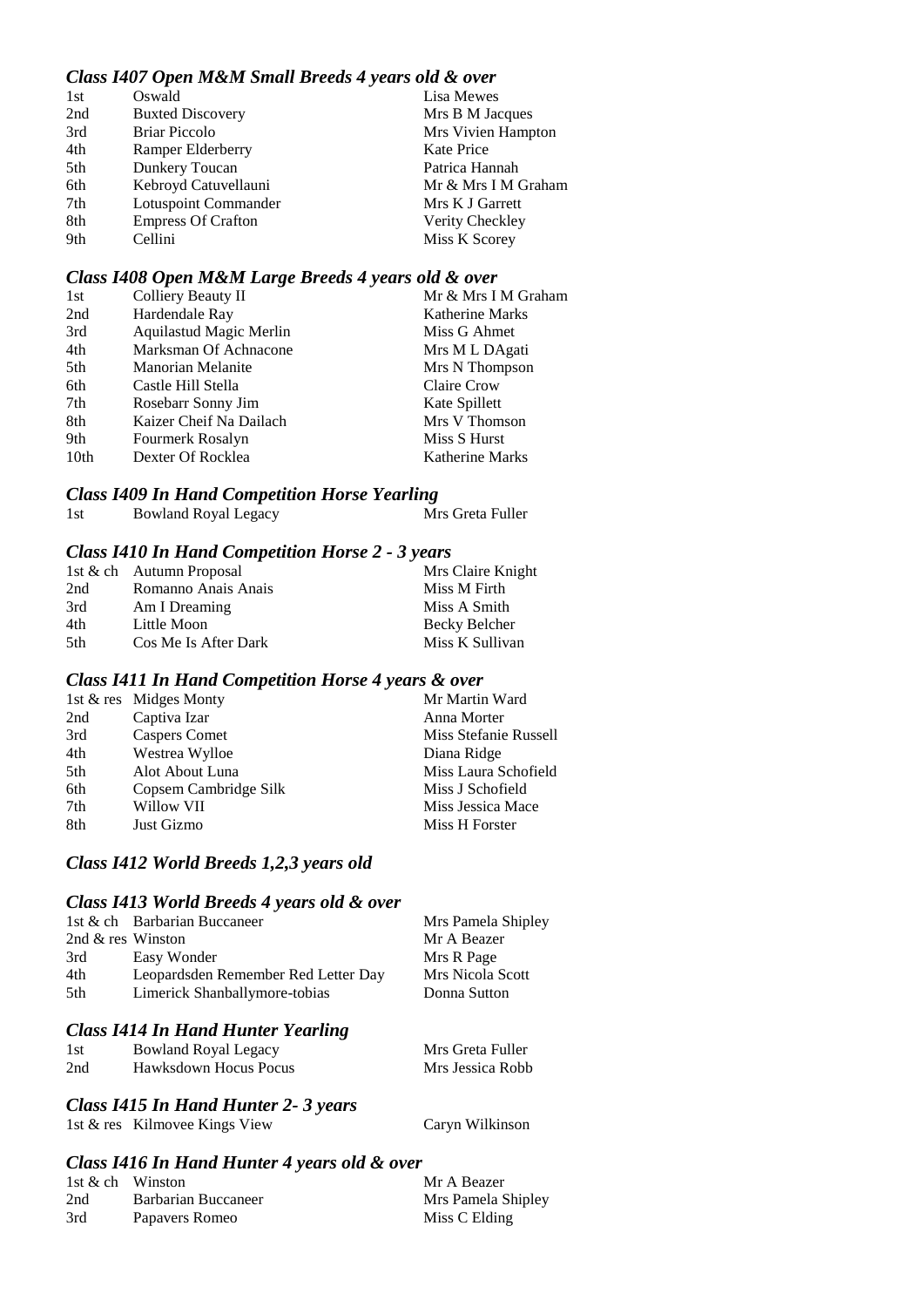| 4th  | Easy Wonder     | Mrs R Page            |
|------|-----------------|-----------------------|
| .5th | Jemoon Musicman | Mrs Donna Gardner     |
| 6th  | Caspers Comet   | Miss Stefanie Russell |
| 7th  | Gew Kwazulu     | Rebecca Rayner        |

#### *Class I417 In Hand Cobs - Hogged - Any height*

| <b>Mycathlly Lady Elegance</b> | Mrs Pat Hart     |
|--------------------------------|------------------|
| <b>Baby Grand</b>              | Miss I Seery     |
| Shianandy                      | Lorna Johnson    |
| Miss Partypants                | Miss R Turner    |
| Sir Buster Cob                 | Mrs Helena Mora  |
| The Cobfather                  | Mrs S Field      |
| Dromara Blackie                | Mrs Vicki Gray   |
| Wendy                          | Kasia Wilczynski |
| Just Trio                      | Miss N Horton    |
| Silvermist Tamara              | Mrs J Franklin   |
|                                |                  |

## *Class I418 In Hand Traditional or Native Cob*

|                  | 1st & ch Colour Me Bad     | Miss Hannah Miller-Burton |
|------------------|----------------------------|---------------------------|
|                  | 2nd & res Dooleys Over Ice | Miss Phaedra Towler       |
| 3rd              | The Firewall               | <b>Fran Embleton</b>      |
| 4th              | Homecoming Queen           | Rebecca Rayner            |
| 5th              | Chance It Is               | <b>Brooke Matthews</b>    |
| 6th              | Murphy                     | Miss L Sheppard           |
| 7th              | Albert                     | Mr Victor Sanders         |
| 8th              | Lady Sybil                 | <b>Brooke Matthews</b>    |
| 9th              | Hermits Sahara Secret      | Miss Courtney Jones       |
| 10 <sub>th</sub> | Arrow                      | Miss H Menhinick          |

#### *Class I419 In Hand Piebald/Skewbald Plaited/Hogged 4 years old & over*

| 1st | Sir Buster Cob           | Mrs Helena Mora     |
|-----|--------------------------|---------------------|
| 2nd | Maybe Maisie             | Miss L Briault      |
| 3rd | <b>Trinity Harliquin</b> | Miss Andrea Lorking |

# *Class I420 In Hand Piebald / Skewbald Plaited/Hogged Horse 4 yrs & over*

| 1st | Shybont X Rated             | Corrina Brunt     |
|-----|-----------------------------|-------------------|
| 2nd | <b>Squires Summer Dream</b> | Miss C Elding     |
| 3rd | Captiva Izar                | Anna Morter       |
| 4th | Cinnamons Dream             | Lorna Orritt      |
| 5th | Ooh La La                   | Miss Holly Baker  |
| 6th | Willow VII                  | Miss Jessica Mace |
| 7th | <b>Mckinley Texas Rose</b>  | Joanne Mckinley   |
| 8th | Mckinleys Harley D          | Joanne Mckinley   |

## *Class I421 In Hand Piebald/Skewbald Traditional / Native 4 years & over*

|      | 1st & ch Colour Me Bad        | Miss Hannah Miller-Burton |
|------|-------------------------------|---------------------------|
| 2nd  | Fenland Special Edition       | Miss S Croxford           |
| 3rd  | The Panda II                  | Miss V Eggleston          |
| 4th  | Chance It Is                  | <b>Brooke Matthews</b>    |
| 5th  | Boxmoor Simley Red            | Mrs Frances Hunt          |
| 6th  | <b>Baldwinholme Tom Thumb</b> | Lady Claire Marriott      |
| 7th  | Spellbound Jedi Knight        | Mrs Debra Rogers          |
| 8th  | Albert                        | Mr Victor Sanders         |
| 9th  | The Midget                    | Mr & Mrs A Streeter       |
| 10th | The Magic Man                 | Mrs J Bush                |

#### *Class I422 In Hand Piebald / Skewbald Traditional/Native 1,2,3 years*

| 1st | Dooleys Over Ice            | Miss Phaedra Towler  |
|-----|-----------------------------|----------------------|
| 2nd | Plumbuck Buzzbomb Doodlebug | Miss S Piggott       |
| 3rd | <b>Bascote Maybelle</b>     | Susan Granger        |
| 4th | Carltonlima Maserati        | Miss Lauren Nichols  |
| 5th | <b>Bc</b> Jack              | Miss Sheila Henry    |
| 6th | Maylands The Governor       | Mr & Mrs M J Edmonds |
| 7th | Little Sharpie              | Miss Zoe Norton      |
|     |                             |                      |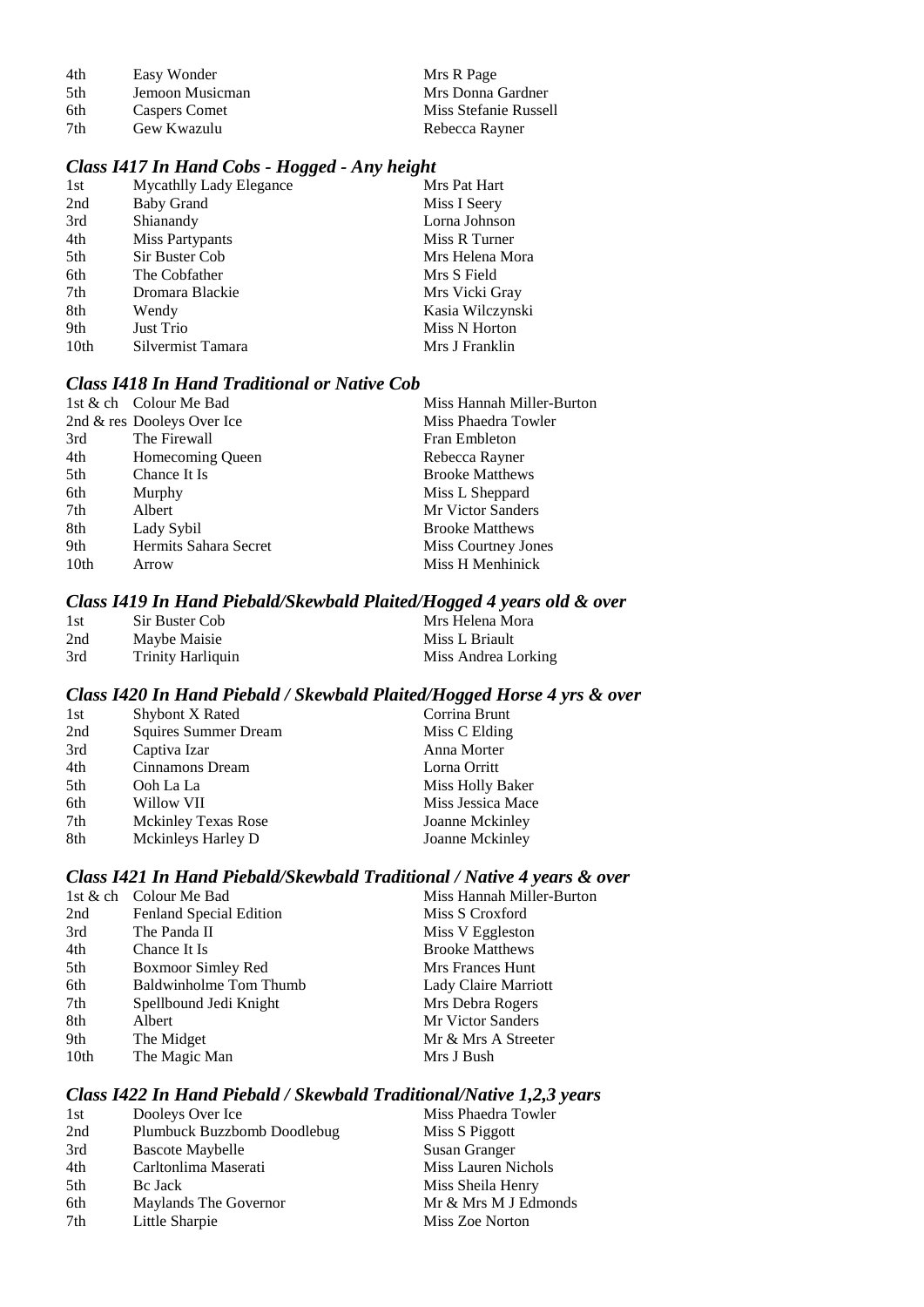| 8th             | Tallulah Star  |
|-----------------|----------------|
| 0 <sub>th</sub> | Kudos Iossie I |

Miss C Miller 9th Kudos Jessie J Mr Richard Eastwood & Miss R Hawes

#### *Class I423 In Hand Piebald / Skewbald Plaited/Hogged Pony 1,2,3 yrs* 1st  $&$  res Astonend Bellissima

#### *Class I424 In Hand Piebald / Skewbald Plaited / Hogged Horse 1,2,3 years* 1st Sprinter Mrs S Wright

## *Class I425 In Hand Riding Horse Yearling*

1st & ch Multitude Mr Jeff Grace

## *Class I426 In Hand Riding Horse 2 - 3 years*

|     | 1st & res Romanno Anais Anais | Miss M Firth  |
|-----|-------------------------------|---------------|
| 2nd | Little Moon                   | Becky Belcher |

#### *Class I427 In Hand Riding Horse 4 years & over*

| 1st | Theas Dance     | Miss H Nightingale   |
|-----|-----------------|----------------------|
| 2nd | Pearl Orchid    | Mr Martin Ward       |
| 3rd | Go With The Flo | Miss Rebekah Belcher |
| 4th | Alot About Luna | Miss Laura Schofield |
| 5th | Westrea Wylloe  | Diana Ridge          |

## *Class R428 Open Working Hunter*

| 1st | Ridge Hill Magda          | Mr J Thompson     |
|-----|---------------------------|-------------------|
| 2nd | Voltreffer                | Katie Bettison    |
| 3rd | <b>Quartz Diamond Boy</b> | Miss R Stokes     |
| 4th | Downland Doodlebug        | Kelly-Anne Cole   |
| 5th | Zero                      | Mr Roy Hart       |
| 6th | Gossip Girl               | Miss Nicole Brown |
| 7th | Talk Of The Town IIi      | Georgina Maywood  |

#### *Class R429 Equifest Eventing M&M Exceeding 138cms*

| <b>Dycott Welsh King</b>         | Anna Chaplin      |
|----------------------------------|-------------------|
| Abbeyside Danny                  | Miss E Billington |
| <b>Bridgedale Sebastian</b>      | Miss L Crisci     |
| Terackie Pendragons Golden Quest | Mrs Sandra Dewis  |
| Murthwaite Solomon               | Mrs K Whitehead   |
| <b>Greenwing Steptoe</b>         | Miss L Owen       |
| Killoughter Gold Dust            | Mrs V Lawes       |
| Cruglwyd Arwel 87733             | Miss Chloe Miles  |
| <b>Wealdstone Prince</b>         | Miss V Eggleston  |
| <b>Budore Michael Anglo</b>      | Alison Worley     |
|                                  |                   |

## *Class R430 Equifest Eventing M&M Not Exceeding 138cms*

| 1st              | Parkton Copper King            | Mrs Jayne Reading |
|------------------|--------------------------------|-------------------|
| 2nd              | Murthwaite Elijah              | Mrs C Casey       |
| 3rd              | Posters The Love Machine       | Mrs F Jack        |
| 4th              | <b>Musbury Contessa</b>        | Mrs Kim Taylor    |
| 5th              | Springfield Park Dot Net       | Laura Steele      |
| 6th              | Millcroft Armada               | Amelia Short      |
| 7th              | Sorrelcourt Masquarade         | Sophie Gannon     |
| 8th              | Cheshmere Ena                  | Mrs Clair Ormrod  |
| 9th              | Byley Tom Thumb                | Mrs Jayne Reading |
| 10 <sub>th</sub> | <b>Rushfield Smartie Pants</b> | Abigail Kershaw   |
|                  |                                |                   |

#### *Class R431 Open WHP 133cms*

| 1st  | Miami Dancer               | Miss Rebecca Raine |
|------|----------------------------|--------------------|
| 2nd  | <b>Wortley Dragoon</b>     | Mrs R Fleming      |
| 3rd  | Woodmoor Brandysnap        | Daniel Bailey      |
| 4th  | <b>Glory Days</b>          | Mr J Thompson      |
| .5th | Waltersgay Midnight Sonata | Mrs R Moore        |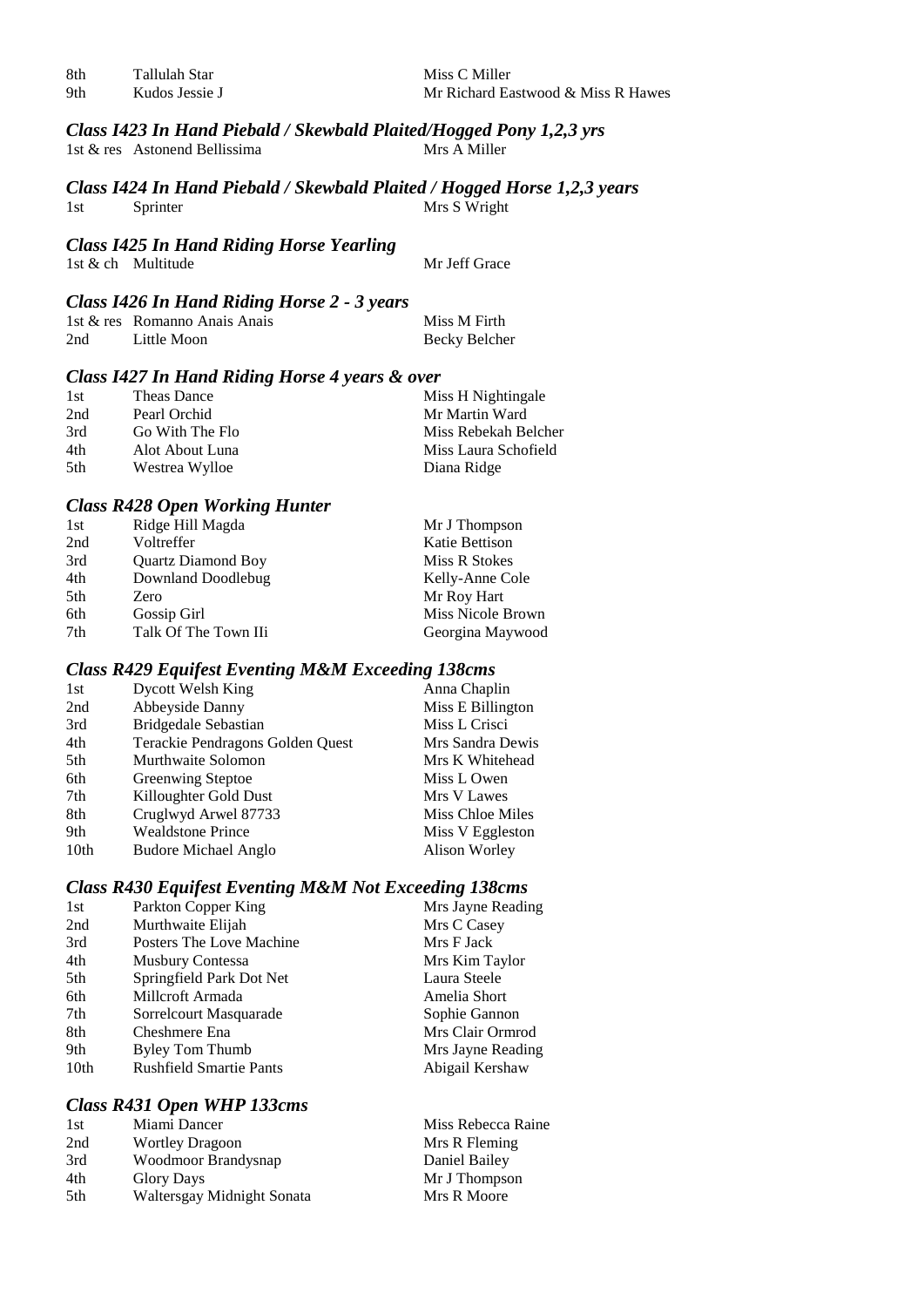# *Class R432 Open WHP 143cms*

| 1st | Bunowen Rebel       | Mrs Joanna Watt        |
|-----|---------------------|------------------------|
| 2nd | Wormsley Glen Paddy | Mrs Sally Fuller Lewis |
| 3rd | Knockavalley Joe    | Mrs A Gaskin           |

# *Class R433 Open WHP 153cms*

| Mrs C Geoghegan     |
|---------------------|
| Mr Andrew Chadwick  |
| Miss Kelly McKinnon |
|                     |

## *Class R434 Open Intermediate WHP*

| 1st | Ballycullen Eclipse           | Siobhan Hickman |
|-----|-------------------------------|-----------------|
| 2nd | <b>Rubins Star Attraction</b> | Mrs L Waugh     |

# *Class R435 Certified Working Hunter*

| 1st | Lt Commander Farrell      | Siobhan Hickman       |
|-----|---------------------------|-----------------------|
| 2nd | <b>Quartz Diamond Boy</b> | Miss R Stokes         |
| 3rd | Miss Matilda              | Sophie Morice         |
| 4th | Cairnside Houdini         | Amelia Short          |
| 5th | Call Me Kev               | Mrs Sue Cameron       |
| 6th | The Black Cavalier        | Mrs C Excell-Outram   |
| 7th | Pentrepiod Dancer         | Mrs Tracey Richardson |

#### *Class R436 Certified Working Hunter Pony*

| 1st | Cnoc An Noinin Clover             | Miss Anya Hitt       |
|-----|-----------------------------------|----------------------|
| 2nd | Knockavalley Paddy                | Mrs J Benbow         |
| 3rd | Erin                              | Christine Heady      |
| 4th | Mr Hector                         | Amelia Short         |
| 5th | Chiddock Times Square             | Alice Moralee        |
| 6th | Daichristu Timeout                | Louise Curtis        |
| 7th | <b>Okehurst Whatever You Like</b> | Mrs M Crawford       |
| 8th | Mynach Joyan                      | Erin Wittich         |
| 9th | Gellifach Delboy                  | Miss Christine Heady |

# *Class R437 Working Show Horse*

| 1st | Illusion II             | Miss Jess Andrews Gayler |
|-----|-------------------------|--------------------------|
| 2nd | Treveglos Midnight Rose | Miss Z Barbery           |
| 3rd | Cornish Wren            | Sarah Bray               |
| 4th | Ryans Royal             | Mrs Emma King            |
| 5th | Ash Hill Blossom        | Miss Jessica Mace        |
| 6th | Mont Ventoux (fr)       | Jamie Ryder-Phillips     |
|     |                         |                          |

## *Class R438 Working Cobs / Traditional Cobs*

| 1st | Caher Lad          | Elisabeth Edmonds       |
|-----|--------------------|-------------------------|
| 2nd | The Honky Tonk Man | Mrs S Kirby             |
| 3rd | Tom Tug            | Miss Laura King         |
| 4th | Will.i.am          | <b>Miss Polly Coles</b> |
| 5th | Gwenivia           | Miss H Boxall           |

# *Class R439 WHP/WH Performance 55cms*

| <b>Fontmell Buffavento</b> | Miss Rebecca Raine    |
|----------------------------|-----------------------|
| Loveable Rogue             | Mrs T Tomlinson       |
| Waulkmill Redstart         | Anna Chaplin          |
| Ulverscroft Northern Lad   | Mr John Checkley      |
| Popsters Masterclass       | Mrs S Dobson          |
| Nero                       | Mrs G Clifford Graham |
| Maesteg Edward             | Mrs K Whitehead       |
| R. Rita                    | <b>Holly Townsend</b> |
| Rathattan Playboy          | Mr J Reid             |
| Baylee Buchail             | Emily Urpeth          |
|                            |                       |

# *Class R440 WHP/WH Performance 65cms*

| 1st | Merrie Maydance      | Mrs S Dobson |
|-----|----------------------|--------------|
| 2nd | Popsters Masterclass | Mrs S Dobson |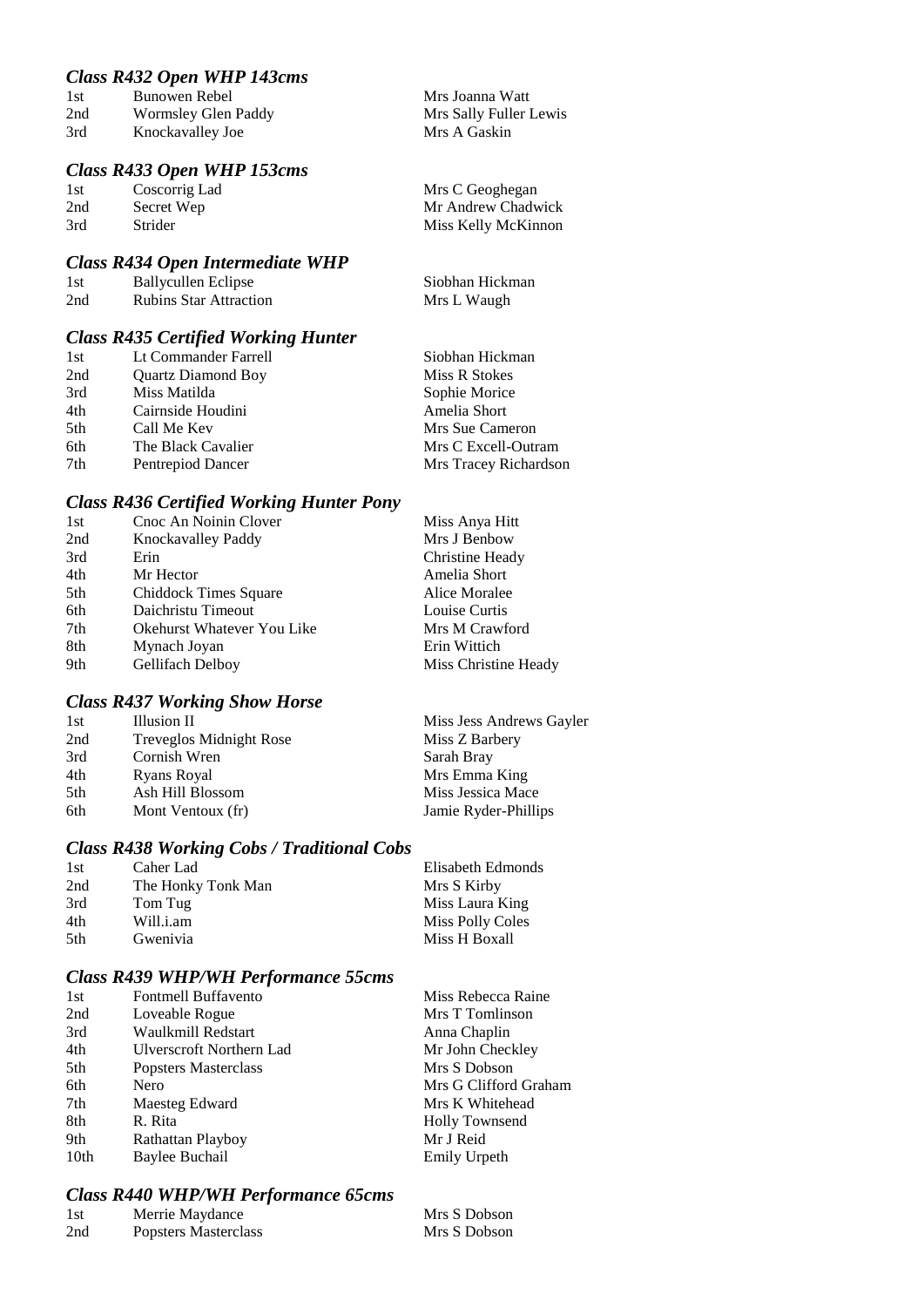| 3rd  | <b>Betsy Malone</b>           |
|------|-------------------------------|
| 4th  | <b>Brock Captain Jack</b>     |
| 5th  | Gwyllan Rooney                |
| 6th  | Sweetcombe Sunmaker           |
| 7th  | Muggle-wump                   |
| 8th  | <b>Cosley Sweet Sensation</b> |
| 9th  | Mr Tambourine Man             |
| 10th | Laughlum Wood                 |

# *Class R441 WHP/WH Performance 75cms*

| 1st  | Chanel V                  | Mrs Carly Tredinnick   |
|------|---------------------------|------------------------|
| 2nd  | Kentchurch Sandpiper      | Mrs Linda Ker          |
| 3rd  | Wormsley Glen Paddy       | Mrs Sally Fuller Lewis |
| 4th  | Sinton Cobweb             | Pippa Balch            |
| 5th  | Neutrino                  | Miss R Bradby          |
| 6th  | Koroyas Kasper            | Mrs Stacey Narey       |
| 7th  | <b>Brolas Welsh Magic</b> | Miss L Pateman         |
| 8th  | Chiddock Times Square     | Mrs Sara Moralee       |
| 9th  | <b>Billy Boy</b>          | Mrs Katie Snow         |
| 10th | Havana Style              | Mrs Beverley Cook      |

Charlotte Pell Miss Kirstie Wright Miss K Bowen Mrs T Tomlinson Mia Biggs

Mrs H Shave **Mrs Elizabeth Hatton** Amelia Tredinnick Miss Rebecca Raine Mrs C Lanni Miss H Shippey Mrs Rachel Sharp Miss Deborah Doyle Miss Francesca Matarazzo

Mrs Lucy Thirlby

Mrs Samantha Stanley Verity Checkley Mrs Helen Bell Mrs Lynn Newins

Anna Chaplin

Mrs Diane Mulhern Jane Etheridge Mrs D Holmes

## *Class R442 Open Nursery Stakes*

|      | 1st & ch Moeltryfan Blackout | Erin Wittich                 |
|------|------------------------------|------------------------------|
|      | 2nd & res May Day Lad        | Mrs E Wilmot                 |
| 3rd  | Raemoir Perignon             | Mrs L Lemieux                |
| 4th  | Byley Tom Thumb              | Mrs Jayne Reading            |
| 5th  | Caereini The Jazz Singer     | Miss Rebecca Harrison-Hodges |
| 6th  | Larchgrove Isabella          | Mrs J Benbow                 |
| 7th  | Make A Splash                | Mrs V Lawes                  |
| 8th  | Kingsgrowe Valentino         | Mrs Rachel Sharp             |
| 9th  | Yakousa Abbie                | Charlie Parker-king          |
| 10th | Sianwood Goldflake           | Mrs C Excell-Outram          |
|      |                              |                              |

# *Class R443 Open Cradle Stakes*

| 1st.             | Pinelodge Raffles        |
|------------------|--------------------------|
| 2nd              | Dixieland Barndance      |
| 3rd              | Gaitety Girl             |
| 4th              | Northern Kiss The Dancer |
| 5th              | <b>Stonedge Comet</b>    |
| 6th              | <b>Oddies Tiger Lily</b> |
| 7th              | Maestir Venitia          |
| 8th              | Airyhope Highwaymand     |
| 9th              | Little Beechen Flossie   |
| 10 <sub>th</sub> | <b>Bushmoor Echo</b>     |
|                  |                          |

## *Class R444 M&M WHP Shetland*

| 1st | Waulkmill Redstart          |
|-----|-----------------------------|
| 2nd | <b>Actaeon Of Hardenley</b> |
| 3rd | Ulverscroft Northern Lad    |
| 4th | Magheradartin Beeswax       |
| 5th | Wildways Priceless          |
|     |                             |

## *Class R445 M&M WHP Welsh A, Exmoor & Dartmoor*

| 1st | Llanfrechra Jolene      | Poppy Carr          |
|-----|-------------------------|---------------------|
| 2nd | Crumpwell Brady         | Mrs Martha Hatswell |
| 3rd | Ffynnonbach Llewelyn    | Andrea Pearman      |
| 4th | Thistledown Scotts Haar | Miss L Bleazard     |
| 5th | Drevour Facebook        | Jessica Schofield   |
| 6th | Dyfrdwy Twilight        | Fiona Titterton     |
| 7th | Bijou Bernie Baru       | Mrs S Summers       |
| 8th | Sweetcombe Sunmaker     | Mrs T Tomlinson     |
| 9th | Wernderris Romeo        | Mrs D Ranken        |

# *Class R446 Novice Welsh B & C WHP*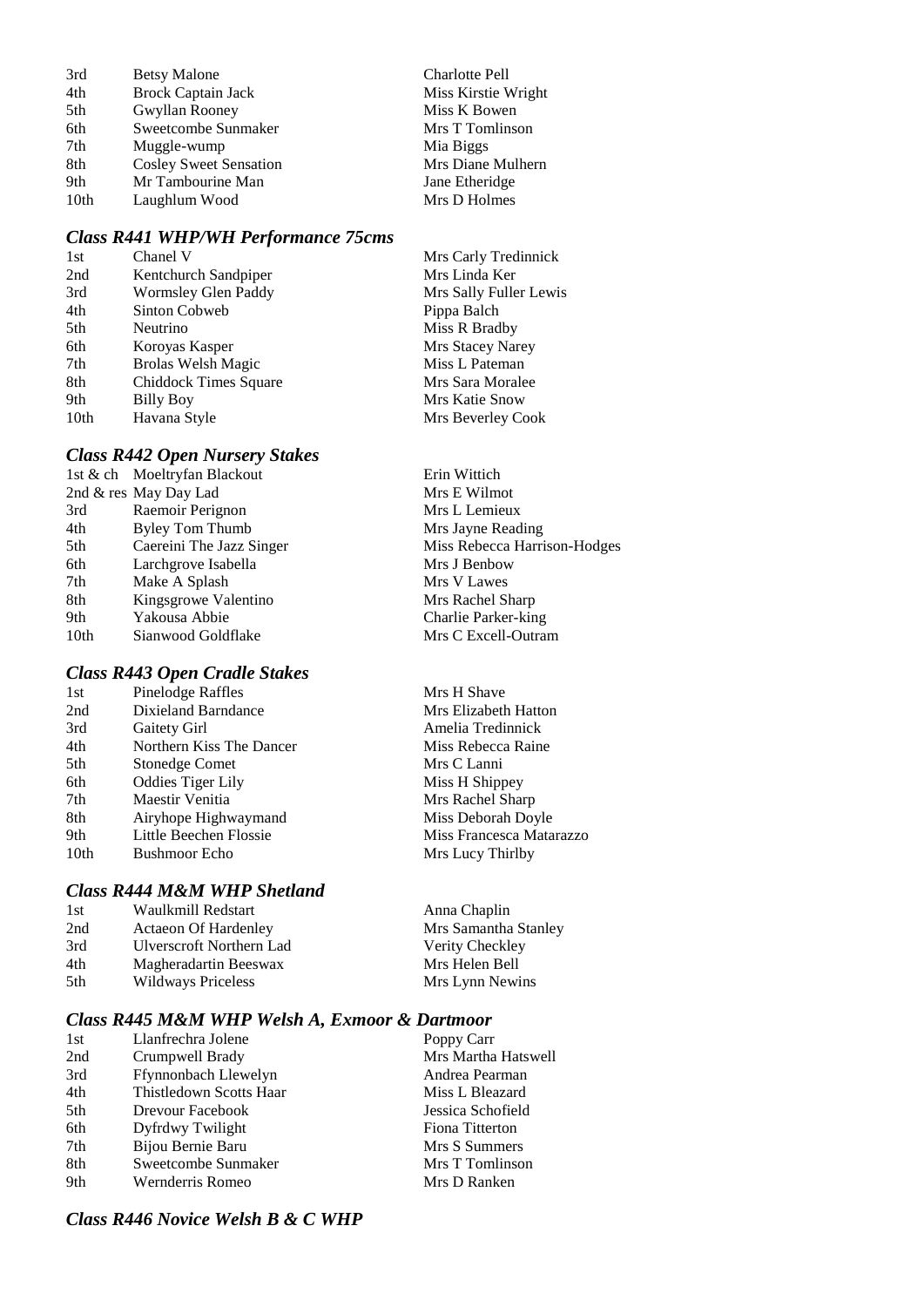| 1st  | Laithehill Riverdance    | Miss G Oliver       |
|------|--------------------------|---------------------|
| 2nd  | Synod Rock A Doodle Do   | Mrs Claire Thorpe   |
| 3rd  | Posters The Love Machine | Mrs F Jack          |
| 4th  | Drakelands Picasso       | Miss A Cronshaw     |
| 5th  | Larnleighs Elektra       | Miss K Coates       |
| 6th  | Raemoir Perignon         | Mrs L Lemieux       |
| 7th  | Nebo Rian                | Mrs Martha Hatswell |
| 8th  | Gwyllan Rooney           | Miss K Bowen        |
| 9th  | Sinton Cobweb            | Pippa Balch         |
| 10th | Sangwyn Ifan             | Emma Peel           |

# *Class R447 Highland / Fell / Dales WHP*

| 1st | Dougal Of Dykes       | Andrea Pearman   |
|-----|-----------------------|------------------|
| 2nd | Kingdom Of Ryedale    | Mrs A Beresford  |
| 3rd | Dunedin Mathew        | Miss Laura King  |
| 4th | Murthwaite Solomon    | Mrs K Whitehead  |
| 5th | Stennerskeugh Hylton  | Mrs C Casey      |
| 6th | Dalehead Robbie       | Miss Lauren Bull |
| 7th | Rosedawn Mountain Ash | Miss E Carter    |

# *Class R448 Welsh D, New Forest, Connemara WHP*

| 1st              | Croftbank Micky Finn              | Lucy Marshall           |
|------------------|-----------------------------------|-------------------------|
| 2nd              | <b>Trevallion Prince Of Wales</b> | Mrs K Millea            |
| 3rd              | <b>Brachie Bronnie Doodles</b>    | Mrs M Collins           |
| 4th              | Lettergesh Bobby                  | Katie Bettison          |
| 5th              | <b>Wealdstone Prince</b>          | Miss V Eggleston        |
| 6th              | Pentrecoed Brigadier              | Miss J Hunt             |
| 7th              | <b>Ballinaboy Victory</b>         | Mrs F Jack              |
| 8th              | Llangattock Joe                   | <b>Miss Chloe Miles</b> |
| 9th              | <b>Kelbrook First Edition</b>     | Miss J Horsley          |
| 10 <sub>th</sub> | Llanarth Marco                    | Miss F Stockdale        |
|                  |                                   |                         |

# *Class R449 Performance To Music - 14 years & under*

| 1st | Thistledown Fun Fair            | Indiana Kirby       |
|-----|---------------------------------|---------------------|
| 2nd | <b>Harland Timothy Tuppence</b> | Mrs J Carmichael    |
| 3rd | <b>Wildways Priceless</b>       | <b>Emily Newins</b> |
| 4th | Vice Versa                      | Miss V Smith        |
| 5th | White Hawk Zee Dot Com          | Miss R Myatt        |
| 6th | Woodroyd Gayboy                 | Miss Karen Williams |

# *Class R450 Peformance To Music - over 14 years*

| 1st | <b>Fairy Dust</b>           | Miss Cyndy Moreau   |
|-----|-----------------------------|---------------------|
| 2nd | The Honourable Lady Eleanor | Mrs Suzie Vincent   |
| 3rd | Maestro                     | Mrs H Dickens       |
| 4th | Paint Me Piebald            | Alice-Marie Bond    |
| 5th | Paddock Lightning           | <b>Susan Carter</b> |
| 6th | The Outlaw                  | Miss Cyndy Moreau   |

# *Class R451 Performance To Music - Lead Rein*

| 1st & ch Newoak Storyteller | Mrs H Shave               |
|-----------------------------|---------------------------|
| Cayberry Trawlerman         | Mrs D Twitchen            |
| Kastanjehof Hurricane       | Victoria Bell             |
| Thistledown Love Knot       | Mrs L Birtwell            |
| Mr Prince                   | <b>Annabel Chambers</b>   |
| Toreagh Rising Sun          | Indiana Kirby             |
| Dukeshill Phantom           | Mrs Katie Snow            |
| Wernderris Chancellor       | Victoria Bell             |
| Coppinshill Chaos           | Miss J Farrell & S Taylor |
| Knix Grand Comply Or Die    | Mrs Lynn Newins           |
|                             |                           |

# *Class R452 Performance To Music - Groups*

| 1st | Wildways Priceless             | Mrs Lynn Newins  |
|-----|--------------------------------|------------------|
|     | 2nd $\&$ res Yentile V Monting | Miss Mary Morgan |
| 3rd | Thunder                        | Jillian Ward     |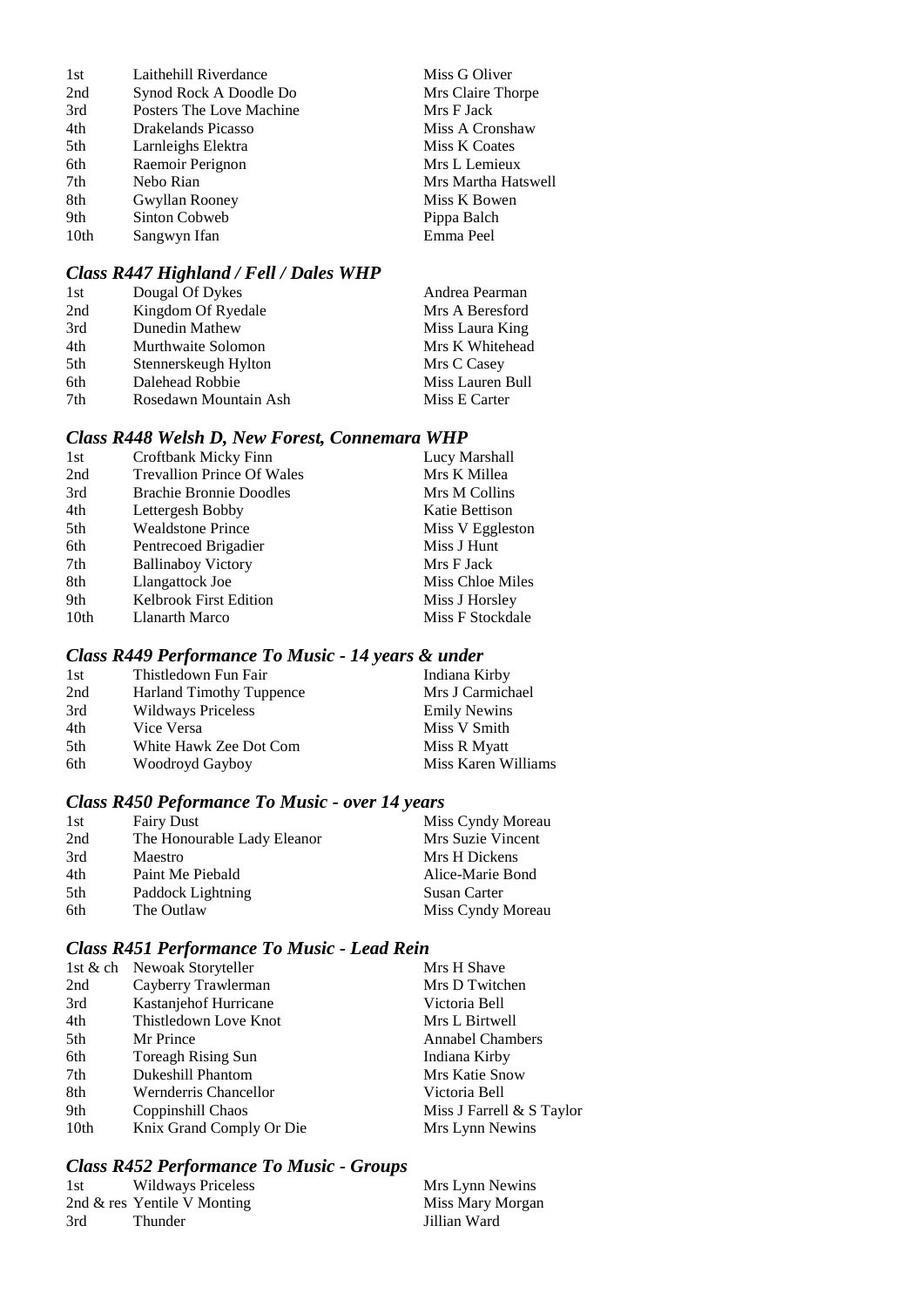| 4th  | The Spanish Fiesta | Mrs Roz Haycock   |
|------|--------------------|-------------------|
| .5th | Rhoscolyn Legacy   | Miss H Russell    |
| 6th  | <b>Fairy Dust</b>  | Miss Cyndy Moreau |
| 7th  | Penech Welsh Maid  | Miss S Mansfield  |

# *Class R453 Performance To Music - M&M*

| 1st | Pendal Dazzler            | Meghan Waring         |
|-----|---------------------------|-----------------------|
| 2nd | Kildromin Sir             | Miss Charlotte Cooper |
| 3rd | Ddwyryd Mari              | Mrs C Pooley          |
| 4th | Rhoscolyn Legacy          | Miss H Russell        |
| 5th | <b>Wildways Priceless</b> | <b>Emily Newins</b>   |
| 6th | <b>Greenwing Steptoe</b>  | Miss L Owen           |

# *Class R454 Concours D'Elegance - Riders 16 years & under*

| Mrs M Dixon          |
|----------------------|
|                      |
| Jessica-lee Speight  |
| Danielle Furniss     |
| Mrs N Stewart        |
| Miss L Bleazard      |
| Miss E Kerwood       |
| <b>Bethany Ellis</b> |
| Mrs M Dixon          |
| Mrs M Crawford       |
|                      |

# *Class R455 Concours DElegance Traditional Clothing*

| 1st              | Highlane Riley             | Rachal Fairbairn          |
|------------------|----------------------------|---------------------------|
| 2nd              | <b>Brolas Welsh Magic</b>  | Miss L Pateman            |
| 3rd              | Limehead Dapper Jack       | Miss Jade Barlow          |
| 4th              | The Outlaw                 | Miss Moreau               |
| 5th              | Peckhamsprings             | Miss R Woolner            |
| 6th              | Samuel                     | Miss C Coulbeck           |
| 7th              | Brindlebrook High Survivor | Agatha Joly De Lotbiniere |
| 8th              | King Clovers Pride         | Miss R Baston             |
| 9th              | Ddwyryd Mari               | Mrs C Pooley              |
| 10 <sub>th</sub> | Ever Rose Gold Rolex       | Miss L Johnson            |
|                  |                            |                           |

# *Class R456 Plaited / Hogged Pairs*

| 1st              | <b>Shooters Morning Mist</b>   | Miss R Sackfield     |
|------------------|--------------------------------|----------------------|
| 2nd              | Just Trio                      | Miss N Horton        |
| 3rd              | Ring Of Roses                  | Kim Rawson           |
| 4th              | Corky                          | Janet Piper          |
| 5th              | <b>White Prince</b>            | Mrs Lisa Metcalfe    |
| 6th              | High Bank Romany Traveller     | Miss Alice Hunns     |
| 7th              | Jays Remembrance               | Miss Jenny Welham    |
| 8th              | Samuel                         | Miss C Coulbeck      |
| 9th              | <b>Thornsett Royal Romance</b> | Miss M Taylor        |
| 10 <sub>th</sub> | Graishall Lily Of The Valley   | Mrs B Hatton-ritchie |

# *Class R457 Ridden Duns / Buckskins*

|     | 1st & res Hello Juno | Mrs Diane Mulhern  |
|-----|----------------------|--------------------|
| 2nd | Thunderbolt Robin    | Mrs S White        |
| 3rd | Kingdom Of Ryedale   | Mrs Anna Beresford |
| 4th | Amber Boy            | Miss J Horsley     |
| 5th | The Coalman          | Amanda Court       |
| 6th | Muddycreek Mayhem    | Mrs A Whittle      |
| 7th | Erin                 | Christine Heady    |
| 8th | Cheshmere Delilah    | Miss L Unthank     |

# *Class R458 Ridden Home Produced Thoroughbreds*

|     | 1st & ch Raphaeleven | Mrs Kim Porter     |
|-----|----------------------|--------------------|
| 2nd | Wheres My Baby       | Miss Alice Quinlan |
| 3rd | Neutrino             | Miss R Bradby      |
| 4th | Achromatic           | Rebecca Marshall   |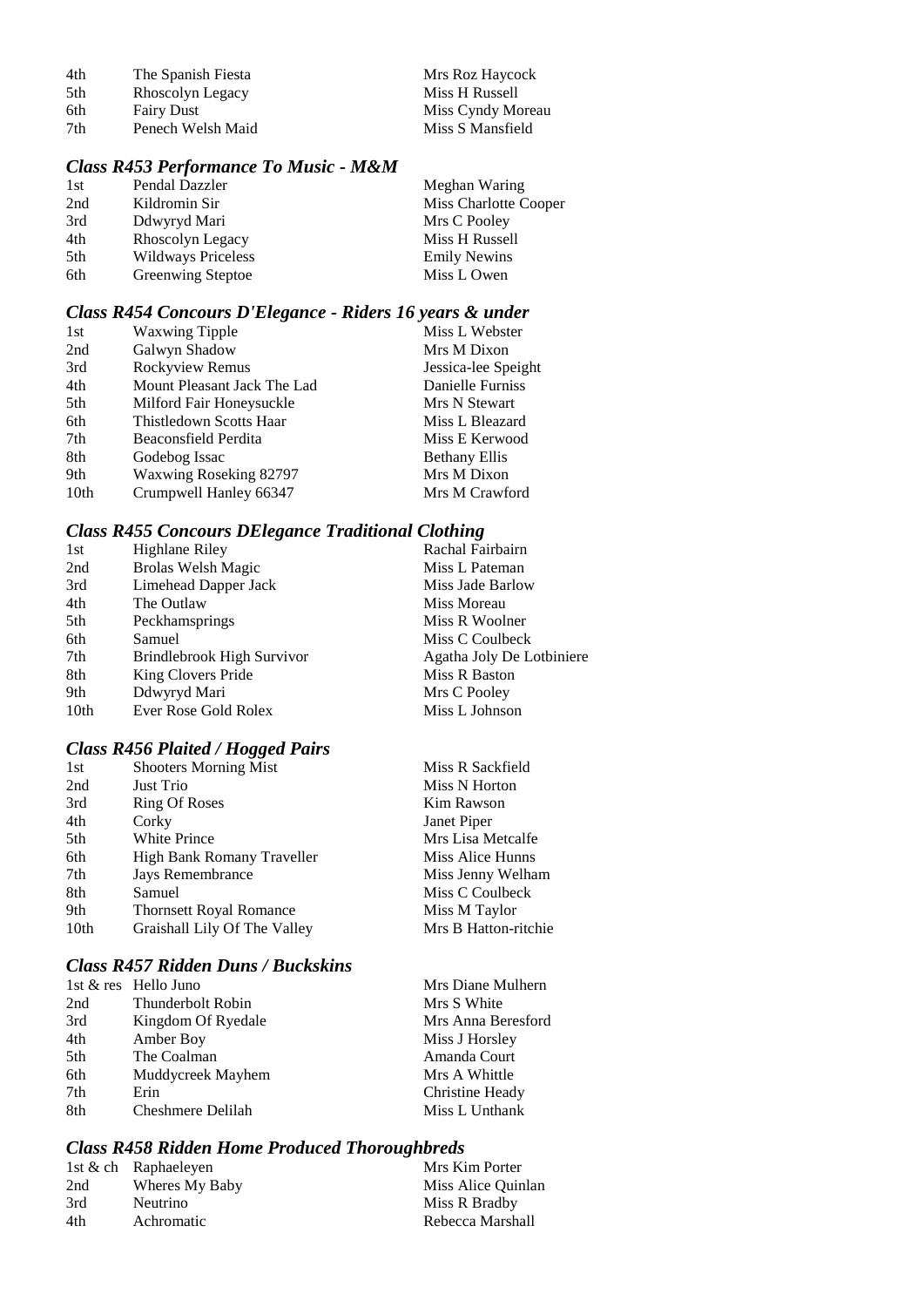| 5th | Bee-j-gee               | Mrs J Parker     |
|-----|-------------------------|------------------|
| 6th | Threeoseven             | Miss Ellie Hayes |
| 7th | <b>Miss Kinky Boots</b> | Grace Richards   |
| 8th | Trireme                 | Miss D Murrell   |

## *Class I459 PRP / RSPCA Rescue In Hand Native / Traditional*

| 1st              | World Horse Welfare Fizz     | Mrs F Williamson                |
|------------------|------------------------------|---------------------------------|
| 2nd              | Rspca Kestrel                | Miss L Paulin                   |
| 3rd              | <b>Redwings Patchwork</b>    | Miss Ellen Withey               |
| 4th              | Pewter                       | <b>Redwings Horse Sanctuary</b> |
| 5th              | Rspca Echo                   | Miss L Paulin                   |
| 6th              | Stella                       | Mrs S Walters                   |
| 7th              | Rspca Sherman                | Miss Chelsey Bailey             |
| 8th              | Rspca Damson                 | Miss K Clement                  |
| 9th              | Willow Pearl Scotch Mist     | Miss I Tesloff                  |
| 10 <sub>th</sub> | <b>Fsh Herbie Greengrass</b> | Miss S Booth                    |

#### *Class I460 PRP Rescue / RSPCA In Hand - Plaited/Hogged*

| Rs Felledge Elsa          | Miss L Paulin       |
|---------------------------|---------------------|
| Rspca Mike                | Mrs Hanna Lloyd     |
| Calamity Jane II          | Miss Sam Cook       |
| Talented Mr Ted           | Mrs Suzanne Smith   |
| Rspca Winnie              | Miss L Paulin       |
| Anytime Annie             | Miss Emma Morrell   |
| Delamere Kaleidoscope     | Miss Hannah White   |
| <b>Blue Cross Archie</b>  | Miss Catherine Read |
| Rs Felledge Pepper        | Miss L Paulin       |
| World Horse Welfare Smurf | Mrs F Williamson    |
| 1st & ch                  |                     |

## *Class I461 RSPCA / PRP In Hand Rescue 1,2,3 Years Old*

| World Horse Welfare Magpie   | Mrs F Williamson    |
|------------------------------|---------------------|
| Rspca Brussel                | Miss L Paulin       |
| Rs Felledge Elsa             | Miss L Paulin       |
| Rspca Kestrel                | Miss L Paulin       |
| Stella                       | Mrs S Walters       |
| <b>Fsh Herbie Greengrass</b> | Miss S Booth        |
| Bella                        | Mrs S Walters       |
| Rspca Echo                   | Miss L Paulin       |
| Fsh Joey                     | Miss W Suddes       |
| <b>Blue Cross Evita</b>      | Miss Catherine Read |
|                              |                     |

# *Class R462 RSPCA / PRP Rescue Rescue Lead Rein / First Ridden*

| 1st | Talented Mr Ted            | Mrs Suzanne Smith |
|-----|----------------------------|-------------------|
| 2nd | Rspca Gromit               | Miss W Suddes     |
| 3rd | World Horse Welfare Bandit | Miss A Hewitt     |

# *Class R463 PRP Rescue / RSPCA Ridden Native / Traditional*

|     | 1st & res R S Felledge Cracker Jack | Thomas Marshall     |
|-----|-------------------------------------|---------------------|
| 2nd | World Horse Welfare Fizz            | Mrs F Williamson    |
| 3rd | Redwings Patchwork                  | Miss Ellen Withey   |
| 4th | Thunder                             | Jillian Ward        |
| 5th | Lockwoods Bandit                    | Mrs F Streeter      |
| 6th | Blue                                | Miss J Davies       |
| 7th | Daisy                               | Mrs Leanne Toms     |
| 8th | Rspca Sherman                       | Miss Chelsey Bailey |
| 9th | Willow Pearl Scotch Mist            | Miss I Tesloff      |

#### *Class R464 PRP Rescue / RSPCA Ridden Plaited / Hogged*

| 1st | Talented Mr Ted           | Mrs Suzanne Smith |
|-----|---------------------------|-------------------|
| 2nd | Calamity Jane II          | Miss Sam Cook     |
| 3rd | World Horse Welfare Smurf | Mrs F Williamson  |
| 4th | Anytime Annie             | Kirstie Haley     |
| 5th | Rspca Mike                | Mrs Hanna Lloyd   |
|     |                           |                   |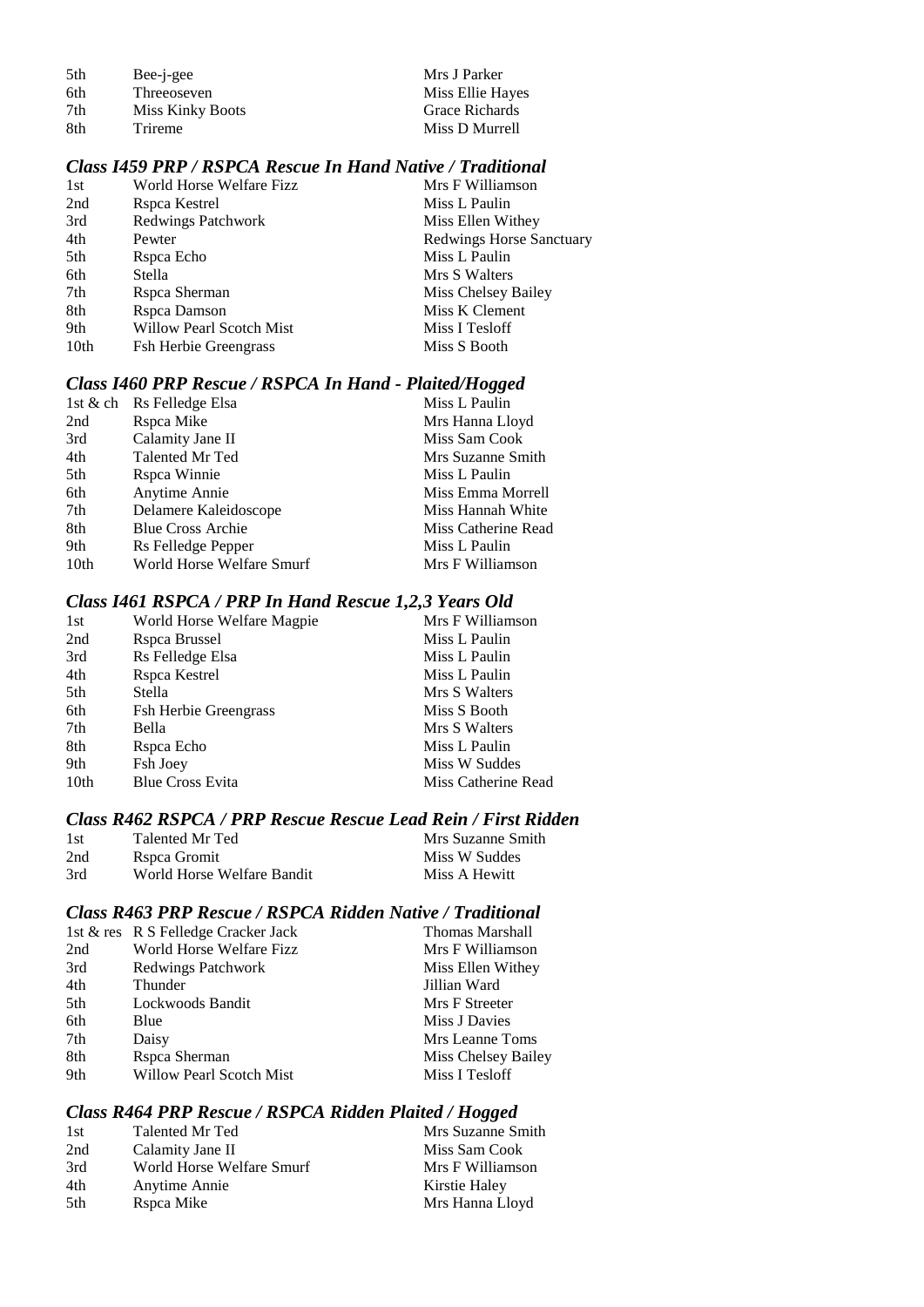# *Class R465 Ridden World & Rare Breeds*

| 1st | <b>Edwinsfield Nocturne</b> |
|-----|-----------------------------|
| 2nd | Molinero Cxix               |
| 3rd | Manor Farm Monday Girl      |
| 4th | Dunkery Toucan              |
| 5th | Gregs Hopton                |
| 6th | Byersgreen Alfie            |

#### *Class I466 Long Reining*

| 1st | Albert            | Mr Victor Sanders           |
|-----|-------------------|-----------------------------|
| 2nd | Falco Jr II       | Mrs Alex Jourdan            |
| 3rd | Ritas Royal Flush | Miss Roxanne Clarke-Stanley |

Miss Lauren Brill Miss Isabella Farnese Mr N Andrews Patrica Hannah Miss E Kerwood Mrs Joanne Eldridge

#### *Class R467 Ride & Drive*

| 1st | Glanvyrnwy Prince Of Wales | Mrs W Winney |
|-----|----------------------------|--------------|
| 2nd | <b>Sd Riverdance</b>       | Miss L Dixon |

## *Class R468 Exercise Vehicles*

| 1st | Synbad                      | Mr Paul Mills     |
|-----|-----------------------------|-------------------|
| 2nd | <b>Romarhay Spotty</b>      | Ms Lindsey Doran  |
| 3rd | The Outlaw                  | Miss Cyndy Moreau |
| 4th | Arthur                      | Mrs N Manger      |
| 5th | Wildcourt Little Spotlight  | Mr AP Pearce      |
| 6th | <b>Helawi Amazing Grace</b> | Miss Moira Merry  |

#### *Class R469 Novice Turnouts*

| 1st | Arthur                          | Mrs N Manger     |
|-----|---------------------------------|------------------|
| 2nd | Springwater Pirate              | Ms Tania Mizzi   |
| 3rd | Helawi Amazing Grace            | Miss Moira Merry |
| 4th | <b>Brookfield Silver Dollar</b> | Ms Lindsey Doran |
| 5th | <b>Sd Riverdance</b>            | Miss L Dixon     |

#### *Class R470 Driven M&M*

| 1st | <b>Glanvyrnwy Prince Of Wales</b> | Mrs W Winney |
|-----|-----------------------------------|--------------|
|     |                                   |              |

## *Class R471 Private Driving Hackney Type*

#### *Class R472 Private Driving non-Hackney*

|     | 1st & ch Horsemems Momentum | Mrs Mandy Burdick   |
|-----|-----------------------------|---------------------|
|     | 2nd & res Trixies Charlie   | Mr John-Henry White |
| 3rd | Glanvyrnwy Prince Of Wales  | Mrs W Winney        |
| 4th | Guiness                     | Mrs N Manger        |

#### *Class R473 Junior Ridden Piebald/Skewbald*

| 1st  | <b>Bob</b>                   | Miss Christina Gillett |
|------|------------------------------|------------------------|
| 2nd  | <b>Oueen Of Harts</b>        | Miss L Webster         |
| 3rd  | <b>Wulfstan Bubbleicious</b> | Mrs Annette Magnus     |
| 4th  | Willow VII                   | Miss Jessica Mace      |
| 5th  | High Bank Romany Traveller   | Alice Hunns            |
| 6th  | Blue Who                     | Cheryl Robertson       |
| 7th  | Muggle-wump                  | Mia Biggs              |
| 8th  | Amazonian Treasure           | Amber Short            |
| 9th  | Mr Tambourine Man            | Jane Etheridge         |
| 10th | Kellythorpes Fan Dabi Dozi   | Mrs J Park-Ross        |
|      |                              |                        |

#### *Class R474 Home Produced Welsh A*

| 1st | Coffeepot Champagne Charlie | Alison Duval   |
|-----|-----------------------------|----------------|
| 2nd | Glebe Dale Side Lined       | Ms J Rylah     |
| 3rd | Arad Christopher            | Miss K Dowker  |
| 4th | <b>Waxwing Peppermint</b>   | Mrs Gemma Rice |

## *Class R475 Home Produced Welsh B*

1st Mynach Master Chef Mrs J Cox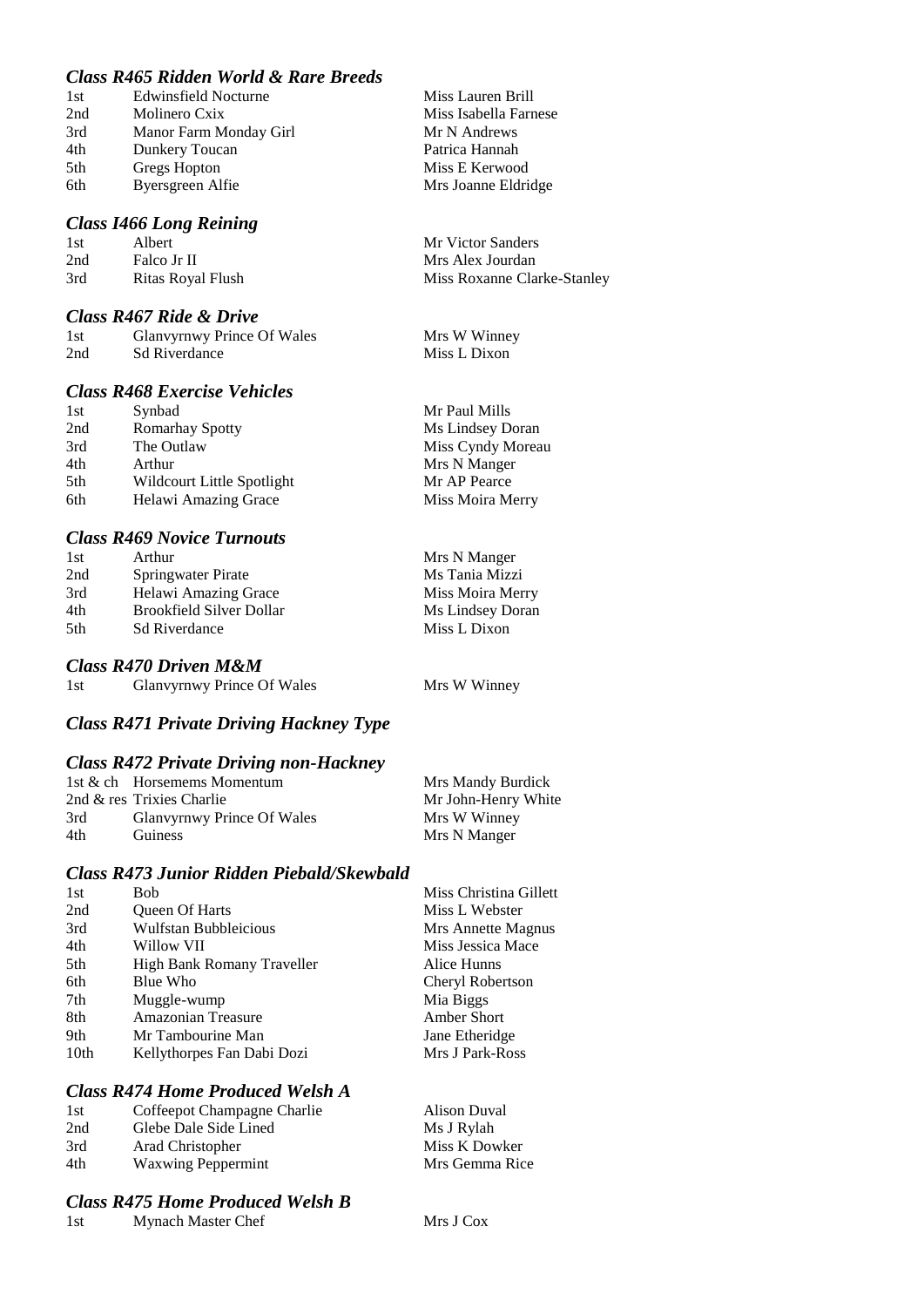| 2nd  | <b>Ernford Butler</b>         | Mrs Jolie Darton    |
|------|-------------------------------|---------------------|
| 3rd  | Rhoson Mandolin               | Polly Anne Robinson |
| 4th  | Laithehill Flute              | Chloe Chubb         |
| 5th  | Priestwood Spartacus          | Abigail Marshall    |
| 6th  | <b>Thornberry Masterpeice</b> | <b>Alison Duval</b> |
| 7th  | Cadlanvalley Orpheus          | Mrs G A Neve        |
| 8th  | Laithehill Pageant            | Charlie Parker-king |
| 9th  | Milford Fair Meastro          | Miss L Bleazard     |
| 10th | Duradens Hotspur              | Mrs D Twitchen      |

# *Class R476 Home Produced Shetland*

| 1st             | <b>Lotuspoint Cassius</b> | Miss E Stobbart  |
|-----------------|---------------------------|------------------|
| 2nd             | <b>Broadspring Tango</b>  | Miss M Halsall   |
| 3rd             | Rough Forest Of Dryknowl  | Danielle Cawte   |
| 4th             | Serenteifi Morgan Llwyd   | Verity Checkley  |
| 5 <sup>th</sup> | Clivoclast Nina           | Mrs L Turner     |
| 6th             | <b>Butterby Nutmeg</b>    | Louise Eyres     |
| 7 <sub>th</sub> | Horninglow Brackenthwaite | Miss Gemma Hawes |
|                 |                           |                  |

# *Class R477 Home Produced Ridden Dartmoor & Exmoor*

| 1st | <b>Foxleat Warrior</b>        | Ruby Venni             |
|-----|-------------------------------|------------------------|
| 2nd | <b>Stourton Royal Chester</b> | Mrs G Clifford Graham  |
| 3rd | Langfield Nightcap            | Grace Michaelides      |
| 4th | Thistle                       | Mrs Karen Perkowski    |
| 5th | Moonpenny Daphnis             | Ms Elizabeth Etchells  |
| 6th | Bowspring                     | <b>Holly Donaldson</b> |
| 7th | Dunkery Toucan                | Patrica Hannah         |
| 8th | Dunsmore Glenfiddich          | <b>Annette Perry</b>   |
| 9th | <b>Hisley Provost</b>         | Mrs D Twitchen         |

# *Class R478 Home Produced Highland*

| 1st | Chapelhill Harry           | Miss R Williams     |
|-----|----------------------------|---------------------|
| 2nd | Dunedin Mathew             | Miss Laura King     |
| 3rd | Oscar Of Edinglassie       | Mrs K Faulkner      |
| 4th | Macdougaldene              | Miss Hannah Coggles |
| 5th | Penelope Of Carlung        | Miss Hayley Mather  |
| 6th | Carlung Peregrine          | Ms Claire Kinsley   |
| 7th | Ben Macdhui Of Heatherglen | Libby Sheffield     |
|     |                            |                     |

# *Class R479 Home Produced Connemara*

|                  | 1st & res White Diamond | Miss Katie Goulding   |
|------------------|-------------------------|-----------------------|
| 2nd              | Chilham Night Hawk      | Miss Jo Rose          |
| 3rd              | Springvale Bowley Finn  | Mr Dominic Welch      |
| 4th              | Eastlands Clover        | Mrs Heidi Wheater     |
| 5th              | Kindesella Lilly        | Miss Ashlea Jennings  |
| 6th              | Hollyhock Blaithin      | Mrs G Reeve           |
| 7th              | Misty Blue              | Mrs Lucy Thirlby      |
| 8th              | Castleside Fionn        | Mrs Y Teagle          |
| 9th              | Lickeen Oisin           | Miss Michelle Jacques |
| 10 <sub>th</sub> | Firswood Silver Pearl   | Mrs J McDonnell       |
|                  |                         |                       |

# *Class R480 Home Produced New Forest*

| 1st | <b>Rushmoor Larkspur</b>     | Mrs Jackie Minihane |
|-----|------------------------------|---------------------|
| 2nd | <b>Halestorm Topsy</b>       | Miss Jade Barlow    |
| 3rd | Lovelyhill Golden Thread     | Miss G Rossall      |
| 4th | Haylands Masai Mara          | Mrs M Young         |
| 5th | Wildcard                     | Miss J Aston-hales  |
| 6th | Muddycreek Mayhem            | Mrs A Whittle       |
| 7th | <b>Loxland Amazing Grace</b> | Mrs S Dobson        |

## *Class R481 Home Produced Dales / Fell*

| -1st | Manorian Marshall  | Samantha Hamilton |
|------|--------------------|-------------------|
| 2nd  | Burnhead Henry     | Miss Loretta Bell |
| 3rd  | Carrock King Kenny | Ms B Bowers       |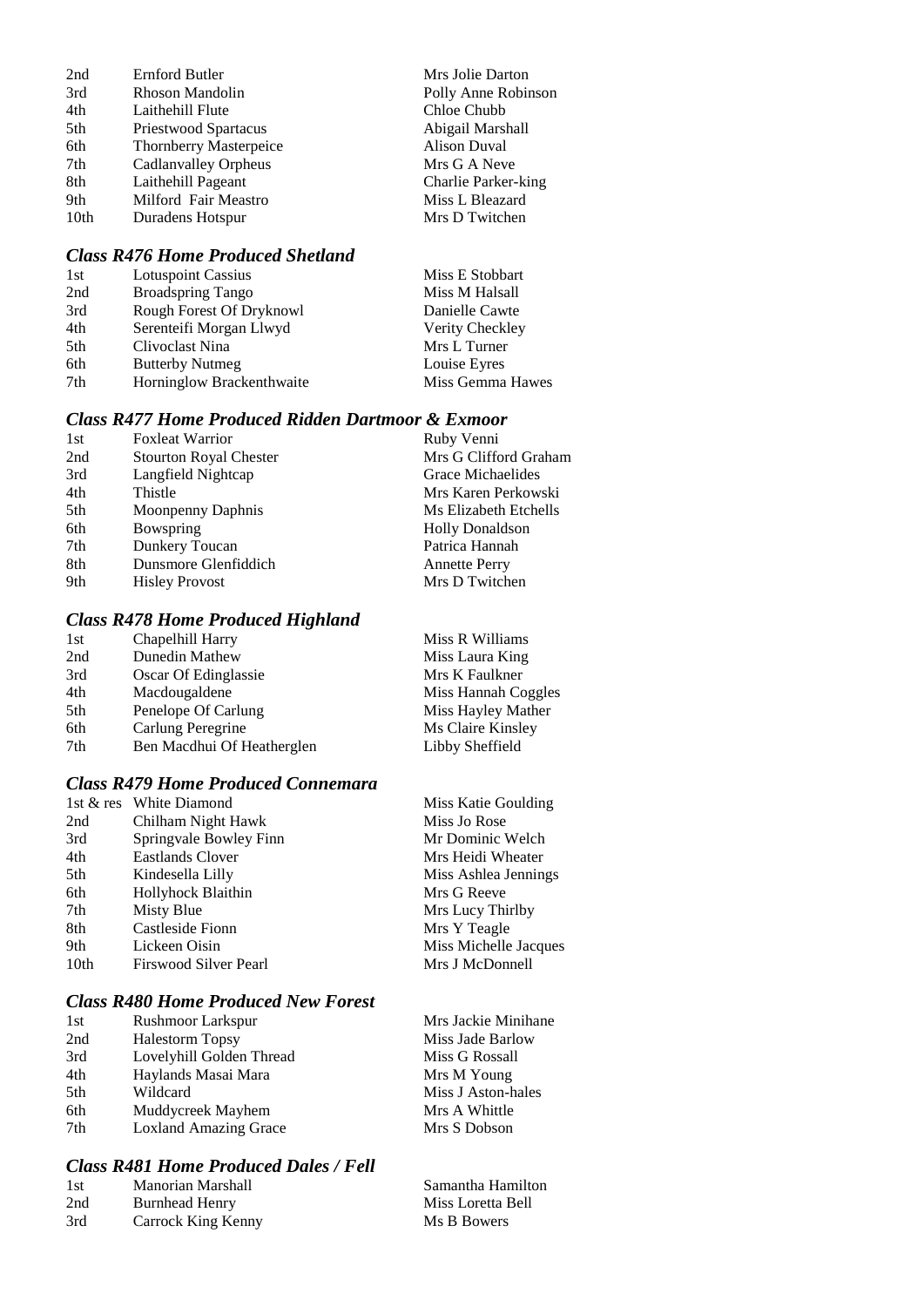| Penmire Dudley           | Gill Rawlinson      |
|--------------------------|---------------------|
| Greenbeck Bamboozle      | Miss L Nicholls     |
| <b>Bybeck Kingfisher</b> | Miss Lauren Nichols |
| Dentale Bella            | Siana Lithgow       |
| Waterside Prince II      | Mrs Elizabeth Haigh |
| Lowhouses Jessica II     | Mrs L Hallam        |
| Kilmannan Mischief       | Miss L Maestrani    |
|                          |                     |

# *Class R482 Home Produced Welsh C*

| Chloe Chubb          |
|----------------------|
| Miss M Halsall       |
| Miss J Saint         |
| Miss F Wilson        |
| <b>Bethany Ellis</b> |
| Mrs H Roddis         |
| Miss Selene Regan    |
| Mrs C Edgson         |
| Miss G Denning       |
| Emma Peel            |
|                      |

# *Class R483 Home Produced Welsh D not exceeding 148cms*

|     | 1st & ch Ringside Costa Lotta | Miss Katie Goulding      |
|-----|-------------------------------|--------------------------|
| 2nd | <b>Brynmeillion Del Boy</b>   | Mr S Woollands           |
| 3rd | Acresdale Halle-berry         | Miss Melissa McEwing     |
| 4th | <b>Felinmor Crown Prince</b>  | Mrs Tara Vaughan         |
| 5th | Corwen Prince Of Thieves      | Mrs Carolyn Furnell      |
| 6th | Dwyfor Simba                  | Mr G Sandison            |
| 7th | Llanflyllin Elgar             | Miss L Johnson           |
| 8th | Nebo Materpiece               | Miss Mikileigh Batchelor |
| 9th | Durkar Amazing Grace          | Mr A Jackson             |
|     |                               |                          |

## *Class R484 Home Produced Welsh D exceeding 148cms*

| 1st              | Horeb Ioan                     | <b>Holly Charnock</b>  |
|------------------|--------------------------------|------------------------|
| 2nd              | Llangybi Duke                  | Jenna Pickles          |
| 3rd              | Gwynneparc Meredith            | Miss Ellie May Cannell |
| 4th              | Loatlands Dandy Man            | Mrs C Skellham         |
| 5th              | <b>Trixies Black Magic</b>     | Mrs M Carroll          |
| 6th              | Yswain Corinthian              | Miss S Wuczke          |
| 7th              | <b>Brynmelys Miss Dynamite</b> | Miss S Evans           |
| 8th              | Bridgedale Sebastian           | Miss L Crisci          |
| 9th              | Monahawk Havanna               | Miss Emily Leggett     |
| 10 <sub>th</sub> | Trefrifawr Lady Lowri          | Miss M Lawrence        |

## *Class R485 Open Ridden Welsh Section C & D*

| 1st              | <b>Magef Rhion</b>          | Kim Rawson            |
|------------------|-----------------------------|-----------------------|
| 2nd              | <b>Brynmeillion Del Boy</b> | Mr S Woollands        |
| 3rd              | Durkar Houdini              | Mr A Jackson          |
| 4th              | Harradene Mr Crumble        | Jade Felton           |
| 5th              | Henfynyw Bleddyn            | Miss Selene Regan     |
| 6th              | <b>Dycott Welsh King</b>    | Anna Chaplin          |
| 7th              | Horeb Ioan                  | <b>Holly Charnock</b> |
| 8th              | Hollyfields Lord Gwynfor    | Mrs Louise Bulless    |
| 9th              | <b>Atinas Danny Boy</b>     | Tim Gibson            |
| 10 <sub>th</sub> | <b>Durkar Amazing Grace</b> | Mr A Jackson          |
|                  |                             |                       |

# *Class R486 Open Ridden M&M Small Breeds*

|     | 1st & res Monalaw Malcolm | Charlotte Edwards  |
|-----|---------------------------|--------------------|
| 2nd | Serenteifi Morgan Llwyd   | Mr John Checkley   |
| 3rd | Blue Note De L Aurore     | Miss Kelly Needham |
| 4th | Dunkery Toucan            | Patrica Hannah     |

# *Class R487 Open Ridden Connemara / New Forest*

| 1st | Crazy Horse                | Miss C Miller      |
|-----|----------------------------|--------------------|
| 2nd | <b>Broadlands Politics</b> | Miss Kelly Needham |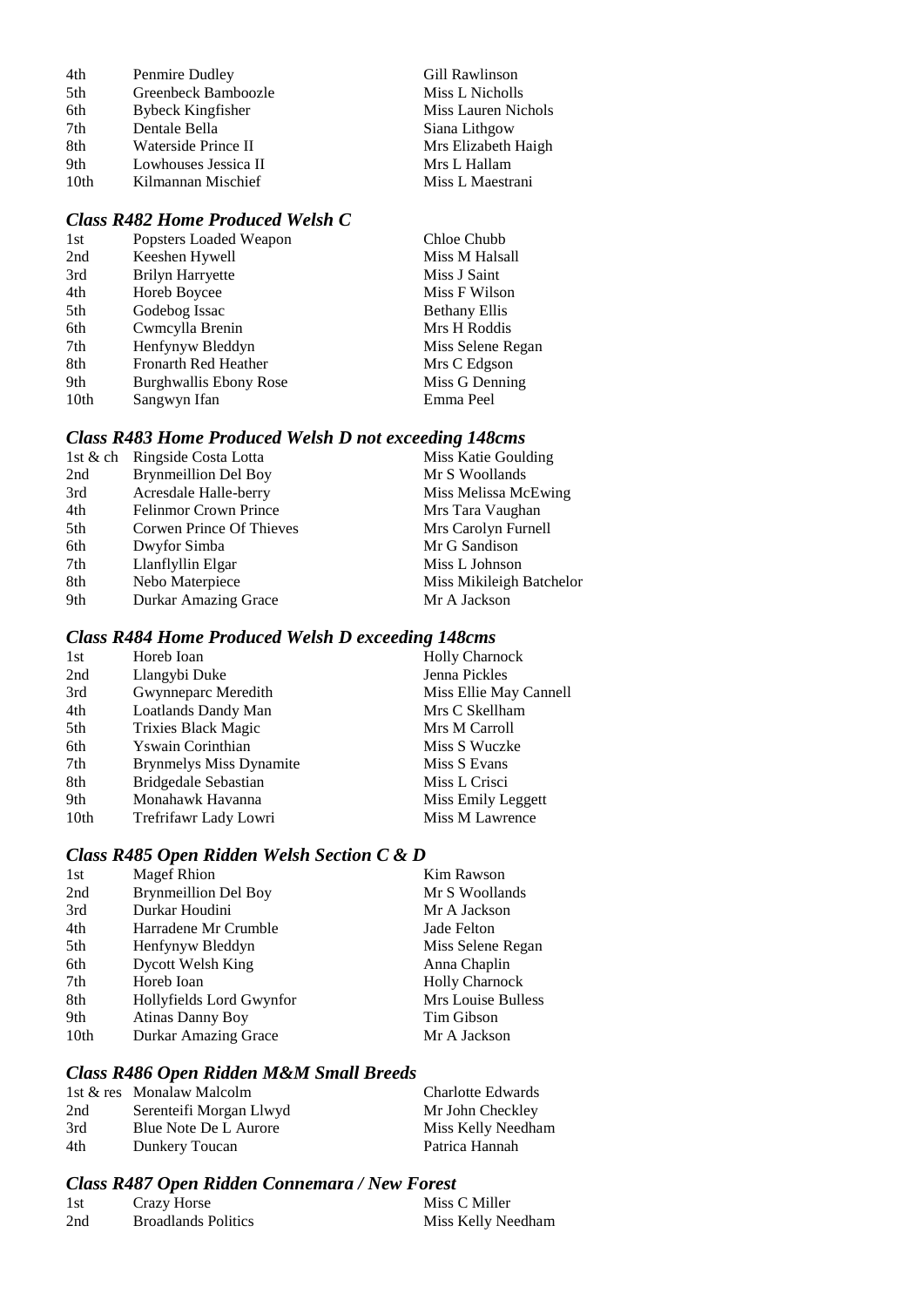| 3rd              | Chilham Aquarius           | Jessica Limb       |
|------------------|----------------------------|--------------------|
| 4th              | Castleside Fionn           | Mrs Y Teagle       |
| 5th              | <b>Eastlands Clover</b>    | Mrs Heidi Wheater  |
| 6th              | Mirah Pride                | Jade Felton        |
| 7th              | Withenlea Eleanor          | Miss L Beaumont    |
| 8th              | <b>Woottonheath Breeze</b> | Mrs J Cann         |
| 9th              | Whirlwind Of Duntally      | Mr L Morrison      |
| 10 <sub>th</sub> | Wildcard                   | Miss J Aston-hales |

#### *Class R488 Open Ridden Highland*

| -1 st | <b>Healdtown Bonny</b> | Miss C Stirzaker |
|-------|------------------------|------------------|
| 2nd   | Holmedown Emerald Isle | Miss Jo Rose     |

# *Class R489 Open Ridden Dales / Fell*

| 1st $\&$ ch Rundales Mayfly | Miss C Miller    |
|-----------------------------|------------------|
| Lowhouses Jessica II        | Mrs L Hallam     |
| Kilmannan Mischief          | Miss L Maestrani |
| Penmire Dudley              | Gill Rawlinson   |
|                             |                  |

## *Class R490 Home Produced Welsh A Lead Rein*

| 1st & ch Thistledown Fun Fair    | Indiana Kirby       |
|----------------------------------|---------------------|
| Waitwith Goldfinch               | Carrie Simmonds     |
| Thistledown Valdes               | Miss A Baggaley     |
| Heniarth Norman Stanley Fletcher | Mrs Margaret Cousin |
| Thistledown Spring Spirit        | Ms Amy Metcalf      |
| Penhwnllys Mysterious Girl       | Mrs C Pooley        |
| Thistledown Spring Time          | Mrs Sara Kershaw    |
| Elberry Suilen                   | Mrs L Richardson    |
| Penech Welsh Maid                | Miss S Mansfield    |
| <b>Heniarth Ouasar</b>           | Mrs Sue Heath       |
|                                  |                     |

# *Class R491 Home Produced M&M Lead Rein*

|      | 1st & res Coppinshill Chaos   | Miss J Farrell & S Taylor   |
|------|-------------------------------|-----------------------------|
| 2nd  | Sandycross Sir Gandolph       | Mrs Katie Snow              |
| 3rd  | Burnside Lara                 | Miss G Semonella            |
| 4th  | Carmacco American Dream       | Grace Michaelides           |
| 5th  | Birchmoor Amelia              | Gail Conroy                 |
| 6th  | <b>Stourton Royal Chester</b> | Mrs Gillian Clifford-Graham |
| 7th  | Pennway Carri                 | Miss C Palmer               |
| 8th  | <b>Broadspring Tango</b>      | Miss M Halsall              |
| 9th  | Wildways Adonis               | <b>Rosemary Carter</b>      |
| 10th | <b>Hykos Applause</b>         | Gail Conroy                 |
|      |                               |                             |

# *Class R492 Home Produced Welsh A & B First Ridden*

| 1st  | Menedth Bart Simpson          | Daniel Bailey     |
|------|-------------------------------|-------------------|
| 2nd  | Wernderris Romeo              | Mrs D Ranken      |
| 3rd  | Lacy Freya                    | Mrs C Bullman     |
| 4th  | Pinewell Hector               | Mrs S Tierney     |
| 5th  | Rookery Jumble                | Mrs Sharon White  |
| 6th  | <b>Thistledown Scots Luck</b> | Grace Michaelides |
| 7th  | Arad Pixie                    | Mrs V Jasinski    |
| 8th  | Dukeshill Phantom             | Mrs Katie Snow    |
| 9th  | 24898 Tallares Birthday Boy   | Miss L May        |
| 10th | Gigman Michaelangelo          | Miss L Beadle     |

## *Class R493 Home Produced M&M First Ridden*

| 1st  | Pantmanr Just-so         | Mrs J Parker   |
|------|--------------------------|----------------|
| 2nd  | Rough Forest Of Dryknowl | Danielle Cawte |
| 3rd  | Beaconsfield Perdita     | Miss E Kerwood |
| 4th  | <b>Hisley Provost</b>    | Mrs D Twitchen |
| .5th | Heatherden Wildflower    | Sophie Gannon  |

## *Class R494 Home Produced SP Lead Rein*

1st & ch Beecott Miss Independence Carrie Simmonds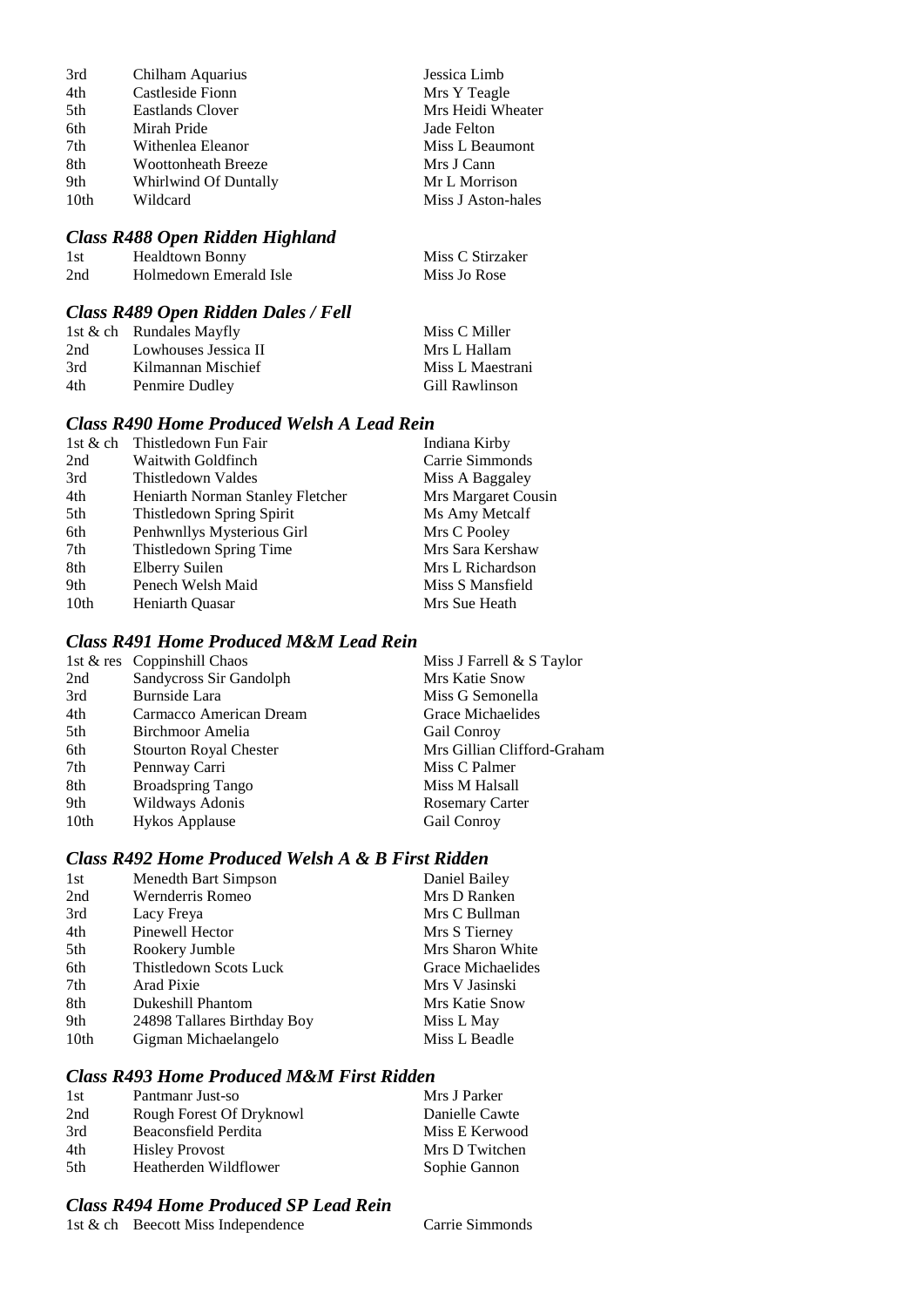| 2nd | Chagford Leroy             | Mr Ryan Baxter        |
|-----|----------------------------|-----------------------|
| 3rd | <b>Brookwater Carousel</b> | Mrs K Smith           |
| 4th | Diptford Melika            | Miss A Mathers        |
| 5th | Cosford Charming Beau      | Mrs Sally-Anne Cowley |
| 6th | Angels Delight             | Miss D Kershaw        |

# *Class R495 Home Produced SHP Lead Rein*

|                  | 1st & res Pennway Carri | Miss C Palmer               |
|------------------|-------------------------|-----------------------------|
| 2nd              | Abercamlais Aneurin     | Mrs L Shimwell              |
| 3rd              | Gwyreddparc Torres      | Mrs L Richardson            |
| 4th              | Desarbre Windflower     | Miss J Farrell $&$ S Taylor |
| 5th              | Lynuck Aftershock       | Mrs Gemma Mullin            |
| 6th              | <b>Bawdsey Daylight</b> | Miss Nicola Websdale        |
| 7th              | Winneydene Cabana       | Mrs K Smith                 |
| 8th              | Hemsbrook West Wind     | Mrs E Harris                |
| 9th              | Cramond Twinkle Toes    | Miss A Edington             |
| 10 <sub>th</sub> | Teddesley Tallulah      | Miss Danielle Botten        |
|                  |                         |                             |

# *Class R496 Home Produced SP First Ridden*

| <b>Brookwater Carousel</b> | Mrs K Smith         |
|----------------------------|---------------------|
| Sandboro Love Child        | Mrs S Tierney       |
| Rotherwood Significance    | Miss S North        |
| Dantes Lord Lucas          | Mrs V Jasinski      |
| Penwood Shogun             | Ms Kerrie Pritchard |
| <b>Small-land Chatter</b>  | Ms J Dolan          |
|                            |                     |

# *Class R497 Home Produced SHP First Ridden*

| 1st | Littlebriars Bartholomew | Mrs H Rogers        |
|-----|--------------------------|---------------------|
| 2nd | Winneydene Cabana        | Mrs K Smith         |
| 3rd | Hillam Red Cherry        | <b>Sharon White</b> |
| 4th | Larchgrove Isabella      | Mrs J Benbow        |
| 5th | Daukester Sidney         | Isabella ODonnell   |
| 6th | Menai Naughty Girl Sally | Mrs Michelle Horton |
| 7th | <b>Bushmoor Echo</b>     | Mrs Lucy Thirlby    |

# *Class R498 Just Off The Lead Rein M&M First Ridden*

| 1st              | Newoak Storyteller         | Mrs H Shave          |
|------------------|----------------------------|----------------------|
| 2nd              | <b>Friars Glitters</b>     | Miss L Howell        |
| 3rd              | Crandford Hector           | Mrs D Taylor         |
| 4th              | Kimcote Cassanova          | Mrs J Benbow         |
| 5th              | Pantmanr Journeyman        | Mrs M Burns          |
| 6th              | Desarbre Icicle            | <b>Mrs Kim Downs</b> |
| 7th              | Gelliniog Meredith         | Kayleigh Smith       |
| 8th              | Pendre Sam                 | Lily Kirby           |
| 9th              | Winneydene Cabana          | Mrs K Smith          |
| 10 <sub>th</sub> | Thistledown Light The Fire | Mrs C Bell           |

# *Class R499 Just Off The Lead Rein SP/SHP First Ridden*

| 1st | <b>Bushmoor Echo</b>         | Mrs Lucy Thirlby    |
|-----|------------------------------|---------------------|
| 2nd | <b>Brookwater Carousel</b>   | Mrs K Smith         |
| 3rd | Daukester Sidney             | Isabella ODonnell   |
| 4th | Springlane Elegance          | Miss Eloise Marlow  |
| 5th | <b>Barkway Priceless</b>     | Mrs C Bullman       |
| 6th | Barkway Moonshine            | Livie Archer-Andrew |
| 7th | Menai Naughty Girl Sally     | Mrs Michelle Horton |
| 8th | <b>Gleiniant Butterfly 2</b> | Ms Andrea Mathers   |

## *Class I500 Young Handlers 15-18 Years Old*

| 1st | Wee Johnnys         | Miss Chennise Fraser  |
|-----|---------------------|-----------------------|
| 2nd | Talponciau Armani   | Roy Houghton          |
| 3rd | Julmar Maybelle     | Annabelle Pethybridge |
| 4th | Tavello Tiger Lilly | Mrs Vivienne Stainer  |
| 5th | Barana Castle       | Mrs F Rooney          |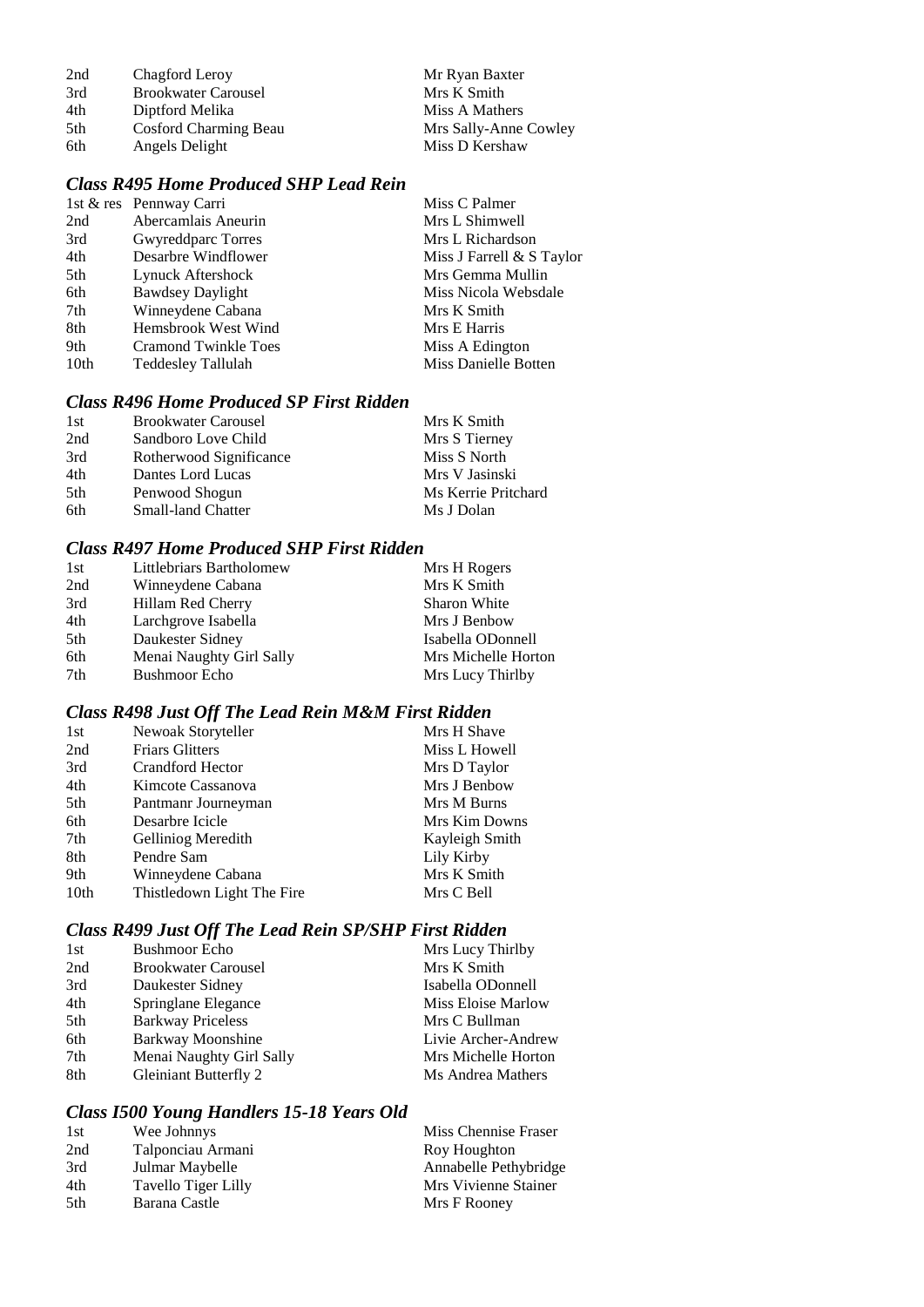# *Class I501 Young Handlers 12-14 years*

| 1st | High Bank Romany Traveller | Miss Alice Hunns                |
|-----|----------------------------|---------------------------------|
| 2nd | Marsh Midas                | Mrs J Carmichael                |
| 3rd | Valepark Mardi Gras        | Libby Sheffield                 |
| 4th | Muddycreek Mayhem          | Mrs A Whittle                   |
| 5th | Whiteleaze Maylord         | Monique Sharp                   |
| 6th | Greenlinks Jenny Wren      | Miss S Robins                   |
| 7th | Pinglewood Tin Tin         | Mrs A Booth                     |
| 8th | Dolly Mixture              | Miss L Filippone & Mr J Rozario |

# *Class I502 Young Handlers 8 - 11 years*

| 1st  | <b>Wellbrow Victor</b>     | Miss Mcclarence       |
|------|----------------------------|-----------------------|
| 2nd  | Sandboro Love Child        | Mrs S Tierney         |
| 3rd  | Kellythorpes Fan Dabi Dozi | Mrs J Park-Ross       |
| 4th  | Watson Chickpea            | Mrs L Mayfield        |
| 5th  | Homecoming Queen           | Rebecca Rayner        |
| 6th  | Sianlee Megamix            | Mrs C Collier         |
| 7th  | <b>Pumphill Clarion</b>    | Amelia Metelko-taylor |
| 8th  | <b>Friars Glitters</b>     | Miss L Howell         |
| 9th  | Bicton Little Boy Blue     | Mrs J Orson           |
| 10th | Pantmanr Journeyman        | Mrs M Burns           |

# *Class I503 Young Handlers 7 years & under*

| 1st | Heniarth Norman Stanley Fletcher | Mrs Margaret Cousin |
|-----|----------------------------------|---------------------|
| 2nd | Wilmira Melody                   | Mrs J Elliott       |
| 3rd | Pendre Sam                       | Lily Kirby          |
| 4th | Dolrhedyn Cardinal               | Mrs J Wellens       |
| 5th | Miss Molly                       | Carter Wigglesworth |
| 6th | Cellwen Pebbles                  | William Witty       |
| 7th | Crandford Hector                 | Mrs D Taylor        |
| 8th | Zennor Fudge                     | Mrs Petrina Philp   |

# *Class R504 Home Produced Piebald/Skewbald Plaited/Hogged Pony*

| Miss L Webster      |
|---------------------|
| Mrs G Harrold       |
| Miss D Ioannou      |
| Elisabeth Edmonds   |
| Miss Courtney Jones |
| Ms H Mullender      |
| <b>Yasmin Hart</b>  |
| Miss Kelly McKinnon |
| Miss R Leek         |
|                     |

## *Class R505 Home Produced Piebald/Skewbald Plaited/Hogged Horse*

| 1st  | Cinnamons Dream             | Lorna Orritt          |
|------|-----------------------------|-----------------------|
| 2nd  | <b>Cathmor Opposition</b>   | Mrs Amanda Gaughran   |
| 3rd  | Scallywag Scandal           | Mrs Ann Rogers        |
| 4th  | Plasucha Maximus            | Mr David Williams     |
| 5th  | Squires Summer Dream        | Miss C Elding         |
| 6th  | <b>Bowstridge Kimberley</b> | Mrs Karen Kerby       |
| 7th  | <b>Cork Beauty</b>          | Mrs J Armstrong       |
| 8th  | Made By Design              | Miss L Halshaw        |
| 9th  | Greenhall Bob A Job         | Miss Natasha Timson   |
| 10th | Chaaya Island               | Miss Charlie Rossiter |
|      |                             |                       |

## *Class R506 Home Produced Piebald/Skewbald Traditional / Native Pony*

|     | 1st & ch Colour Me Bad         | Miss Hannah Miller-Burton |
|-----|--------------------------------|---------------------------|
|     | 2nd & res Splashdown Lenny     | Ms D Birdsey              |
| 3rd | The Panda II                   | Miss V Eggleston          |
| 4th | Watch This Diva                | Miss S Hurst              |
| 5th | <b>Razzle Dazzle</b>           | Mr A Bentley              |
| 6th | <b>Sherlocks Seren Dreamer</b> | Alice Spink               |
| 7th | Hello Dolly 2                  | Mrs S Bradshaw            |
| 8th | Nantllesg Elwyn                | Roanna Hamilton           |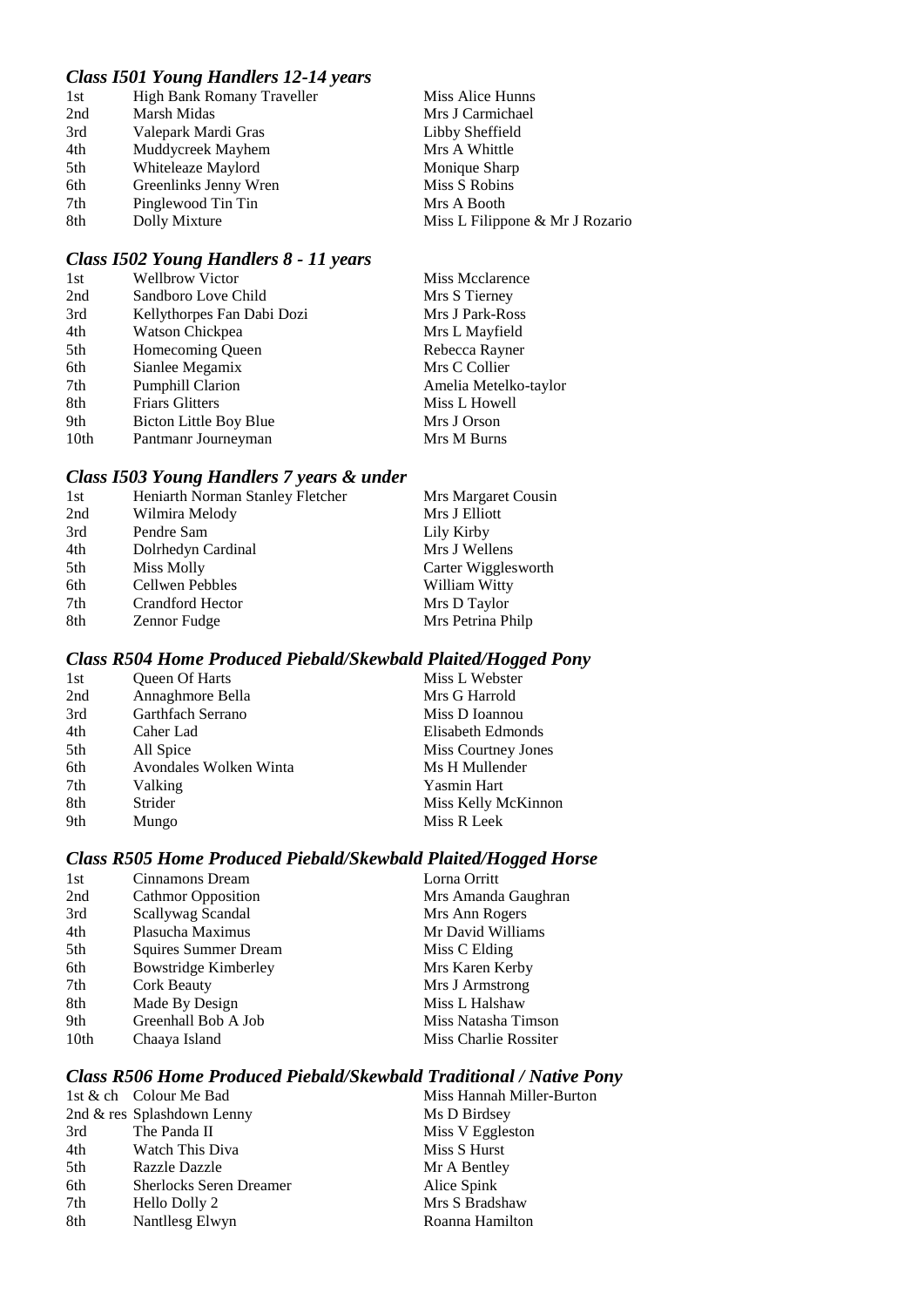| 9th              | Plumbuck Marmaduke Jinks | Miss S Piggott |
|------------------|--------------------------|----------------|
| 10 <sub>th</sub> | Valentino                | Mrs S Lemon    |

## *Class R507 Home Produced Piebald/Skewbald Traditional / Native Horse*

| 1st | Dynamite                    | Mrs D Shaw           |
|-----|-----------------------------|----------------------|
| 2nd | Moortown Lacey              | Claire Hardstone     |
| 3rd | Moorefield House Elvis      | Miss Bronwyn Hickson |
| 4th | Mister Miguel               | Anna Morter          |
| 5th | <b>Hillmoor Fascination</b> | Mrs E Green          |
|     |                             |                      |

## *Class R508 Home Produced LWT Hunter*

| 1st | Carnsdale Chorister     | Mrs A Pavitt          |
|-----|-------------------------|-----------------------|
| 2nd | Magic Moments II        | Mrs Louise Fox        |
| 3rd | Talk Of The Town IIi    | Georgina Maywood      |
| 4th | West Cliffe Omega       | Mr Thomas Winson      |
| 5th | Athlone Dodger          | Mrs Catherine Dickens |
| 6th | Toblerone               | Mrs K Eaton           |
| 7th | <b>Chance Encounter</b> | Miss D Forsey         |

## *Class R509 Home Produced MWT/HWT Hunter*

|      | 1st & ch Master Bandsman    | Cerys Ford          |
|------|-----------------------------|---------------------|
|      | 2nd & res Shirleys Downtown | Miss A Naylor       |
| 3rd  | <b>Ballygill Tight Fit</b>  | Rebecca Ely         |
| 4th  | Papavers Romeo              | Miss C Elding       |
| 5th  | Purple Prince               | Miss S Booth        |
| 6th  | <b>Elyssiums New Dawn</b>   | Mrs Jacqui Thompson |
| 7th  | <b>Bally Blarney</b>        | Miss Cheryl Bunton  |
| 8th  | Killea Henry                | Miss R Sackfield    |
| 9th  | Lord Harvey Of LeylandII    | Mrs Shirley Hart    |
| 10th | <b>Lowmoor Pillowtalk</b>   | Miss Katie Hoare    |

## *Class R510 Home Produced Small Hunter*

| Harvey                      | Mrs Wendy Tanton    |
|-----------------------------|---------------------|
| Penwind Forever More        | Miss A Holmes       |
| Huntsman                    | Mrs A Field         |
| Pendancer Bilbo Baggins     | <b>Hayley Dolby</b> |
| <b>Blackwoodland Forest</b> | Mrs L Bradley       |
| <b>Westside Buzz</b>        | Miss Lucy Grimshaw  |
| Craughwell Johnny           | Miss L Baker        |
| Mcarmedoc                   | Miss A Weaver       |
|                             |                     |

## *Class R511 Home Produced Intermediate SRT*

| Philwood Buddy                | Miss S Bell         |
|-------------------------------|---------------------|
| Raemoir Masterplan            | Mrs D Conway        |
| Vaguely Royal                 | Miss Stephanie Beer |
| <b>Just Trouble</b>           | Miss Lauren Johnson |
| Rotherwood Peeping Star       | Mr L Burton         |
| <b>Roslin Star Attraction</b> | Miss L Oliver       |
| Sulan Jubilation              | Miss J Jennings     |
| Sunshine Dream                | Miss C Found        |
|                               |                     |

## *Class R512 Home Produced Intermediate SHT*

|     | 1st & ch Egyptian Cotton | Mr Guy Warner          |
|-----|--------------------------|------------------------|
|     | 2nd & res New Dimension  | Ellie Just             |
| 3rd | Gossip Girl              | Miss Nicole Brown      |
| 4th | <b>Westside Buzz</b>     | Miss Lucy Grimshaw     |
| 5th | Virgil II                | Miss Abigail Kelmanson |
| 6th | Crochallan Man Of Dreams | Laura Wood             |
| 7th | Shanacashel Bay          | Cheryl Robertson       |

## *Class I513 Irish Draught In Hand 4 years old & over*

|     | 1st $\&$ ch Glen South Blues | Mrs C Limond     |
|-----|------------------------------|------------------|
| 2nd | Killarney Crystal            | Mrs T Macintyre  |
| 3rd | Ballygill Tight Fit          | Miss Rebecca Ely |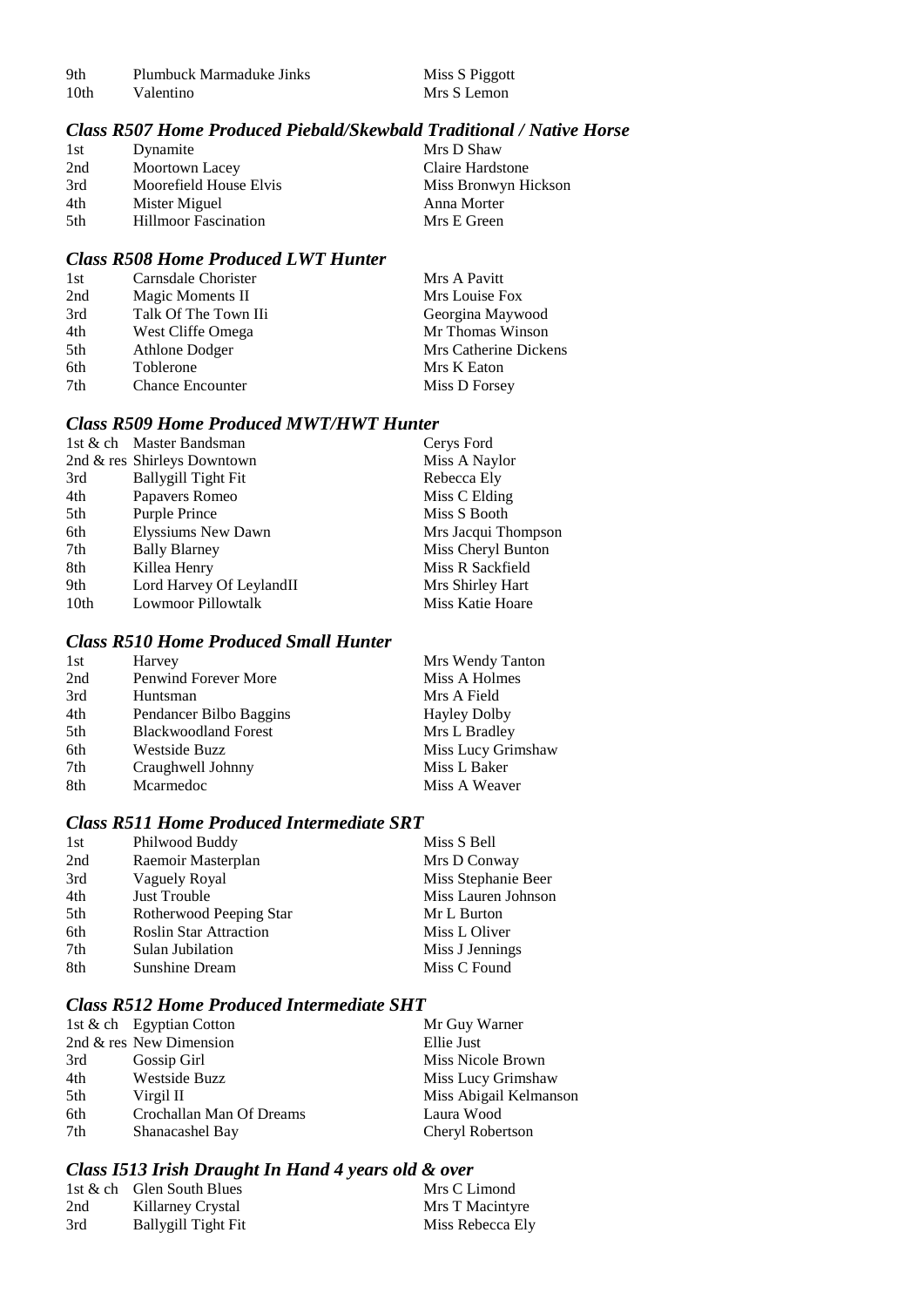| 4th | <b>Bowland Brady</b> | Miss Louise Worden     |
|-----|----------------------|------------------------|
| 5th | Rockfinn Summerfield | Miss Rebecca Ely       |
| 6th | Booted And Suited    | Miss S Grady-Horton    |
| 7th | Tis Misty            | Miss E Rose            |
| 8th | Carrigfada Diamond   | Mr Bruce Langley-McKim |

#### *Class I514 Irish Draught In Hand 2 - 3 years old*

| 1st | Tjs Timperley Girl        | Miss Lauren Allen  |
|-----|---------------------------|--------------------|
| 2nd | Tis Tipperary Boy         | Mrs Marion Cannell |
| 3rd | Clonmel Lovely Lady       | Mrs Marion Cannell |
| 4th | <b>Flypast Irish Mist</b> | Mrs Karen Lane     |
| 5th | Kilmovee Kings View       | Caryn Wilkinson    |
|     |                           |                    |

#### *Class I515 Irish Draught In Hand Yearling* 1st  $2nd \&$  res Tjs Fast Silver Miss Lauren Allen

*Class I516 Part Bred Irish Draught In Hand 4 years old & over* 1st & ch Caspers Comet Miss Stefanie Russell<br>
2nd & res Miss Partynants Miss R Turner 2nd  $&$  res Miss Partypants

#### *Class I517 Part Bred Irish Draught In Hand 1,2,3 years old*

#### *Class R518 Ridden Irish Draught*

| <b>Ballygill Tight Fit</b><br>1st | Rebecca Ely         |
|-----------------------------------|---------------------|
| 2nd<br><b>Ashling Diamond</b>     | Miss L Raither      |
| 3rd<br>Lowmoor Pillowtalk         | Miss Katie Hoare    |
| 4th<br>Creans Huntingfield Rebel  | Mrs H Hume          |
| 5th<br>Rockfinn Summerfield       | Miss Rebecca Ely    |
| 6th<br><b>Glen South Blues</b>    | Mrs C Limond        |
| 7th<br>Booted And Suited          | Miss S Grady-Horton |
| 8th<br><b>Bowland Brady</b>       | Miss Louise Worden  |

#### *Class R519 Ridden Competition Horse*

| 1st  | Athlone Dodger     | Mrs Catherine Dickens |
|------|--------------------|-----------------------|
| 2nd  | Miss T-fi          | Mrs M Smith           |
| 3rd  | Alderpark          | Mrs C Valentine       |
| 4th  | Lowmoor Pillowtalk | Miss Katie Hoare      |
| .5th | Undine Van De Weil | Miss A Walsh          |

#### *Class I520 Cleveland Bay Stallion / Gelding*

|     | 1st & ch Barbarian Buccaneer | Mrs Pamela Shipley |
|-----|------------------------------|--------------------|
| 2nd | <b>Forest Fusilier</b>       | Mr Barry King      |
| 3rd | Burfield Blackthorn          | Mr Mark Sampson    |
| 4th | <b>Harrington Mahogany</b>   | Mr Barry King      |
| 5th | Burfield Rowan               | Mr Mark Sampson    |
| 6th | Wyevale Mr Mojo              | Miss R Hardy       |
|     |                              |                    |

#### *Class I521 Cleveland Bay Mare*

|     | 1st & res Lindon Jubilee        |
|-----|---------------------------------|
| 2nd | <b>Thomsonbrook Secret Love</b> |

#### *Class I522 Cleveland Bay Foal*

1st & ch Ormelie Secret Affair Mr Bruce Langley-McKim

Miss Coleen Benfold Mr Bruce Langley-McKim

## *Class I523 Cleveland Bay Yearling*

#### *Class I524 Cleveland Bay 2 - 3 years old* 1st & res Thomsonbrook Beowulf Mr Bruce Langley-McKim

*Class I525 Part Bred Cleveland Bay 1,2,3 Years*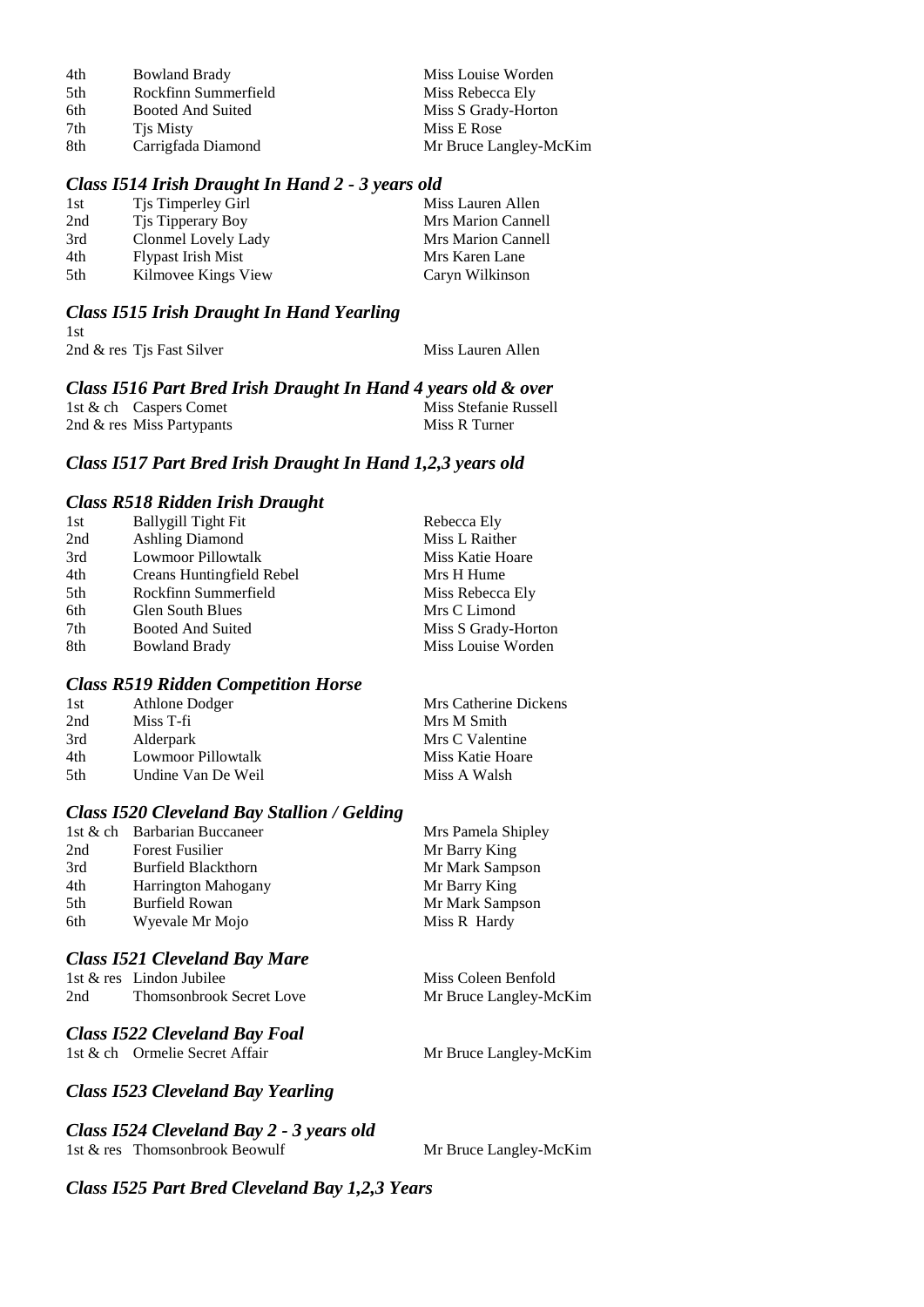# *Class I526 Cleveland Bay Produce Class*

1st Ormelie Secret Affair Mr Bruce Langley-McKim

## *Class I527 Part Bred Cleveland Bay 4 years old & over*

|     | 1st & ch Jemoon Private Dancer |  | Polly Anne Robinson |
|-----|--------------------------------|--|---------------------|
|     | 2nd & res Jemoon Musicman      |  | Mrs Donna Gardner   |
| 3rd | Kirkmoor Mountain View         |  | Mrs J Porter        |
| 4th | Knavesgreen Honey Pippin       |  | Miss L Shadbolt     |
|     |                                |  |                     |

#### *Class R528 Ridden Cleveland Bay*

|     | 1st & res Barbarian Buccaneer | Mrs Pamela Shipley |
|-----|-------------------------------|--------------------|
| 2nd | Burfield Blackthorn           | Mr Mark Sampson    |

#### *Class R529 Ridden Part Bred Cleveland Bay*

|     | 1st & ch West Cliffe Omega | Thomas Winson       |
|-----|----------------------------|---------------------|
| 2nd | Jemoon Private Dancer      | Polly Anne Robinson |
| 3rd | Faye Thornton              | Miss K Knowles      |
| 4th | Jemoon Tambourine Man      | Jennifer Garland    |
| 5th | Jemoon Musicman            | Mrs Donna Gardner   |
| 6th | Jemoon High Society        | Mrs Jacqui Thompson |
| 7th | Knavesgreen Honey Pippin   | Miss L Shadbolt     |
| 8th | Kirkmoor Mountain View     | Mrs J Porter        |

#### *Class R530 Home Produced Show Pony 148cms*

| 1st & ch Rotherwood Peeping Star | Mr L Burton           |
|----------------------------------|-----------------------|
| 2nd & res Deanshill Lady         | Mrs Johannah Baker    |
| <b>Yealand Paschel</b>           | Miss Savannah Kemplay |
| Raemoir Masterplan               | Mrs D Conway          |
| Encore                           | Mrs Helen Stowell     |
| Rosevean Romany Song             | Rachel Eaton          |
| Baronsdown Saxon King            | Mrs Becky Franklin    |
|                                  |                       |

#### *Class R531 Home Produced Show Pony 138cms*

| Mrs L Saunters   |
|------------------|
| Mrs J Carmichael |
| Miss K Towns     |
| Beth Walsh       |
| Calista Boulton  |
| Mrs R Sharp      |
| Miss M Taylor    |
|                  |

#### *Class R532 Home Produced Small Riding Horse*

|     | 1st & ch Fielding Fairytale | Mrs A Hesketh               |
|-----|-----------------------------|-----------------------------|
| 2nd | Templebready Total Eclipse  | Miss J Steel                |
| 3rd | Murphys Girl                | Mrs D Voulstaker            |
| 4th | Parisien Love Affair        | <b>Miss Nicola Burrells</b> |

#### *Class R533 Home Produced Large Riding Horse*

|     | 1st & res Aquilas Stud Niga | Miss G Ahmet        |
|-----|-----------------------------|---------------------|
| 2nd | Sequels Solitaire           | Donna Aston         |
| 3rd | <b>Atlantic Flight</b>      | Mrs J Edmead        |
| 4th | Jemoon Tambourine Man       | Jennifer Garland    |
| 5th | <b>Grand Classique</b>      | Emma Message        |
| 6th | <b>Chance Encounter</b>     | Miss D Forsey       |
| 7th | Frankie Boy Of Danthorpe    | Polly Anne Robinson |
|     |                             |                     |

## *Class R534 Home Produced SHP 153cms*

|     | 1st & res Hello Juno                | Mrs Diane Mulhern |
|-----|-------------------------------------|-------------------|
| 2nd | Rumworth One Look                   | Beth-Anne Rowley  |
| 3rd | <b>Brindlebrook Under Suspision</b> | Mrs L Phipps      |
| 4th | New Journey                         | Mrs J Milner      |
| 5th | New Dimension                       | Ellie Just        |
| 6th | <b>First Edition</b>                | Mrs K Brown       |
| 7th | Cabragh Lad                         | Miss Alice Taylor |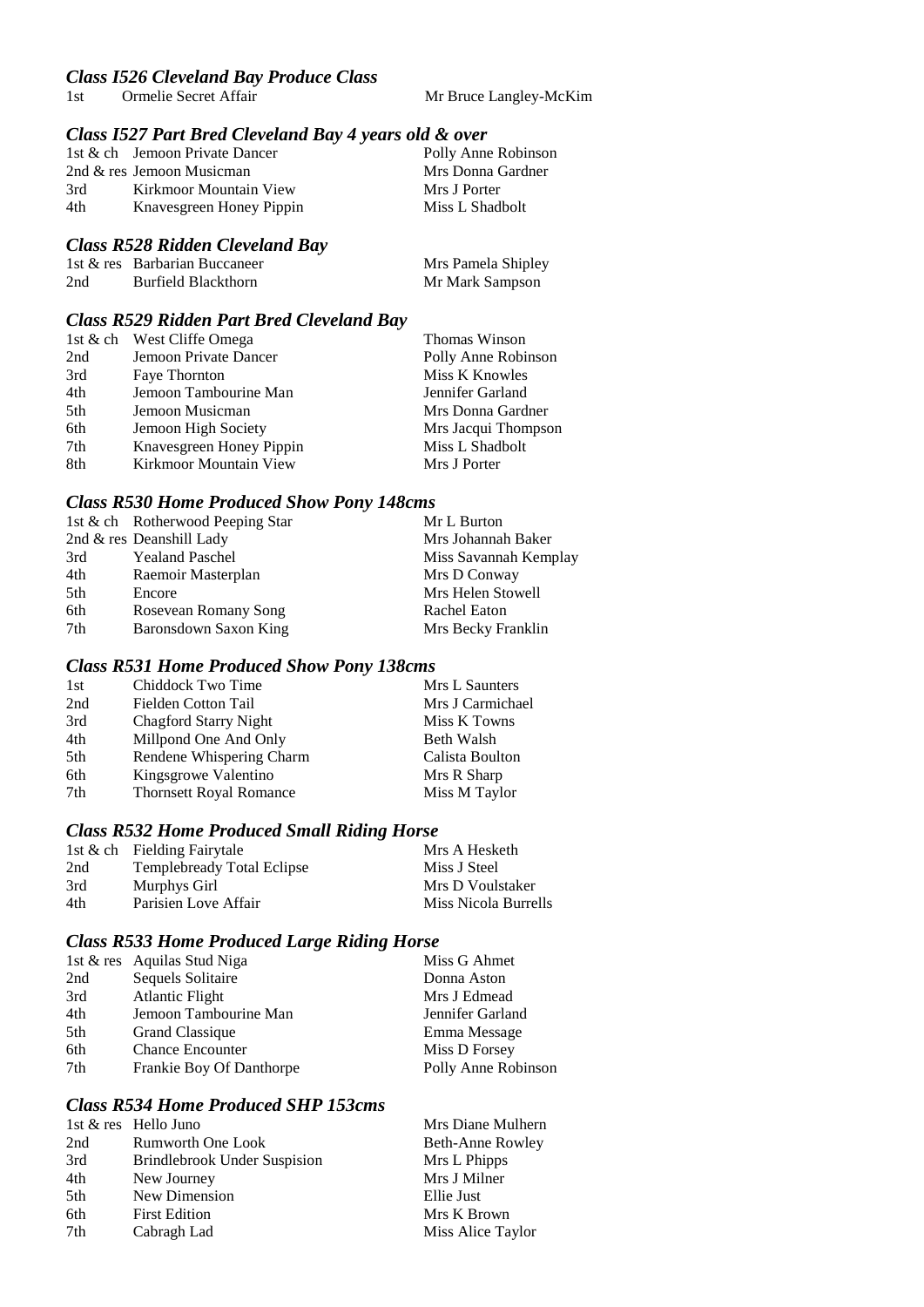| 8th  | Jemoon High Society        | Mrs Jacqui Thompson    |
|------|----------------------------|------------------------|
| 9th  | Silvermines Irish Ruby     | Paige Thompson         |
| 10th | Brindlebrook High Survivor | Mrs V Levett-Scrivener |

## *Class R535 Home Produced SHP 143cms*

|     | 1st & ch Mathemadem Royal Ensigh | Ms Samira Sheety       |
|-----|----------------------------------|------------------------|
| 2nd | Cherrytop Disco Diva             | Miss E Myatt           |
| 3rd | Romanno Talk Talk                | Jasmine Radford        |
| 4th | Porterhouse Sweet Raphael        | Mrs A Stanfield        |
| 5th | Rotherwood Dream On              | Mrs L Furniss          |
| 6th | Pendle Arctic Monkey             | Mrs S Campbell         |
| 7th | Woodvean Wonderland              | Miss Sarah Harper Just |
| 8th | Whiteleaze Maylord               | Monique Sharp          |

#### *Class R536 Home Produced Show Hunter Pony not exceeding 133cms*

| 1st              | <b>Glanerch Star</b>           | Mrs Tina Greenwood |
|------------------|--------------------------------|--------------------|
| 2nd              | Bevois Crusader                | Samantha Jakes     |
| 3rd              | Beckside Chocolate Soldier     | Mrs G M Olphert    |
| 4th              | Wynnmere Lilliput              | Mrs S Bradshaw     |
| 5th              | Gigman Bobby Dazzler           | Mr Mark Lawrence   |
| 6th              | May Day Lad                    | Mrs E Wilmot       |
| 7th              | Rockyview Remus                | Mrs Lisa Speight   |
| 8th              | Superted II                    | Grace Michaelides  |
| 9th              | Rocheby Gadfly                 | Miss Eliza Denniff |
| 10 <sub>th</sub> | Thistledown Land Of My Fathers | Ms L Powdrill      |

#### *Class R537 Open Show Pony not exceeding 148cms*

| 1st | Deanshill Lady          | Mrs Johannah Baker |
|-----|-------------------------|--------------------|
| 2nd | Anndalyse Maddison Park | Mrs J Dean         |

#### *Class R538 Open Show Pony not exceeding 138cms*

| 1st & ch Mount Pleasant Jack Flash |  | Mrs Janet Crabtree |
|------------------------------------|--|--------------------|
| 2nd & res Dantes Lord Lucas        |  | Mrs V Jasinski     |

#### *Class R539 Open Show Hunter Pony 153cms*

|     | 1st & res Rumworth One Look | Beth-Anne Rowley |
|-----|-----------------------------|------------------|
| 2nd | Cherrytop Disco Diva        | Miss E Myatt     |

## *Class R540 Open SHP 133cms*

|     | 1st & ch Strathisla My Riverdance | Mrs N Machnik      |
|-----|-----------------------------------|--------------------|
| 2nd | Haighend Henessy                  | Mrs Victoria Dogan |

## *Class I541 TGCA In Hand 4 years and over not exceeding 148cms*

| 1st & ch | Murphy                  | Miss L Sheppard        |
|----------|-------------------------|------------------------|
| 2nd      | Chance It Is            | <b>Brooke Matthews</b> |
| 3rd      | The Magic Man           | Mrs J Bush             |
| 4th      | Willows Whisper         | Mrs L Bailey           |
| 5th      | Fenland Special Edition | Miss S Croxford        |
| 6th      | Delta Dawn              | Miss R Woolner         |
| 7th      | <b>Outta This World</b> | Mr E Prosser           |
| 8th      | Tommy                   | Mr Oliver Parr         |
| 9th      | <b>Steely Mustang</b>   | Mrs L Palmer           |
| 10th     | Mercury                 | Mr S Britcliffe        |
|          |                         |                        |

## *Class I542 TGCA In Hand 4 years old & over exceeding 148cms*

| 1st  |                     |                        |
|------|---------------------|------------------------|
| 2nd  | Piebald Jacko       | Mr S Britcliffe        |
| 3rd  | Once In A Blue Moon | Mrs R Longbottom       |
| 4th  | Galaxy              | <b>Emily Abbott</b>    |
| .5th | Sd Ren              | Mrs Deborah McAllister |

#### *Class I543 TGCA In Hand Youngstock*

1st & ch The Tramp Miss R Leek 2nd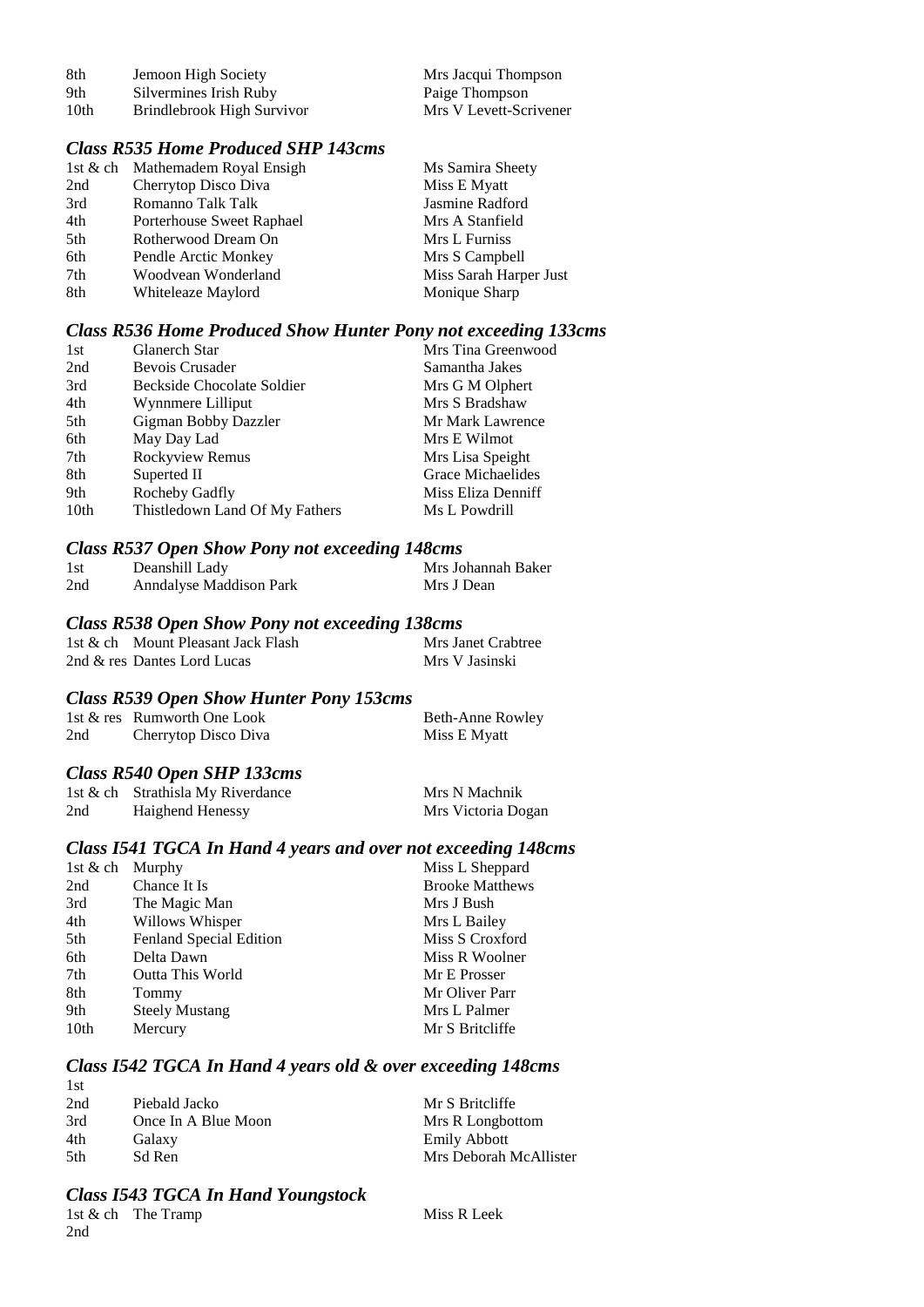| 3rd | Carltonlima Maserati        | Miss Lauren Nichols             |
|-----|-----------------------------|---------------------------------|
| 4th | Bc Jack                     | Miss Sheila Henry               |
| 5th | My Mate Marmite             | Miss L Gould                    |
| 6th | Lionheart Jericho           | Mrs J Fitzgibbon                |
| 7th | <b>Bizzle Bartley Flake</b> | Miss L Filippone & Mr J Rozario |

## *Class R544 TGCA Ridden not to exceed 148cms*

| Hermits Zorro            | Miss Z Bennett  |
|--------------------------|-----------------|
|                          |                 |
| Ever Rose Gold Rolex     | Miss L Johnson  |
| Trebor                   | Miss G Sheridan |
| King William             | Mrs E Maycock   |
| The Magic Man            | Mrs J Bush      |
| The Pie Man              | Mrs J Edmead    |
| Sepia Sidney             | Mrs L Hulf      |
| <b>Lionsheart Bonnie</b> | Aimee Medler    |
| Blue                     | Miss J Davies   |
|                          |                 |

## *Class R545 TGCA Ridden 148cms & over*

|     | 1st & res Once In A Blue Moon | Mrs R Longbottom    |
|-----|-------------------------------|---------------------|
|     | 2nd & ch Piebald Jacko        | Mr S Britcliffe     |
| 3rd | Cracker                       | Miss L Sheppard     |
| 4th | Galaxy                        | <b>Emily Abbott</b> |
| 5th | Minstrel                      | Miss A Hardy        |
| 6th | Meeko                         | Miss E Partington   |

#### *Class R546 RC / PC Ridden Palomino/Dun/Cremello/Perlino*

| 1st | Glebe Dale Side Lined     | Ms J Rylah          |
|-----|---------------------------|---------------------|
| 2nd | Canal Dun                 | Amanda Court        |
| 3rd | <b>Fosterhouses Romeo</b> | Mrs Fiona McNaught  |
| 4th | Glenford Elvis            | Fiona Harris        |
| 5th | Rockyview Remus           | Jessica-lee Speight |

#### *Class R547 RC / PC Ridden Spotted / Appaloosas*

| 1st | <b>Balnecroft Braveheart</b> | Kimberley Morton      |
|-----|------------------------------|-----------------------|
| 2nd | Bambi                        | <b>Grace Peverall</b> |

## *Class R548 RC / PC Ridden Piebald / Skewbald Plaited / Hogged*

| 1st & ch Cork Beauty | Mrs J Armstrong    |
|----------------------|--------------------|
| Nalah Classic        | Laura Matthews     |
| Gerdinen Beauty      | Miss Kelly Needham |
| <b>Baliter Query</b> | Mrs Lisa Cooke     |
| Silvermist Tamara    | Mrs J Franklin     |
| Maestro              | Mrs H Dickens      |
| Thin Lizzy           | Amanda Spencer     |
|                      |                    |

## *Class R549 RC / PC Ridden Piebald/Skewbald Native / Traditional*

|                  | 1st & res The Peddler    | Mrs K Neal         |
|------------------|--------------------------|--------------------|
| 2nd              | Barbara                  | Mrs K Talbot       |
| 3rd              | <b>Razzle Dazzle</b>     | Mr A Bentley       |
| 4th              | Loveable Rogue           | Rachelle Tomlinson |
| 5th              | <b>Makers First Lady</b> | Miss K Harris      |
| 6th              | Hairy Harry              | Miss A Baggaley    |
| 7th              | Muggle-wump              | Mia Biggs          |
| 8th              | Picasso                  | Mrs K Warnes       |
| 9th              | <b>Remmington Steele</b> | Miss S Wratting    |
| 10 <sub>th</sub> | Hermits Zorro            | Miss Z Bennett     |

## *Class R550 RC / PC Ridden Best Colour & Markings*

| 1st | Maestro                  | Mrs H Dickens      |
|-----|--------------------------|--------------------|
| 2nd | Gerdinen Beauty          | Miss Kelly Needham |
| 4th | Penny Lane               | Rhianna Wilding    |
| 5th | <b>Country Sensation</b> | Gibson Eleanor     |
| 6th | <b>Baliter Query</b>     | Mrs Lisa Cooke     |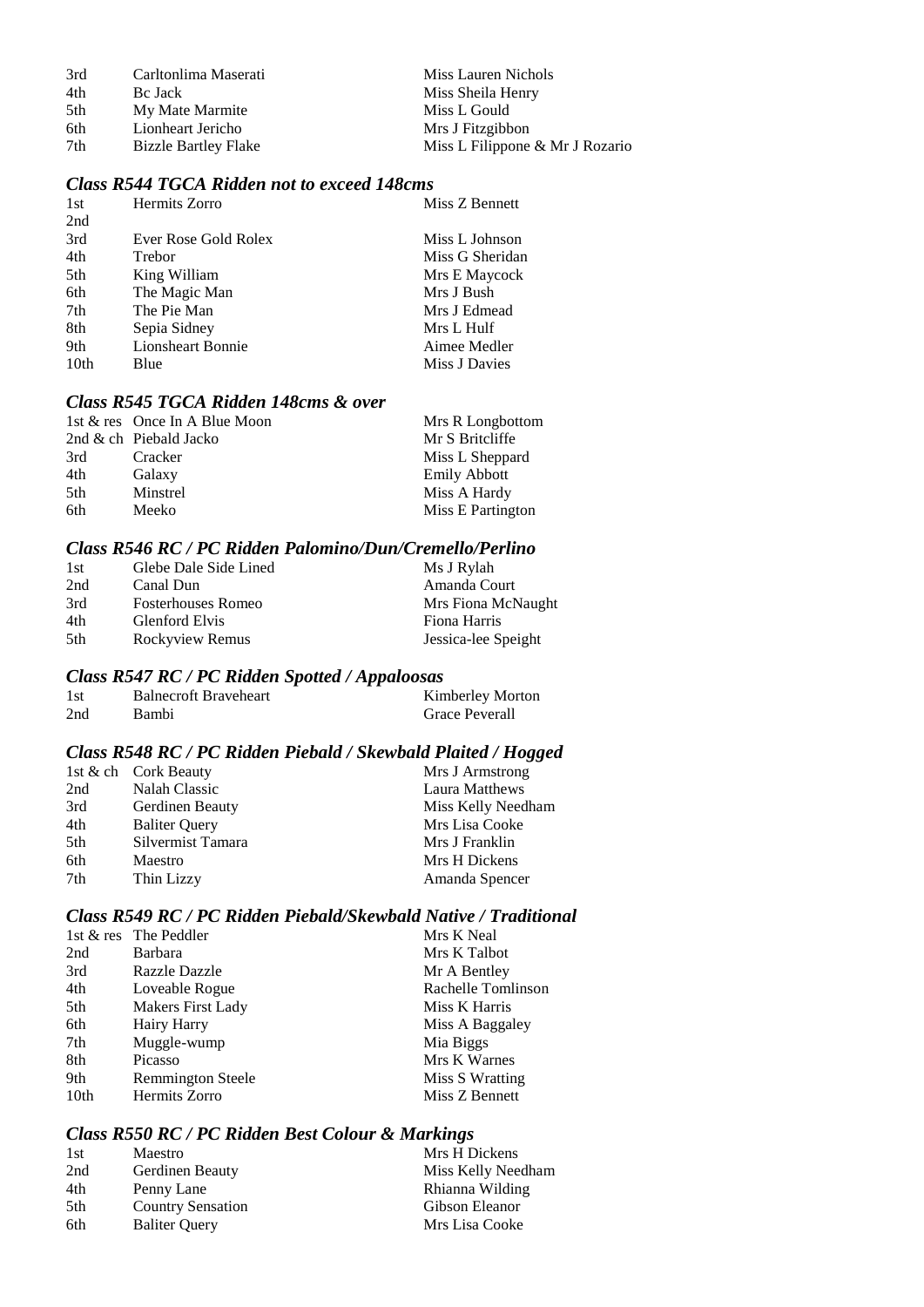## *Class R551 RC / PC Ridden Veteran*

| 1st  | Forest                        | Mrs Caroline Baker |
|------|-------------------------------|--------------------|
| 2nd  | Galwyn Shadow                 | Mrs M Dixon        |
| 3rd  | Ivor Of Forglen               | Mr G Bilton        |
| 4th  | Duntarrie Viking              | Poppy Carr         |
| 5th  | <b>Cosley Sweet Sensation</b> | Mrs Diane Mulhern  |
| 6th  | Bambi                         | Grace Peverall     |
| 7th  | Limehead Dapper Jack          | Miss Jade Barlow   |
| 8th  | Mister Tom                    | Mrs A Sewell       |
| 9th  | <b>Breeze</b>                 | Didi Brooks        |
| 10th | Telynau Gwenol                | Ms Toni May        |

## *Class R552 RC / PC Ridden Part Bred*

| 1st | Courtvale Show Girl         | Macey Baxandall   |
|-----|-----------------------------|-------------------|
| 2nd | Kalusta Huckleberry Finn    | Mrs E Trebble     |
| 3rd | <b>Shybont Rise To Fame</b> | Kaitlyn Fairhurst |
| 4th | Limehead Dapper Jack        | Miss Jade Barlow  |
| 5th | Isley Walton Quartz         | Mrs Z Vickers     |

#### *Class R553 Open Small Hunter*

| <b>Blackwoodland Forest</b> | Mrs L Bradley     |
|-----------------------------|-------------------|
| Ash Hill Blossom            | Miss Jessica Mace |
| Dennison                    | Jane Knight       |
| Glencarrig Bobby The 2nd    | Mr Hustwit        |
|                             |                   |

## *Class R554 Open Ridden Hunter*

| 1st             | <b>Orions Cruiser</b> | Mr Rhys Harper     |
|-----------------|-----------------------|--------------------|
| 2nd             | Magic Moments II      | Miss L Jones       |
| 3rd             | Mista Fezziwig        | Mrs L Lawrence     |
| 4th             | Dominator             | Mrs Fiona Bailey   |
| 5 <sup>th</sup> | Delta Storm           | Mrs Rose Menhinick |
| 6th             | <b>Rustic Warrior</b> | Annabel Lewis      |
|                 |                       |                    |

## *Class R555 Open Maxi Cob*

| 1st | Preloved               | Mr V Sheehan         |
|-----|------------------------|----------------------|
| 2nd | Kingswill              | Mrs P Aldcroft       |
| 3rd | Commander Of The Sea   | Mr & Mrs P Woolnaugh |
| 4th | The Cobfather          | Mrs S Field          |
| 5th | Lowmoor Purple Heather | Miss Emma Morrell    |
|     |                        |                      |

## *Class R556 15+ Horse & Pony National Champs Qualifier - Veteran Pony*

|      | 1st & ch R S Felledge Cracker Jack | Mrs Lisa Marshall |
|------|------------------------------------|-------------------|
| 2nd  | Nutschullyng Good Faith            | Miss K Semmens    |
| 3rd  | Sam Of Quimper                     | Eva Herring       |
| 4th  | Shalamar Legend                    | Miss L Webster    |
| 5th  | Whiteleaze Maylord                 | Monique Sharp     |
| 6th  | Peter Pan                          | Miss G Viles      |
| 7th  | Baylew St Patrick                  | Mrs E Trebble     |
| 8th  | Espouir Lone Star                  | Rachel Eaton      |
| 9th  | <b>Friarly Duchess</b>             | Mr John Wilson    |
| 10th | Duntarrie Viking                   | Poppy Carr        |
|      |                                    |                   |

## *Class R557 15+ Horse & Pony National Champs Qualifier - Veteran Horse*

|     | 1st & res Rockley Beach  | Miss R Jones           |
|-----|--------------------------|------------------------|
| 2nd | Silver Illusion          | Kelly-Anne Cole        |
| 3rd | Bee-j-gee                | Mrs J Parker           |
| 4th | <b>Billy Nibbles</b>     | Mrs Gill Hardie        |
| 5th | Gew Kwazulu              | Miss Rebecca Rayner    |
| 6th | Chester                  | Miss Kloe Davis        |
| 7th | Arazmataz                | Miss Tiffany Faiers    |
| 8th | Akra Abbys Ciera         | Miss Danielle Laverick |
| 9th | Fryske S Van Veld Olthof | Miss Hannah Lane       |
|     |                          |                        |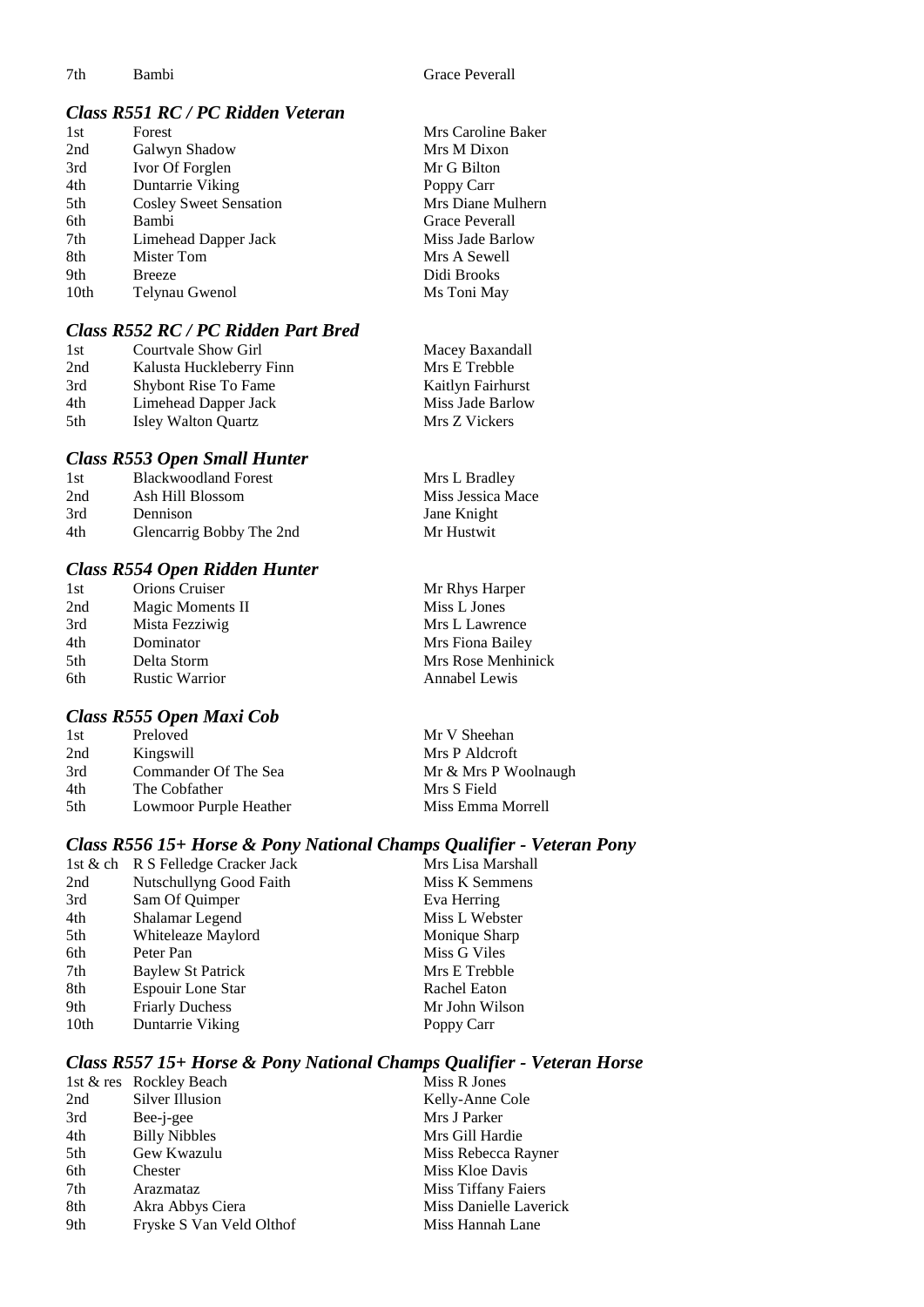## *Class R558 15+ Horse & Pony National Champs Qualifier - Veteran Nat/Trad*

| 1st  | Top Dollar Vegas         | Miss Kelly-Anne Cole  |
|------|--------------------------|-----------------------|
| 2nd  | Laithehill Othello       | Mrs L Birtwell        |
| 3rd  | Kilkern Finn             | Mrs Deborah Smith     |
| 4th  | Brilyn Dennis The Menace | Miss Samantha Linney  |
| 5th  | King Iv                  | Jenni Gates           |
| 6th  | Glencarrig Bobby The 2nd | Mr Hustwit            |
| 7th  | Just Trio                | Miss N Horton         |
| 8th  | Forest                   | Mrs Caroline Baker    |
| 9th  | Penshaws Patriarch       | Mrs J Roseberry-jones |
| 10th | Knavesgreen Honey Pippin | Miss L Shadbolt       |

## *Class R559 Piebald / Skewbald Ridden Pony Plaited / Hogged*

| 1st | Queen Of Harts               | Miss L Webster       |
|-----|------------------------------|----------------------|
| 2nd | <b>Penrock Puzzled Poser</b> | Mrs Michelle Findlay |
| 3rd | Padstead Kairo               | Mrs Clare Peterson   |
| 4th | Avondales Wolken Winta       | Ms H Mullender       |
| 5th | Silvermist Tamara            | Mrs J Franklin       |
| 6th | Thin Lizzy                   | Amanda Spencer       |
| 7th | Beryl IIi                    | Miss Olivia Craven   |
| 8th | Littlebyrom Allsorts         | Miss E Stobbart      |

#### *Class R560 Piebald / Skewbald Ridden Horse Plaited / Hogged*

|                       | Miss Christina Gillett     |
|-----------------------|----------------------------|
| Cork Beauty           | Mrs J Armstrong            |
| Miss T-fi             | Mrs M Smith                |
| Kilurnay Patch        | Miss Clare Hardstone       |
| Cinnamons Dream       | Lorna Orritt               |
| <b>Ascots Gavotte</b> | Miss L Smith               |
| Chloe                 | William Knight             |
|                       | 1st & ch Wulfstan Evensong |

#### *Class R561 Piebald / Skewbald Ridden Trad / Native Pony*

| 1st  | Vice Versa                      | Miss V Smith           |
|------|---------------------------------|------------------------|
| 2nd  | <b>Bob</b>                      | Miss Christina Gillett |
| 3rd  | <b>Sherlocks Seren Dreamer</b>  | Alice Spink            |
| 4th  | Plumbuck Mr Flipperty Jib       | Mrs D Ingram           |
| 5th  | Thorpewood Tonka Toy            | Mr S Britcliffe        |
| 6th  | Elysian Pride                   | <b>Bryan Cass</b>      |
| 7th  | <b>Outta This World</b>         | Mr E Prosser           |
| 8th  | Nantllesg Elwyn                 | Roanna Hamilton        |
| 9th  | <b>Plumbuck Marmaduke Jinks</b> | Miss S Piggott         |
| 10th | Lets Dance                      | Miss V Brooks          |

#### *Class R562 Piebald / Skewbald Ridden Traditional/Native Horse*

|     | 1st & res Dynamite   | Mrs D Shaw           |
|-----|----------------------|----------------------|
| 2nd | Moortown Lacey       | Miss Clare Hardstone |
| 3rd | Piebald Jacko        | Mr S Britcliffe      |
| 4th | Hot Spurs Gypsy Gold | Miss M Sweeting      |
| 5th | Vagabond Royalle     | Miss M Sweeting      |

## *Class R563 Home Produced Small Hacks*

| 1st | Cointreau               | Mrs J Smith              |
|-----|-------------------------|--------------------------|
| 2nd | Drakemyre Debonair      | Ms Lindsey Hewitt        |
| 3rd | Illusion II             | Miss Jess Andrews Gayler |
| 4th | <b>Broxlea Disgrace</b> | Miss K Payne             |
| 5th | Small Land High Society | Tina Tibbles             |
| 6th | Lady Of Grace           | Miss K Semmens           |
| 7th | Sulan Jubilation        | Miss J Jennings          |
|     |                         |                          |

## *Class R564 Home Produced Large Hacks*

| 1st & res Stage Knight    | Mrs Lucy Thirlby  |
|---------------------------|-------------------|
| 2nd & ch Dream Of A Gleam | Mrs Emily Whalley |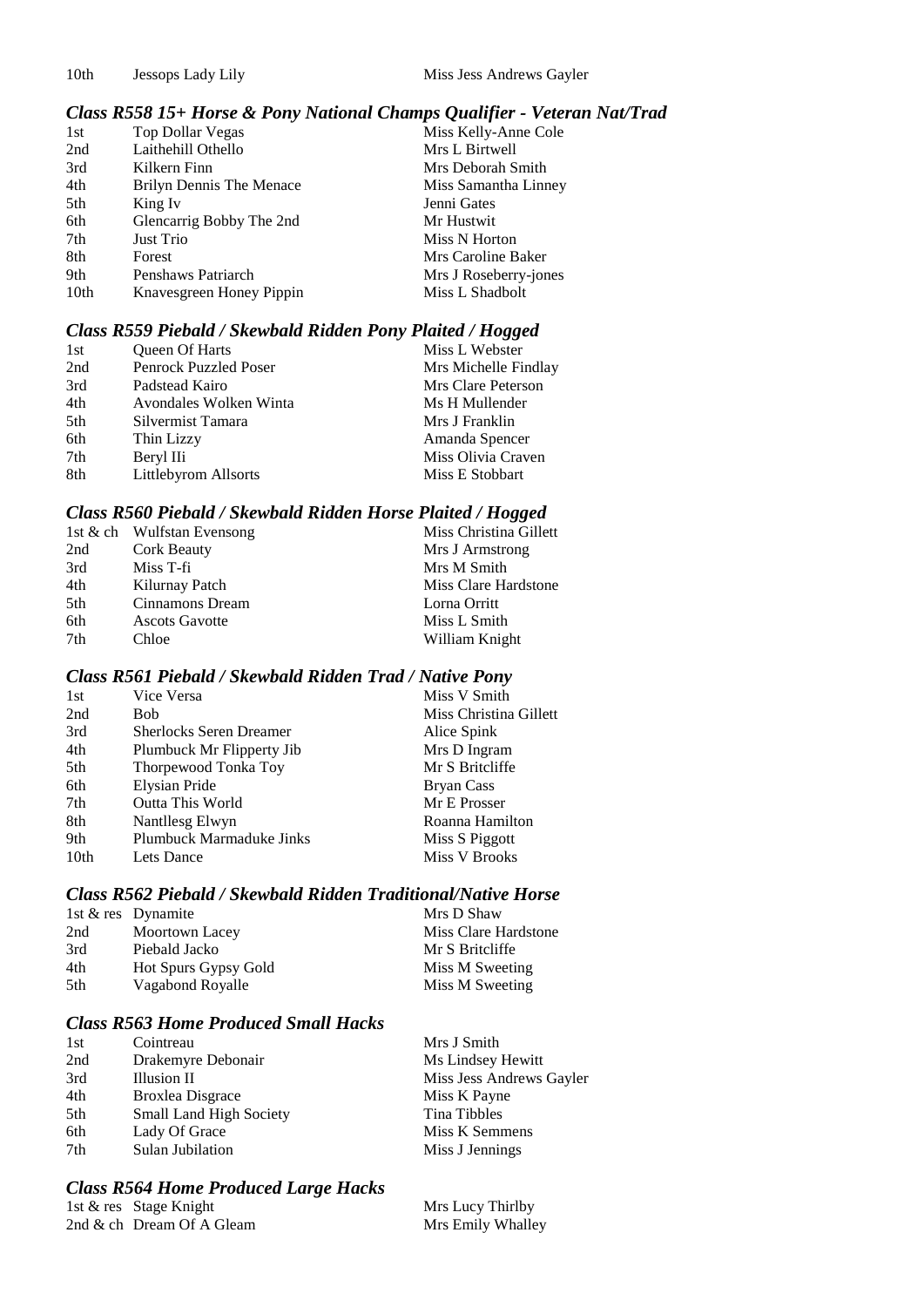3rd Rockley Beach Miss R Jones

## *Class R565 Home Produced Ridden Part Bred*

| 1st  | Brindlebrook Under Suspision        | Mrs L Phipps          |
|------|-------------------------------------|-----------------------|
| 2nd  | Rotherwood Peeping Star             | Mr L Burton           |
| 3rd  | Deanshill Lady                      | Mrs Johannah Baker    |
| 4th  | Glovelan Addiction                  | Miss J Andrew         |
| 5th  | <b>Chagford Starry Night</b>        | Miss K Towns          |
| 6th  | Prestwood Royal Appointment         | Mrs Emily Whalley     |
| 7th  | <b>Stanley Grange Regal Consort</b> | Sophie Cartmell       |
| 8th  | Mondrian Royal Affair               | Miss Charlotte Cooper |
| 9th  | <b>Yealand Paschel</b>              | Miss Savannah Kemplay |
| 10th | Harvey                              | Mrs Wendy Tanton      |
|      |                                     |                       |

## *Class R566 Home Produced Part Bred Arab / Anglo Arab*

| 1st  | Woodvean Wonderland            | Miss Sarah Harper Just |
|------|--------------------------------|------------------------|
| 2nd  | <b>Holltess Victoria Falls</b> | Miss S Burrows         |
| 3rd  |                                |                        |
| 4th  | <b>Shooters Morning Mist</b>   | Miss R Sackfield       |
| 5th  | <b>Whalton Salome</b>          | Ms Lindsey Hewitt      |
| 6th  | <b>Yealand Paschel</b>         | Miss Savannah Kemplay  |
| 7th  | <b>Chagford Starry Night</b>   | Miss K Towns           |
| 8th  | Fielden Cotton Tail            | Mrs J Carmichael       |
| 9th  | Moscombe Celtic Tiger          | Mrs M Collings         |
| 10th | Lulus Abal El Ayar             | Miss C Humphrey        |
|      |                                |                        |

## *Class R567 Home Produced Maxi Cob*

|                        | <b>Avril Bartolomy</b>                             |
|------------------------|----------------------------------------------------|
| Bailey                 | Miss Emma Olsen                                    |
|                        | Miss A White                                       |
| A Another              | Mrs P Aldcroft                                     |
| Lowmoor Purple Heather | Miss Emma Morrell                                  |
| Stud Joe               | Miss Ella Craske                                   |
| <b>Bawnmore Boy</b>    | Mrs Ann Trenter                                    |
|                        | 1st & ch Clantara Shadow Play<br><b>Jimmy Choo</b> |

## *Class R568 Home Produced LWT Cob*

| 1st  | Oberon IIi                | Miss C Humphrey        |
|------|---------------------------|------------------------|
| 2nd  | Diarmaid                  | Miss Ellie May Cannell |
| 3rd  | Valking                   | <b>Yasmin Hart</b>     |
| 4th  | Mollycobble               | Mrs S Boyles           |
| 5th  | Waunoris Blue Flash       | Miss C West            |
| 6th  | <b>Inspector Morse Iv</b> | Mrs L Fisher           |
| 7th  | Samuel                    | Miss C Coulbeck        |
| 8th  | <b>Lecarrow Pat</b>       | Mrs Alison Stanley     |
| 9th  | Royal Prince              | Miss Amy Dawson        |
| 10th | Lucky Star                | Mrs Elizabeth Haigh    |

## *Class R569 Home Produced HWT Cob*

| 1st & res Cobnob |                    | Ms N Proctor          |
|------------------|--------------------|-----------------------|
| 2nd              | Addien Ladies Man  | Mrs Nicola Mcconville |
| 3rd              | Hooligans Double R | Mrs G Blantern        |
| 4th              | Shianandy          | Lorna Johnson         |
| 5th              | Ryehill Son        | Mrs R Stanley         |
| 6th              | Sir Podge          | Mrs D Brown           |
|                  |                    |                       |

## *Class R570 Open Ridden Hacks*

| 1st | Small Land High Society |
|-----|-------------------------|
| 2nd | <b>Whalton Salome</b>   |
| 3rd | <b>Miss Kinky Boots</b> |

## *Class R571 Open Riding Horse*

| 1st | Tawnmore Tariq |  |
|-----|----------------|--|
| 2nd | E Freda-tanz   |  |

Tina Tibbles Ms L Hewitt Grace Richards

Mrs Kay- Frances Cole Mrs Julie Mayall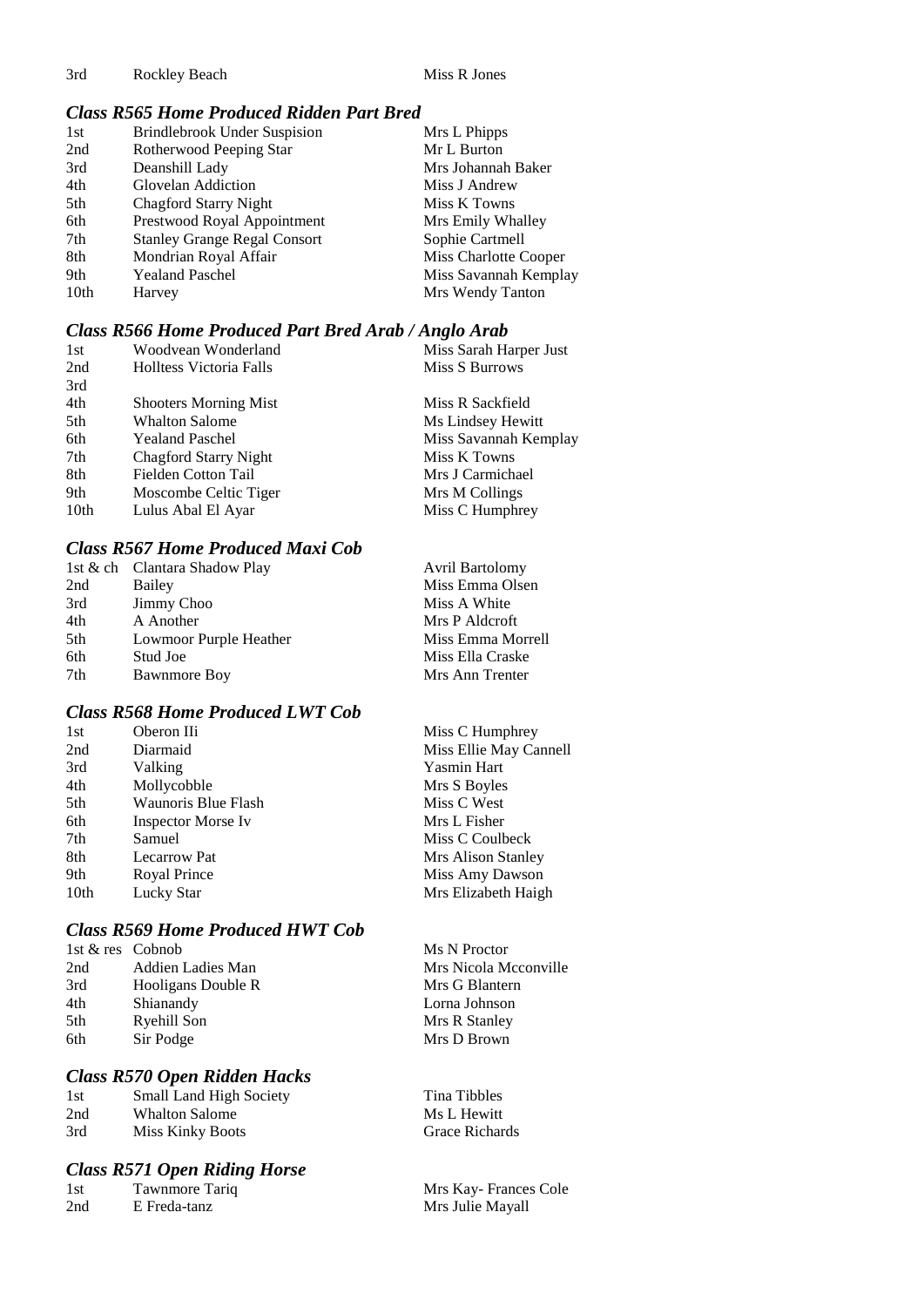#### *Class I572 Welsh A yearling colt*

| 1st | Manorlea Marvin 100248 |  |
|-----|------------------------|--|

Mrs S Swires

#### *Class I573 Welsh A yearling filly / gelding*

| 1st | Belchford Maiya |
|-----|-----------------|
|-----|-----------------|

Mrs J Stamp

#### *Class I574 Welsh A 2/3 year old colt*

1st Colne Tadleigh Mr R Garner

#### *Class I575 Welsh A 2/3 year old filly / gelding*

|     | 1st & ch Llyndu Starburst | Mr Richard Eastwood & Miss R Hawes |
|-----|---------------------------|------------------------------------|
|     | 2nd & res Idyllic Venetia | Mrs Nicola Maksymiw                |
| 3rd | Hope Melanie              | Mr R Garner                        |
| 4th | Garnelog Heledd           | Miss Sarah Pearce                  |
| 5th | Immybrook Rockefeller     | Karen Smith                        |
| 6th | Weaverbrook Extravert     | Miss E Stringman                   |

## *Class I576 Welsh A mare / gelding*

| 1st & ch Belchford Mari |                                | Mrs J Stamp           |
|-------------------------|--------------------------------|-----------------------|
| 2nd                     | Forlan Honey Rhythm            | Miss Gabrielle Davies |
| 3rd<br>Marsh Midas      |                                | Mrs J Carmichael      |
| 4th                     | <b>Tiffwyl Dreamtime</b>       | Miss K Scorey         |
| 5th                     | Lucren Little Gem              | <b>Hayley Pottle</b>  |
| 6th<br>Auric Mini Me    |                                | Mrs S Warwick         |
| 7th                     | Penhwnllys Mysterious Girl     | Mrs C Pooley          |
| 8th                     | Waitwith Silver Jem            | Miss K Mcdonald       |
| 9th<br>Llanai Tiago     |                                | Natasha Walter        |
| 10th                    | <b>Fosterhouses Hunky Dory</b> | Melanie Govier        |

## *Class I577 Welsh A Stallion*

| Jane Etheridge       |
|----------------------|
| Vanessa Harris-Magri |
| Ms Donna Jackson     |
| Christine Heady      |
| Abigail Marshall     |
| Miss E Stringman     |
|                      |

#### *Class I578 Welsh C yearling Colt*

|     | 1st & res Neuaddparc The Maestro | Mr & Mrs G Deller |
|-----|----------------------------------|-------------------|
| 2nd | Corstan Rixton                   | Lisa Mewes        |

## *Class I579 Welsh C yearling Filly / Gelding*

1st & ch D Abernon Meghan 175245 Mr T Hall

Mr T Hall Mrs S G Bhogal

## *Class I580 Welsh C 2/3 year old Colt*

## *Class I581 Welsh C 2/3 year old Filly / Gelding*

| 1st | Penbee Sonic |  | Melanie Govier |
|-----|--------------|--|----------------|
|     |              |  |                |

## *Class I582 Welsh C Mare / Gelding*

|     | 1st & ch Leyeswick Pixie Lott | Mr J Giles        |
|-----|-------------------------------|-------------------|
| 2nd | Rhydeilian Orianna            | Miss Steph Toal   |
| 3rd | Fronarth Red Heather          | Mrs C Edgson      |
| 4th | Synod Rose Ela                | Mrs L Watson      |
| 5th | Pasadena Cayenne              | Mrs L Turner      |
| 6th | Glentiefi Hywel               | Miss C Fox        |
| 7th | Llanwyn Toy Soldies           | Miss E Stringman  |
| 8th | Thistledown Cockney Rebel     | Miss S Richardson |
|     |                               |                   |

#### *Class I583 Welsh C Stallion*

|     | 1st & res Ballagh The Buck |
|-----|----------------------------|
| 2nd | Laurtom Leonardo           |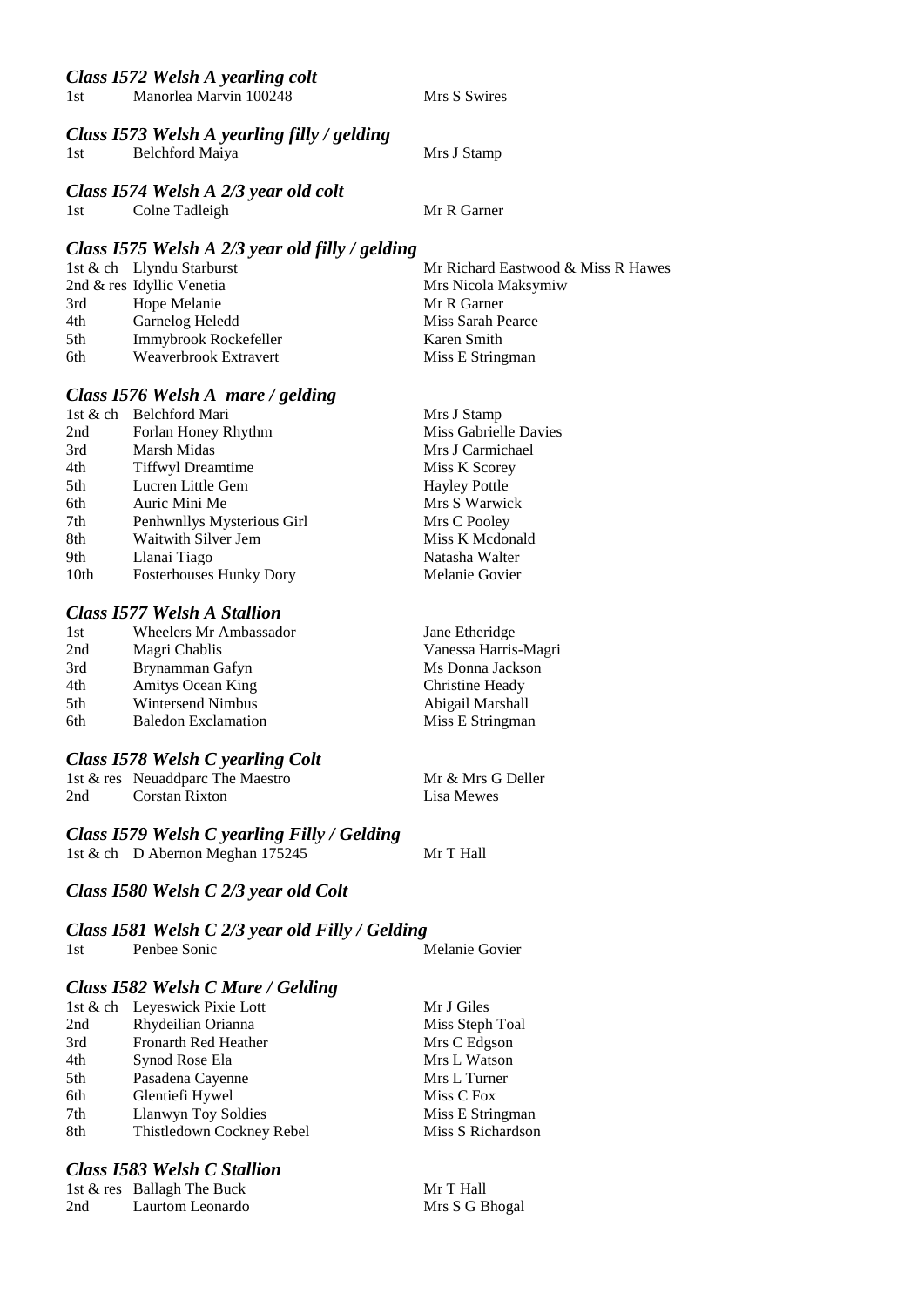#### *Class I585 Welsh B yearling filly / gelding*

|     | 1st & ch Phylberns Iona          | Mr Gareth Roberts  |
|-----|----------------------------------|--------------------|
|     | 2nd & res Locksbit Forget Me Not | Miss Pauline Cooke |
| 3rd | Moelview Martinique              | Mrs L Wilson       |

#### *Class I586 Welsh B 2/3 year old colt*

| 1st | Rose Dust Class Act     | Miss Hayley Nutter |
|-----|-------------------------|--------------------|
| 2nd | <b>Bronhuelog Hovis</b> | Mrs S Board Jones  |

## *Class I587 Welsh B 2/3 year old filly / gelding*

| 1st | Hilin Plume                      | Mrs Sue Day       |
|-----|----------------------------------|-------------------|
| 2nd | <b>Stokesbury Lilly Langtree</b> | Mr C Parling      |
| 3rd | Bronheulog Alys                  | Mrs S Board Jones |
| 4th | Bronheulog Royal Samsara         | Mrs S Arrowsmith  |

#### *Class I588 Welsh B mare / gelding*

|     | 1st & res Hilin Lorna   | Miss S Wallace     |
|-----|-------------------------|--------------------|
| 2nd | North Light Gabriella   | Mrs L Wilson       |
| 3rd | Downland Elvive         | Mrs H Walter       |
| 4th | Elvet Anwen             | Mr & Mrs K Stewart |
| 5th | Kyneton Forgetmenot2006 | <b>Sally Jones</b> |
| 6th | Greenlinks Jenny Wren   | Miss S Robins      |

#### *Class I589 Welsh B Stallion*

| 1st | Paddock Cherokee   | Miss Donna Rose  |
|-----|--------------------|------------------|
| 2nd | Jolaikes Starlight | Mrs P Jauncey    |
| 3rd | Bochym Royal Romeo | Ellie May Sutton |

#### *Class I590 Welsh D yearling colts*

1st & res Geler Dion Mr Simon Charman

#### *Class I591 Welsh D yearling Filly / Gelding*

|     | 1st & ch Dearne Valley Ruby Rae | Mr G Schofield   |
|-----|---------------------------------|------------------|
| 2nd | Coppathorne My Sunshine         | Mr Simon Charman |
| 3rd | <b>Y</b> stwyth Royal Princess  | Mrs C Waldron    |

## *Class I592 Welsh D 2/3 year old Colt*

#### *Class I593 Welsh D 2/3 year old Filly / Gelding*

| 1st | 169419 Shamrockdale Vyvyan Rose | Mr G Skeels     |
|-----|---------------------------------|-----------------|
| 2nd | Moneydie Scarlett               | Mr G Skeels     |
| 3rd | Penniment Flying Duke           | Miss Amy Taylor |

#### *Class I594 Welsh D mare / Gelding*

| 1st & res Kylebeck Cristyn     | Mr L Garvey              |
|--------------------------------|--------------------------|
| <b>Buckles Kacey May</b>       | Mrs J Brazier            |
| Scarthingwell Daisy Mai 1      | Miss G Wilkes            |
| <b>Trevallion Jollys Image</b> | Miss K Mcdonald          |
| <b>Belchford Caitlin</b>       | Mrs J Stamp              |
| <b>Avonvalley Valentino</b>    | Miss Mikileigh Batchelor |
| <b>Ystwyth Sand Storm</b>      | Mrs C Waldron            |
| Llandderfel Prince Ethelred    | Miss S Daggett           |
| Swalesmoor Annwyl              | Miss Louise Swann        |
|                                |                          |

#### *Class I595 Welsh D Stallion*

## *Class I596 Shetland Mare*

1st & res Ceann Charm Mrs B M Jacques 2nd Watson Chickpea Mrs L Mayfield

Mr & Mrs G Deller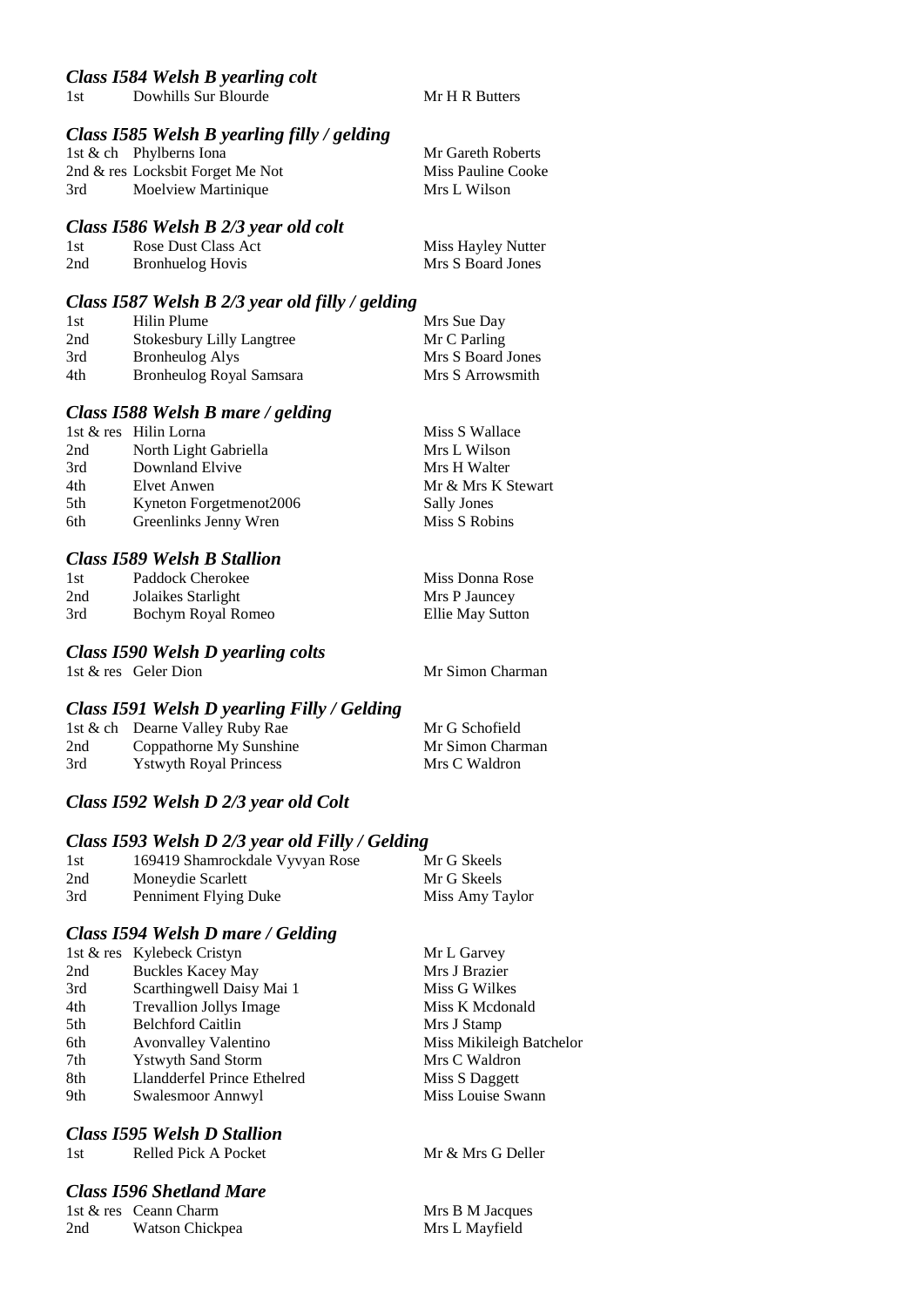| 3rd | Millquoy Lucky Lass            |
|-----|--------------------------------|
| 4th | Hackamore Diamonds Are Forever |
| 5th | Kerloch Elesha                 |
| 6th | <b>Empress Of Crafton</b>      |
| 7th | Coppice Bella Rosa             |
|     |                                |

#### *Class I597 Shetland Gelding*

1st Ramper Elderberry Kate Price 2nd Serenteifi Morgan Llwyd John Checkley 3rd Teen Of Hutton Mr & Mrs A Norton 4th Geldron Yasp Mrs J Richardson 5th Baldwinholme Tom Thumb Lady Claire Marriott 6th Hykos Dandini Miss Kelsey Peters 7th Linacre Blackberry Mrs Nicola Carson 8th Sandycross Sir Gandolph Mrs Katie Snow 9th Lotuspoint Commander Mrs K J Garrett

#### *Class I598 Shetland Stallion*

1st & ch Buxted Discovery Mrs B M Jacques 2nd Briar Piccolo Mrs Vivien Hampton 3rd Cadlanvalley Superman Verity Checkley 4th Spellbound Jedi Knight Mrs Debra Rogers 5th Oldvicarage Vicar Of Dibley Miss J Mason

#### *Class I599 Shetland yearling*

| 1st  | Slades Marshmallow        |
|------|---------------------------|
| 2nd  | Acresdale Major Laser     |
| 3rd  | Helens Olaf Charlie Brown |
| 4th  | Acresdale Paloma Faith    |
| .5th | Pinglewood Eclipse        |

#### *Class I600 Shetland 2 -3 years*

| 1st | <b>Champlers Elenora</b> |
|-----|--------------------------|
| 2nd | <b>Buxted Minstrel</b>   |
| 3rd | <b>Branwens Dillon</b>   |
| 4th | Eynhallow Caloula        |
| 5th | Slades Lady In Red       |
| 6th | Beeftub Bell Emileo      |
| 7th | Coedgleision Polly       |
| 8th | Rebecca Of Pinehoulland  |
|     |                          |

#### *Class I601 New Forest mare*

| 1st | Haylands Masai Mara          |
|-----|------------------------------|
| 2nd | Ashurst Holly IIi            |
| 3rd | <b>Backley Daybreak</b>      |
| 4th | <b>Wooton Candytuft</b>      |
| 5th | <b>Woodrow Honey</b>         |
| 6th | <b>Loxland Amazing Grace</b> |
| 7th | Ashhurst Holly II            |

#### *Class I602 New Forest Gelding*

1st Lindwude Beamer Miss Sarah Birch 2nd Palace Court Tudor Miss E Allum 3rd Mockbeggar Tyke Miss R Joel 4th King Edward VII Dr Pamela Watt

#### *Class I603 New Forest Stallion*

#### *Class I604 New Forest 1,2,3 years old* 1st Knavesash Talisman Mrs Julie Fisher

#### *Class I605 Dales Mare*

|     | 1st & ch Westwick Millie |
|-----|--------------------------|
| 2nd | <b>Westwick Polly</b>    |

Miss Nicky Graves Mrs Nicola Carson Mr P Brighton Verity Checkley Mrs M Derbyshire

Mr Roger Cook Miss Claire Connor Miss Kelsey Peters Miss Claire Connor Mr & Mrs A Norton

Mr P Brighton Mrs G Robins Mrs Nicola Scott Mrs T Pethybridge Mr Roger Cook Mrs L Mayfield Mrs L Mayfield d Miss S Jordan

> Mrs M Young Mrs Julie Fisher Dr Pamela Watt Miss Jess Andrews Gayler Mrs Jane Ripley Mrs S Dobson **Miss J Evans**

 $D & A$  Eccles D & A Eccles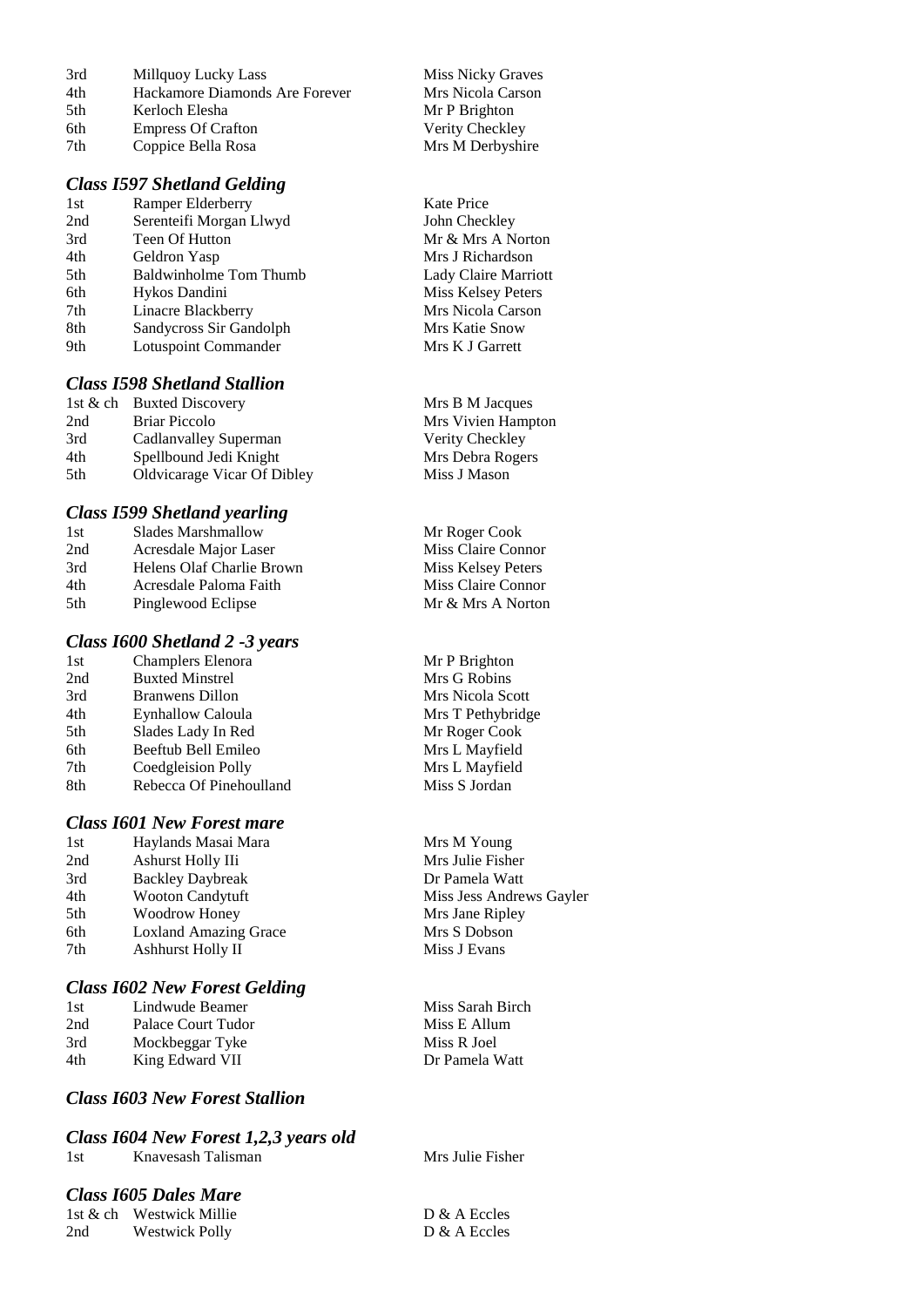| 3rd              | Westwick Secret          |
|------------------|--------------------------|
| 4th              | Castle Hill Stella       |
| 5th              | <b>Manorian Melanite</b> |
| 6th              | Strinesdale May          |
| 7th              | Nipna Jubilee            |
| 8th              | Daloumie Dark Angel      |
| 9th              | Lowhouses Jessica II     |
| 10 <sub>th</sub> | Wolsey Lady Diana        |

#### *Class I606 Dales Gelding*

| 1st | Westwick Billy Boy II    |
|-----|--------------------------|
| 2nd | <b>Westwick Henry</b>    |
| 3rd | Faradale Black Jack      |
| 4th | Lowhouses Comet          |
| 5th | <b>Manorian Marshall</b> |

#### *Class I607 Dales Stallion*

| -l st | Penmire Dudley     |  |  |
|-------|--------------------|--|--|
| 2nd   | Rosebarr Sonny Jim |  |  |

#### *Class I608 Dales 1,2,3 years old*

|     | 1st & res Westwick Kate      |
|-----|------------------------------|
| 2nd | Westwick Hannah              |
| 3rd | Nipna Kitty O Day            |
| 4th | Defender De Kingmaker        |
| 5th | Rosebarr Eleanor             |
| 6th | <b>Westwick Bonny Prince</b> |

#### *Class I609 Exmoor Mare*

| Threeshires Oh So Good |
|------------------------|
|                        |

#### *Class I610 Exmoor Gelding*

| 1st | Dunsmore Glenfiddich |
|-----|----------------------|
| 2nd | Edwinsfield Nocturne |
| 3rd | Anchor Hocus Pocus   |

#### *Class I611 Exmoor Stallion*

|     | 1st & ch Elsinore Alan Partridge |
|-----|----------------------------------|
| 2nd | Oswald                           |
| 3rd | Cellini                          |

#### *Class I612 Exmoor 1,2,3 years old*

| 1st | Moonpenny Fantasia            | Mrs S Muir       |
|-----|-------------------------------|------------------|
|     | 2nd & res Badleybridge Ab Fab | Mrs S Wooderson  |
| 3rd | Coedywern Tegid               | Mrs S Wooderson  |
| 4th | Threeshires Skyfall           | Elizabeth Barker |

#### *Class I613 In Hand Duns / Buckskins 1,2,3 Years Old* 1st & ch Collstone Principal Lord Miss Caroline Sheehan 2nd & res Hermits Sahara Secret Courtney Jones

## *Class I614 In Hand Duns / Buckskins 4 years old & over*

| 1st | Nyton Master Dundee | Emma Kampa         |
|-----|---------------------|--------------------|
| 2nd | Oakhead Rainbow     | Mrs Kate Whitehead |

#### *Class I615 Young Producers*

| 1st | <b>Haighend Henessy</b>       |
|-----|-------------------------------|
| 2nd | <b>Roslin Star Attraction</b> |

Claire Crow Mrs N Thompson Mrs G Ballard Mrs Nicola Clarey Ms Leanne Rigby Mrs L Hallam Mrs Gemma Allen

D & A Eccles

Mrs Val Strong Mrs Val Strong Mrs R Bradley **Miss G Wilkes** Samantha Hamilton

Gill Rawlinson Kate Spillett

D & A Eccles D & A Eccles Mrs J Pennell Mrs Gemma Allen Ms S Evans Miss I Owen

Mrs S Wooderson Mrs S Muir Mr & Mrs I M Graham Holly Donaldson Elizabeth Barker Elizabeth Barker

Annette Perry Miss Lauren Brill Mrs Julie Pirie

Mrs S Wooderson Lisa Mewes Miss K Scorey

| Mrs S Muir |                  |
|------------|------------------|
|            | Mrs S Woodersor  |
|            | Mrs S Woodersor  |
|            | Elizabeth Barker |

Mrs Victoria Dogan Miss L Oliver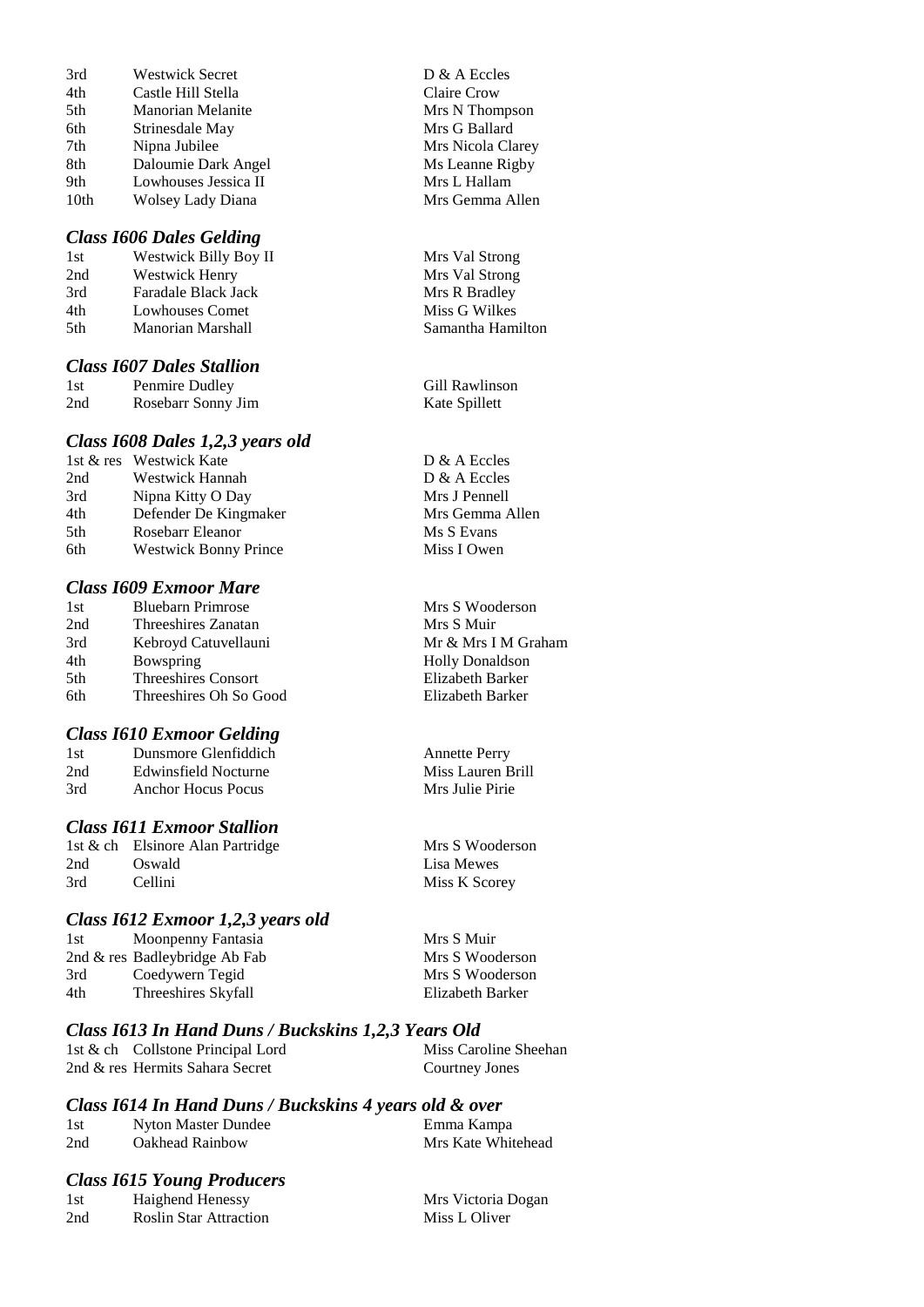3rd Belle Rose Mrs Brenda Egglesden

#### *Class I616 In Hand Riding Pony 1,2,3 years*

|     | 1st & ch Rommano Revelation     | Miss L Fry-Lockier |
|-----|---------------------------------|--------------------|
| 2nd | Hightopps Samsara               | Mrs C Highnam      |
| 3rd | Conrhenny Miss Moneypenny       | Vicki Hargreaves   |
| 4th | <b>Hightopps Someone Secret</b> | Mrs C Highnam      |
| 5th | Courtview Royal Sovereign       | Janice Osborne     |

#### *Class I617 In Hand Riding Pony 4 years old & over*

|     | 1st & res Kouros Pashmina | Mrs J Russell    |
|-----|---------------------------|------------------|
| 2nd | Barkway Water Lily        | Mr P Ward-Burton |
| 3rd | Downland Elvive           | Natasha Walter   |
| 4th | Veejays Biddi Bronze      | Miss A Knibbs    |

## *Class I618 In Hand Riding Horse 1,2,3 years*

#### *Class I619 In Hand Riding Horse 4 years old & over*

*Class I620 Piebald / Skewbald In Hand 1,2,3 Years Old* 1st Penrock Purposely Puzzled

#### *Class I621 Piebald / Skewbald In Hand Horse exceeding 153cms*

|     | 1st & res Freckleton High Class | Miss D Ioannou  |
|-----|---------------------------------|-----------------|
| 2nd | Greenforth Lilly                | Tessa Nelson    |
| 3rd | Mckinleys Harley D              | Joanne Mckinley |
| 4th | <b>Mckinley Texas Rose</b>      | Joanne Mckinley |

## *Class I622 Piebald / Skewbald In Hand Pony*

| 1st | <b>Penrock Puzzled Poser</b> | Mrs Michelle Findlay |
|-----|------------------------------|----------------------|
| 2nd | Jays Remembrance             | Miss Jenny Welham    |
| 3rd | Beryl IIi                    | Miss Olivia Craven   |

#### *Class I623 Piebald / Skewbald In Hand Traditional / Native Horse / Pony*

|      | 1st & ch Romany Quest      | Miss Emma Message        |
|------|----------------------------|--------------------------|
| 2nd  | The Magic Man              | Mrs J Bush               |
| 3rd  | King Of Silk               | Mr & Mrs A Streeter      |
| 4th  | The Pie Man                | Mrs J Edmead             |
| 5th  | <b>Black Velvet</b>        | Miss H Nelson            |
| 6th  | <b>Jack Harvey Frost</b>   | Jillian Ward             |
| 7th  | Minstrel                   | Miss A Hardy             |
| 8th  | Albert                     | <b>Mr Victor Sanders</b> |
| 9th  | Sparrow Hall Spirit Of Joy | Miss S Russell           |
| 10th | Homecoming Queen           | Miss Rebecca Rayner      |

## *Class I624 15+ Horse & Pony National Champs Qualifier - In Hand Pony*

|     | 1st & res Kouros Pashmina | Mrs J Russell   |
|-----|---------------------------|-----------------|
| 2nd | Crossways Lady Rebecca    | Miss K Nicholls |
| 3rd | Rumworth Welsh Maid       | Roy Houghton    |
| 4th | Peter Pan                 | Miss G Viles    |
| 5th | Forever Changing          | Sascha Hume     |
| 6th | Faradale Jasmine          | Ms S Evans      |
| 7th | Mockbeggar Tyke           | Miss R Joel     |
|     |                           |                 |

## *Class I625 15+ Horse & Pony National Champs Qualifier - In Hand Horse*

|     | 1st & ch Bright Sun      | Miss C Bales         |
|-----|--------------------------|----------------------|
| 2nd | The Firewall             | <b>Fran Embleton</b> |
| 3rd | Fryske S Van Veld Olthof | Miss Hannah Lane     |
| 4th | Limehead Dapper Jack     | Miss Jade Barlow     |
| 5th | <b>Herbalicious</b>      | Ms Amy Metcalf       |
| 6th | <b>Basildon Bond</b>     | Miss K Nicholls      |
| 7th | Gew Kwazulu              | Miss Rebecca Rayner  |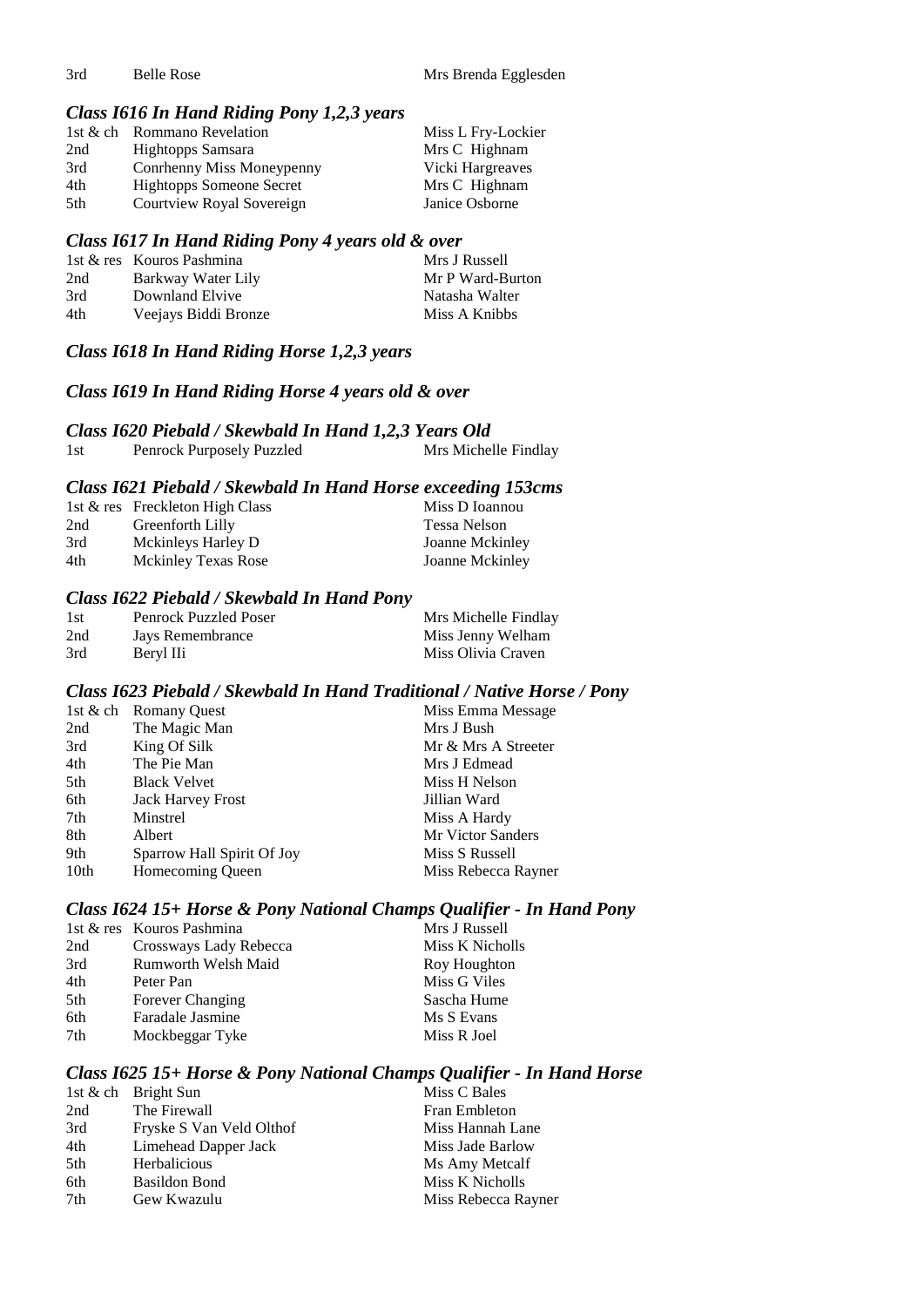## *Class I626 15+ Horse & Pony National Champs Qualifier - In Hand 21 yrs & Over*

| 1st | <b>Farriers Firecracker</b> | Miss G Denning      |
|-----|-----------------------------|---------------------|
| 2nd | Longmeadow Charles          | Mrs A Sears         |
| 3rd | Miss Molly                  | Miss V Wigglesworth |
| 4th | <b>Hall Of Mirrors</b>      | Miss R Jones        |
| 5th | Seaview Haze                | Georgina Maywood    |
| 6th | Knavesgreen Honey Pippin    | Miss L Shadbolt     |
| 7th | Sontra                      | Miss Louise Swann   |

#### *Class I627 Connemara Mare*

|      | 1st & res Kindesella Lilly | Miss Ashlea Jennings        |
|------|----------------------------|-----------------------------|
| 2nd  | Corrigreenroe Blackie      | Miss Lisa Barrett           |
| 3rd  | Churchill Kate             | Mrs Gillian Clifford-Graham |
| 4th  | Tyan Razzmatazz            | Miss Amy Boaler             |
| .5th | Clonberne River            | Miss H White                |
|      |                            |                             |

#### *Class I628 Connemara Gelding*

|     | 1st & ch Ballylee Night Cruiser | <b>Harry Compton</b> |
|-----|---------------------------------|----------------------|
| 2nd | Sraghmore Willow                | Mrs S Ceruti         |
| 3rd | Derryeen Boy                    | Mrs J Parker         |
| 4th | Barana Castle                   | Mrs F Rooney         |
| 5th | Drummore Windy Knight           | Mrs K Talbot         |
| 6th | <b>Nyton Master Dundee</b>      | Emma Kampa           |

#### *Class I629 Connemara Stallion*

## *Class I630 Connemara 1,2,3 years old*

## *Class I631 Fell Mare*

#### *Class I632 Fell Gelding*

| <b>Burnhead Henry</b> | Miss Loretta Bell  |
|-----------------------|--------------------|
| Oldmill Raven         | Miss S Burwood     |
| Wellbrow Bobtail      | Miss E Harris-Hine |
| Son Of Viking         | Miss Helen Nelson  |
| Inglegarth Bellmain   | Mr Chris Hollands  |
|                       |                    |

#### *Class I633 Fell Stallion*

|     | 1st & res Bracklinn Dynamite | Mrs L Pearson     |
|-----|------------------------------|-------------------|
| 2nd | Inglegarth Premier           | Miss Amy Geraghty |

## *Class I634 Fell 1,2,3 years old*

|     | 1st & ch Waverhead Midnight Bellman |
|-----|-------------------------------------|
| 2nd | Linnel Finale                       |
| 3rd | <b>Townend Honesty</b>              |
| 4th | Darrenvale Fire Fox                 |
|     |                                     |

## *Class I635 Dartmoor Mare*

| 1st | Pump Hill Japonica | Miss Tiffany Dale |
|-----|--------------------|-------------------|
| 2nd | Horselode Amelia   | Mr P Matthews-B   |
|     |                    |                   |

## *Class I636 Dartmoor Gelding*

| 1st | Springwater Stop The Music |  |
|-----|----------------------------|--|
| 2nd | Cayberry Trawlerman        |  |
| 3rd | Dartford Leigh Abacus      |  |
| 4th | Underhill Playtime         |  |
|     |                            |  |

## *Class I637 Dartmoor stallion*

| 1st & ch Shilstone Rocks North Westerly |  |
|-----------------------------------------|--|
|                                         |  |

## *Class I638 Dartmoor yearling*

1st & res Pricklegate Brown Owl Mrs A Baybutt

Loretta Bell S Burwood E Harris-Hines Helen Nelson

Miss Helen Nelson Miss L Nicholls Mrs S Graham Mr M Catterall

thews-Brown

Mrs Katie Snow Mrs D Twitchen Miss Rebecca Rayner Mrs Joanne Himsworth

Lynda Calcutt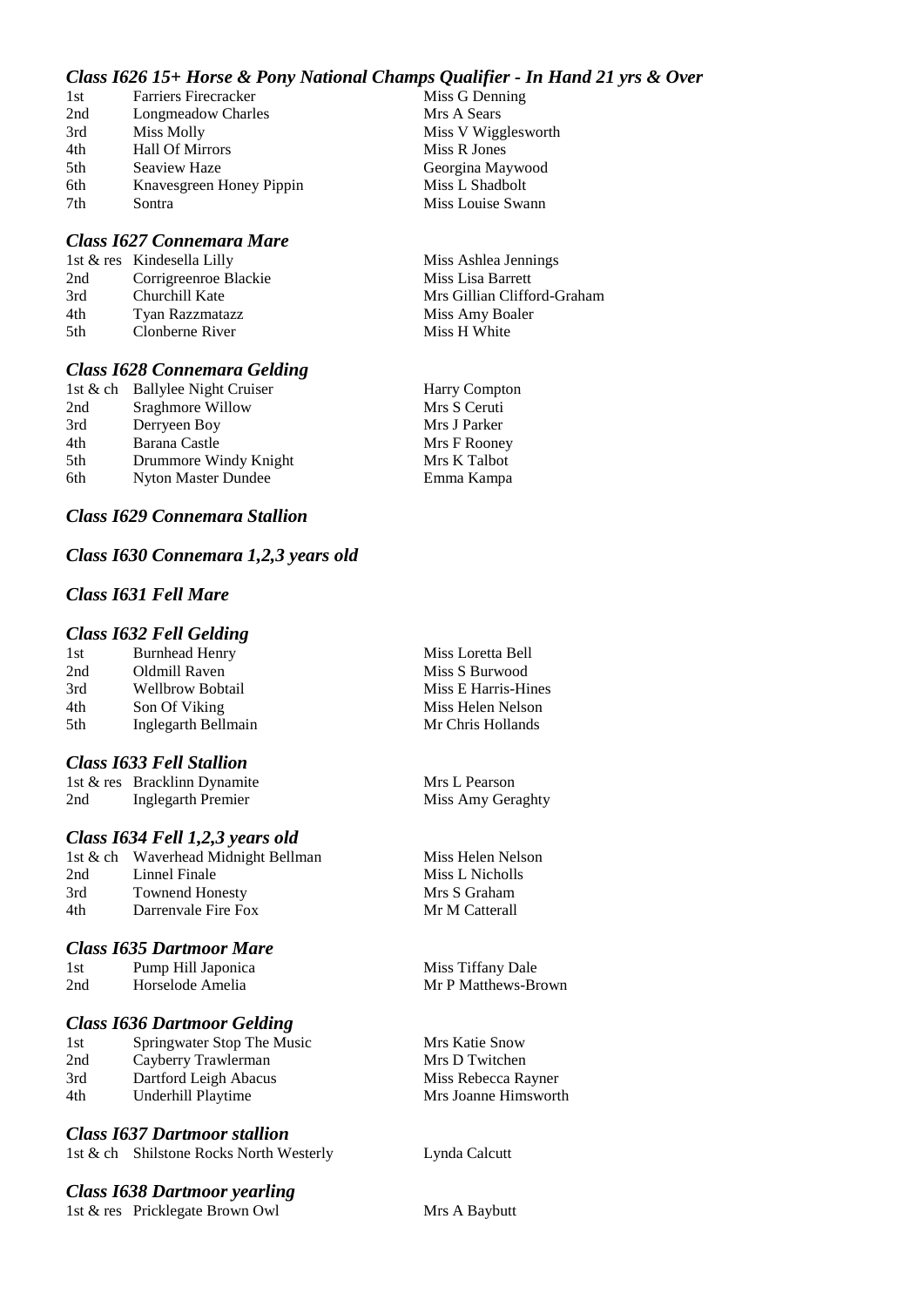## *Class I639 Dartmoor 2 - 3 years*

| 1st | Langfield Hollywood Heights |
|-----|-----------------------------|
| 2nd | Springwater Guillot         |

#### *Class I640 Friesian In Hand*

| 1st | Floortje    | Mrs W Bailey     |
|-----|-------------|------------------|
| 2nd | Falco Jr II | Mrs Alex Jourdan |

#### *Class I641 Highland In Hand Mare*

| 1st & ch Orla Of Carlung | Mrs P Daniels         |
|--------------------------|-----------------------|
| Lagalgarve Maroa         | Mrs Catherine Whetton |
| Finchairn Kestrel        | Zoe Horsfield         |
| Mhairi Of Silverstripe   | Mrs M Holtham         |
| Frasmaron Savannah       | Ms Andrea Smith       |
| Fourmerk Rosalyn         | Miss S Hurst          |
|                          |                       |

## *Class I642 Highland In Hand Gelding*

|     | 1st & res Tower Sovereign | Jo Brew        |
|-----|---------------------------|----------------|
| 2nd | Tarquin Of Forglen        | Mrs J Pennell  |
| 3rd | Marksman Of Achnacone     | Mrs M L DAgati |
| 4th | Blair Of Kelland          | Miss S Kelly   |
| 5th | Lochlands Silver Springs  | Miss D Farnish |

## *Class I643 Highland In Hand Stallion*

| 1st | Ashleyvale Glen Avon | Ms J Osborne             |
|-----|----------------------|--------------------------|
| 2nd | Lochlands King Roger | <b>Mrs Tracey Burton</b> |
| 3rd | Dexter Of Rocklea    | Katherine Marks          |

## *Class I644 Highland In Hand yearling*

| 1st | Mannochmore Of Millfield | Ms Claire Kinsley |
|-----|--------------------------|-------------------|
| 2nd | Ashleyvale Glen Clova    | Ms J Osborne      |
| 3rd | Finzean Asta             | Mrs E Mangham     |
| 4th | Royal Duchess Of Hanlith | Miss S Hurst      |

## *Class I645 Highland In Hand 2 -3 years*

| 1st | <b>Ellister Islay Spruce</b>      | Miss S Robins         |
|-----|-----------------------------------|-----------------------|
| 2nd | Whitefield Lord Watson            | Mrs Tracey Burton     |
| 3rd | <b>Balleroy Destiny</b>           | Mr P Ward-Burton      |
| 4th | Connell Daibhaidh Of Castle Green | Miss Alison Payne     |
| 5th | Carlung Stirling                  | Abigail Hampton       |
| 6th | Heald Town Beautiful Girl         | Tracy Memillan        |
| 7th | Collstone Principal Lord          | Miss Caroline Sheehan |
|     |                                   |                       |

## *Class I646 Miniatures In Hand yearling*

1st Buddy Mrs T Holstead

Mrs Julie Chadwick Miss L Oughton-auker

## *Class I647 Miniatures In Hand 2 - 3 years old*

## *Class I648 Miniatures In Hand 4 years old & over*

|     | 1st & ch Looking Glass Wild Latin Lover | Mrs S Gray            |
|-----|-----------------------------------------|-----------------------|
|     | 2nd & res Longmeadow Charles            | Mrs A Sears           |
| 3rd | Pinglewood Tin Tin                      | Mrs A Booth           |
| 4th | Spellbound Jedi Knight                  | Mrs Debra Rogers      |
| 5th | Oldvicarage Vicar Of Dibley             | Miss J Mason          |
| 6th | Leopardsden Remember Red Letter Day     | Mrs Nicola Scott      |
| 7th | The Artful Dodger                       | Miss Jenny Welham     |
| 8th | Spirit                                  | Miss L Sheppard       |
| 9th | El Paulo Of Looking Glass 1             | Miss Isabella Farnese |

## *Class I649 In Hand Rare Breeds 1,2,3 years old*

|     | 1st & res Ellister Islay Spruce | Miss S Robins        |
|-----|---------------------------------|----------------------|
| 2nd | Royal Duchess Of Hanlith        | Miss S Hurst         |
| 3rd | Springwater Guillot             | Miss L Oughton-auker |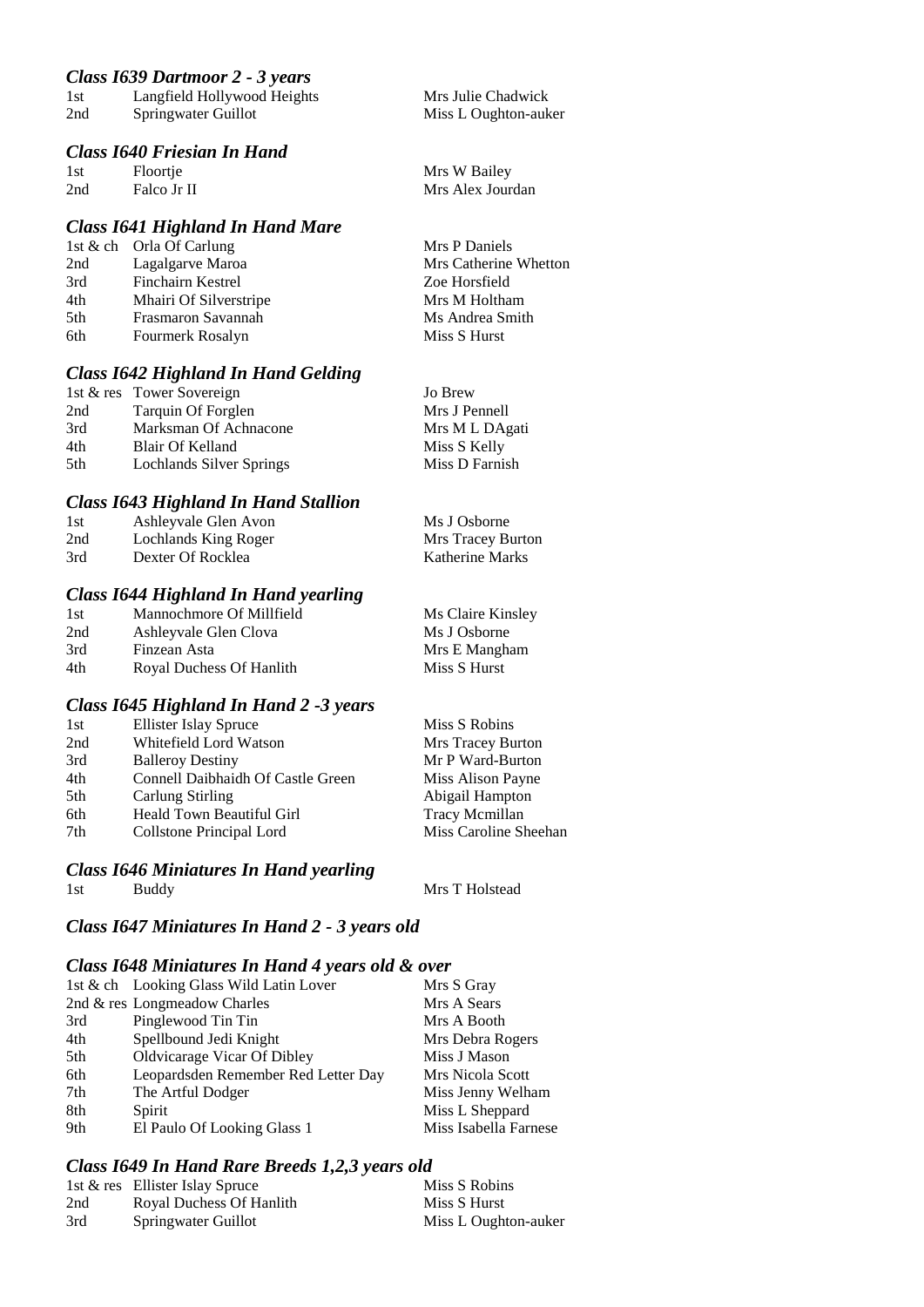4th Waverhead Midnight Bellman Miss H Nelson

Siobhan Hickman

#### *Class I650 In Hand Rare Breeds 4 years old & over*

|     | 1st & ch Colliery Beauty II | Mr & Mrs I M Graham    |
|-----|-----------------------------|------------------------|
| 2nd | <b>Edwinsfield Nocturne</b> | Miss Lauren Brill      |
| 3rd | Marksman Of Achnacone       | Mrs M L DAgati         |
| 4th | Fourmerk Rosalyn            | Miss S Hurst           |
| 5th | Kebroyd Catuvellauni        | Mr & Mrs I M Graham    |
| 6th | Rosebarr Sonny Jim          | Kate Spillett          |
| 7th | Nipna Jubilee               | Mrs Nicola Clarey      |
| 8th | Bowspring                   | <b>Holly Donaldson</b> |
| 9th | Son Of Viking               | Miss Helen Nelson      |

## *Class R651 Grand Prix Working Hunter*

| 1st | Morse Code | Jamie Ryder-Phillips |
|-----|------------|----------------------|
| 2nd | Voltreffer | Katie Bettison       |

#### *Class R652 Grand Prix Intermediate WHP*

| 1st | <b>Rubins Star Attraction</b> | Mrs L Waugh       |
|-----|-------------------------------|-------------------|
| 2nd | Zilver Zak                    | Miss Chloe Coward |
| 3rd | Gossip Girl                   | Miss Nicole Brown |

## *Class R653 Grand Prix WHP 153cms*

| 1st | <b>Ballycullen Eclipse</b> |  |
|-----|----------------------------|--|
|     |                            |  |

## *Class R654 Grand Prix WHP 143cms*

| 1st | Knockavalley Joe | Mrs A Gaskin |
|-----|------------------|--------------|
|     |                  |              |

## *Class R655 Grand Prix WHP 133cms*

| 1st | Pip                    | Mrs Claire Pickering |
|-----|------------------------|----------------------|
| 2nd | <b>Wortley Dragoon</b> | Mrs R Fleming        |
| 3rd | Miami Dancer           | Miss Rebecca Raine   |
| 4th | Woodmoor Brandysnap    | Daniel Bailey        |
| 5th | Millcroft Armada       | Amelia Short         |

## *Class R656 Grand Prix M&M 122cms*

| 1st | Maygray Malfoy              | Mrs Petrina Philp |
|-----|-----------------------------|-------------------|
| 2nd | Sweetcombe Sunmaker         | Mrs T Tomlinson   |
| 3rd | Llanfrechra Jolene          | Poppy Carr        |
| 4th | Jolaikes Starlight          | Mrs P Jauncey     |
| 5th | <b>Actaeon Of Hardenley</b> | Amelia Short      |

## *Class R657 Grand Prix M&M 133cms*

| 1st | Millcroft Armada       | Amelia Short                |
|-----|------------------------|-----------------------------|
| 2nd | Raemoir Perignon       | Mrs L Lemieux               |
| 3rd | <b>Tysgubor Owainn</b> | Mrs K Priestley             |
| 4th | Cheshmere Ena          | Mrs Clair Ormrod            |
| 5th | Laithehill Riverdance  | Miss G Oliver               |
| 6th | Make A Splash          | Mrs V Lawes                 |
| 7th | Caroworth Hamper       | Mrs Debbie Barker-Runiewicz |
| 8th | Drakelands Picasso     | Miss A Cronshaw             |
|     |                        |                             |

## *Class R658 Grand Prix M&M 143cms*

| 1st              | Lettergesh Bobby            | Katie Bettison     |
|------------------|-----------------------------|--------------------|
| 2nd              | Murthwaite Solomon          | Mrs K Whitehead    |
| 3rd              | Springfield Park Dot Net    | Laura Steele       |
| 4th              | Lowhaygarths The Goldsmith  | Miss V Brooks      |
| 5th              | Rangeview Remi              | Miss E Billington  |
| 6th              | <b>Budore Michael Anglo</b> | Alison Worley      |
| 7th              | <b>Stradone Prince</b>      | Mia Biggs          |
| 8th              | Kingdom Of Ryedale          | Mrs A Beresford    |
| 9th              | Killoughter Gold Dust       | Mrs V Lawes        |
| 10 <sub>th</sub> | Lovelyhill Rolled Gold      | Mollie-grace Dakin |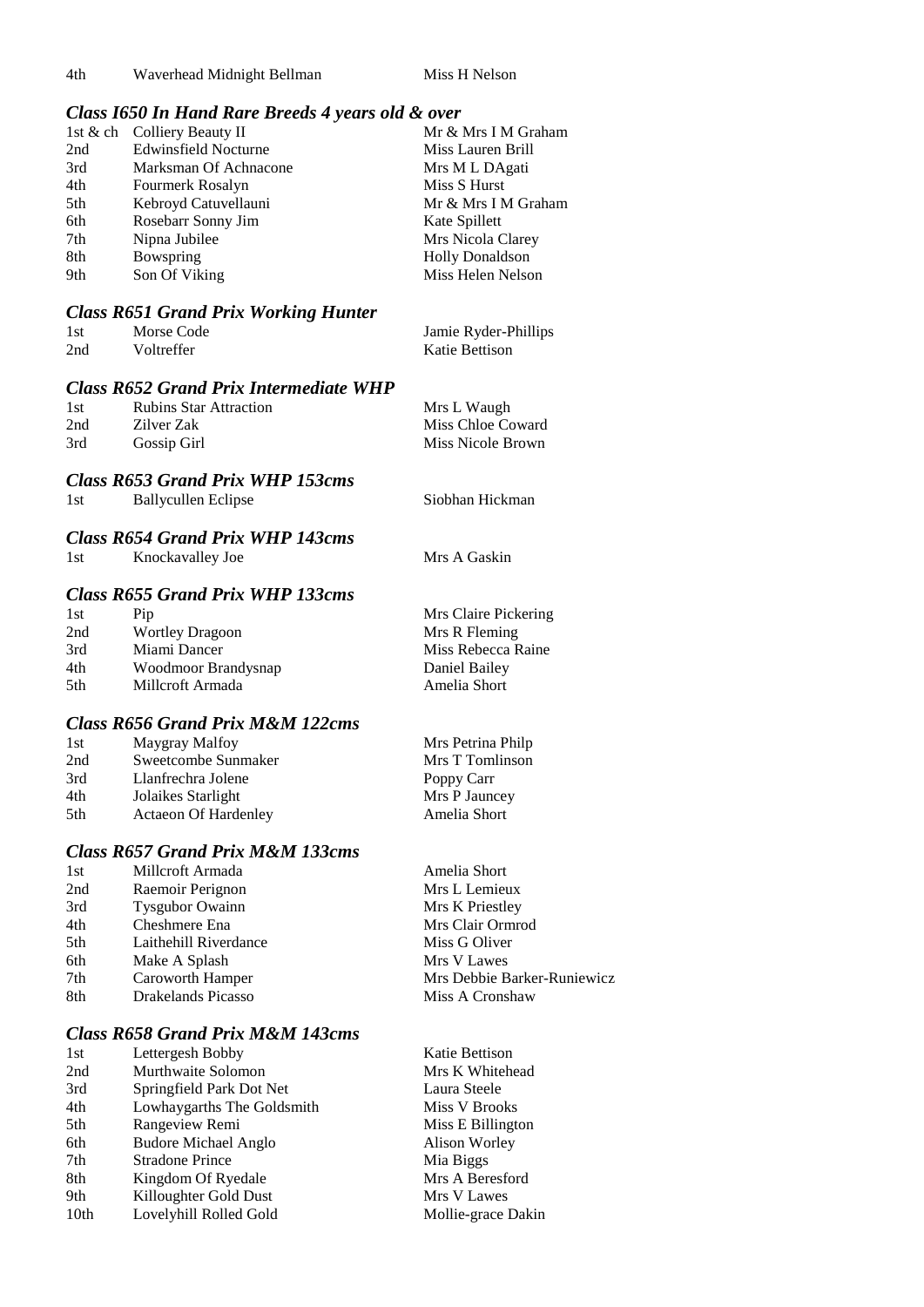## *Class R659 Grand Prix M&M exceeding 143cms*

| 1st  | <b>St Flannans Aohdan</b> | Mrs Kate Simmons  |
|------|---------------------------|-------------------|
| 2nd  | Bridgedale Sebastian      | Miss L Crisci     |
| 3rd  | Abbeyside Danny           | Miss E Billington |
| 4th  | <b>Wealdstone Prince</b>  | Miss V Eggleston  |
| .5th | Laerkens Lad              | Alison Worley     |
| 6th  | <b>Skeaf Prince</b>       | Miss R Buckland   |

## *Class R660 Novice M&M WHP not exceeding 122cms*

| Poppy Carr                                                                                                                           |
|--------------------------------------------------------------------------------------------------------------------------------------|
| Rebecca Raine                                                                                                                        |
| Jean Cartwright                                                                                                                      |
| Mrs Martha Hatswell                                                                                                                  |
| Mrs Fiona McNaught                                                                                                                   |
| Mr D Bailey                                                                                                                          |
| Llanfrechra Jolene<br>Fontmell Buffavento<br>Ikleton Shindig<br>Crumpwell Brady<br><b>Fosterhouses Romeo</b><br>Menedth Bart Simpson |

## *Class R661 Novice M&M WHP not exceeding 133cms*

| 1st              | Lownthwaite Ribas      | Andrea Pearman      |
|------------------|------------------------|---------------------|
| 2nd              | Horeb Boycee           | Miss F Wilson       |
| 3rd              | Nebo Rian              | Mrs Martha Hatswell |
| 4th              | Larnleighs Elektra     | Miss K Coates       |
| 5th              | Laithehill Riverdance  | Miss G Oliver       |
| 6th              | Drakelands Picasso     | Miss A Cronshaw     |
| 7th              | Dalehead Robbie        | Miss Lauren Bull    |
| 8th              | Maesteg Edward         | Mrs K Whitehead     |
| 9th              | Paddock Cherokee       | Miss Donna Rose     |
| 10 <sub>th</sub> | <b>Wellbrow Victor</b> | Miss Mcclarence     |

## *Class R662 Novice M&M WHP not exceeding 143cms*

| 1st              | Gwyllan Rooney              | Miss K Bowen       |
|------------------|-----------------------------|--------------------|
| 2nd              | Sangwyn Ifan                | Emma Peel          |
| 3rd              | Appletongrange Mccoy        | Mrs J Rushmer      |
| 4th              | Fronarth Ronaldo 61543      | Miss A Wheeler     |
| 5th              | <b>Budore Michael Anglo</b> | Alison Worley      |
| 6th              | Lovelyhill Rolled Gold      | Katie Dakin        |
| 7th              | <b>Halestorm Topsy</b>      | Miss Jade Barlow   |
| 8th              | Ravenstone Fudge II         | Miss H Shippey     |
| 9th              | Kilclammon Shadow           | Miss Amanda Wilson |
| 10 <sub>th</sub> | Mina Bartha                 | Mrs P E Farmbrough |
|                  |                             |                    |

## *Class R663 Novice M&M WHP exceeding 143cms*

| 1st  | <b>Brachie Bronnie Doodles</b>    | Mrs M Collins        |
|------|-----------------------------------|----------------------|
| 2nd  | Bridgedale Sebastian              | Miss L Crisci        |
| 3rd  | Gobell Idwal                      | Miss Ella Smith      |
| 4th  | Lord French                       | Mrs S Wright         |
| 5th  | <b>Trevallion Prince Of Wales</b> | Mrs K Millea         |
| 6th  | Ashbrook Ashley                   | Miss Nicola Websdale |
| 7th  |                                   |                      |
| 8th  | Skerryback Gambler                | Alison Susca         |
| 9th  | Pentrecoed Brigadier              | Miss J Hunt          |
| 10th | Rosscon Ronaldo                   | Mrs S White          |
|      |                                   |                      |

## *Class R664 Novice Working Hunter*

| 1st | <b>Quartz Diamond Boy</b> | Miss R Stokes        |
|-----|---------------------------|----------------------|
| 2nd | Talk Of The Town IIi      | Georgina Maywood     |
| 3rd | Classy Lady               | Mrs Felicity Saint   |
| 4th | Up Tipp                   | Vanessa Harris-Magri |

## *Class R665 Novice Intermediate WHP not exceeding 158cms*

| 1st | Ash Hill Blossom               | Miss Jessica Mace |
|-----|--------------------------------|-------------------|
| 2nd | <b>Treveglos Midnight Rose</b> | Miss Z Barbery    |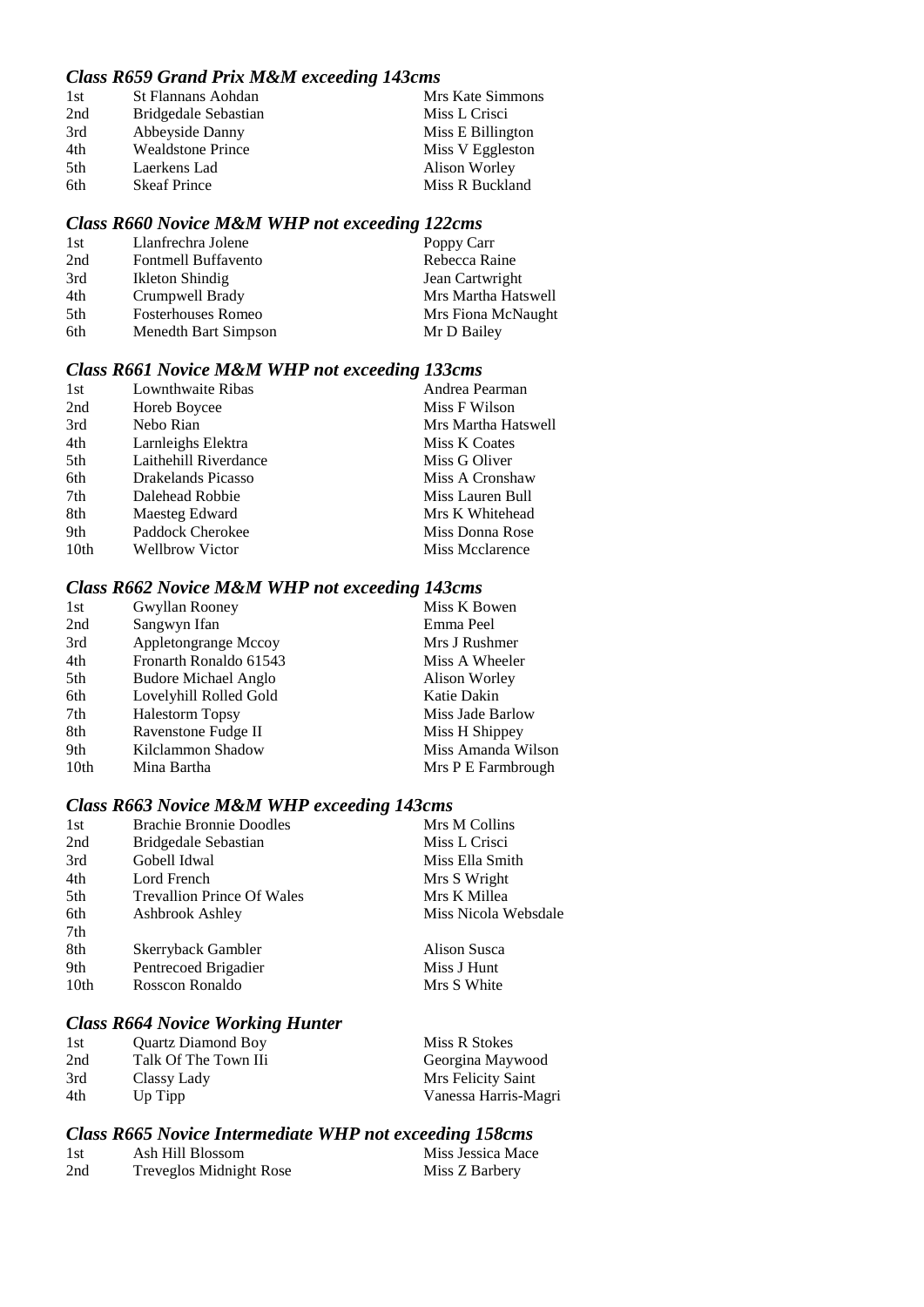## *Class R667 Novice WHP not exceeding 143cms*

## *Class R668 Novice WHP not exceeding 133cms*

| 1st | Larchgrove Isabella        | Mrs J Benbow          |
|-----|----------------------------|-----------------------|
| 2nd | Woodmoor Brandysnap        | Daniel Bailey         |
| 3rd | May Day Lad                | Mrs E Wilmot          |
| 4th | R. Rita                    | <b>Holly Townsend</b> |
| 5th | Nook Royal Flush           | Mrs D Taylor          |
| 6th | Waltersgay Midnight Sonata | Mrs R Moore           |

#### *Class R669 WHP / WH Performance 50cms*

| 1st  | Loveable Rogue                  | Mrs T Tomlinson             |
|------|---------------------------------|-----------------------------|
| 2nd  | Northern Kiss The Dancer        | Rebecca Raine               |
| 3rd  | Waulkmill Redstart              | Anna Chaplin                |
| 4th  | Handy Manny                     | Miss Hanna Sillitoe         |
| 5th  | <b>Fosterhouses Romeo</b>       | Mrs Fiona McNaught          |
| 6th  | Lownthwaite Ribas               | Andrea Pearman              |
| 7th  | Dixieland Barndance             | Mrs E Hatton                |
| 8th  | <b>Ulverscroft Northern Lad</b> | Verity Checkley             |
| 9th  | Nero                            | Mrs Gillian Clifford-Graham |
| 10th | Ridmore Pageboy                 | Miss Francesca Matarazzo    |

#### *Class R670 WHP / WH Performance 65cms*

| 1st  | Northern Kiss The Dancer | Miss Rebecca Raine  |
|------|--------------------------|---------------------|
| 2nd  | Windale Thunder Cloud    | Georgina Elliott    |
| 3rd  | Sweetcombe Sunmaker      | Mrs T Tomlinson     |
| 4th  | Popsters Masterclass     | Mrs S Dobson        |
| 5th  | Handy Manny              | Miss Hanna Sillitoe |
| 6th  | Tyrellspass Valentino    | Olivia Mitchell     |
| 7th  | Merrie Maydance          | Mrs S Dobson        |
| 8th  | Dalehead Robbie          | Miss Lauren Bull    |
| 9th  | Lowmoor Yours Truly      | Lorna Blake         |
| 10th | Laughlum Wood            | Mrs Diane Holmes    |

#### *Class R671 WHP / WH Performance 75cms*

|                  | 1st $\&$ ch Zatopek               | Amanda Court   |
|------------------|-----------------------------------|----------------|
| 2nd              | Okehurst Whatever You Like        | Mrs M Crawfo   |
| 3rd              | Chanel V                          | Mrs Carly Tree |
| 4th              | <b>Mad Hatter</b>                 | Miss C Stirzak |
| 5th              | <b>Ardmore Prince</b>             | Miss R Buckla  |
| 6th              | Springfield Park Dot Net          | Laura Steele   |
| 7th              | <b>Blenllain Dbs Dark Shaddow</b> | Miss C Stirzak |
| 8th              | Canal Dun                         | Amanda Court   |
| 9th              | Chiddock Times Square             | Alice Moralee  |
| 10 <sub>th</sub> | Chester                           | Miss Kloe Day  |
|                  |                                   |                |

## *Class R672 Open Cradle Stakes*

|     | 1st & res Dixieland Barndance |
|-----|-------------------------------|
| 2nd | Pinelodge Raffles             |
| 3rd | Wyckoff Funtime               |
| 4th | Northern Kiss The Dancer      |
| 5th | Bijou Bernie Baru             |
| 6th | Ridmore Pageboy               |

## *Class R673 Open Nursery Stakes*

| 1st & ch | Moeltryfan Blackout       |
|----------|---------------------------|
| 2nd      | May Day Lad               |
| 3rd      | <b>Musbury Contessa</b>   |
| 4th      | Northern Kiss The Dancer  |
| 5th      | Caereini The Jazz Singer  |
| 6th      | Newton Hill Prince Bertie |
| 7th      | Woodmoor Brandysnap       |

Crawford rly Tredinnick Stirzaker **Buckland** Stirzaker loe Davis

Mrs Elizabeth Hatton Mrs H Shave Mrs G Clifford Graham Miss Rebecca Raine Mrs S Summers Miss Francesca Matarazzo

Erin Wittich Mrs E Wilmot Mrs Kim Taylor Miss Rebecca Raine Miss Rebecca Harrison-Hodges Mrs Claire Pickering Daniel Bailey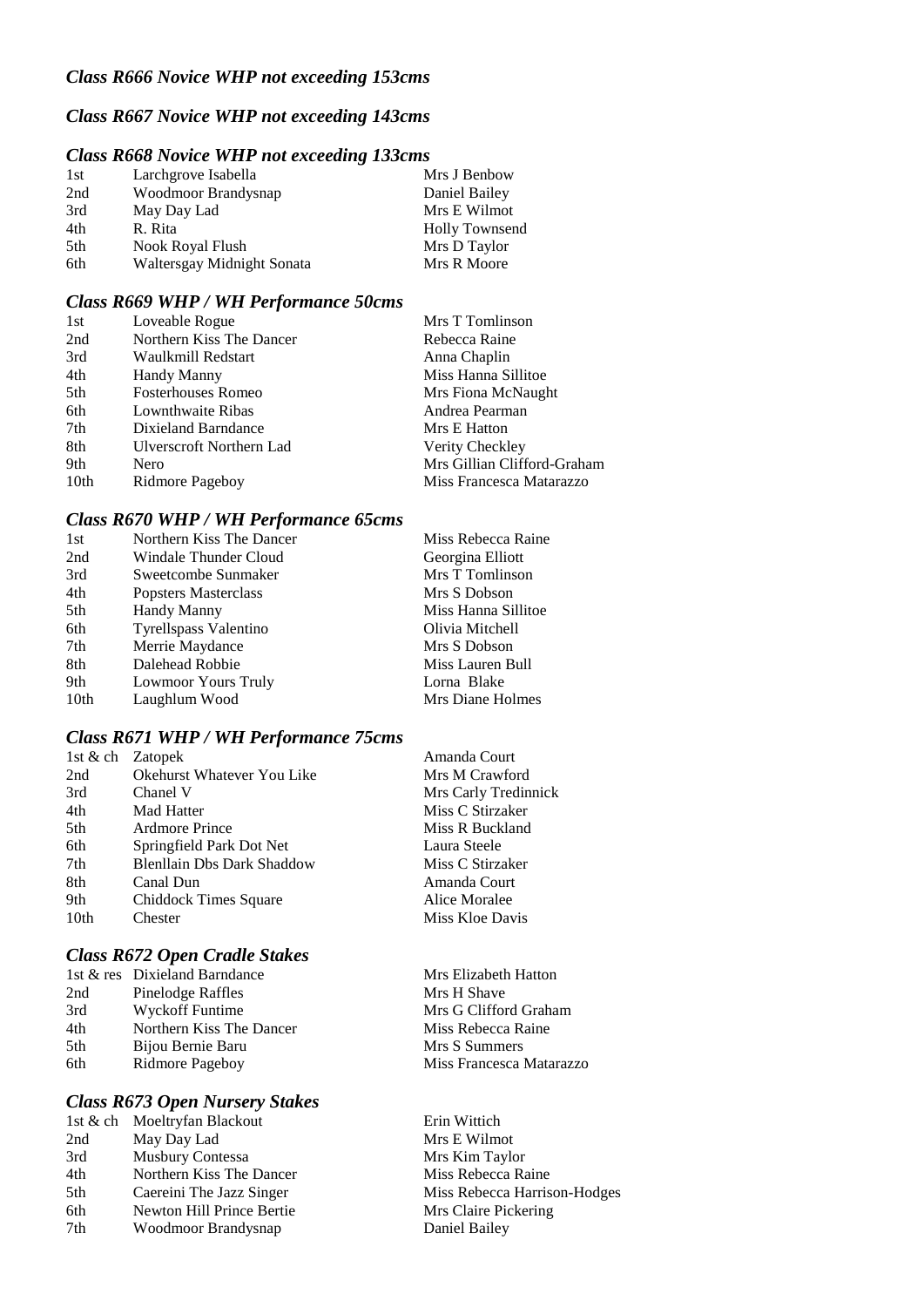8th R. Rita Holly Townsend<br>9th Nook Royal Flush Mrs D Taylor Nook Royal Flush

#### *Class R674 M&M Cradle Stakes*

| 1st $\&$ res     | Thistledown Scotts Haa    |
|------------------|---------------------------|
| 2nd              | Sam Of Quimper            |
| 3rd              | Waulkmill Redstart        |
| 4th              | Crumpwell Brady           |
| 5th              | Bijou Bernie Baru         |
| 6th              | <b>Wyckoff Funtime</b>    |
| 7th              | <b>Fosterhouses Romeo</b> |
| 8th              | <b>Oddies Tiger Lily</b>  |
| 9th              | Fontmell Buffavento       |
| 10 <sub>th</sub> | Gaitety Girl              |
|                  |                           |

## *Class R675 M&M Nursery Stakes*

| 1st & ch Raemoir Perignon         | Mrs L Lemieux       |
|-----------------------------------|---------------------|
| Shilito Goldfinger<br>2nd         | Miss H Shippey      |
| 3rd<br>Thistle                    | Mrs Karen Perkowski |
| 4th<br><b>Fosterhouses Romeo</b>  | Mrs Fiona McNaught  |
| 5th<br><b>Fontmell Buffavento</b> | Miss Rebecca Raine  |
| 6th<br>Cayberry Passion           | Miss H Shippey      |
| 7th<br>Dyfrdwy Twilight           | Fiona Titterton     |

## *Class R676 Open Beginners Stakes*

| 1st | Maesteg Edward     | Mrs K Whitehead       |
|-----|--------------------|-----------------------|
| 2nd | Gaitety Girl       | Mrs Carly Tredinnick  |
| 3rd | Glenmead Valentina | Mrs G Desai           |
| 4th | R. Rita            | <b>Holly Townsend</b> |

## *Class R681 Adult & Child*

| 1st              | Crumpwell Hanley 66347      |
|------------------|-----------------------------|
| 2nd              | Poppyannas Splash           |
| 3rd              | Vean Mimi                   |
| 4th              | Ddwyryd Mari                |
| 5th              | <b>Fosterhouses Romeo</b>   |
| 6th              | Kingdom Of Ryedale          |
| 7th              | Harradene Mr Crumble        |
| 8th              | Caebryn Azra                |
| 9th              | Mr Tambourine Man           |
| 10 <sub>th</sub> | Prestwood Royal Appointment |

## *Class R682 Concours DElegance Riders 17 years & over*

| 1st              | Davada Billy The Kid        | Mrs D Remblance     |
|------------------|-----------------------------|---------------------|
| 2nd              | Dont Stop Me Now            | Miss C Ainley       |
| 3rd              | Floortje                    | Mrs W Bailey        |
| 4th              | <b>Farriers Firecracker</b> | Miss G Denning      |
| 5th              | Glanvyrnwy Prince Of Wales  | Mrs W Winney        |
| 6th              | Royal Paradise              | Suzanne Camm        |
| 7th              | Lowhouses Jessica II        | Mrs L Hallam        |
| 8th              | The Outlaw                  | Miss Moreau         |
| 9th              | Corwen Prince Of Thieves    | Mrs Carolyn Furnell |
| 10 <sub>th</sub> | Penmire Dudley              | Gill Rawlinson      |
|                  |                             |                     |

#### *Class R683 Native / Traditional Pairs*

| 1st | Cochno Marcus              | Mrs L Newins    |
|-----|----------------------------|-----------------|
| 2nd | Gauke Bill                 | Miss J Pascoe   |
| 3rd | Carlung Peregrine          | Mrs C Kinsley   |
| 4th | Hollyhock Blaithin         | Mrs G Reeve     |
| 5th | Moortown Juno              | Miss A Taylor   |
| 6th | <b>Tingley Flash Dance</b> | Miss E Kilcoyne |
| 7th | Pentrecoed Brigadier       | Miss J Hunt     |
| 8th | Kentchurch Misprint        | Lisa Brown      |
| 9th | Kindesella Lilly           | Ashlea Jennings |
|     |                            |                 |

ar Miss L Bleazard Mrs Sam Herring Anna Chaplin Mrs Martha Hatswell Mrs S Summers Mrs G Clifford Graham Mrs Fiona McNaught Miss H Shippey Miss Rebecca Raine Amelia Tredinnick

| Mrs L Lemieux      |
|--------------------|
| Miss H Shippey     |
| Mrs Karen Perkowsk |
| Mrs Fiona McNaught |
| Miss Rebecca Raine |
| Miss H Shippey     |
| Fiona Titterton    |
|                    |

Mrs M Crawford Poppy-anna Daly Mrs Emma Green Mrs C Pooley Rebecca Lee Mrs A Beresford Jade Felton Zara Watson Jane Etheridge Mrs Emily Whalley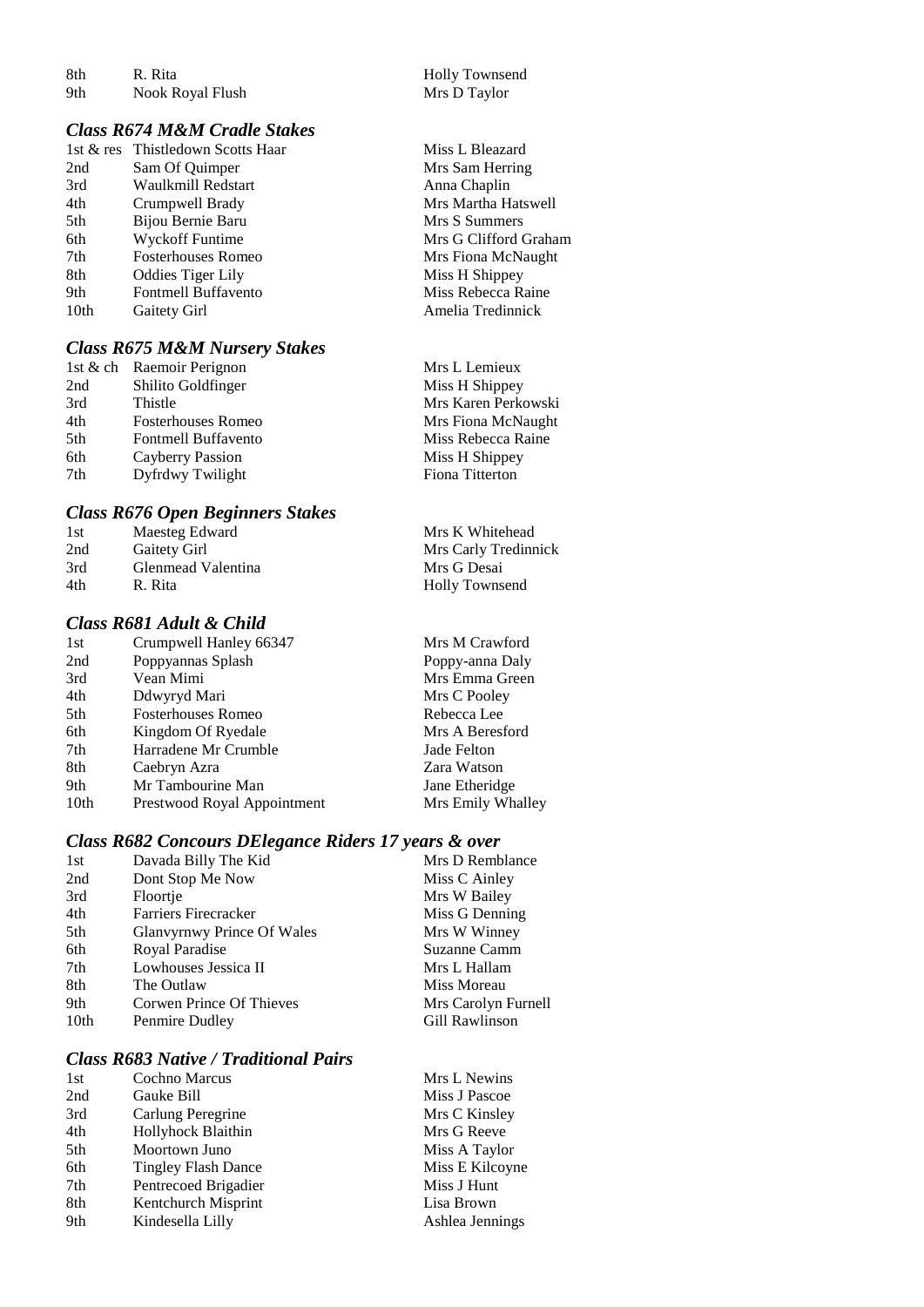10th Elysian Pride Louise Cass

## *Class I684 American Saddlebred - Partbred In Hand*

| 1st | Spellbound Dream Believer  | Mr T Smith            |
|-----|----------------------------|-----------------------|
| 2nd | Mistrals Heart Of Gold     | Miss Sarah Berrisford |
| 3rd | Perryfields Chance Of Fame | Mrs Sally Willink     |

#### *Class I685 Morgan Horses In Hand*

|     | 1st $\&$ ch Justin The Clouds                    | Mrs A Lockhart        |
|-----|--------------------------------------------------|-----------------------|
| 2nd | Farette                                          | Mrs Stephanie Griffen |
|     | Class 1686 Spanish (Pre) Lusitano Horses In Hand |                       |
|     |                                                  |                       |

## *Class I687 American Saddlebred Pure Bred In Hand*

#### *Class I688 Friesians In Hand - Pure / Part Bred*

| 1st $\&$ res Falco Jr II | Mrs Alex Jourdan |
|--------------------------|------------------|
|--------------------------|------------------|

#### *Class I689 World Breeds In Hand 153cms & Under*

| 1st | Spellbound Dream Believer     | Mr T Smith            |
|-----|-------------------------------|-----------------------|
| 2nd | Limerick Shanballymore-tobias | Donna Sutton          |
| 3rd | Farette                       | Mrs Stephanie Griffen |

#### *Class I690 World Breeds In Hand exceeding 153cms*

| 1st | Mistrals Heart Of Gold     | Miss Sarah Berrisford |
|-----|----------------------------|-----------------------|
| 2nd | Perryfields Chance Of Fame | Mrs Sally Willink     |
| 3rd | Choicolate De La Suiza     | Ms Sarah Johns        |
| 4th | Alwin                      | Mrs S Davis           |

#### *Class R691 Home Produced World Breeds Ridden*

| 1st  | Farette                    | Mrs Stephanie Griffen |
|------|----------------------------|-----------------------|
| 2nd  | Choicolate De La Suiza     | Ms Sarah Johns        |
| 3rd  | Alwin                      | Mrs S Davis           |
| 4th  | El Oriente Del Eden        | Ms Sarah Johns        |
| .5th | Athenia                    | Ms Sarah Johns        |
| 6th  | Falco Jr II                | Mrs Alex Jourdan      |
| 7th  | Perryfields Chance Of Fame | Mrs Sally Willink     |
|      |                            |                       |

## *Class R692 Paso Fino 3 Gaited*

| 1st | El Oriente Del Eden    | Ms Sarah Johns |
|-----|------------------------|----------------|
| 2nd | Choicolate De La Suiza | Ms Sarah Johns |
| 3rd | Athenia                | Ms Sarah Johns |

## *Class R693 American Saddlebred Hunter Pleasure*

## *Class R694 Ridden Friesian*

| 1st | Uwina Fant Suvelstjelphe | Ms D Birdsey     |
|-----|--------------------------|------------------|
| 2nd | Bonje Van De Waaldjik    | Mrs S Holdsworth |
| 3rd | Falco JR II              | Mrs A Jourdan    |

#### *Class R695 Ridden World Breeds not exceeding 153cms*

| 1st | Farette                | Mrs Stephanie Griffen |
|-----|------------------------|-----------------------|
| 2nd | Justin The Clouds      | Mrs A Lockhart        |
| 3rd | Athenia                | Ms Sarah Johns        |
| 4th | El Oriente Del Eden    | Ms Sarah Johns        |
| 5th | Choicolate De La Suiza | Ms Sarah Johns        |

## *Class R696 Ridden Spanish / Lusitano Pure or Part Bred*

1st & ch Molinero Cxix

# *Class R697 Ridden Morgan*

| Mrs Stephanie Griffen<br>1st<br>Farette    |  |
|--------------------------------------------|--|
| 2nd<br>Justin The Clouds<br>Mrs A Lockhart |  |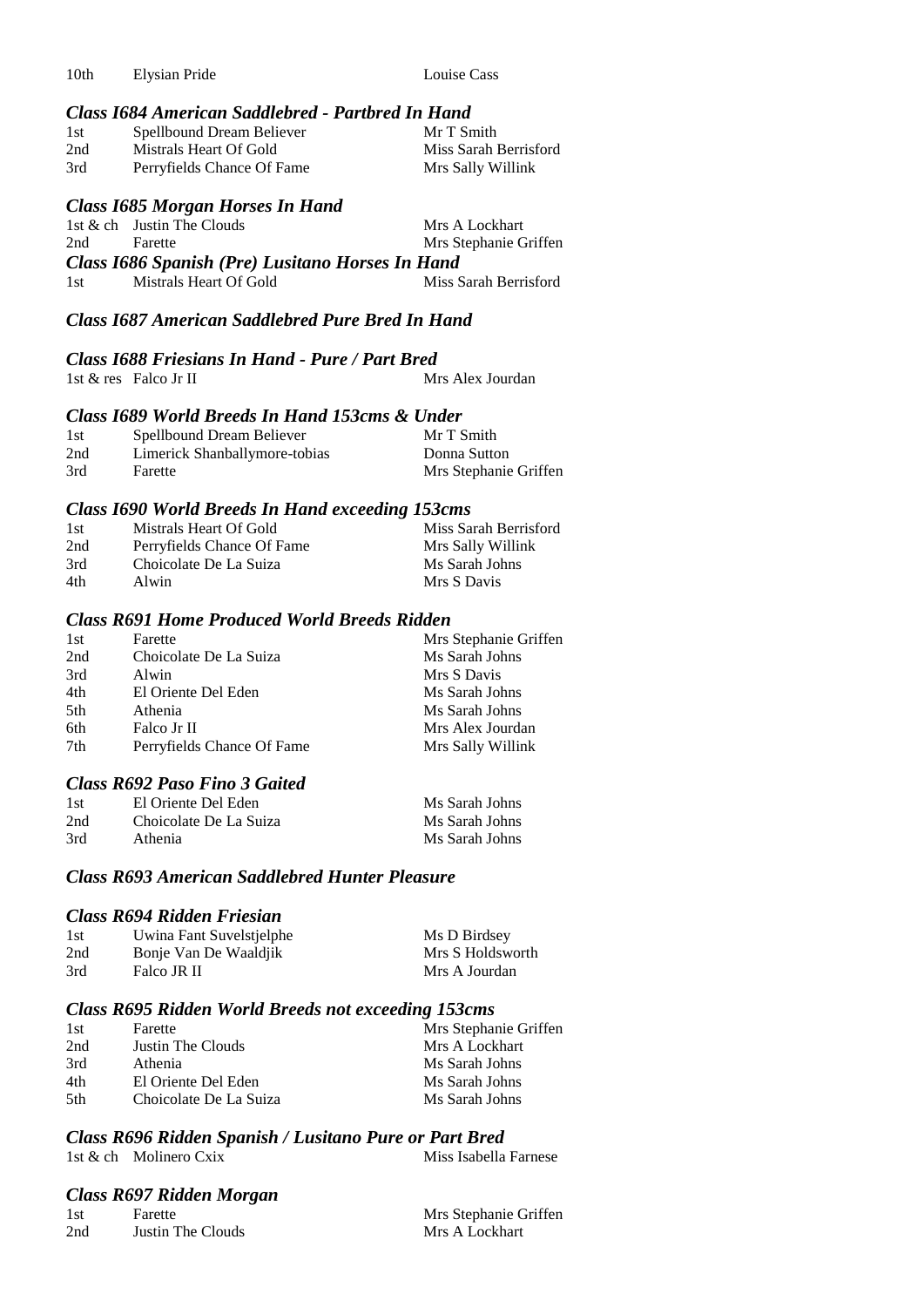## *Class R698 World Breeds Champagne Class*

| 1st | Choicolate De La Suiza | Ms Sarah Johns        |
|-----|------------------------|-----------------------|
| 2nd | El Oriente Del Eden    | Ms Sarah Johns        |
| 3rd | Molinero Cxix          | Miss Isabella Farnese |
| 4th | Athenia                | Ms Sarah Johns        |
|     |                        |                       |

#### *Class R699 3-Gaited American Saddlebred*

| 1st | Oh What A Hi               | Miss N Rodley     |
|-----|----------------------------|-------------------|
| 2nd | Perryfields Chance Of Fame | Mrs Sally Willink |

#### *Class R700 Ridden World Breeds - Pure or Partbred - exceeding 153cms*

|     | 1st $\&$ ch Oh What A Hi             | Miss N Rodley     |
|-----|--------------------------------------|-------------------|
| 2nd | Falco Jr II                          | Mrs Alex Jourdan  |
| 3rd | Alwin                                | Mrs S Davis       |
|     | 4th & res Perryfields Chance Of Fame | Mrs Sally Willink |

## *Class R701 Paso Fino Pleasure*

|     | 1st & ch El Oriente Del Eden | Ms Sarah Johns |
|-----|------------------------------|----------------|
| 2nd | Choicolate De La Suiza       | Ms Sarah Johns |
| 3rd | Athenia                      | Ms Sarah Johns |

#### *Class R705 Signature Communications Show Ponies not exceeding 128cms*

|     | 1st & ch Courtvale Show Girl         | Macey Baxandall              |
|-----|--------------------------------------|------------------------------|
|     | 2nd & res Mansionhill Bertie Bassett | Mrs Jane Trott               |
| 3rd | Caereini The Jazz Singer             | Miss Rebecca Harrison-Hodges |
| 4th | Popalbee Temptation                  | Ms Angelina McCaffrey        |
| 5th | Dantes Lord Lucas                    | Mrs V Jasinski               |
| 6th | Penwood Shogun                       | Ms Kerrie Pritchard          |
| 7th | Sandboro Love Child                  | Mrs S Tierney                |
|     |                                      |                              |

#### *Class R706 Signature Communications Show Ponies not exceeding 138cms*

| 1st | Kalusta Huckleberry Finn | Mrs E Trebble    |
|-----|--------------------------|------------------|
| 2nd | Chiddock Two Time        | Mrs L Saunters   |
| 3rd | Rendene Whispering Charm | Calista Boulton  |
| 4th | Millpond One And Only    | Beth Walsh       |
| 5th | Rotherwood Dream On      | Danielle Furniss |
|     |                          |                  |

## *Class R707 Signature Communications Show Ponies not exceeding 148cms*

| 1st | Encore                 | Mrs Helen Stowell     |
|-----|------------------------|-----------------------|
| 2nd | Deaconsfield Mr Darcy  | Miss Leah Webster     |
| 3rd | <b>Yealand Paschel</b> | Miss Savannah Kemplay |

## *Class R708 Miss Jo Brew Small Hunter*

| 1st              | <b>Mexican Summer</b>   | Miss G Wilkes         |
|------------------|-------------------------|-----------------------|
| 2nd              | Miracle Mickey          | Mrs Sally-Anne Cowley |
| 3rd              | Jemoon High Society     | Mrs Jacqui Thompson   |
| 4th              | Harvey                  | Mrs Wendy Tanton      |
| 5th              | Kildaltons Girl         | Amanda Court          |
| 6th              | <b>Fishermans Blues</b> | Miss C Stirzaker      |
| 7th              | Pipistrelle             | Jodie Faye Shenton    |
| 8th              | Hello Juno              | Mrs Diane Mulhern     |
| 9th              | Gossip Girl             | Miss Nicole Brown     |
| 10 <sub>th</sub> | Faye Thornton           | Miss Kylie Knowles    |
|                  |                         |                       |

#### *Class R709 Black Country Saddles LWT Hunter*

| 1st | Grafts Guchulainn                 | Mrs B Richards       |
|-----|-----------------------------------|----------------------|
| 2nd | Magic Moments II                  | Mrs Louise Fox       |
| 3rd | Equador                           | Miss C Blair         |
| 4th | Winwood                           | Ms L Fenn            |
| 5th | Morse Code                        | Jamie Ryder-Phillips |
| 6th | Blue Chip Diamond Cavalier Royale | Stephanie Hill       |
| 7th | Lt Commander Farrell              | Siobhan Hickman      |
| 8th | <b>Sugar Mouse</b>                | Miss Jane Howarth    |
| 9th | <b>Hidden Treasure</b>            | Gabriella Hodgkiss   |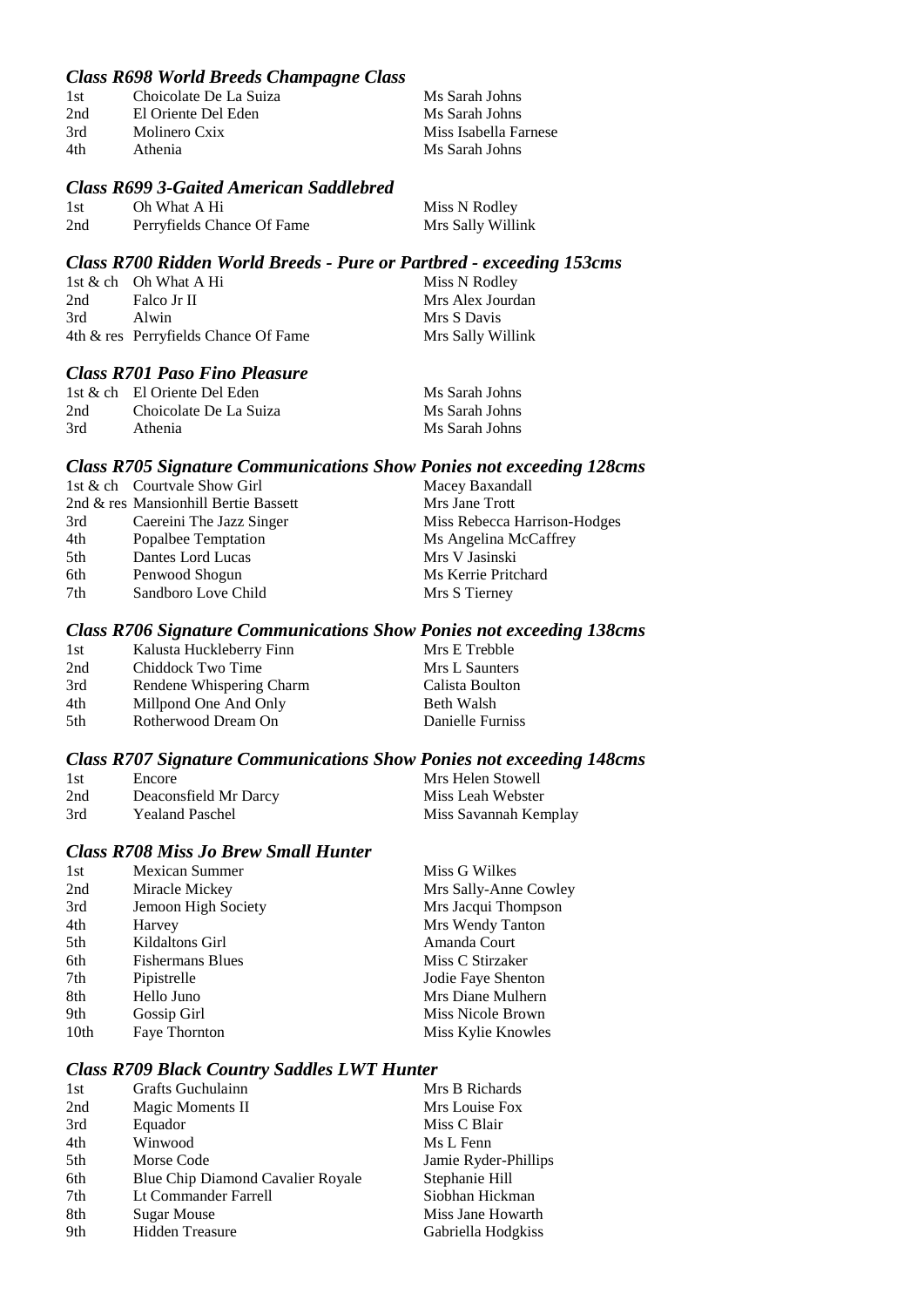## *Class R710 Black Country Saddles MWT Hunter*

|                  | 1st & ch Master Bandsman  | Cerys Ford            |
|------------------|---------------------------|-----------------------|
| 2nd              | <b>Just Riley</b>         | Mrs Sylvie ODonnell   |
| 3rd              | Decorum                   | Mrs Carolyn Robertson |
| 4th              | Purple Prince             | Miss S Booth          |
| 5th              | <b>Shirleys Downtown</b>  | Miss A Naylor         |
| 6th              | Javas Clementine          | Mrs Felicity Benton   |
| 7th              | Misty Morn                | Mrs J Rivers          |
| 8th              | <b>Lowmoor Pillowtalk</b> | Miss Katie Hoare      |
| 9th              | Oak Meadow Monarch        | Mrs Felicity Saint    |
| 10 <sub>th</sub> | King Iv                   | Jenni Gates           |

## *Class R711 Black Country Saddles HWT Hunter*

|                  | 1st & res Golden Inca Cross | Julie Cooper        |
|------------------|-----------------------------|---------------------|
| 2nd              | <b>Orions Cruiser</b>       | <b>Rhys Harper</b>  |
| 3rd              | Papavers Romeo              | Miss C Elding       |
| 4th              | Cairnside Houdini           | Amelia Short        |
| 5th              | Creans Huntingfield Rebel   | Mrs Heather Hume    |
| 6th              | Killea Henry                | Miss R Sackfield    |
| 7th              | Elyssiums New Dawn          | Mrs Jacqui Thompson |
| 8th              | Highlane Riley              | Rachal Fairbairn    |
| 9th              | Avanti Rannochmor           | Mr Martin Frost     |
| 10 <sub>th</sub> | Lord Litchfield             | Mr Charles Wood     |

## *Class R712 Hood Show Team Max iCobs*

| 1st  | Cleaghmore Boy         | Jane Donald            |
|------|------------------------|------------------------|
| 2nd  | Clantara Shadow Play   | <b>Avril Bartolomy</b> |
| 3rd  | Mister Belstaff        | Mrs Lisa Frain         |
| 4th  | Cock O The North       | Miss Katie Moulds      |
| 5th  | Jimmy Choo             | Miss A White           |
| 6th  | <b>Boyland Matilda</b> | Miss Anne Burton       |
| 7th  | Crossfire              | Mrs K Gillam           |
| 8th  | Preloved               | Mr V Sheehan           |
| 9th  | Geoff                  | Mr Roy Hart            |
| 10th | Bailey                 | Miss Emma Olsen        |
|      |                        |                        |

## *Class R713 BSPA Piebald/Skewbald Traditional Pony not exceeding 148cms*

|      | 1st & res Colour Me Bad  | Miss Hannah Miller-Burton |
|------|--------------------------|---------------------------|
| 2nd  | Splashdown Lenny         | Ms D Birdsey              |
| 3rd  | Greateaves Banjo Bennie  | Miss M Dyson              |
| 4th  | The Peddler              | Mrs K Neal                |
| 5th  | Muggle-wump              | Mia Biggs                 |
| 6th  | <b>Bob</b>               | Miss Christina Gillett    |
| 7th  | <b>Razzle Dazzle</b>     | Mr A Bentley              |
| 8th  | Mercury                  | Mr S Britcliffe           |
| 9th  | <b>Remmington Steele</b> | Miss S Wratting           |
| 10th | Valentino                | Mrs S Lemon               |

## *Class R714 BSPA Piebald/Skewbald Native Pony not exceeding 148cms*

| 1st              | Longdon Black Jack       | Miss B Moore       |
|------------------|--------------------------|--------------------|
| 2nd              | Hello Dolly 2            | Mrs S Bradshaw     |
| 3rd              | Clivocast Contender      | Abigail Hampton    |
| 4th              | Spellbound               | Miss L Campion     |
| 5th              | Wulfstan Bubbleicious    | Mrs Annette Magnus |
| 6th              | Plumbuck Marmaduke Jinks | Miss S Piggott     |
| 7th              | Coney Warren Diva        | Mr Eric Petty      |
| 8th              | Jaydees May              | Jackie Pell        |
| 9th              | <b>Makers First Lady</b> | Miss K Harris      |
| 10 <sub>th</sub> | Nantllesg Elwyn          | Roanna Hamilton    |
|                  |                          |                    |

## *Class R715 BSPA Piebald/Skewbald Traditional / Native Horse*

| 1st | Hillmoor Fascination | Mrs Emma Green  |
|-----|----------------------|-----------------|
| 2nd | Piebald Jacko        | Mr S Britcliffe |
| 3rd | Dynamite             | Mrs D Shaw      |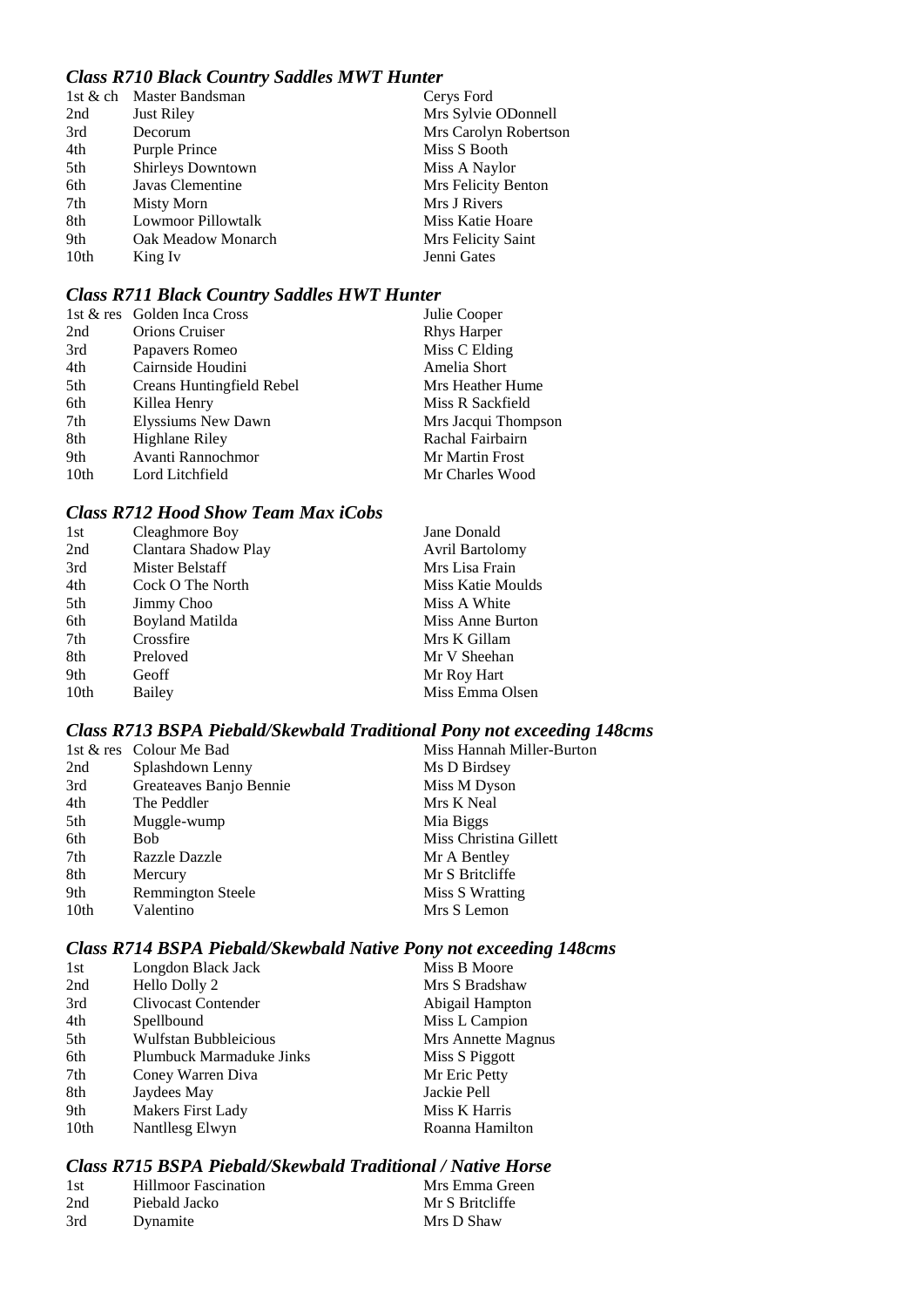| 4th | Moortown Lacey | Miss Clare Hardstone |
|-----|----------------|----------------------|
| 5th | <b>Meeko</b>   | Miss E Partington    |
| 6th | His Archness   | Mrs A Bird           |
| 7th | Corky          | Janet Piper          |

## *Class R716 BSPA Piebald/Skewbald Plaited Pony*

| 1st              | Annaghmore Bella             | Mrs G Harrold       |
|------------------|------------------------------|---------------------|
| 2nd              | Littlebyrom Allsorts         | Miss E Stobbart     |
| 3rd              | Kellythorpes Fan Dabi Dozi   | Mrs J Park-Ross     |
| 4th              | <b>Penrock Puzzled Poser</b> | Michelle Findlay    |
| 5th              | Garthfach Serrano            | Miss D Ioannou      |
| 6th              | <b>Oueen Of Harts</b>        | Miss L Webster      |
| 7th              | Maestro                      | Mrs H Dickens       |
| 8th              | Priestwood Dolly Mixture     | Mrs Emily Whalley   |
| 9th              | Hykos Apollo                 | Mrs G Richardson    |
| 10 <sub>th</sub> | Strider                      | Miss Kelly McKinnon |
|                  |                              |                     |

## *Class R717 BSPA Piebald / Skewbald Hogged Cob*

| 1st & ch Cleaghmore Boy | Jane Donald             |
|-------------------------|-------------------------|
| Beechmaint Joey         | Miss L Campion          |
| Cavalier Jack           | Miss Laraine Taylor     |
| Wulfstan Evensong       | Miss Christina Gillett  |
| Kingswill               | Mrs P Aldcroft          |
| <b>Augustus</b>         | Karen Walsh             |
| Triplicate              | Mrs Gabby Williams      |
| Fancy That              | <b>Charlotte Mooney</b> |
| Shianandy               | Lorna Johnson           |
| Samuel                  | Miss C Coulbeck         |
|                         |                         |

## *Class R718 BSPA Piebald/Skewbald Plaited Horse exceeding 153cms*

| 1st              | Cornellious Decor         | Miss Lindsay McCulloch |
|------------------|---------------------------|------------------------|
| 2nd              | Scallywag Scandal         | Mrs Ann Rogers         |
| 3rd              | <b>Cathmor Opposition</b> | Mrs Amanda Gaughran    |
| 4th              | <b>Billy Boy</b>          | Mrs Katie Snow         |
| 5th              | Sorrelcourt Take A Bow    | Mrs Marie Boasman      |
| 6th              | Chaaya Island             | Miss Charlie Rossiter  |
| 7th              | A Remarkable Quest        | Miss A Tweedale        |
| 8th              | Plasucha Maximus          | Mr David Williams      |
| 9th              | Jar Jar Binx              | Miss L Clark           |
| 10 <sub>th</sub> | Daisy Duke                | Miss E Varley          |
|                  |                           |                        |

## *Class R719 KBIS SHP not exceeding 122cms*

| 1st  | <b>Yerbeston Darwin</b>  | <b>Holly Sykes</b>     |
|------|--------------------------|------------------------|
| 2nd  | Littlebriars Bartholomew | Mrs H Rogers           |
| 3rd  | Menai Naughty Girl Sally | Mrs Michelle Horton    |
| 4th  | Gryngallt Picture Frame  | Mrs R Godfrey-Faussett |
| .5th | Millay Gingerbread       | Miss J Hepburn         |
| 6th  | Sianwood Goldflake       | Mrs C Excell-Outram    |

## *Class R720 KBIS SHP not exceeding 133cms*

| 1st | Wynnmere Lilliput              | Mrs S Bradshaw       |
|-----|--------------------------------|----------------------|
| 2nd | Milford Fair Minstrel          | Mrs J Cox            |
| 3rd | May Day Lad                    | Mrs E Wilmot         |
| 4th | <b>Bevois Crusader</b>         | Samantha Jakes       |
| 5th | Graishall Lily Of The Valley   | Mrs B Hatton-ritchie |
| 6th | Beckside Chocolate Soldier     | Mrs G M Olphert      |
| 7th | Ladywood Lodge May Day Suprise | Gabriella Hodgkiss   |
| 8th | <b>Haighend Henessy</b>        | Mrs Victoria Dogan   |
| 9th | Cadlanvalley Orpheus           | Gillian Neve         |

## *Class R721 KBIS SHP not exceeding 143cms*

| 1st | Rotherwood Mr Motivator | Emma Peel        |
|-----|-------------------------|------------------|
| 2nd | Mathemadem Royal Ensigh | Ms Samira Sheety |
| 3rd | Woodvean Wonderland     | Charlotte Just   |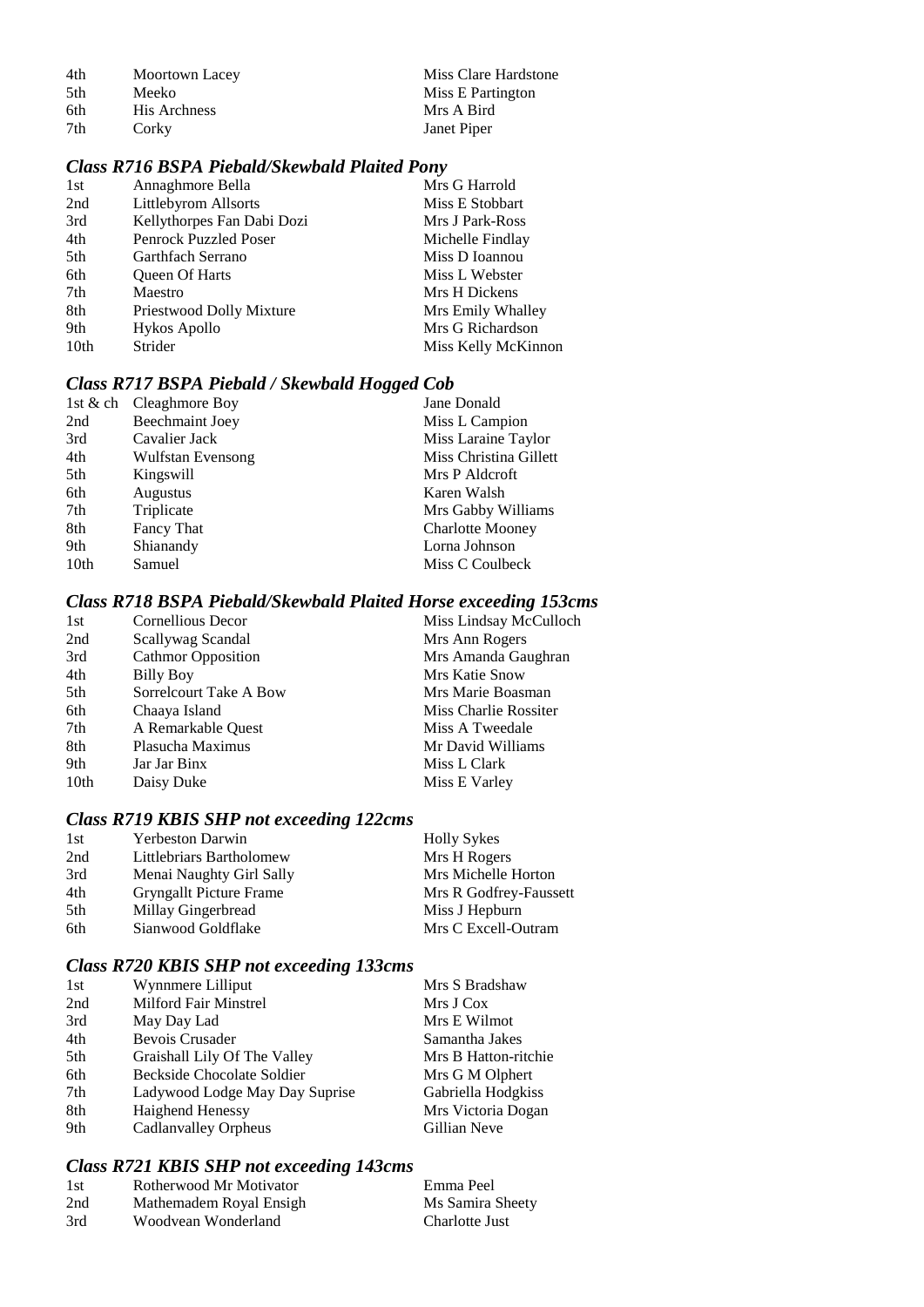| 4th  | Rotherwood Dream On           | Mrs L Furniss   |
|------|-------------------------------|-----------------|
| 5th  | Porterhouse Sweet Raphael     | Mrs A Stanfield |
| 6th  | Pennyroyal Miss Ginger Rogers | Mrs L Saunters  |
| 7th  | <b>Oueen Of Harts</b>         | Miss L Webster  |
| 8th  | Drumacre Dreamcatcher         | Caitlin Borland |
| 9th  | Pendle Arctic Monkey          | Mrs S Campbell  |
| 10th | Pebbly Silver Fox             | Tim Gibson      |

## *Class R722 KBIS SHP not exceeding 153cms*

|     | 1st & ch Brindlebrook Under Suspision | Mrs L Phipps        |
|-----|---------------------------------------|---------------------|
|     | 2nd & res Jemoon High Society         | Mrs Jacqui Thompson |
| 3rd | <b>First Edition</b>                  | Mrs K Brown         |
| 4th | <b>Blenllain Dbs Dark Shaddow</b>     | Miss C Stirzaker    |
| 5th | New Journey                           | Mrs J Milner        |
| 6th | <b>Rumworth One Look</b>              | Beth-Anne Rowley    |
| 7th | Hello Juno                            | Mrs Diane Mulhern   |
| 8th | Silvermines Irish Ruby                | Paige Thompson      |
| 9th | Mosstown Lord                         | Miss O Minihane     |
|     |                                       |                     |

## *Class I723 Equifest Riding Ponies yearling*

|     | 1st & ch Hightopps Someone Secret | Mrs C Highnam           |
|-----|-----------------------------------|-------------------------|
| 2nd | Romanno Quickstep                 | Miss Jennifer Humphreys |
| 3rd | Jipson Esprit                     | Mrs J Weedon            |

#### *Class I724 Equifest Riding Ponies 2 years old*

| 1st | Hightopps Samsara          | Mrs C Highnam |
|-----|----------------------------|---------------|
| 2nd | <b>Ryehall Avant Guard</b> | Roy Houghton  |

## *Class I725 Equifest Ridng Ponies 3 years old*

 $1st$ 

| 1st | Courtview Royal Sovereign |  | Janice Osborne |
|-----|---------------------------|--|----------------|

## *Class I726 Equifest Riding Ponies 4 years old & over*

| 2nd | Colbeach Cadenza I           | Mrs C Highnam       |
|-----|------------------------------|---------------------|
| 3rd | Thimbleby Fidelio            | Mrs J Grant         |
| 4th | <b>Brynoffa Class Act</b>    | Janet Smith         |
| 5th | Nantcol Swan Song            | Mrs Victoria Dogan  |
| 6th | Kingsford Sweet Story        | Miss J Jennings     |
| 7th | <b>Brindlebrook Symphony</b> | Miss Natasha Timson |
| 8th | Wycroft Wedgewood            | Miss G Lockett      |
|     |                              |                     |

## *Class I727 Equifest Riding Pony Brood Mare*

| 1st | Jamana Water Lily   | Mr Jeff Grace   |
|-----|---------------------|-----------------|
| 2nd | Thimbleby Angelique | Mrs J Grant     |
| 3rd | Kouros Pashmina     | Mrs J Russell   |
| 4th | Cartigan Pegasus    | Jean Cartwright |

#### *Class I728 Equifest Riding Pony In Hand - Foal*

| 1st | Un Named Foal          | Mr Jeff Grace       |
|-----|------------------------|---------------------|
| 2nd | Kouros Nathaneal       | Mrs J Russell       |
| 3rd | Thimbleby Eduardo      | Mrs J Grant         |
| 4th | Cartigan Misty Morning | Mrs Jean Cartwright |

## *Class I729 Equifest M&M Dartmoor & Exmoor 4 years old & over*

| 1st | Dartford Leigh Abacus         | Rebecca Rayner      |
|-----|-------------------------------|---------------------|
| 2nd | <b>Foxleat Warrior</b>        | Ruby Venni          |
| 3rd | Oswald                        | Lisa Mewes          |
| 4th | Springwater Stop The Music    | Mrs Katie Snow      |
| 6th | Shilstone Rocks Thunderbird   | Mrs C Casey         |
| 7th | Kebroyd Catuvellauni          | Mr & Mrs I M Graham |
| 8th | <b>Bournefield Tudor Rose</b> | Miss Lauren Brill   |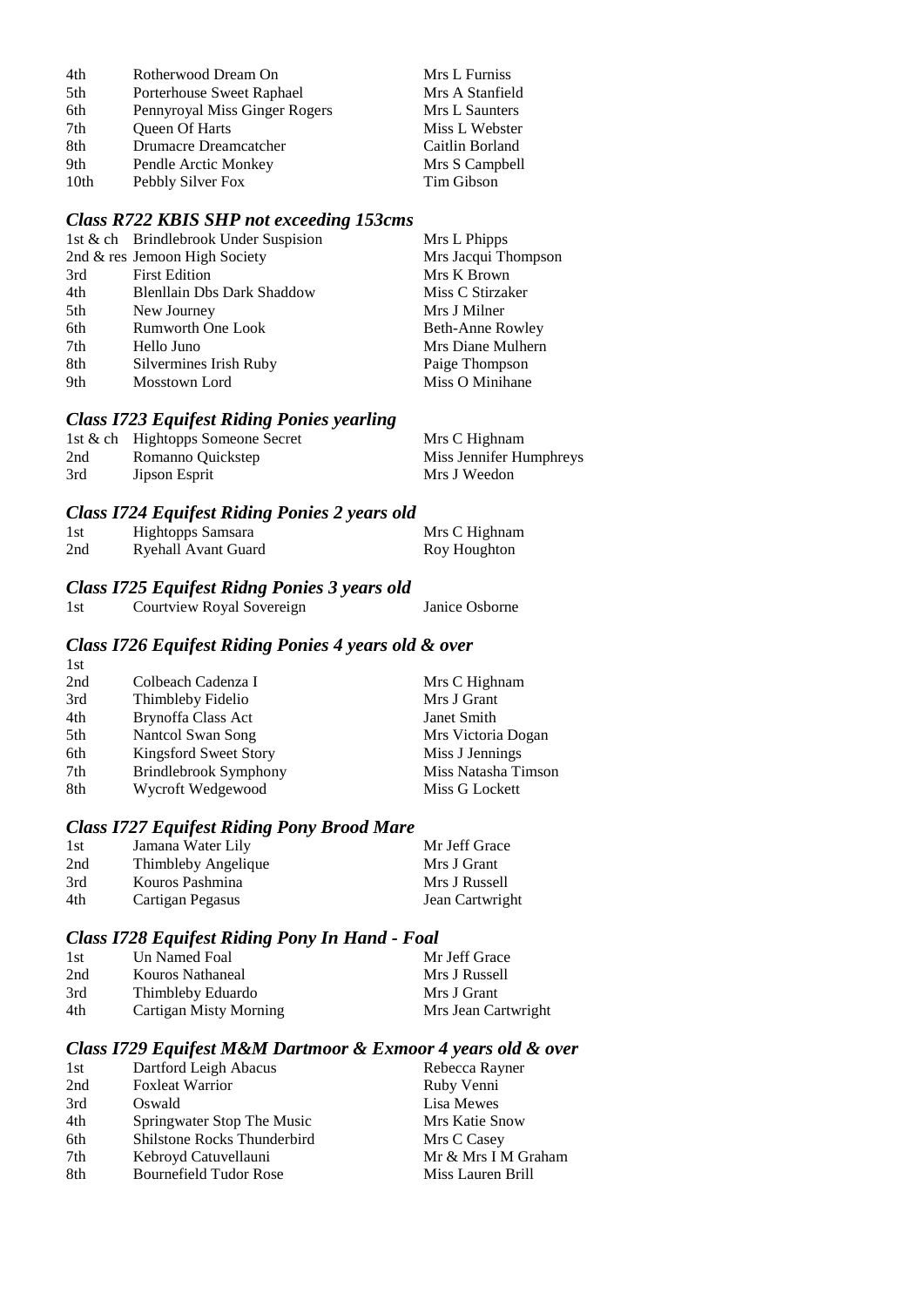## *Class I730 Equifest Shetland In Hand 4 years old & over*

| 1st  | <b>Briar Piccolo</b>      | Mrs Vivien Hampton       |
|------|---------------------------|--------------------------|
| 2nd  | Dryfesdale Damson         | Mr Roger Cook            |
| 3rd  | <b>Empress Of Crafton</b> | Verity Checkley          |
| 4th  | Ramper Elderberry         | Miss Amanda Wilson       |
| 5th  | Ceann Charm               | Mrs B M Jacques          |
| 6th  | Millquoy Lucky Lass       | <b>Miss Nicky Graves</b> |
| 7th  | Waulkmill Raven           | Mrs L Birtwell           |
| 8th  | Lotuspoint Commander      | Mrs K J Garrett          |
| 9th  | Sandycross Sir Gandolph   | Mrs Katie Snow           |
| 10th | Cadlanvalley Superman     | Verity Checkley          |
|      |                           |                          |

## *Class I731 Equifest Welsh D 4 years old & over*

| 1st | Llandderfel Prince Ethelred | Miss S Daggett        |
|-----|-----------------------------|-----------------------|
| 2nd | <b>Brynmeillion Del Boy</b> | Mr S Woollands        |
| 3rd | Scarthingwell Daisy Mai     | Miss G Wilkes         |
| 4th | Horeb Ioan                  | <b>Holly Charnock</b> |
| 5th | Mountain Hare Tom Jones     | Mr M Catterall        |
| 6th | Rushfield Lady Victoria     | Miss Steph Toal       |
| 7th | <b>Belchford Ffansi</b>     | Mrs J Stamp           |
| 8th | Davada Billy The Kid        | Mrs D Remblance       |
| 9th | <b>Broughton Royal Lady</b> | Mrs A Hatton          |
|     |                             |                       |

## *Class I732 Equifest Welsh Section C 4 years old & over*

| 1st & res D Abernon Sugarbabe  | Ms Marie Booth   |
|--------------------------------|------------------|
| Rhydeilian Orianna<br>2nd      | Miss Steph Toal  |
| <b>Atinas Danny Boy</b><br>3rd | Tim Gibson       |
| <b>Ballagh The Buck</b><br>4th | Mr T Hall        |
| Menai Golden Dreamer<br>5th    | Miss H Nelson    |
| 6th<br>Redpools Mirene         | Miss J Buxton    |
| Llanwyn Toy Soldies<br>7th     | Miss E Stringman |
| 8th<br>Pasadena Cayenne        | Mrs L Turner     |
| Caerddaniel Saint James<br>9th | Mrs E Barham     |

## *Class I733 Equifest Welsh Section B 4 years old & over*

| 1st | Hilin Lorna           | Miss S Wallace   |
|-----|-----------------------|------------------|
| 2nd | Brookhall Regal Charm | Miss V Eggleston |
| 3rd | Bochym Royal Romeo    | Ellie May Sutton |
| 4th | Downland Elvive       | Mrs H Walter     |

## *Class I734 Equifest Welsh Section A 4 years old & overs*

|                  | 1st & ch Forlan Honey Rhythm  | Miss Gabrielle Davies |
|------------------|-------------------------------|-----------------------|
| 2nd              | <b>Blethyn Star Flower</b>    | Mrs Sue Day           |
| 3rd              | <b>Tiffwyl Dreamtime</b>      | Mr Wayne Bailey       |
| 4th              | Lucren Little Gem             | <b>Hayley Pottle</b>  |
| 5th              | Waitwith Silver Jem           | Miss K Mcdonald       |
| 6th              | Auric Mini Me                 | Mrs S Warwick         |
| 7th              | <b>Baledon Exclamation</b>    | Miss E Stringman      |
| 8th              | Llanai Tiago                  | Natasha Walter        |
| 9th              | <b>Ivington Sarsons Boy</b>   | Mrs C Peak            |
| 10 <sub>th</sub> | <b>Wheelers Mr Ambassador</b> | Jane Etheridge        |

## *Class I735 Equifest Highland 4 years old & over*

| 1st  | Hey Brows Bernaray Lord Bertram | Miss Amy Harris       |
|------|---------------------------------|-----------------------|
| 2nd  | Fourmerk Rosalyn                | Miss S Hurst          |
| 3rd  | Lagalgarve Maroa                | Mrs Catherine Whetton |
| 4th  | Dexter Of Rocklea               | Katherine Marks       |
| 5th  | Grace Of Dalmore                | Mrs C Wheelhouse      |
| 6th  | Beinn Lair Princess Hope        | Miss Jo Hurn          |
| 7th  | Ella Of Miltonglen              | Mrs C Timbury         |
| 8th  | Whitefield Prince Saxon         | Georgia Rhodes        |
| 9th  | Penelope Of Carlung             | Miss Hayley Mather    |
| 10th | <b>Lochlands Silver Springs</b> | Miss D Farnish        |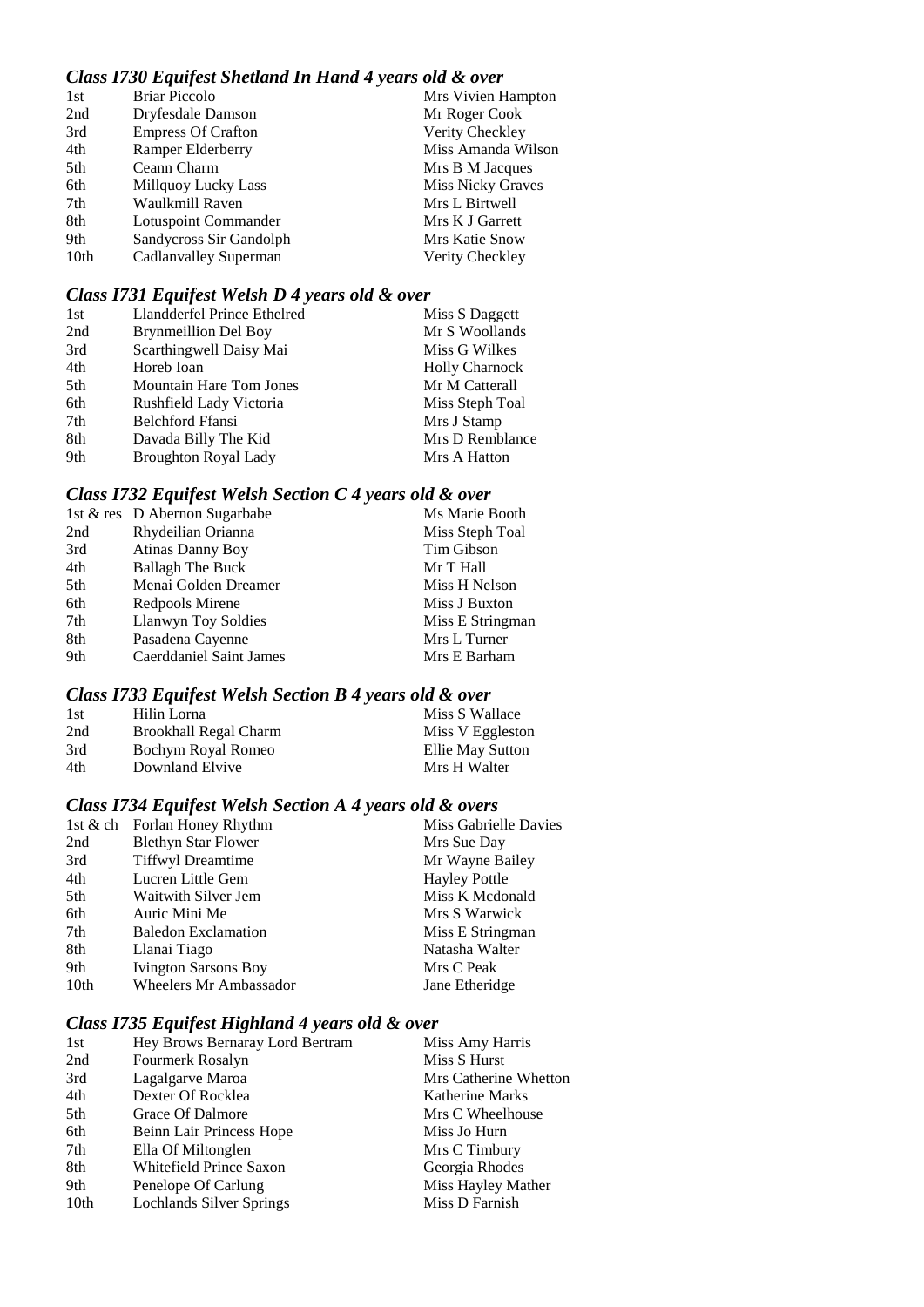## *Class I736 Equifest Dales / Fell 4 years old & over*

| 1st | <b>Bybeck Kingfisher</b> | Miss Lauren Nichols    |
|-----|--------------------------|------------------------|
| 2nd | Hardendale Ray           | <b>Katherine Marks</b> |
| 3rd | Inglegarth Premier       | Miss Amy Geraghty      |
| 4th | <b>Manorian Melanite</b> | Mrs N Thompson         |
| 5th | <b>Townend Barley</b>    | Mrs Emma Kaye          |
| 6th | Castle Hill Reuben       | Mr Mark Fowler         |
| 7th | Wolsey Lady Diana        | Mrs Gemma Allen        |
| 8th | Daloumie Dark Angel      | Ms Leanne Rigby        |
| 9th | <b>Fulford Dolly</b>     | Mrs Louise Ward        |
|     |                          |                        |

## *Class I737 Equifest Connemara / New Forest 4 years & over*

| 1st | <b>Ashley Sensation</b>  | Dr Pamela Watt  |
|-----|--------------------------|-----------------|
| 2nd | <b>Blackwell Chalice</b> | Dr Pamela Watt  |
| 3rd | Haylands Masai Mara      | Mrs M Young     |
| 4th | Tyan Razzmatazz          | Miss Amy Boaler |

## *Class I738 Equifest M&M Large Breeds Yearling*

| -1st | Mannochmore Of Millfield | Ms Claire Kinsley |
|------|--------------------------|-------------------|
| 2nd  | D Abernon Meghan 175245  | Mr T Hall         |
| 3rd  | Corstan Rixton           | Lisa Mewes        |
| 4th  | Finzean Asta             | Mrs E Mangham     |

## *Class I739 Equifest M&M Large Breeds 2-3 Years Old In Hand*

| Spinway Ciara                   | Mr P Ward-Burton     |
|---------------------------------|----------------------|
| Nipna Kitty O Day               | Mrs J Pennell        |
| Penbee Sonic                    | Melanie Govier       |
| Carlung Stirling                | Abigail Hampton      |
| <b>Balnecroft Razzle Dazzle</b> | Miss R Driffield     |
| Linnel Finale                   | Miss Leanne Nicholls |
| Rosebarr Eleanor                | <b>Kim Evans</b>     |
| Defender De Kingmaker           | Mrs Gemma Allen      |
|                                 |                      |

#### *Class I740 Equifest M&M Small Breeds yearling*

| 1st | Acresdale Major Laser    | Miss Claire Connor |
|-----|--------------------------|--------------------|
| 2nd | Slades Marshmallow       | Mr Roger Cook      |
| 3rd | Pricklegate Brown Owl    | Mrs A Baybutt      |
| 4th | Stoak Anastasia          | Mrs J Grant        |
| 5th | <b>Blethyn Starburst</b> | Mrs Sue Day        |
| 6th | Manorlea Marvin 100248   | Mrs S Swires       |
|     |                          |                    |

## *Class I741 Equifest Welsh Sections A & B In Hand*

| 1st | Immybrook Rockefeller    | Karen Smith       |
|-----|--------------------------|-------------------|
| 2nd | Weaverbrook Extravert    | Miss E Stringman  |
| 3rd | Garnelog Heledd          | Miss Sarah Pearce |
| 4th | <b>Bronhuelog Hovis</b>  | Mrs S Board Jones |
| 5th | <b>Bronheulog Alys</b>   | Mrs S Board Jones |
| 6th | Bronheulog Royal Samsara | Mrs S Arrowsmith  |
| 7th | Moelview Colonel Mustard | Mrs P Jauncey     |

## *Class I742 Equifest M&M Small Breeds 2-3 years In Hand*

| Moseley Triad               | Mrs M Viner          |
|-----------------------------|----------------------|
| Langfield Hollywood Heights | Mrs Julie Chadwick   |
| Beeftub Bell Emileo         | Mrs L Mayfield       |
| Eynhallow Caloula           | Mrs T Pethybridge    |
| Coedgleision Polly          | Mrs L Mayfield       |
| Rebecca Of Pinehoulland     | Miss S Jordan        |
| Springwater Guillot         | Miss L Oughton-auker |
|                             |                      |

## *Class R743 Nedz M&M WHP not exceeding 122cns*

|     | 1st & res Sweetcombe Sunmaker | Rachelle Tomlinson |
|-----|-------------------------------|--------------------|
| 2nd | Llanfrechra Jolene            | Poppy Carr         |
| 3rd | Ffynnonbach Llewelyn          | Andrea Pearman     |
| 4th | Green Down Ozzy               | Mrs R Bailey       |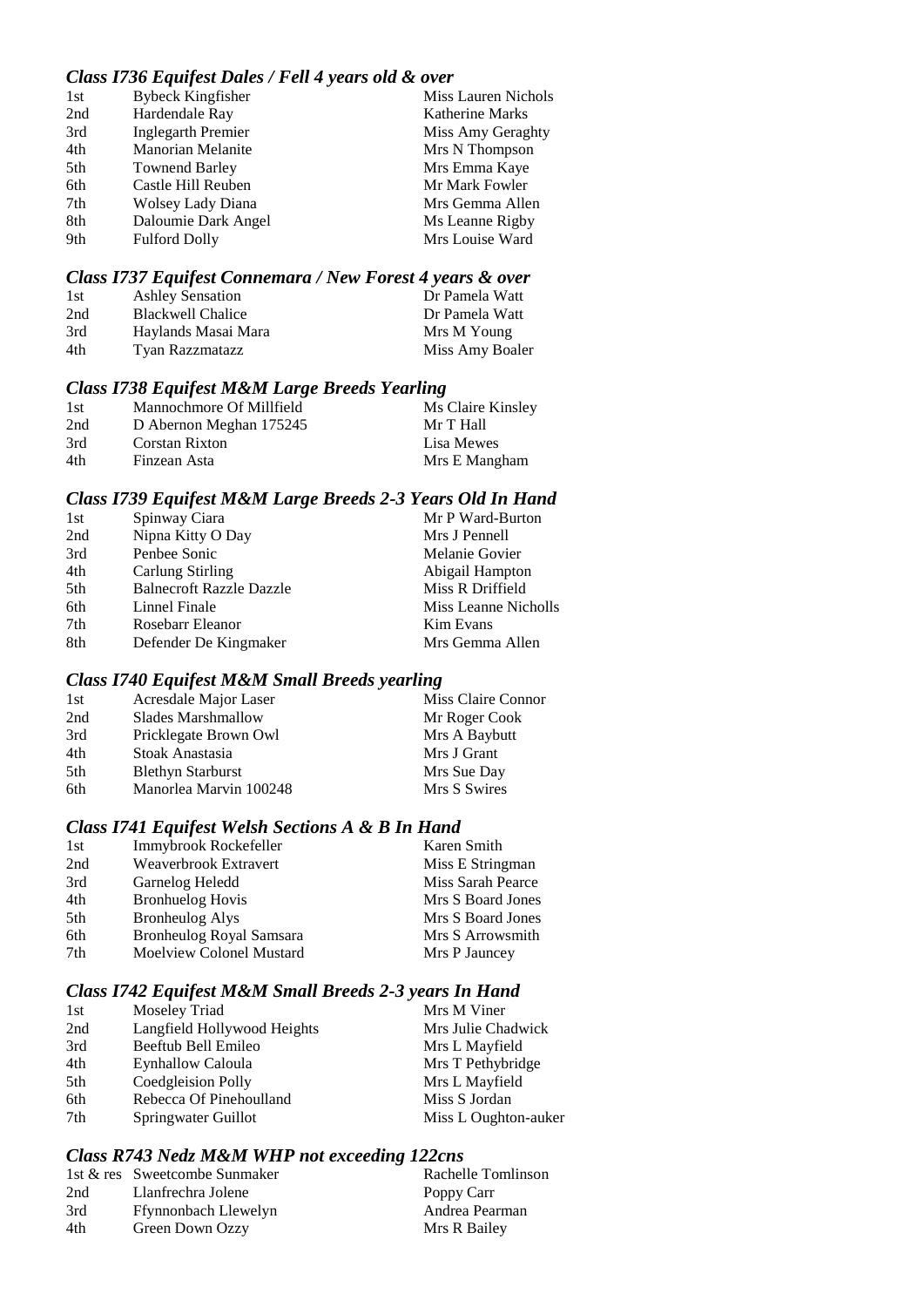| 5th | <b>Actaeon Of Hardenley</b> | Amelia Short       |
|-----|-----------------------------|--------------------|
| 6th | Jolaikes Starlight          | Mrs P Jauncey      |
| 7th | Bijou Bernie Baru           | Mrs S Summers      |
| 8th | Drevour Facebook            | Miss M Eyers       |
| 9th | <b>Fontmell Buffavento</b>  | Miss Rebecca Raine |

## *Class R744 Nedz M&M WHP not exceeding 133cms*

| 1st              | Cheshmere Ena                  | Mrs Clair Ormrod  |
|------------------|--------------------------------|-------------------|
| 2nd              | Parkton Copper King            | Mrs Jayne Reading |
| 3rd              | <b>Rushfield Smartie Pants</b> | Abigail Kershaw   |
| 4th              | Llanidan Thelma                | Steph Wells       |
| 5th              | Musbury Contessa               | Mrs Kim Taylor    |
| 6th              | <b>Tysgubor Owainn</b>         | Mrs K Priestley   |
| 7th              | <b>Wellbrow Osprey</b>         | Mrs A Beresford   |
| 8th              | Gigman Bobby Dazzler           | Mr Mark Lawrence  |
| 9th              | Millcroft Armada               | Amelia Short      |
| 10 <sub>th</sub> | Moeltryfan Blackout            | Erin Wittich      |

## *Class R745 Nedz M&M WHP not exceeding 143cms*

| Mrs L Taylor       |
|--------------------|
| Mia Biggs          |
| Mrs Jayne Reading  |
| Andrea Pearman     |
| Pippa Balch        |
| Jade Barlow        |
| Miss E Billington  |
| Mrs P E Farmbrough |
| Mrs A Beresford    |
|                    |

## *Class R746 Nedz M&M WHP exceeding 143cms*

|      | 1st & ch Dycott Welsh King | Anna Chaplin            |
|------|----------------------------|-------------------------|
| 2nd  | <b>Ballylean Caster</b>    | Miss Olivia Rose Aulton |
| 3rd  | Lord French                | Mrs S Wright            |
| 4th  | Abbeyside Danny            | Miss E Billington       |
| 5th  | Leam Little Maid           | Miss V Murray           |
| 6th  | <b>Wealdstone Prince</b>   | Miss V Eggleston        |
| 7th  | Croftbank Micky Finn       | Mrs J Marshall          |
| 8th  | <b>Greenwing Steptoe</b>   | Miss L Owen             |
| 9th  | Bridgedale Sebastian       | Miss L Crisci           |
| 10th | Maeldune Miss Joules       | <b>Charlotte Mooney</b> |
|      |                            |                         |

## *Class R747 Hightopps Stud Small Hacks*

| 1st  | Mr Sugar                            | Mrs Susan Granger        |
|------|-------------------------------------|--------------------------|
| 2nd  | <b>Broxlea Disgrace</b>             | Miss Katie Payne         |
| 3rd  | <b>Barncroft Queen Of Diamonds</b>  | Mrs Katey Saggers        |
| 4th  | Cointreau                           | Janet Smith              |
| 5th  | Drakemyre Debonair                  | Ms Lindsey Hewitt        |
| 6th  | Etoile                              | Mrs Jacqui Thompson      |
| 7th  | <b>Holltess Victoria Falls</b>      | Miss S Burrows           |
| 8th  | <b>Small Land High Society</b>      | Tina Tibbles             |
| 9th  | <b>Stanley Grange Regal Consort</b> | Karen Cartmell           |
| 10th | Illusion II                         | Miss Jess Andrews Gayler |
|      |                                     |                          |

## *Class R748 Hightopps Stud Large Hacks*

| 1st | Dream Of A Gleam | Emily Whalley       |
|-----|------------------|---------------------|
| 2nd | Stage Knight     | Mrs Lucy Thirlby    |
| 3rd | Vaguely Royal    | Miss Stephanie Beer |
| 4th | Liebling Katie   | Miss S Eldred       |

## *Class R749 Hewitt Family Ridden Highland*

| 1st | Shanohan Finnley        | Angela Carter    |
|-----|-------------------------|------------------|
| 2nd | <b>Grace Of Dalmore</b> | Mrs C Wheelhouse |
| 3rd | <b>Healdtown Bonny</b>  | Miss C Stirzaker |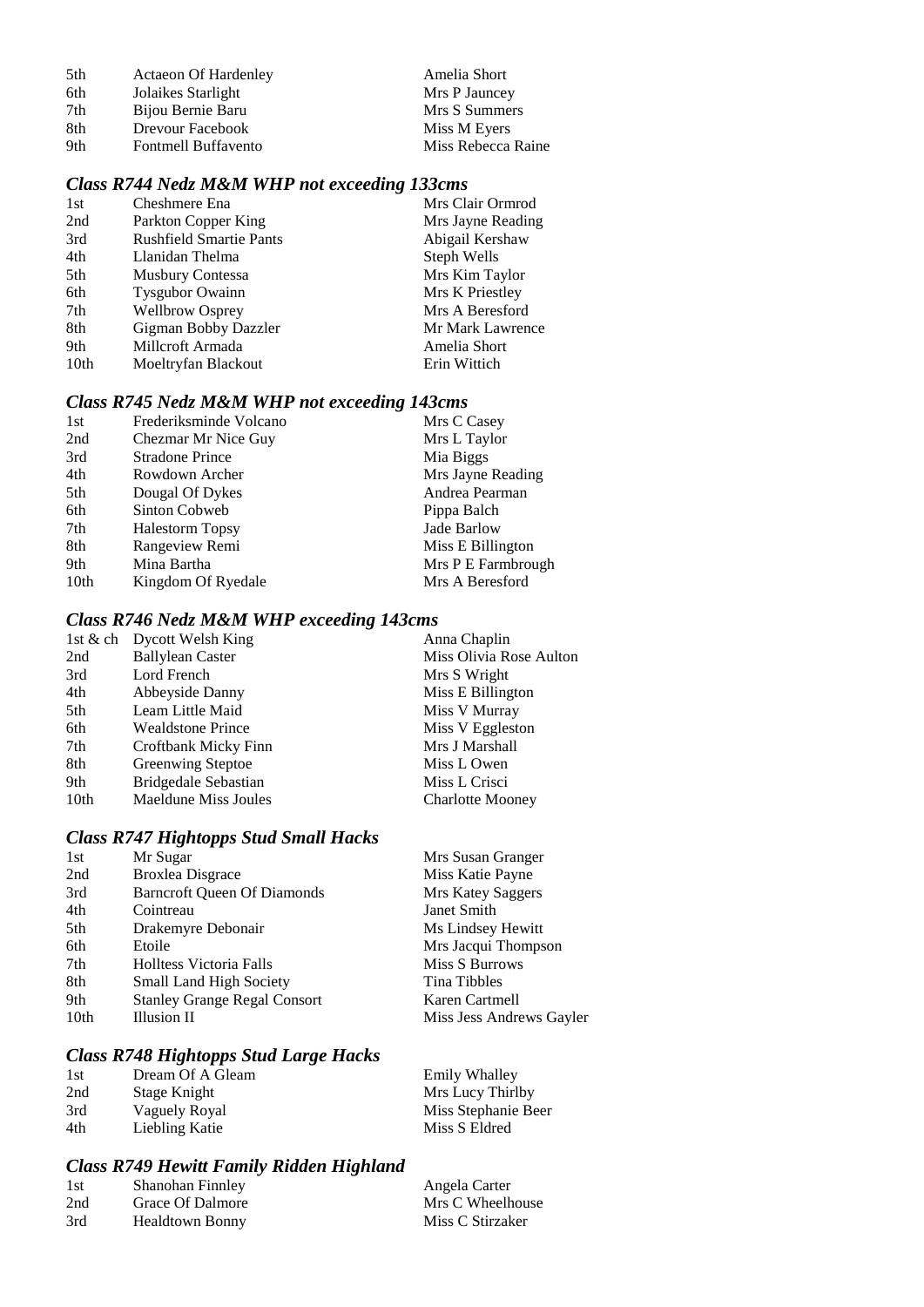| 4th              | Macdougaldene           | Miss Hannah Coggles |
|------------------|-------------------------|---------------------|
| 5th              | Chapelhill Harry        | Miss R Williams     |
| 6th              | Kaizer Cheif Na Dailach | Mrs V Thomson       |
| 7th              | Josiedene               | Mrs D Brereton      |
| 8th              | Tarquin Of Forglen      | Mrs J Pennell       |
| 9th              | Holmedown Emerald Isle  | Miss Jo Rose        |
| 10 <sub>th</sub> | Dunedin Mathew          | Miss Laura King     |

## *Class R750 Hewitt Family Ridden Dales / Fell*

| 1st  | <b>Lowhouses Comet</b>      | Miss G Wilkes          |
|------|-----------------------------|------------------------|
| 2nd  | <b>Burnhead Henry</b>       | Miss Loretta Bell      |
| 3rd  | Carrock King Kenny          | Ms B Bowers            |
| 4th  | Foalskye Little Topper      | Hope Fisher            |
| 5th  | Hardendale Ray              | <b>Katherine Marks</b> |
| 6th  | <b>Rundales Mayfly</b>      | Miss C Miller          |
| 7th  | <b>Twywell Sunrise Duke</b> | Miss S Burwood         |
| 8th  | Waterside Prince II         | Mrs Elizabeth Haigh    |
| 9th  | Dalefoot Jess               | Miss C Clark           |
| 10th | Penmire Dudley              | Gill Rawlinson         |
|      |                             |                        |

## *Class R751 Hewitt Family Ridden Connemara*

| 1st              | <b>Buster Boy</b>      | Mrs L Mathieson  |
|------------------|------------------------|------------------|
| 2nd              | Misty Blue             | Mrs Lucy Thirlby |
| 3rd              | Thunderbolt Robin      | Mrs S White      |
| 4th              | Springvale Bowley Finn | Mr Dominic Welch |
| 5th              | Crazy Horse            | Miss C Miller    |
| 6th              | Chilham Night Hawk     | Miss Jo Rose     |
| 7th              | Castleside Fionn       | Mrs Y Teagle     |
| 8th              | Chilham Aquarius       | Jessica Limb     |
| 9th              | Mirah Pride            | Miss Jade Felton |
| 10 <sub>th</sub> | Firswood Silver Pearl  | Mrs J McDonnell  |

## *Class R752 Hewitt Family Ridden New Forest*

| 1st  | Hollybrooke Duke            | Mrs Jo Smyth        |
|------|-----------------------------|---------------------|
| 2nd  | Simones Fire Cracker        | Miss L Campion      |
| 3rd  | Muddycreek Mayhem           | Mrs A Whittle       |
| 4th  | <b>Broadlands Politics</b>  | Miss Kelly Needham  |
| 5th  | Brock Captain Jack          | Miss Kirstie Wright |
| 6th  | <b>Rushmoor Larkspur</b>    | Mrs Jackie Minihane |
| 7th  | <b>Blackwell Sea Breeze</b> | Miss Hannah Lane    |
| 8th  | <b>Halestorm Topsy</b>      | Miss Jade Barlow    |
| 9th  | Merrie Maydance             | Mrs S Dobson        |
| 10th | Haylands Masai Mara         | Mrs M Young         |

## *Class R753 Hewitt Family Ridden Dartmoor/Exmoor/Shetland*

| 1st              | <b>Shilstone Rocks North Westerly</b> | Lynda Calcutt         |
|------------------|---------------------------------------|-----------------------|
| 2nd              | <b>Lotuspoint Cassius</b>             | Miss E Stobbart       |
| 3rd              | Moonpenny Aquarius                    | Hope Fisher           |
| 4th              | <b>Stourton Royal Chester</b>         | Mrs G Clifford Graham |
| 5th              | <b>Broadspring Tango</b>              | Miss M Halsall        |
| 6th              | Deagol                                | Julie Pirie           |
| 7th              | Serenteifi Morgan Llwyd               | Verity Checkley       |
| 8th              | Coppice Beltane                       | Alice Spink           |
| 9th              | <b>Bradford Fantasy</b>               | Miss J Ford           |
| 10 <sub>th</sub> | <b>Briar Piccolo</b>                  | Mrs Vivien Hampton    |

## *Class R754 Hewitt Family Ridden Welsh D*

| 1st | Lowhaygarths The Goldsmith | Miss V Brooks        |
|-----|----------------------------|----------------------|
| 2nd | <b>Magef Rhion</b>         | Kim Rawson           |
| 3rd | Loatlands Dandy Man        | Mrs C Skellham       |
| 4th | Hollyfields Lord Gwynfor   | Mrs Louise Bulless   |
| 5th | Llanflyllin Elgar          | Miss L Johnson       |
| 6th | Acresdale Halle-berry      | Miss Melissa McEwing |
| 7th | Harradene Mr Crumble       | Jade Felton          |
|     |                            |                      |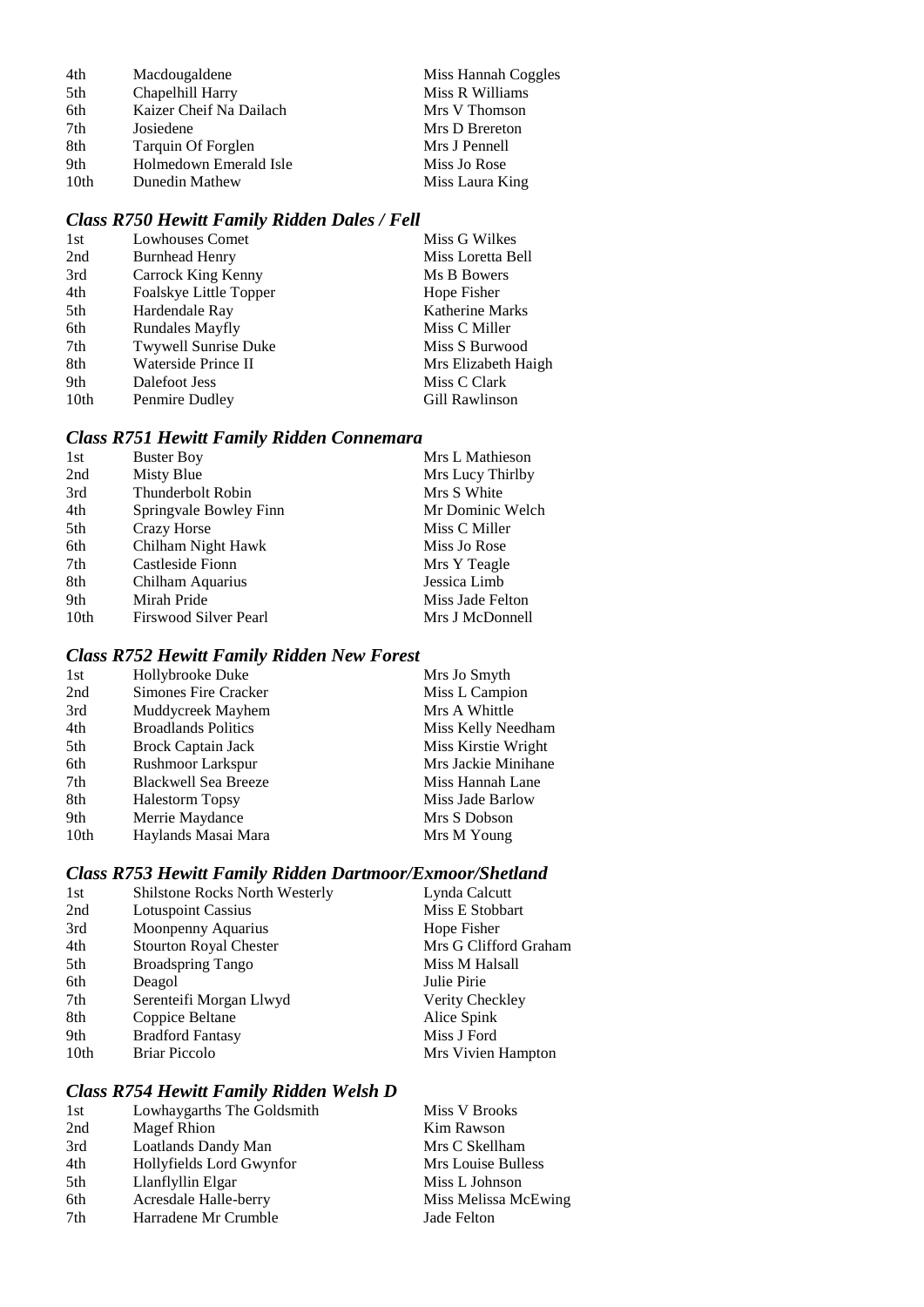| -8th | Pennal Hooch                 | Helen Eagle           |
|------|------------------------------|-----------------------|
| 9th  | Horeb Ioan                   | <b>Holly Charnock</b> |
| 10th | Norton Heath Glitz N Glamour | Mr E Prosser          |

## *Class R755 Hewitt Family Ridden Welsh C*

| 1st              | Lynuck The Showman          | Mrs Lynn Scott       |
|------------------|-----------------------------|----------------------|
| 2nd              | Horeb Boycee                | Miss F Wilson        |
| 3rd              | Popsters Loaded Weapon      | Chloe Chubb          |
| 4th              | Carregybryn Owain Ap Brenin | Mrs D Shaw           |
| 5th              | Caebryn Azra                | Zara Watson          |
| 6th              | Keeshen Hywell              | Miss M Halsall       |
| 7th              | Springfieldpark Replica     | Mr T Hall            |
| 8th              | <b>Brilyn Harryette</b>     | Miss J Saint         |
| 9th              | <b>Tyreos Felicity</b>      | Miss Sophie Smith    |
| 10 <sub>th</sub> | Godebog Issac               | <b>Bethany Ellis</b> |
|                  |                             |                      |

## *Class R756 Hewitt Family Ridden Welsh A*

| 1st | Coffeepot Champagne Charlie | <b>Alison Duval</b>   |
|-----|-----------------------------|-----------------------|
| 2nd | Forlan Honey Rhythm         | Miss Gabrielle Davies |
| 3rd | Wintersend Nimbus           | Abigail Marshall      |
| 4th | <b>Waxwing Peppermint</b>   | Mrs Gemma Rice        |
| 5th | <b>Idyllic Spartacus</b>    | Mark & Liz Kilbey     |
| 6th | Glebe Dale Side Lined       | Ms J Rylah            |
| 7th | Arad Christopher            | Miss K Dowker         |
| 8th | Springbourne Camelot        | Miss Jessica Reed     |

## *Class R757 Hewitt Family Ridden Welsh B*

| 1st  | Monalaw Malcolm                | <b>Charlotte Edwards</b> |
|------|--------------------------------|--------------------------|
| 2nd  | Laithehill Flute               | Chloe Chubb              |
| 3rd  | Griashall Jamie                | Mrs Maureen Springett    |
| 4th  | Ernford Butler                 | Mrs Jolie Darton         |
| 5th  | <b>Burwain First Encounter</b> | Mrs Annette Magnus       |
| 6th  | Rhoson Mandolin                | Polly Anne Robinson      |
| 7th  | Blue Note De L Aurore          | Miss Kelly Needham       |
| 8th  | <b>Thornberry Masterpeice</b>  | Alison Duval             |
| 9th  | <b>Waxwing Prince Hal</b>      | Miss G Thornton          |
| 10th | <b>Farchynys Vallant</b>       | Mrs G Wardrobe           |
|      |                                |                          |

## *Class R758 Daveys Livestock Transport Show Pony Lead Rein*

| 1st  | <b>Barkway Priceless</b>   | Miss Christina Gillett |
|------|----------------------------|------------------------|
| 2nd  | Barkway Minstral           | Isabel Gibbon          |
| 3rd  | <b>Brookwater Carousel</b> | Mrs K Smith            |
| 4th  | Hollybush Romeo            | Daisy-May Allen        |
| 5th  | Caridines Eye Spy          | Mr Guy Warner          |
| 6th  | Treflan Sali               | Miss Ellie Pinder      |
| 7th  | Chagford Leroy             | Mr Ryan Baxter         |
| 8th  | Westgrove Royal Diamond    | Claire Mitchell        |
| 9th  | Diptford Melika            | Miss A Mathers         |
| 10th | Angels Delight             | Miss D Kershaw         |
|      |                            |                        |

## *Class R759 Snuggy Hoods Show Pony First Ridden*

| <b>Barkway Priceless</b>   | Mrs C Bullman       |
|----------------------------|---------------------|
| Barkway Moonshine          | Livie Archer-Andrew |
| Sandboro Love Child        | Mrs S Tierney       |
| <b>Brookwater Carousel</b> | Mrs K Smith         |
| Courtvale Show Girl        | Macey Baxandall     |
| <b>Bushmoor</b> Echo       | Mrs Lucy Thirlby    |
| Hollybush Libretto         | Miss Amy Finney     |
| Penwood Shogun             | Ms Kerrie Pritchard |
| Laithehill Othello         | Mrs L Birtwell      |
| Dantes Lord Lucas          | Mrs V Jasinski      |
|                            |                     |

## *Class R760 T Walker HGV SHP Lead Rein*

| 1st | Gryngallt Picture Frame |
|-----|-------------------------|
|-----|-------------------------|

Mrs R Godfrey-Faussett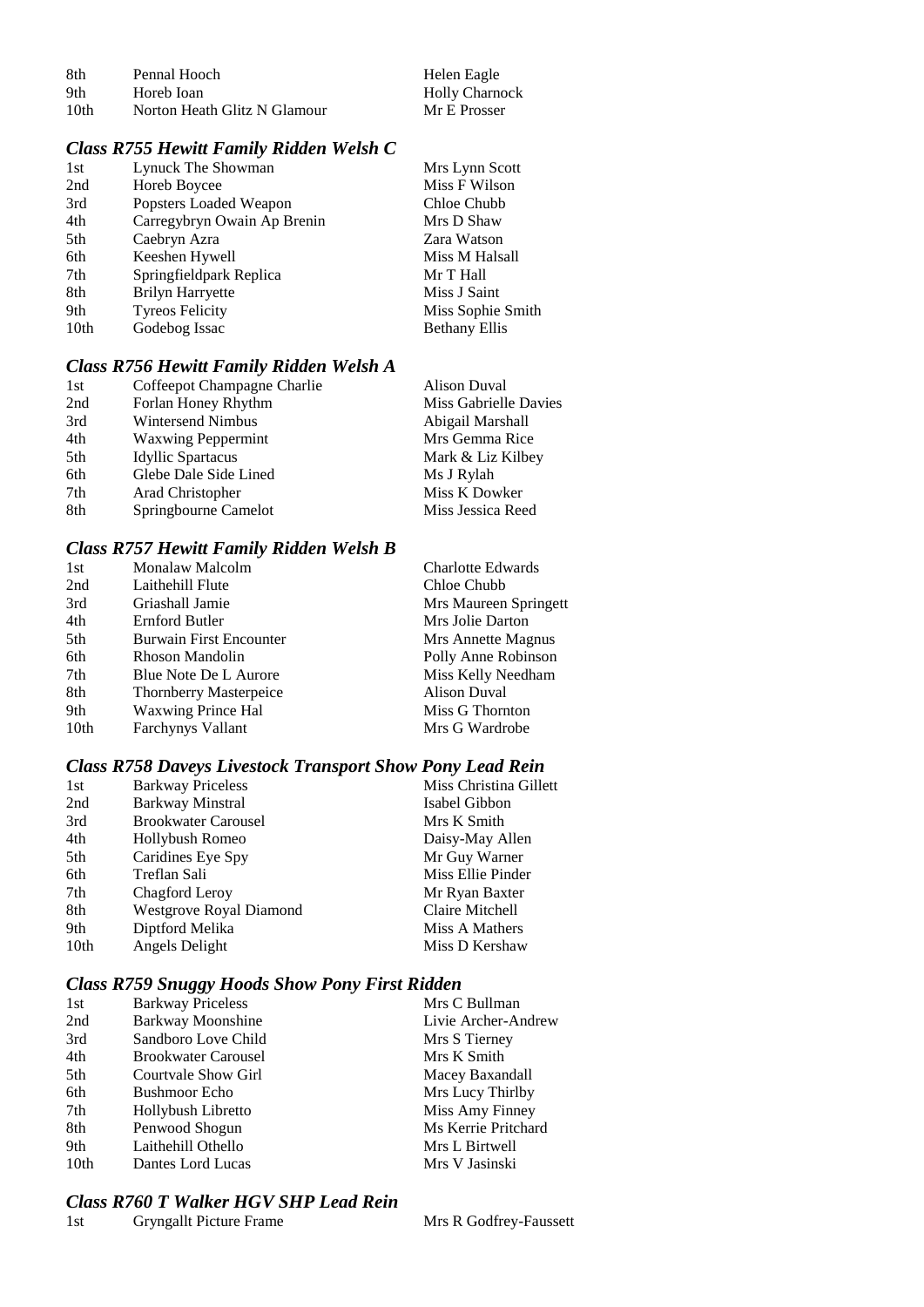| 2nd  | Pennway Carri           | Miss C Palmer        |
|------|-------------------------|----------------------|
| 3rd  | Wilmira Melody          | Mrs J Elliott        |
| 4th  | Abercamlais Aneurin     | Mrs L Shimwell       |
| 5th  | Springlane Elegance     | Miss Eloise Marlow   |
| 6th  | Teddesley Tallulah      | Miss Danielle Botten |
| 7th  | <b>Bawdsey Daylight</b> | Miss Nicola Websdale |
| 8th  | Newoak Hot Gossip       | Mrs J Doherty        |
| 9th  | Hemsbrook West Wind     | Mrs E Harris         |
| 10th | Rocky View Picaso       | Mrs Alison Irvine    |

## *Class R761 Dollar Bedding Ridden Part Bred - Native/Traditional*

| 1st | Nantllesg Elwyn                 | Roanna Hamilton        |
|-----|---------------------------------|------------------------|
| 2nd | <b>Plumbuck Marmaduke Jinks</b> | Miss S Piggott         |
| 3rd | Kentchurch Misprint             | Mrs Lisa Brown         |
| 4th | Jovic Orion                     | Helen Jackson          |
| 5th | Akra Abbys Ciera                | Miss Danielle Laverick |
| 6th | Lola                            | Mrs K Lee-rimmer       |

## *Class R762 Dollar Bedding Ridden Part Bred / Anglo Arabs*

| 1st | <b>Yealand Paschel</b>              | Miss Savannah Kemplay |
|-----|-------------------------------------|-----------------------|
| 2nd | Holltess Victoria Falls             | Miss S Burrows        |
| 3rd | Prestwood Royal Appointment         | Mrs Emily Whalley     |
| 4th | <b>Stanley Grange Regal Consort</b> | Karen Cartmell        |
| 5th | Moscombe Celtic Tiger               | Mrs M Collings        |
| 6th | <b>Chagford Starry Night</b>        | Miss K Towns          |
| 7th | Deaconsfield Mr Darcy               | Miss L Webster        |
|     |                                     |                       |

## *Class R763 Dollar Bedding Ridden Part Bred not exceeding 148cms*

|     | 1st & ch Yealand Paschel | Miss Savannah Kemplay |
|-----|--------------------------|-----------------------|
| 2nd | Daldorn Spring Thyme     | Mrs F Farquharson     |
| 3rd | Cherrytop Disco Diva     | Miss E Myatt          |
| 4th | Rendene Whispering Charm | Calista Boulton       |
| 5th | Mondrian Royal Affair    | Miss Charlotte Cooper |
| 6th | Fielden Minks Legacy     | Mrs J Carmichael      |

## *Class R764 Dollar Bedding Ridden Part Bred exceeding 148cms*

|     | 1st & res Fielding Fairytale  | Mrs A Hesketh     |
|-----|-------------------------------|-------------------|
| 2nd | Jemoon Tambourine Man         | Jennifer Garland  |
| 3rd | Aristocat                     | Miss L Mccormack  |
| 4th | Plasucha Maximus              | Mr David Williams |
| 5th | Applaud                       | Miss L Bowden     |
| 6th | <b>Roslin Star Attraction</b> | Miss L Oliver     |
| 7th | Knavesgreen Honey Pippin      | Miss L Shadbolt   |
|     |                               |                   |

## *Class R765 Nupafeed Large Riding Horse*

| 1st & res Applaud |                               | Miss L Bowden               |
|-------------------|-------------------------------|-----------------------------|
| 2nd               | Aquilas Stud Niga             | Miss G Ahmet                |
| 3rd               | Kavanaghs King                | Miss H Masters              |
| 4th               | Evensong V                    | Mrs S Wright                |
| 5th               | Lowmoor Years Of Grace        | Lorna Blake                 |
| 6th               | Cornellious Decor             | Miss Lindsay McCulloch      |
| 7th               | Jemoon Tambourine Man         | Jennifer Garland            |
| 8th               | Ferrer De Hus                 | Mrs Carole Dagless          |
| 9th               | Darkdancer Romuios Noba Reign | <b>Mrs Kirsten Chambers</b> |
| 10th              | <b>Atlantic Flight</b>        | Mrs J Edmead                |
|                   |                               |                             |

## *Class R766 Nupafeed Small Riding Horse*

| 1st & ch Epic Tale          | Miss K Harris     |
|-----------------------------|-------------------|
| Mr Sugar                    | Mrs Susan Granger |
| <b>Fielding Fairytale</b>   | Mrs A Hesketh     |
| E Freda-tanz                | Mrs Julie Mayall  |
| Golden Future               | Mrs R Thexton     |
| Prestwood Royal Appointment | Mrs Emily Whalley |
| Murphys Girl                | Mrs D Voulstaker  |
|                             |                   |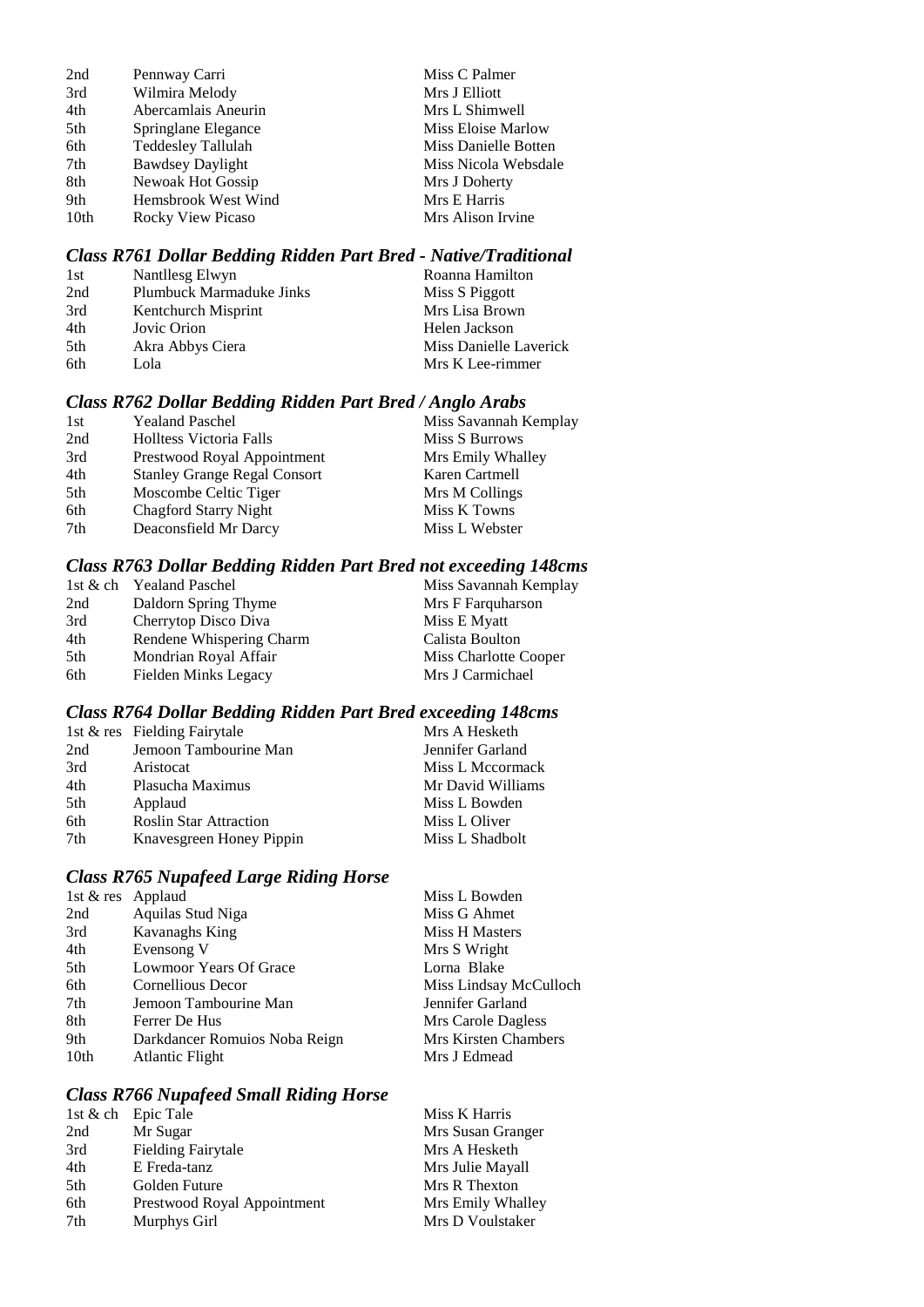| 8th | <b>Templebready Total Eclipse</b> |
|-----|-----------------------------------|
| - - |                                   |

9th Ballentine Ms N Proctor<br>10th A Remarkable Ouest Miss A Tweedale A Remarkable Quest

Miss J Steel

#### *Class R767 Nupafeed Amateur Riding Club Riding Horse*

| 1st | Ferrer De Hus                     | Mrs Carole Dagless   |
|-----|-----------------------------------|----------------------|
| 2nd | Lurmar Years of Grace             | Lorna Blake          |
| 3rd | Golden Future                     | Mrs R Thexton        |
| 4th | <b>Chance Encounter</b>           | Miss D Forsey        |
| 5th | Darkdancer Romuios Noba Reign     | Mrs Kirsten Chambers |
| 6th | She Knows Too Much                | Miss Stephanie Beer  |
| 7th | Blue Chip Diamond Cavalier Royale | Stephanie Hill       |
| 8th | Ballentine                        | Ms N Proctor         |
|     |                                   |                      |

#### *Class I768 BSPA Piebald/Skewbald Traditional Pony 4 yrs & over*

|      | 1st & ch Domino Bad Boy    | Miss Lacey Smith       |
|------|----------------------------|------------------------|
| 2nd  | Mercury                    | Mr S Britcliffe        |
| 3rd  | Sparrow Hall Spirit Of Joy | Miss S Russell         |
| 4th  | <b>Romany Quest</b>        | Emma Message           |
| 5th  | <b>Tessy Bear</b>          | Miss Abbie Davies      |
| 6th  | The Peddler                | Mrs K Neal             |
| 7th  | Hermits Zorro              | Miss Z Bennett         |
| 8th  | <b>Blurred Lines</b>       | Miss Charlotte Bunting |
| 9th  | Elysian Pride              | Bryan Cass             |
| 10th | The Pie Man                | Mrs J Edmead           |
|      |                            |                        |

## *Class I769 BSPA Piebald/Skewbald Traditional Horse 4 Years Old & Over*

| 1st | Dynamite                    | Mrs D Shaw      |
|-----|-----------------------------|-----------------|
| 2nd | Piebald Jacko               | Mr S Britcliffe |
| 3rd | <b>Hillmoor Fascination</b> | Mrs Emma Green  |

## *Class I770 BSPA Piebald/Skewbald Native In Hand - Any Age*

| Plumbuck Mr Flipperty Jib | Mrs D Ingram           |
|---------------------------|------------------------|
| <b>Toprock Billy Bear</b> | Mrs Samantha Wallbanks |
| Moortown Lacey            | Miss Clare Hardstone   |
| <b>Gladsteal Malbec</b>   | Miss Jane Jowett       |
| Penny Lane                | Rhianna Wilding        |
| Clivocast Contender       | Mrs Vivien Hampton     |
| Nantllesg Elwyn           | Roanna Hamilton        |
| Spellbound Jedi Knight    | Mrs Debra Rogers       |
| Watch This Diva           | Miss S Hurst           |
| Rupert                    | Mr S Britcliffe        |
|                           |                        |

## *Class I771 BSPA Piebald/Skewbald Pony Plaited / Hogged 4 yrs & over*

| 1st | <b>Oueen Of Harts</b> | Miss L Webster     |
|-----|-----------------------|--------------------|
| 2nd | Gerdinen Beauty       | Miss Kelly Needham |
| 3rd | Maybe Maisie          | Miss L Briault     |

## *Class I772 BSPA Piebald/Skewbald Horse Plaited / Hogged 4 years old & over*

|     | 1st $&$ res Jar Jar Binx      | Miss L Clark        |
|-----|-------------------------------|---------------------|
| 2nd | Mckinleys Harley D            | Joanne Mckinley     |
| 3rd | Triplicate                    | Mrs Gabby Williams  |
| 4th | Greenforth Lilly              | Mrs Tessa Nelson    |
| 5th | Shianandy                     | Lorna Johnson       |
| 6th | <b>Trinity Harliquin</b>      | Miss A Lorking      |
| 7th | <b>Mckinley Texas Rose</b>    | Joanne Mckinley     |
| 8th | Ooh La La                     | <b>Holly Baker</b>  |
| 9th | <b>Highling Little Raskel</b> | Miss Denise L Smith |
|     |                               |                     |

## *Class I773 BSPA Piebald/Skewbald Traditional 1,2,3 years old*

| -1st | <b>Bascote Maybelle</b> | Susan Granger       |
|------|-------------------------|---------------------|
| 2nd  | Dooleys Over Ice        | Miss Phaedra Towler |
| 3rd  | The Tramp               | Miss R Leek         |
| 4th  | Be Jack                 | Miss Sheila Henry   |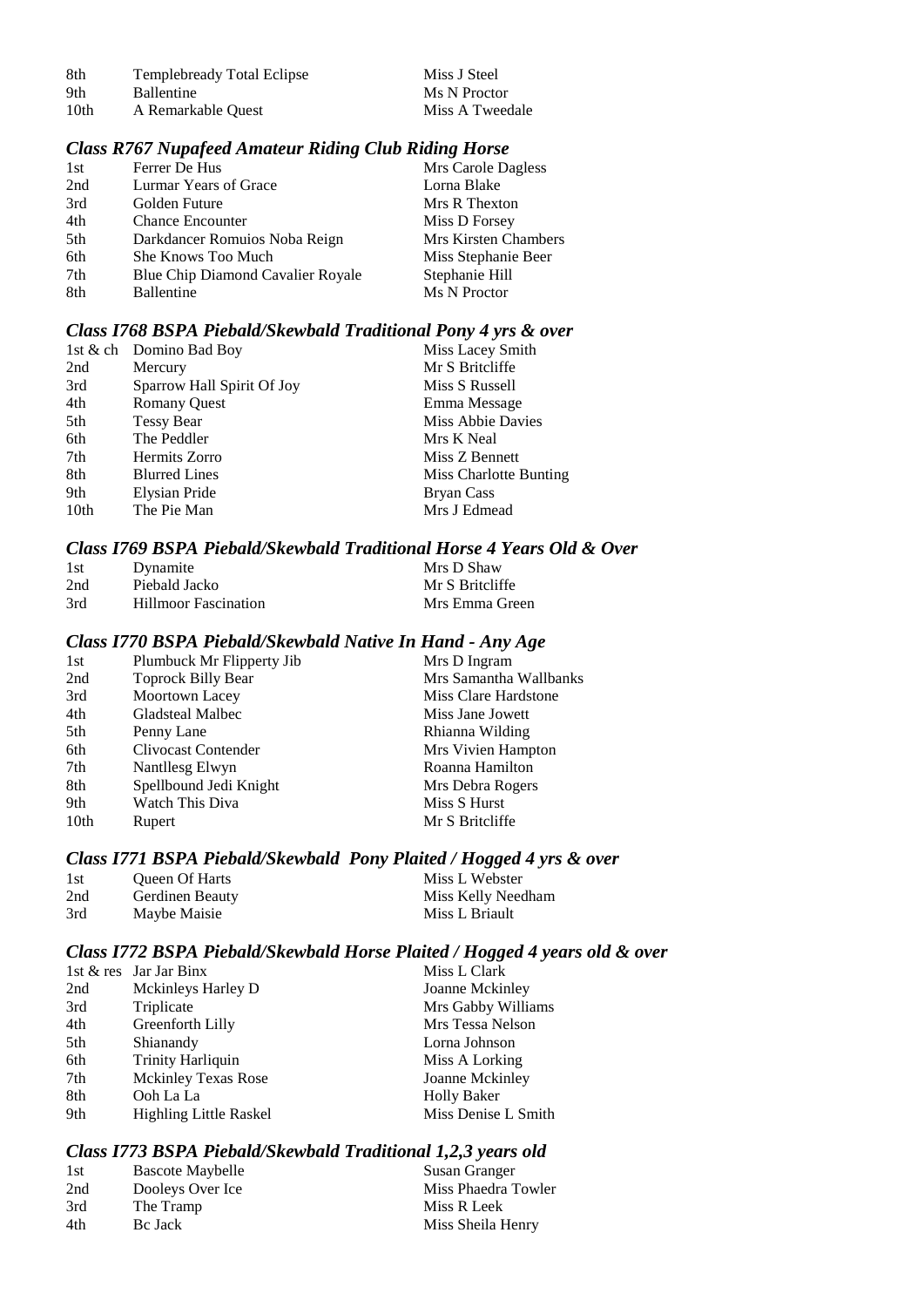5th Kudos Jessie J<br>6th Plumbuck Buzzbomb Doodlebug Miss S Piggott<br>Miss S Piggott Plumbuck Buzzbomb Doodlebug Miss S Piggott<br>Mirabelle De Nancy Miss S Arrowsmith 7th Mirabelle De Nancy

# *Class I774 BSPA Piebald/Skewbald plaited pony 1,2,3 years old*

1st Astonend Bellissima

#### *Class I775 BSPA Piebald/Skewbald Horse Plaited/Hogged 1,2,3 years old*

#### *Class R776 KBIS WHP not exceeding 133cms*

| 1st & ch Pip |                              | Mrs Claire Pickering |
|--------------|------------------------------|----------------------|
| 2nd          | <b>Scarletts Jimmy Bunny</b> | Miss R White         |
| 3rd          | Miami Dancer                 | Miss Rebecca Raine   |
| 4th          | <b>Glory Days</b>            | Mr J Thompson        |
| 5th          | <b>Wortley Dragoon</b>       | Mrs R Fleming        |

## *Class R777 KBIS WHP not exceeding 143cms*

|     | 1st $\&$ ch Blue By You | Miss Floriann Gilston   |
|-----|-------------------------|-------------------------|
| 2nd | Knockavalley Joe        | Mrs A Gaskin            |
| 3rd | Windale Thunder Cloud   | Mrs J Elliott           |
| 4th | Rowdown Archer          | Mrs Jayne Reading       |
| 5th | Lydican Breeze          | Mrs Michelle Richardson |

## *Class R778 KBIS WHP not exceeding 153cms*

| 1st | White Hawk Zee Dot Com      | Miss R Myatt     |
|-----|-----------------------------|------------------|
| 2nd | Mad Hatter                  | Miss C Stirzaker |
| 3rd | Annie Kate                  | Phoebe Frank     |
| 4th | Croftbank Micky Finn        | Lucy Marshall    |
| 5th | Panzer                      | Miss F Johnson   |
| 6th | <b>Blackwell Sea Breeze</b> | Miss Hannah Lane |

#### *Class R779 KBIS WHP not exceeding 158cms*

| -1 st | Zilver Zak          | Miss Chloe Coward   |
|-------|---------------------|---------------------|
| 2nd   | Ballycullen Eclipse | Siobhan Hickman     |
| 3rd   | Strider             | Miss Kelly McKinnon |

#### *Class R780 The Stokes Family Working Hunter*

| 1st | Van Neolux Z         | Miss R Stevens       |
|-----|----------------------|----------------------|
| 2nd | Zilver Zak           | Miss Chloe Coward    |
| 3rd | Morse Code           | Jamie Ryder-Phillips |
| 4th | Ridge Hill Magda     | Mr J Thompson        |
| 5th | Cairnside Houdini    | Amelia Short         |
| 6th | Lt Commander Farrell | Siobhan Hickman      |

## *Class R781 Nupafeed Amateur Riding Club Cob - any height*

|      | 1st & ch Jimmy Choo            | Miss A White           |
|------|--------------------------------|------------------------|
|      | 2nd & res Clantara Shadow Play | <b>Avril Bartolomy</b> |
| 3rd  | Jays Remembrance               | Jenny Welham           |
| 4th  | <b>Inspector Morse Iv</b>      | Mrs L Fisher           |
| 5th  | Heathroy Hugo                  | <b>Heather Young</b>   |
| 6th  | Colntreau II                   | Mrs Kate Slattery      |
| 7th  | Jovic Orion                    | Helen Jackson          |
| 8th  | Darcey                         | Rebecca Patterson      |
| 9th  | Cobnob                         | Ms N Proctor           |
| 10th | Crossfire                      | Mrs K Gillam           |
|      |                                |                        |

## *Class R782 Nupafeed LWT Cob*

| 1st | Tom Tug          | Miss Laura King       |
|-----|------------------|-----------------------|
| 2nd | Jays Remembrance | Miss Jenny Welham     |
| 3rd | Cruise Control   | Miss Charlotte Arthur |
| 4th | Ferryland Brenin | Miss S Rose           |
| 5th | Mollycobble      | Mrs S Boyles          |
| 6th | Travelers Man    | Miss D Radford        |
| 7th | Diarmaid         | Miss E Cannell        |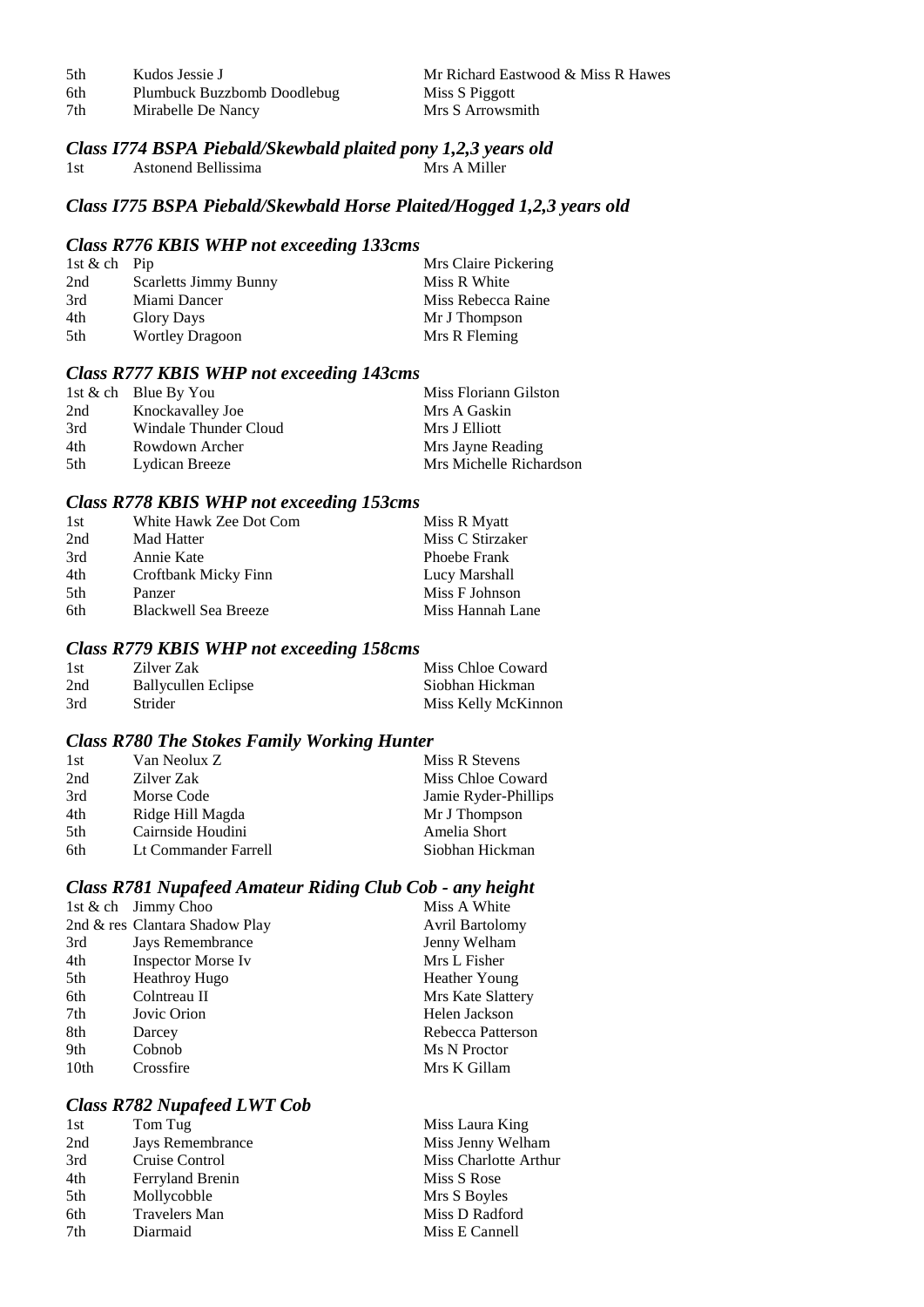| 8th  | Craughwell Johnny |
|------|-------------------|
| 9th  | Darcey            |
| 10th | Samuel            |

## *Class R783 Nupafeed HWT Cob*

| 1st  | Shianandy               | Lorna Johnson        |
|------|-------------------------|----------------------|
| 2nd  | Skaro                   | Mrs Carole Dagless   |
| 3rd  | <b>Ballyskeagh Blue</b> | Miss Faye Ludlow     |
| 4th  | Colntreau II            | <b>Kate Slattery</b> |
| 5th  | Addien Ladies Man       | Nicola Mcconville    |
| 6th  | Hooligans Double R      | Mrs G Blantern       |
| 7th  | <b>Augustus</b>         | Karen Walsh          |
| 8th  | Cobnob                  | Ms N Proctor         |
| 9th  | Red Robin               | Mrs K Gillam         |
| 10th | Max                     | Mrs J Robins         |

Miss L Baker Rebecca Patterson Miss C Coulbeck

## *Class R784 Shoe4U Intermediate SHT 158cms*

| 1st | <b>Egyptian Cotton</b>   | Mr Guy Warner       |
|-----|--------------------------|---------------------|
| 2nd | Crochallan Man Of Dreams | Laura Wood          |
| 3rd | New Journey              | Mrs J Milner        |
| 4th | Jemoon High Society      | Mrs Jacqui Thompson |
| 5th | Jar Jar Binx             | Miss L Clark        |

## *Class R785 Carrs BMW Intermediate SRT 153cms*

|     | 1st & res Moluccas Tarragon Tiger   | Mrs L Phipps        |
|-----|-------------------------------------|---------------------|
| 2nd | Etoile                              | Mrs Jacqui Thompson |
| 3rd | Philwood Buddy                      | Miss S Bell         |
| 4th | <b>Roslin Star Attraction</b>       | Miss L Oliver       |
| 5th | <b>Stanley Grange Regal Consort</b> | Sophie Cartmell     |

#### *Class R786 Carrs BMW Family Intermediate SRT 158cms*

|      | 1st & ch Cuinnegan Steady Eddy | Miss H Radford      |
|------|--------------------------------|---------------------|
| 2nd  | Liebling Katie                 | Miss S Eldred       |
| 3rd  | Trynwyn                        | Miss V Brooks       |
| 4th  | Vaguely Royal                  | Miss Stephanie Beer |
| .5th | E Freda-tanz                   | Mrs Julie Mayall    |

## *Class R787 John Paton Junior Ridden M&M Large Breeds*

|      | 1st & ch Buster Boy         | Mrs L Mathieson       |
|------|-----------------------------|-----------------------|
|      | 2nd & res Shanohan Finnley  | Angela Carter         |
| 3rd  | <b>Rundales Mayfly</b>      | Miss C Miller         |
| 4th  | Lickeen Oisin               | Miss Michelle Jacques |
| 5th  | Lydvale Merlin              | Mrs L Saunters        |
| 6th  | Macdougaldene               | Miss Hannah Coggles   |
| 7th  | <b>Wellbrow Osprey</b>      | Mrs Anna Beresford    |
| 8th  | Chilham Aquarius            | Jessica Limb          |
| 9th  | <b>Akehurst Black Bobby</b> | Mrs L Rice            |
| 10th | Shalamar Legend             | Miss Leah Webster     |
|      |                             |                       |

## *Class R788 John Paton Junior Ridden Welsh Sections C & D*

| 1st  | Rivervalley Step-on          | Miss L Shuttleworth  |
|------|------------------------------|----------------------|
| 2nd  | <b>Trixies Black Magic</b>   | Mrs M Carroll        |
| 3rd  | Norton Heath Glitz N Glamour | Mr E Prosser         |
| 4th  | <b>Felinmor Crown Prince</b> | Mrs Tara Vaughan     |
| 5th  | <b>Y</b> swain Corinthian    | Miss Samantha Wuczke |
| 6th  | Tavello Tiger Lilly          | Mrs Vivienne Stainer |
| 7th  | Caebryn Azra                 | Zara Watson          |
| 8th  | Godebog Issac                | <b>Bethany Ellis</b> |
| 9th  | Nebo Rian                    | Sophie Hatswell      |
| 10th | Corstan Valero               | Mrs H Coe            |
|      |                              |                      |

## *Class R789 John Paton Junior Ridden M&M Small Breeds*

| 1st | <b>Idyllic Spartacus</b> | Mark & Liz Kilbey |
|-----|--------------------------|-------------------|
| 2nd | Pantmanr Just-so         | Mrs J Parker      |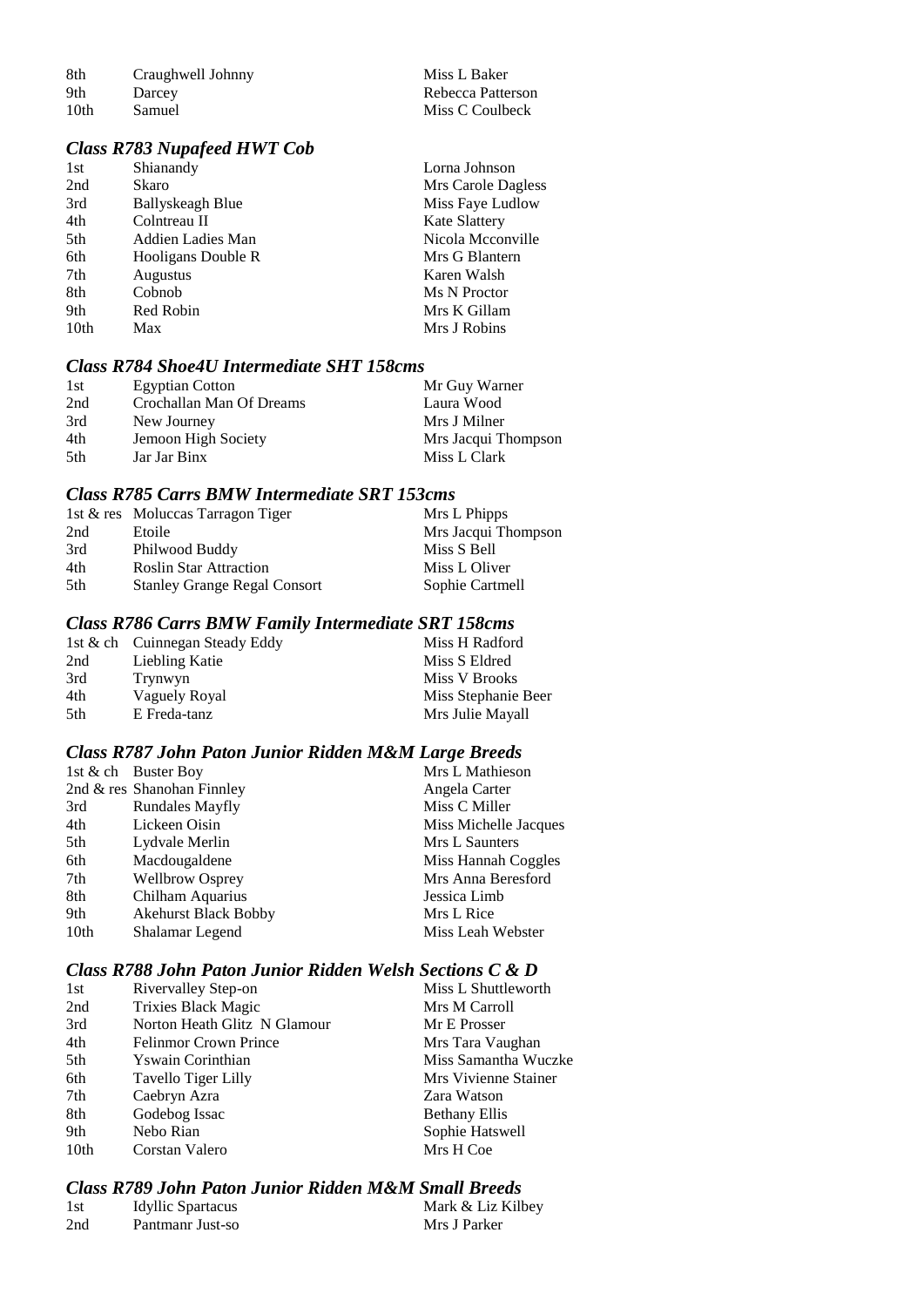| 3rd  | Moonpenny Aquarius        | Hope Fisher       |
|------|---------------------------|-------------------|
| 4th  | Cadlanvalley Orpheus      | Mrs G A Neve      |
| 5th  | <b>Waxwing Peppermint</b> | Mrs Gemma Rice    |
| 6th  | <b>Foxleat Warrior</b>    | Ruby Venni        |
| 7th  | Springbourne Camelot      | Miss Jessica Reed |
| 8th  | Coppice Beltane           | Alice Spink       |
| 9th  | Arad Pixie                | Mrs V Jasinski    |
| 10th | Dryknowl Ennar            | Mrs L Turner      |
|      |                           |                   |

## *Class R790 Cavernoma Alliance UK Lead Rein Welsh A Gelding*

|      | 1st & ch Pantycoed Little Owl | Mrs Lucy Gibbon    |
|------|-------------------------------|--------------------|
| 2nd  | Swinford Fancyman             | Miss L Percival    |
| 3rd  | Rookery Jumble                | Mrs Sharon White   |
| 4th  | Pontgam Sandstorm             | Mrs J Doherty      |
| 5th  | Elberry Suilen                | Mrs L Richardson   |
| 6th  | Thistledown Valdes            | Miss A Baggaley    |
| 7th  | <b>Heniarth Ouasar</b>        | Mrs Sue Heath      |
| 8th  | Thistledown Love Knot         | Mrs L Birtwell     |
| 9th  | Dolrhedyn Cardinal            | Mrs J Wellens      |
| 10th | Carylmai Parade               | Matthew Cunningham |

## *Class R791 Cavernoma Alliance UK Welsh A Lead Rein Mare*

| 1st | Pinewell Miranda          | Mr S Gale           |
|-----|---------------------------|---------------------|
| 2nd | Glebedale Shakira         | Mrs Jodie Allen     |
| 3rd | Nantdywyll Caramel        | Livie Archer-Andrew |
| 4th | Sandean Across The Galaxy | Mrs Marie Slater    |
| 5th | Cellwen Pebbles           | William Witty       |
| 6th | Carylmai Posh Spice       | Claire Mitchell     |
| 7th | <b>Waxwing Tipple</b>     | Miss Leah Webster   |

## *Class R792 Cavernoma Alliance UK Lead Rein M&M Small Breeds*

|      | 1st & res Burnside Lara    | Miss G Semonella    |
|------|----------------------------|---------------------|
| 2nd  | Birchmoor Velvet           | Miss L Jackson      |
| 3rd  | <b>Hykos Applause</b>      | Gail Conroy         |
| 4th  | Pumphill Mr Theodore       | Miss Nikki Ashcroft |
| 5th  | Birchmoor Amelia           | Gail Conroy         |
| 6th  | Hermits Bolero             | Miss Yvette Bateson |
| 7th  | Underhill Pipedream        | Olivia Murphy       |
| 8th  | <b>Broadspring Tango</b>   | Miss M Halsall      |
| 9th  | Toreagh Rising Sun         | Indiana Kirby       |
| 10th | Springwater Stop The Music | Mrs Katie Snow      |

## *Class R793 Nathan Arnold Welsh A First Ridden*

|                  | 1st & ch Idyllic Spartacus | Mark & Liz Kilbey           |
|------------------|----------------------------|-----------------------------|
| 2nd              | Heniarth Quasar            | Liam Kirby                  |
| 3rd              | <b>Oddies Tiger Lily</b>   | Miss H Shippey              |
| 4th              | Pinewell Miranda           | Mr S Gale                   |
| 5th              | Thistledown Fun Fair       | Indiana Kirby               |
| 6th              | Dinlle Llewelyn            | Mrs P Schwarzkachel-Jackson |
| 7th              | Rookery Jumbo              | Miss Kelly Needham          |
| 8th              | <b>Waxwing Peppermint</b>  | Mrs Gemma Rice              |
| 9th              | Arad Pixie                 | Mrs V Jasinski              |
| 10 <sub>th</sub> | Carylmai Posh Spice        | Mrs Claire Mitchell         |
|                  |                            |                             |

## *Class R794 Nathan Arnold Welsh B First Ridden*

| 1st | Desarbre Sparrow Hawk  | Miss J Saint    |
|-----|------------------------|-----------------|
| 2nd | Longbourne Luscious    | Mrs L Saunters  |
| 3rd | Gigman Michaelangelo   | Miss L Beadle   |
| 4th | Bronheulog All Gold    | Miss E Tidswell |
| 5th | Gwithian Percival      | Mrs C Bell      |
| 6th | Waxwing Roseking 82797 | Mrs M Dixon     |

## *Class R795 Nathan Arnold Small Breeds First Ridden*

| 1st & res Briar Snowman | Mrs Jane Litherland |
|-------------------------|---------------------|
|-------------------------|---------------------|